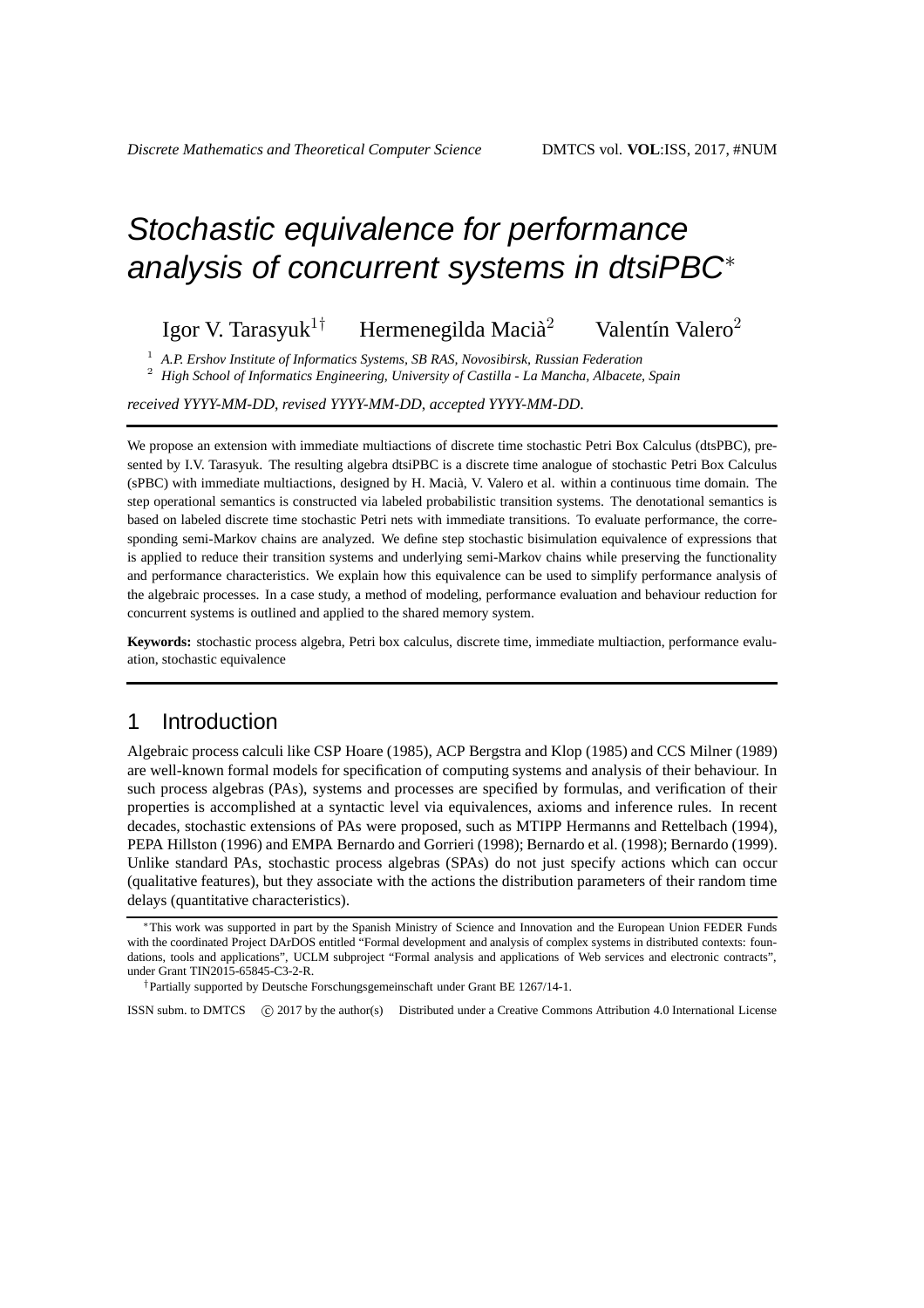## 1.1 Petri Box Calculus

PAs specify concurrent systems in a compositional way via an expressive formal syntax. On the other hand, Petri nets (PNs) provide a graphical representation of such systems and capture explicit asynchrony in their behaviour. To combine the advantages of both models, a semantics of algebraic formulas in terms of PNs has been defined. Petri Box Calculus (PBC) Best et al. (1992); Best and Koutny (1995); Best et al. (2001) is a flexible and expressive process algebra developed as a tool for specification of the PNs structure and their interrelations. Its goal was also to propose a compositional semantics for high level constructs of concurrent programming languages in terms of elementary PNs. Formulas of PBC are combined not from single (visible or invisible) actions and variables, like in CCS, but from multisets of elementary actions and their conjugates, called multiactions (*basic formulas*). The empty multiset of actions is interpreted as the silent multiaction specifying some invisible activity. In contrast to CCS, synchronization is separated from parallelism (*concurrent constructs*). Synchronization is a unary multi-way stepwise operation based on communication of actions and their conjugates. This extends the CCS approach with conjugate matching labels. Synchronization in PBC is asynchronous, unlike that in Synchronous CCS (SCCS) Milner (1989). Other operations are sequence and choice (*sequential constructs*). The calculus includes also restriction and relabeling (*abstraction constructs*). To specify infinite processes, refinement, recursion and iteration operations were added (*hierarchical constructs*). Thus, unlike CCS, PBC has an additional iteration operation to specify infinite behaviour when the semantic interpretation in finite PNs is possible. PBC has a step operational semantics in terms of labeled transition systems, based on the rules of structural operational semantics (SOS) Plotkin (1981). The operational semantics of PBC is of step type, since its SOS rules have transitions with (multi)sets of activities, corresponding to simultaneous executions of activities (steps). Note that we do not reason in terms of a big-step (natural) Kahn (1987) or small-step (structural) Plotkin (1981) operational semantics here, and that PBC (and all its extensions to be mentioned further) have a small-step operational semantics, in that terminology. A denotational semantics of PBC was proposed via a subclass of PNs equipped with an interface and considered up to isomorphism, called Petri boxes. For more detailed comparison of PBC with other process algebras and the reasoning about importance of non-interleaving semantics see Best et al. (1992, 2001).

#### 1.2 Stochastic extensions of Petri Box Calculus

A stochastic extension of PBC, called stochastic Petri Box Calculus (sPBC), was proposed in Macià et al. (2001). In sPBC, multiactions have stochastic delays that follow (negative) exponential distribution. Each multiaction is equipped with a rate that is a parameter of the corresponding exponential distribution. The instantaneous execution of a stochastic multiaction is possible only after the corresponding stochastic time delay. Just a finite part of PBC was initially used for the stochastic enrichment, i.e. in its former version sPBC does not have refinement, recursion or iteration operations. The calculus has an interleaving operational semantics defined via transition systems labeled with multiactions and their rates. Its denotational semantics was defined in terms of a subclass of labeled continuous time stochastic PNs, based on CT-SPNs Marsan (1990); Balbo (2001) and called stochastic Petri boxes (s-boxes). In Macià et al. (2004), the iteration operator was added to sPBC. In sPBC with iteration, performance of the processes is evaluated by analyzing their underlying continuous time Markov chains (CTMCs). In Macià et al. (2008a), a number of new equivalence relations were proposed for regular terms of sPBC with iteration to choose later a suitable candidate for a congruence. sPBC with iteration was enriched with immediate multiactions having zero delay in Macià et al. (2008b). We call such an sPBC extension generalized sPBC or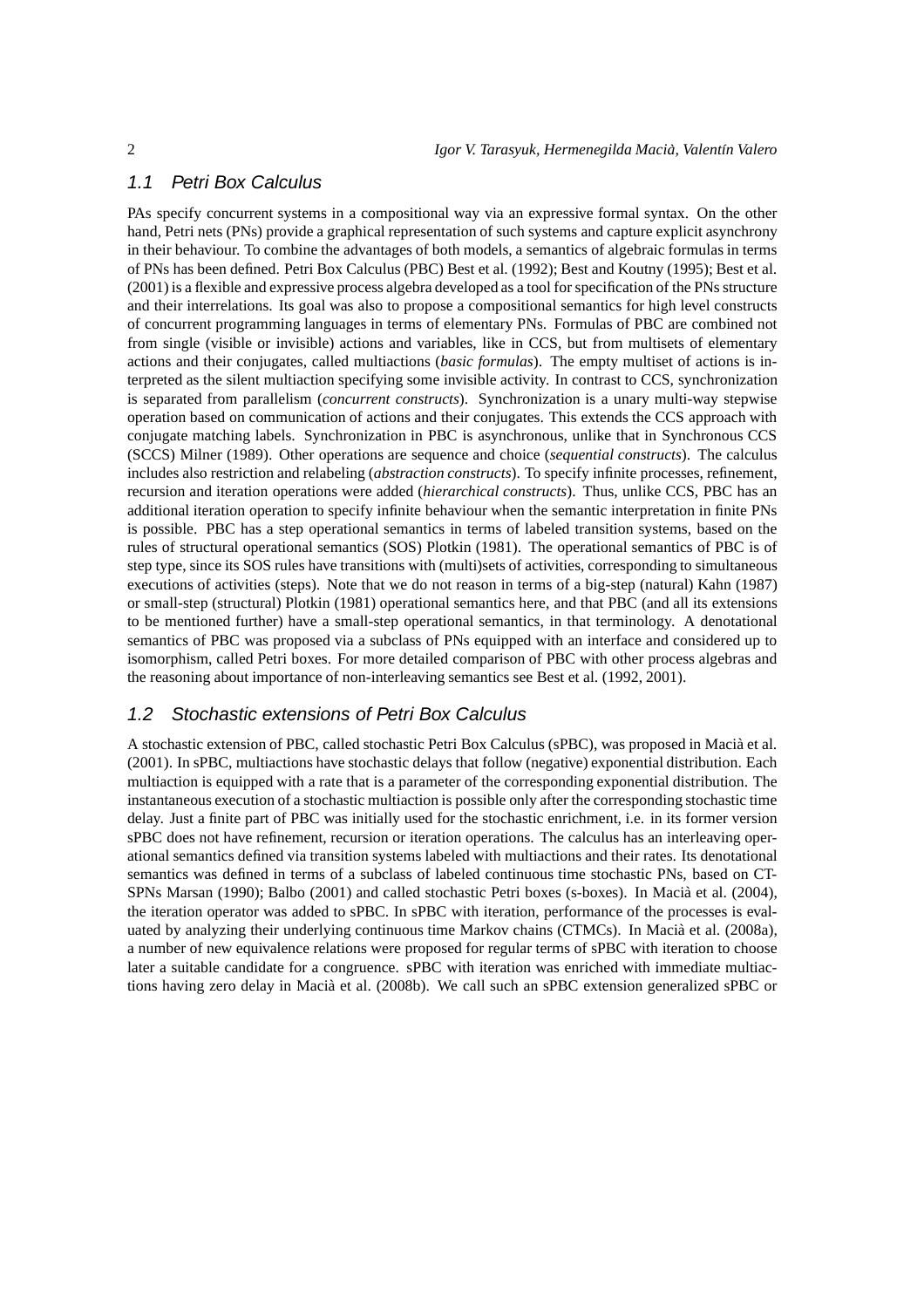gsPBC. An interleaving operational semantics of gsPBC was constructed via transition systems labeled with stochastic or immediate multiactions together with their rates or probabilities. A denotational semantics of gsPBC was defined via a subclass of labeled generalized stochastic PNs, based on GSPNs Marsan (1990); Balbo (2001, 2007) and called generalized stochastic Petri boxes (gs-boxes). The performance analysis in gsPBC is based on the underlying semi-Markov chains (SMCs).

PBC has a step operational semantics, whereas sPBC has an interleaving one. Remember that in step semantics, parallel executions of activities (steps) are permitted while in interleaving semantics, we can execute only single activities. Hence, a stochastic extension of PBC with a step semantics is needed to keep the concurrency degree of behavioural analysis at the same level as in PBC. As mentioned in Molloy (1981, 1985), in contrast to continuous time approach (used in sPBC), discrete time approach allows for constructing models of common clock systems and clocked devices. In such models, multiple transition firings (or executions of multiple activities) at time moments (ticks of the central clock) are possible, resulting in a step semantics. Moreover, employment of discrete stochastic time fills the gap between the models with deterministic (fixed) time delays and those with continuous stochastic time delays. As argued in van der Aalst et al. (2000), arbitrary delay distributions are much easier to handle in a discrete time domain. In Markovski and de Vink (2008, 2009); Markovski et al. (2012), discrete stochastic time was preferred to enable simultaneous expiration of multiple delays. In Tarasyuk (2005, 2007), a discrete time stochastic extension dtsPBC of finite PBC was presented. In dtsPBC, the residence time in the process states is geometrically distributed. A step operational semantics of dtsPBC was constructed via labeled probabilistic transition systems. Its denotational semantics was defined in terms of a subclass of labeled discrete time stochastic PNs (LDTSPNs), based on DTSPNs Molloy (1981, 1985) and called discrete time stochastic Petri boxes (dts-boxes). A variety of stochastic equivalences were proposed to identify stochastic processes with similar behaviour which are differentiated by the semantic equivalence. The interrelations of all the introduced equivalences were studied. In Tarasyuk (2006, 2014), we constructed an enrichment of dtsPBC with the iteration operator used to specify infinite processes. The performance evaluation in dtsPBC with iteration is accomplished via the underlying discrete time Markov chains (DTMCs) of the algebraic processes. Since dtsPBC has a discrete time semantics and geometrically distributed sojourn time in the process states, unlike sPBC with continuous time semantics and exponentially distributed delays, the calculi apply two different approaches to the stochastic extension of PBC, in spite of some similarity of their syntax and semantics inherited from PBC. The main advantage of dtsPBC is that concurrency is treated like in PBC having step semantics, whereas in sPBC parallelism is simulated by interleaving, obliging one to collect the information on causal independence of activities before constructing the semantics. In Tarasyuk et al. (2013, 2014, 2015), we presented the extension dtsiPBC of the latter calculus with immediate multiactions. Immediate multiactions increase the specification capability: they can model logical conditions, probabilistic branching, instantaneous probabilistic choices and activities whose durations are negligible in comparison with those of others. They are also used to specify urgent activities and the ones that are not relevant for performance evaluation. Thus, immediate multiactions can be considered as a kind of instantaneous dynamic state adjustment and, in many cases, they result in a simpler and more clear system representation.

## 1.3 Equivalence relations

A notion of equivalence is important in theory of computing systems. Equivalences are applied both to compare behaviour of systems and reduce their structure. There is a wide diversity of behavioural equivalences, and their interrelations are well explored in the literature. The best-known and widely used one is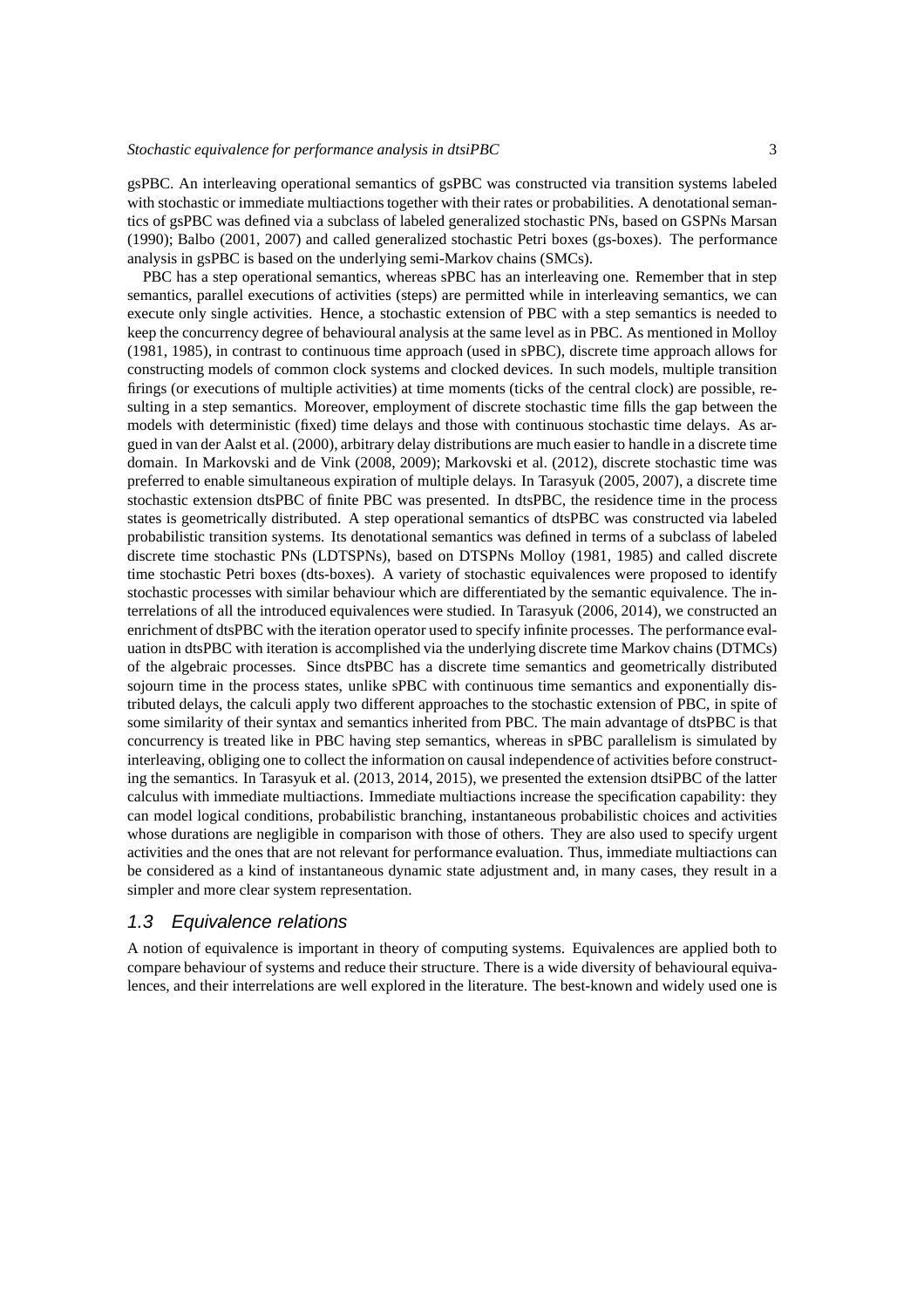bisimulation. Typically, the mentioned equivalences take into account only functional (qualitative) but not performance (quantitative) aspects. Additionally, the equivalences are usually interleaving ones, i.e. they interpret concurrency as a sequential nondeterminism. Interleaving equivalences permit to imitate parallel execution of actions via all possible occurrence sequences (interleavings) of them. Step equivalences require instead simulating such a parallel execution by simultaneous occurrence (step) of all the involved actions. To respect quantitative features of behaviour, probabilistic equivalences have additional requirement on execution probabilities. Two equivalent processes must be able to execute the same sequences of actions, and for every such sequence, its execution probabilities within both processes should coincide. In case of probabilistic bisimulation equivalence, the states from which similar future behaviours start are grouped into equivalence classes that form elements of the aggregated state space. From every two bisimilar states, the same actions can be executed, and the subsequent states resulting from execution of an action belong to the same equivalence class. In addition, for both states, the cumulative probabilities to move to the same equivalence class by executing the same action coincide. A different kind of quantitative relations is called Markovian equivalences, which take rate (the parameter of exponential distribution that governs time delays) instead of probability. The probabilistic equivalences can be seen as discrete time analogues of the Markovian ones, since the latter are defined as the continuous time relations.

Interleaving probabilistic weak trace equivalence was introduced in Christoff (1990) on labeled probabilistic transition systems. Interleaving probabilistic strong bisimulation equivalence was proposed in Larsen and Skou (1991) on the same model. Interleaving probabilistic equivalences were defined for probabilistic processes in Jou and Smolka (1990); van Glabbeek et al. (1995). Interleaving Markovian weak bisimulation equivalences were considered in Buchholz (1994a) on Markovian process algebras, in Buchholz (1995) on labeled CTSPNs and in Buchholz (1998) on labeled GSPNs. Interleaving Markovian strong bisimulation equivalence was constructed in Hermanns and Rettelbach (1994) for MTIPP, in Hillston (1996) for PEPA and in Bernardo and Gorrieri (1998); Bernardo et al. (1998); Bernardo (1999) for EMPA. In Bernardo (2007, 2015), interleaving Markovian trace, test, strong and weak bisimulation equivalences were compared on sequential and concurrent Markovian process calculi. However, no appropriate equivalence was defined for concurrent SPAs. The non-interleaving bisimulation equivalence in GSMPA Bravetti et al. (1998); Bravetti (2002) uses ST-semantics for action particles while in Sπ Priami (2002) it is based on a sophisticated labeling.

#### 1.4 Our contributions

We present dtsPBC with iteration extended with immediate multiactions, called *discrete time stochastic and immediate Petri Box Calculus* (dtsiPBC), which is a discrete time analog of sPBC. The latter calculus has iteration and immediate multiactions within the context of a continuous time domain. The step operational semantics is constructed with the use of labeled probabilistic transition systems. The denotational semantics is defined in terms of a subclass of labeled discrete time stochastic and immediate PNs (LDTSPNs with immediate transitions, LDTSIPNs), based on the extension of DTSPNs with transition labeling and immediate transitions, called dtsi-boxes. The consistency of both semantics is demonstrated. The corresponding stochastic process, the underlying SMC, is constructed and investigated, with the purpose of performance evaluation, which is the same for both semantics. In addition, the alternative solution methods are developed, based on the underlying DTMC. Further, we propose step stochastic bisimulation equivalence allowing one to identify algebraic processes with similar behaviour that are however differentiated by the semantics of the calculus. We examine the interrelations of the proposed relation with other equivalences of the algebra. We describe how step stochastic bisimulation equivalence can be used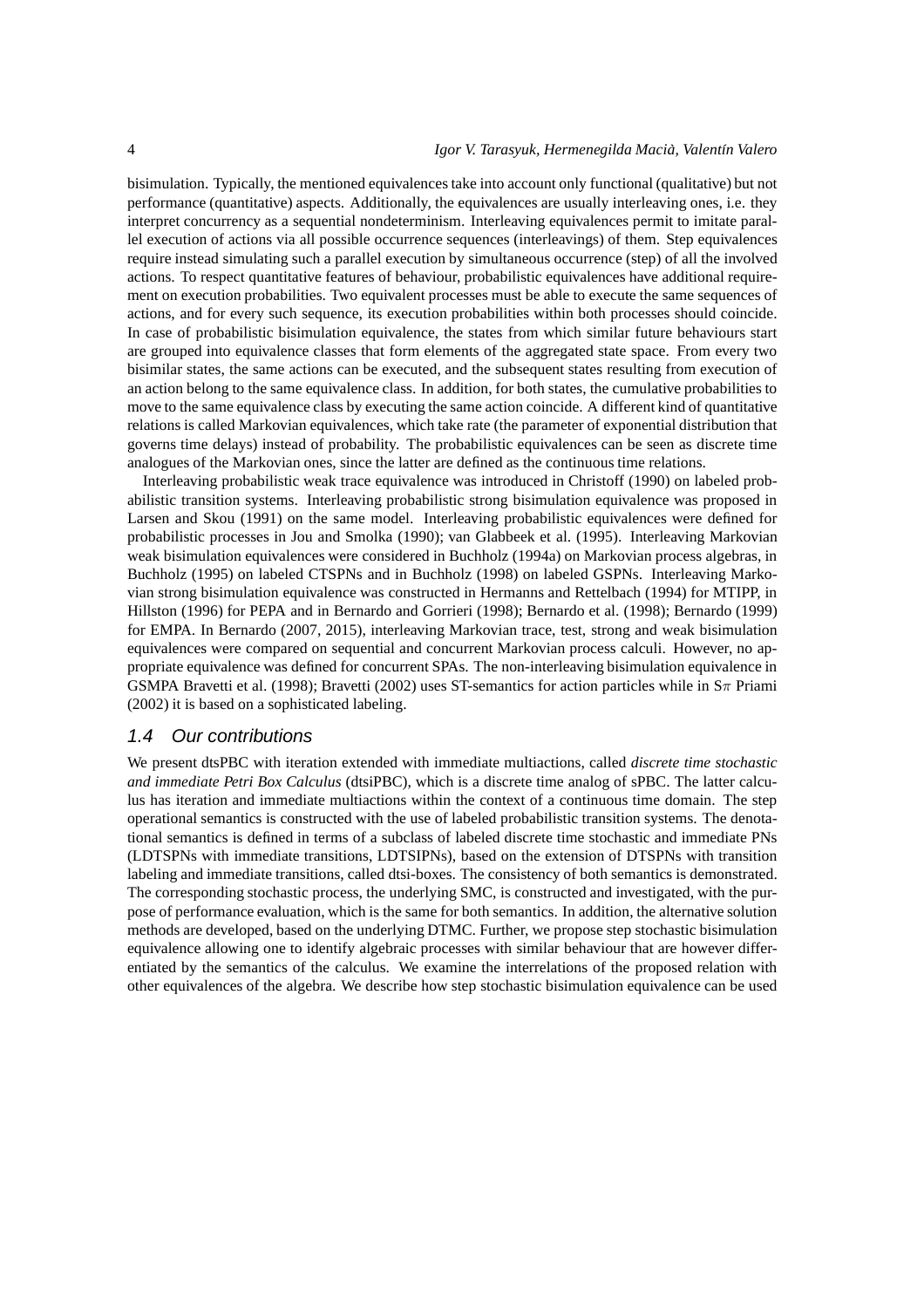to reduce transition systems of expressions and their underlying SMCs while preserving the qualitative and the quantitative characteristics. We prove that the mentioned equivalence guarantees identity of the stationary behaviour and the residence time properties in the equivalence classes. This implies coincidence of performance indices based on steady-state probabilities of the modeled stochastic systems. The equivalences possessing the property can be used to reduce the state space of a system and thus simplify its performance evaluation, which is usually a complex problem due to the state space explosion. We present a case study of a system with two processors and a common shared memory explaining how to model concurrent systems within the calculus and analyze their performance, as well as how to reduce the systems behaviour while preserving their performance indices and making easier the performance evaluation. Finally, we consider differences and similarities between dtsiPBC and other SPAs to determine the advantages of our calculus. The salient point of dtsiPBC is a combination of immediate multiactions, discrete stochastic time and step semantics in an SPA.

Concerning differences from our previous papers about dtsiPBC Tarasyuk et al. (2013, 2014, 2015), the present text is much more detailed and many new important results have been added. In particular, immediate multiactions now have positive real-valued weights (instead of previously used positive integer weights), all the used notions (such as numbering, functions collecting executable activities, probability functions) are formally defined and completely explained with examples; the operational and denotational semantics are given in full detail (the inaction, action rules, LDTSPNs and dtsi-boxes are extensively described and discussed); compact illustrative examples (of standard and alternative solution methods) are presented; keeping properties of original Markov chains (irreducibility, positive recurrence and aperiodicity) in their embedded and state-aggregated versions is studied. The main new contribution of the paper, step stochastic bisimulation equivalence of the process expressions, is introduced and checked for stationary behaviour preservation in the equivalence classes; quotienting the transition systems, SMCs and DTMCs by the equivalence, as well as the resulting simplification of performance evaluation, are considered; generalized variant of the shared memory system and quotients of its behaviour by the equivalence are constructed. In the enhanced related work overview, strong points of dtsiPBC with respect to other SPAs are detected; in the discussion, analytical solution, application area, concurrency interpretation and general advantages of dtsiPBC are explained. Thus, the main contributions of the paper are the following.

- Flexible and expressive discrete time SPA with immediate activities called dtsiPBC.
- Step operational semantics in terms of labeled probabilistic transition systems.
- Net denotational semantics via discrete time stochastic and immediate Petri nets.
- Performance analysis based on the underlying SMCs and DTMCs of expressions.
- Stochastic equivalence used for functionality- and performance-preserving reduction.
- Extended case study showing how to apply the theoretical results in practice.

#### 1.5 Structure of the paper

In Section 2, the syntax of the calculus dtsiPBC is presented. In Section 3, we construct the operational semantics of the algebra in terms of labeled probabilistic transition systems. In Section 4, we propose the denotational semantics based on a subclass of LDTSIPNs. In Section 5, the corresponding stochastic process is derived and analyzed. Step stochastic bisimulation equivalence is defined and investigated in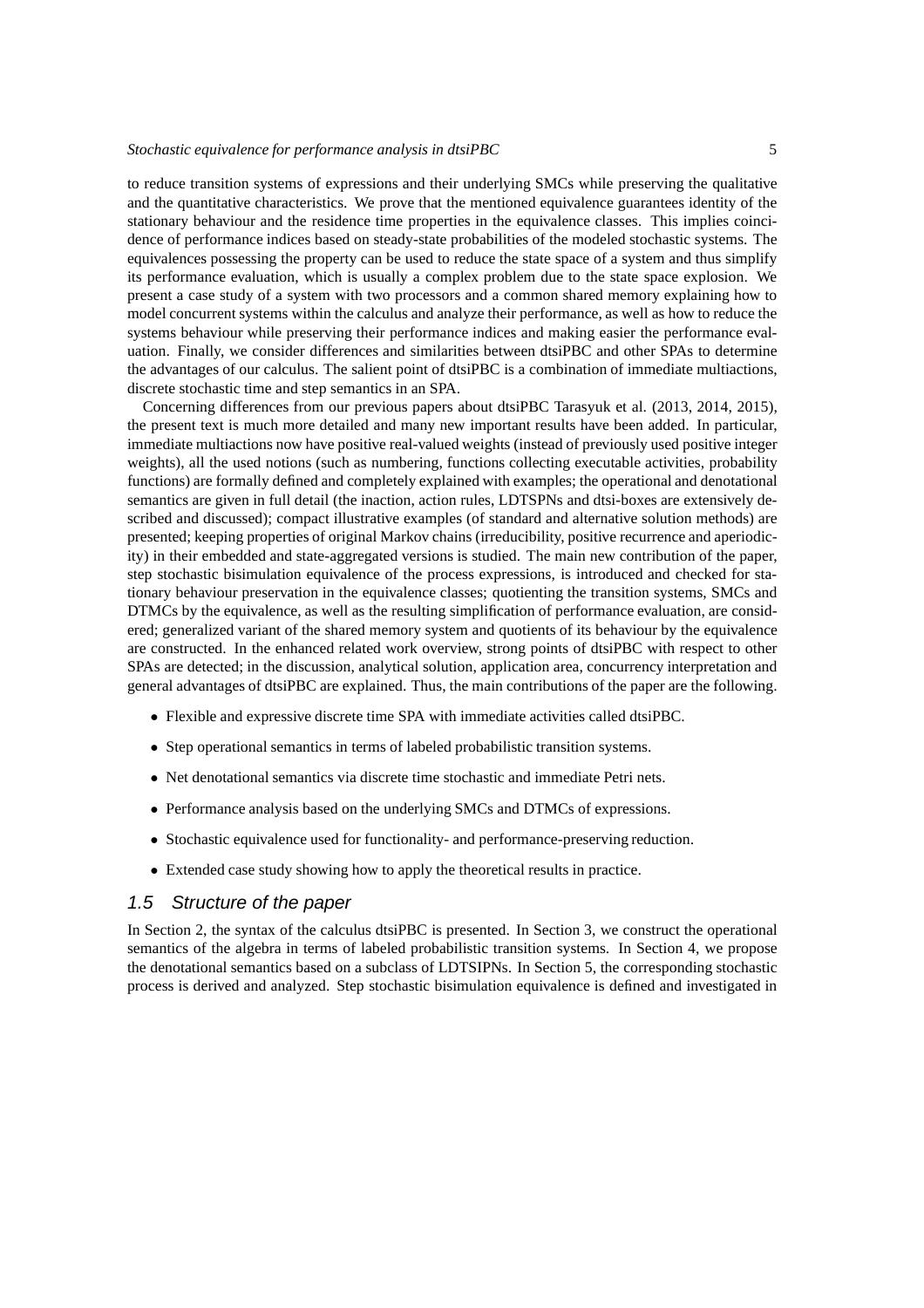Section 6. In Section 7, we explain how to reduce transition systems and underlying SMCs of process expressions modulo the equivalence. In Section 8, this equivalence is applied to the stationary behaviour comparison in the equivalence classes to verify the performance preservation. In Section 9, the generalized shared memory system is presented as a case study. The difference between dtsiPBC and other wellknown SPAs is considered in Section 10. The advantages of dtsiPBC with respect to other SPAs are described in Section 11. Section 12 summarizes the results obtained and outlines the research perspectives.

# 2 Syntax

In this section, we propose the syntax of dtsiPBC. First, we recall a definition of multiset that is an extension of the set notion by allowing several identical elements.

**Definition 2.1** *A finite* multiset (bag) M *over a set* X *is a mapping*  $M : X \to \mathbb{N}$  *such that*  $|\{x \in X |$  $M(x) > 0$ }  $| \langle \infty, i.e.$  *it contains a finite number of elements* (N *is the set of all nonnegative integers*).

We denote the *set of all finite multisets* over a set X by  $\mathbb{N}_{\text{fin}}^X$ . Let  $M, M' \in \mathbb{N}_{\text{fin}}^X$ . The *cardinality* of M is  $|M| = \sum_{x \in X} M(x)$ . We write  $x \in M$  if  $M(x) > 0$  and  $M \subseteq M'$  if  $\forall x \in X$ ,  $M(x) \le M'(x)$ . We define  $(M + M')(x) = M(x) + M'(x)$  and  $(M - M')(x) = \max\{0, M(x) - M'(x)\}\$ . When  $∀x ∈ X, M(x) ≤ 1, M$  can be interpreted as a proper set  $M ⊆ X$ . The *set of all subsets (powerset)* of  $X$  is denoted by  $2^X$ .

Let  $Act = \{a, b, ...\}$  be the set of *elementary actions*. Then  $\widehat{Act} = \{\hat{a}, \hat{b}, ...\}$  is the set of *conjugated actions (conjugates)* such that  $\hat{a} \neq a$  and  $\hat{a} = a$ . Let  $\mathcal{A} = Act \cup \widehat{Act}$  be the set of *all actions*, and  $\mathcal{L} = \mathbb{N}^{\mathcal{A}}_{fin}$ be the set of *all multiactions*. Note that  $\emptyset \in \mathcal{L}$ , this corresponds to an internal move, i.e. the execution of a multiaction with no visible actions. The *alphabet* of  $\alpha \in \mathcal{L}$  is defined as  $\mathcal{A}(\alpha) = \{x \in \mathcal{A} \mid \alpha(x) > 0\}$ .

A *stochastic multiaction* is a pair  $(\alpha, \rho)$ , where  $\alpha \in \mathcal{L}$  and  $\rho \in (0, 1)$  is the *probability* of the multiaction  $\alpha$ . This probability is interpreted as that of independent execution of the stochastic multiaction at the next discrete time moment. Such probabilities are used to calculate those to execute (possibly empty) sets of stochastic multiactions after one time unit delay. The probabilities of stochastic multiactions are required not to be equal to 1 to avoid extra model complexity, since in this case weights would be required to make a choice when several stochastic multiactions with probability 1 can be executed from a state. Furthermore, stochastic multiactions with probability 1 would occur in a step (parallel execution) and all other with the less probabilities do not. In this case, some problems appear with conflicts resolving. See Molloy (1981, 1985) for the discussion on SPNs. On the other hand, there is no sense to allow zero probabilities of stochastic multiactions, since they would never be performed in this case. Let  $SL$  be the set of *all stochastic multiactions*.

An *immediate multiaction* is a pair  $(\alpha, \nmid_l)$ , where  $\alpha \in \mathcal{L}$  and  $l \in \mathbb{R}_{>0} = (0, +\infty)$  is the positive real-valued *weight* of the multiaction α. This weight is interpreted as a measure of importance (urgency, interest) or a bonus reward associated with execution of the immediate multiaction at the current discrete time moment. Such weights are used to calculate the probabilities to execute sets of immediate multiactions instantly. Immediate multiactions have a priority over stochastic ones. Thus, in a state where both kinds of multiactions can occur, immediate multiactions always occur before stochastic ones. Stochastic and immediate multiactions cannot participate together in some step (concurrent execution), i.e. the steps consisting only of immediate multiactions or those including only stochastic multiactions are allowed. Let IL be the set of *all immediate multiactions*.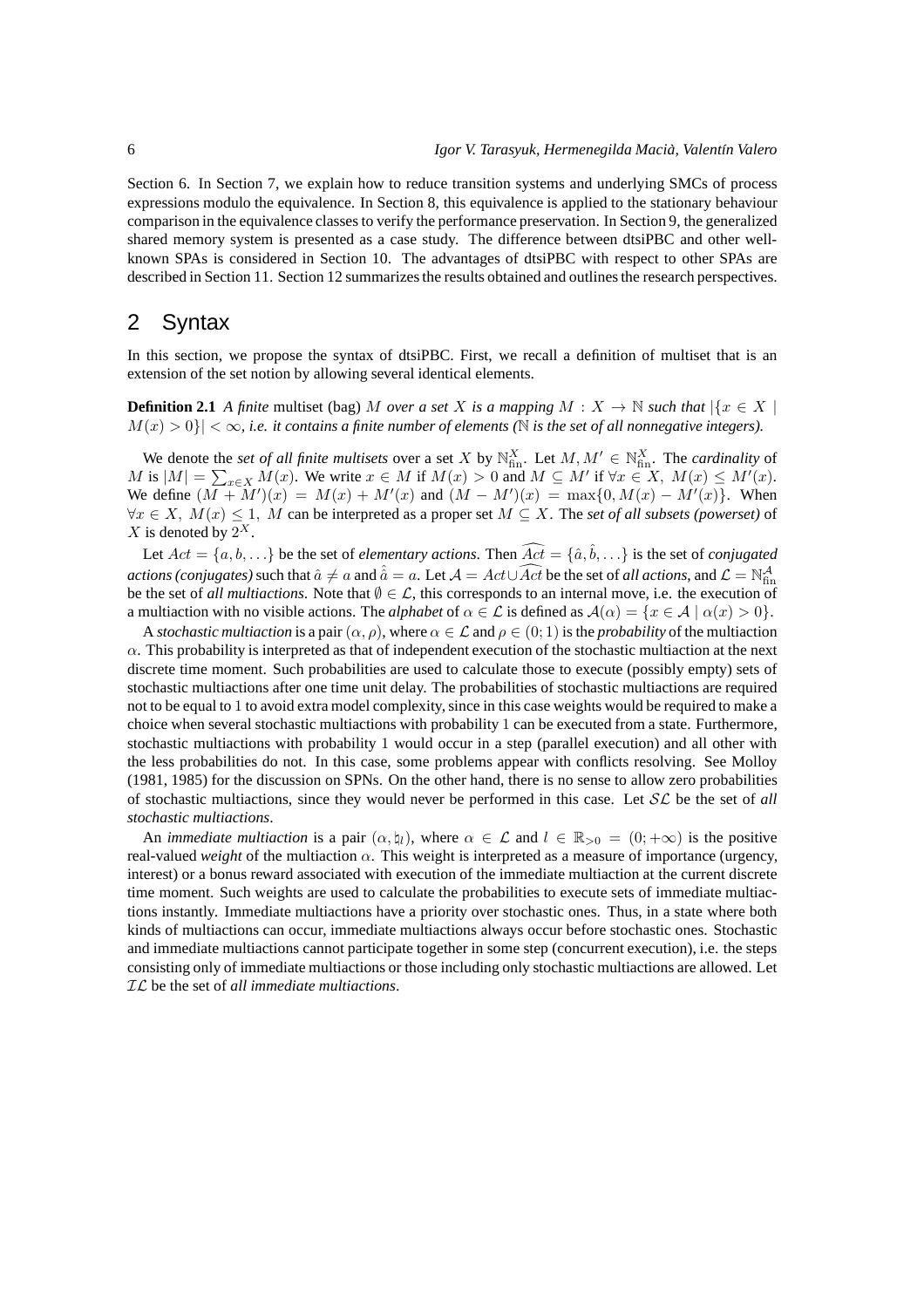Note that the same multiaction  $\alpha \in \mathcal{L}$  may have different probabilities and weights in the same specification. An *activity* is a stochastic or immediate multiaction. Let  $\mathcal{SIL} = \mathcal{SL} \cup \mathcal{IL}$  be the set of *all activities*. The *alphabet* of a multiset of activities  $\Upsilon \in \mathbb{N}_{fin}^{STL}$  is defined as  $\mathcal{A}(\Upsilon) = \cup_{(\alpha,\kappa) \in \Upsilon} \mathcal{A}(\alpha)$ . For an activity  $(\alpha, \kappa) \in \mathcal{SIL}$ , we define its *multiaction part* as  $\mathcal{L}(\alpha, \kappa) = \alpha$  and its *probability* or *weight part* as  $\Omega(\alpha,\kappa) = \kappa$  if  $\kappa \in (0,1)$ ; or  $\Omega(\alpha,\kappa) = l$  if  $\kappa = \mu_l, l \in \mathbb{R}_{>0}$ . The *multiaction part* of a multiset of activities  $\Upsilon \in \mathbb{N}_{\text{fin}}^{ST\mathcal{L}}$  is defined as  $\mathcal{L}(\Upsilon) = \sum_{(\alpha,\kappa) \in \Upsilon} \alpha$ .

Activities are combined into formulas (process expressions) by the operations: *sequential execution* ;, *choice*  $\lceil \cdot \rceil$ , *parallelism*  $\lceil \cdot \rceil$ , *relabeling*  $\lceil f \rceil$  of actions, *restriction* rs over a single action, *synchronization* sy on an action and its conjugate, and *iteration* [ ∗ ∗ ] with three arguments: initialization, body and termination.

Sequential execution and choice have a standard interpretation, like in other process algebras, but parallelism does not include synchronization, unlike the operation in CCS Milner (1989).

Relabeling functions  $f : A \to A$  are bijections preserving conjugates, i.e.  $\forall x \in A$ ,  $f(\hat{x}) = \overline{f(x)}$ . Relabeling is extended to multiactions as usual: for  $\alpha \in \mathcal{L}$ , we define  $f(\alpha) = \sum_{x \in \alpha} f(x)$ . Relabeling is extended to the multisets of activities as follows: for  $\Upsilon \in \mathbb{N}_{fin}^{STL}$ , we define  $f(\Upsilon) = \sum_{(\alpha,\kappa) \in \Upsilon} (f(\alpha), \kappa)$ .

Restriction over an elementary action  $a \in Act$  means that, for a given expression, any process behaviour containing  $\alpha$  or its conjugate  $\hat{\alpha}$  is not allowed.

Let  $\alpha, \beta \in \mathcal{L}$  be two multiactions such that for some elementary action  $a \in \mathcal{A}$  we have  $a \in \alpha$  and  $\hat{a} \in \beta$ , or  $\hat{a} \in \alpha$  and  $a \in \beta$ . Then, synchronization of  $\alpha$  and  $\beta$  by  $a$  is defined as

$$
(\alpha \oplus_{a} \beta)(x) = \begin{cases} \alpha(x) + \beta(x) - 1, & \text{if } x = a \text{ or } x = \hat{a}; \\ \alpha(x) + \beta(x), & \text{otherwise.} \end{cases}
$$

In other words, we require that  $\alpha \oplus_{\alpha} \beta = \alpha + \beta - \{a, \hat{a}\}\)$ , since the synchronization of a and  $\hat{a}$  produces  $\emptyset$ . Activities are synchronized by their multiaction parts, i.e. the synchronization on a of two activities, whose multiaction parts  $\alpha$  and  $\beta$  possess the above properties, results in the activity with the multiaction part  $\alpha \oplus_{\alpha} \beta$ . We may synchronize activities of the same type only: either both stochastic multiactions or both immediate ones, since immediate multiactions have a priority over stochastic ones, hence, stochastic and immediate multiactions cannot be executed together (note also that the execution of immediate multiactions takes no time, unlike that of stochastic ones). Synchronization on  $a$  means that, for a given expression with a process behaviour containing two concurrent activities that can be synchronized on a, there exists also the process behaviour that differs from the former only in that the two activities are replaced by the result of their synchronization.

In the iteration, the initialization subprocess is executed first, then the body is performed zero or more times, and, finally, the termination subprocess is executed.

Static expressions specify the structure of processes. As we shall see, the expressions correspond to unmarked LDTSIPNs (LDTSIPNs are marked by definition).

**Definition 2.2** *Let*  $(\alpha, \kappa) \in \mathcal{SIL}$  *and*  $a \in Act$ *.* A static expression of dtsiPBC is

$$
E ::= (\alpha, \kappa) | E; E | E | E | E | E | E | E | f | | E \text{ is a } | E \text{ s y a} | [E * E * E].
$$

Let StatExpr denote the set of *all static expressions* of dtsiPBC.

To avoid technical difficulties with the iteration operator, we should not allow any concurrency at the highest level of the second argument of iteration. This is not a severe restriction, since we can always prefix parallel expressions by an activity with the empty multiaction part. In Tarasyuk (2014), we have demonstrated that relaxing the restriction can result in nets which are not safe. Alternatively, we can use a different, safe, version of the iteration operator, but its net translation has six arguments Best et al. (2001).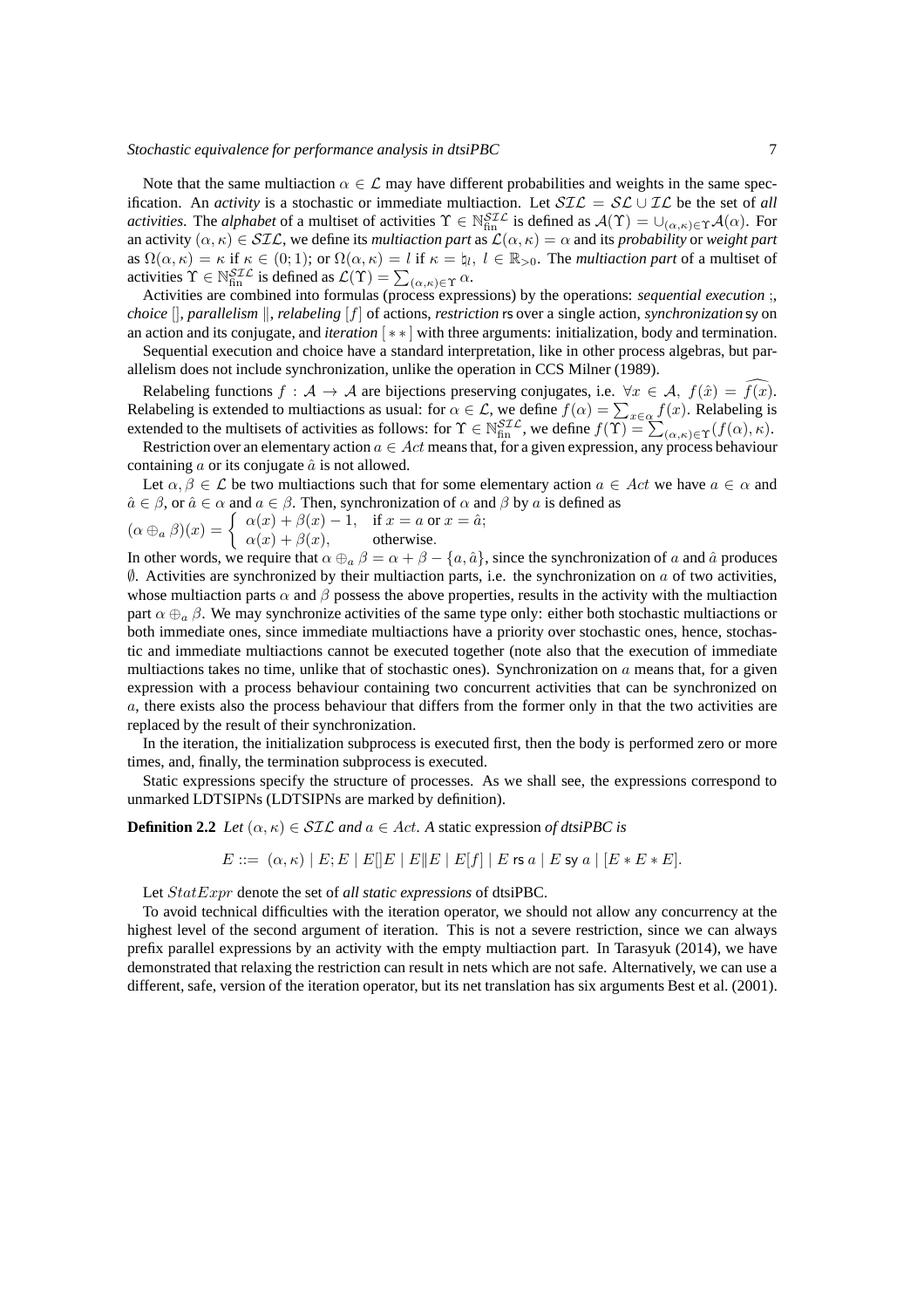**Definition 2.3** *Let*  $(\alpha, \kappa) \in SLC$  *and*  $a \in Act$ . A regular static expression *of dtsiPBC is* 

 $E ::= (\alpha, \kappa) | E; E | E | E | E | E | E | E | f | E \text{ is a } | E \text{ sy a } | [E * D * E],$ *where*  $D ::= (\alpha, \kappa) | D; E | D[|D | D[f] | D$  rs  $a | D$  sy  $a | [D * D * E].$ 

Let RegStatExpr denote the set of *all regular static expressions* of dtsiPBC.

Dynamic expressions specify the states of processes. As we shall see, the expressions correspond to LDTSIPNs (marked by default). Dynamic expressions are obtained from static ones, by annotating them with upper or lower bars which specify the active components of the system at the current moment. The dynamic expression with upper bar (the overlined one)  $\overline{E}$  denotes the *initial*, and that with lower bar (the underlined one) E denotes the *final* state of the process specified by a static expression E. The *underlying static expression* of a dynamic one is obtained by removing all upper and lower bars from it.

**Definition 2.4** *Let*  $E \in StatExpr$  *and*  $a \in Act$ *.* A dynamic expression of dtsiPBC is

 $G ::= \hspace{0.1cm} E \hspace{0.1cm} | \hspace{0.1cm} \underline{E} \hspace{0.1cm} | \hspace{0.1cm} G; E \hspace{0.1cm} | \hspace{0.1cm} E; G \hspace{0.1cm} | \hspace{0.1cm} G[\![E \hspace{0.1cm}]| \hspace{0.1cm} E \hspace{0.1cm} | \hspace{0.1cm} | \hspace{0.1cm} G \hspace{0.1cm} | \hspace{0.1cm} | \hspace{0.1cm} G \hspace{0.1cm} | \hspace{0.1cm} | \hspace{0.1cm} G \hspace{0.1$  $[G * E * E] | [E * G * E] | [E * E * G].$ 

Let DynExpr denote the set of *all dynamic expressions* of dtsiPBC.

If the underlying static expression of a dynamic one is not regular, the corresponding LDTSIPN can be non-safe (but it is 2-bounded in the worst case Best et al. (2001)).

**Definition 2.5** *A dynamic expression is* regular *if its underlying static one is so.*

Let RegDynExpr denote the set of *all regular dynamic expressions* of dtsiPBC.

# 3 Operational semantics

In this section, we define the operational semantics via labeled transition systems.

#### 3.1 Inaction rules

The inaction rules for dynamic expressions describe their structural transformations in the form of  $G \Rightarrow \tilde{G}$ which do not change the states of the specified processes. The goal of these syntactic transformations is to obtain the well-structured resulting expressions called operative ones to which no inaction rules can be further applied. As we shall see, the application of an inaction rule to a dynamic expression does not lead to any discrete time tick or any transition firing in the corresponding LDTSIPN, hence, its current marking remains unchanged. An application of every inaction rule does not need a discrete time delay, i.e. the dynamic expression transformation described by the rule is accomplished instantly.

Table 1 defines inaction rules for regular dynamic expressions in the form of overlined and underlined static ones, where  $E, F, K \in RegStatExpr$  and  $a \in Act$ .

Table 2 presents inaction rules for regular dynamic expressions in the arbitrary form, where  $E, F \in$  $RegStatexpr$ ,  $G, H, \widetilde{G}, \widetilde{H} \in RegDynExpr$  and  $a \in Act$ .

**Definition 3.1** *A regular dynamic expression* G *is* operative *if no inaction rule can be applied to it.*

Let OpRegDynExpr denote the set of *all operative regular dynamic expressions* of dtsiPBC. Note that any dynamic expression can be always transformed into a (not necessarily unique) operative one by using the inaction rules. In the following, we only consider regular expressions and omit the word "regular".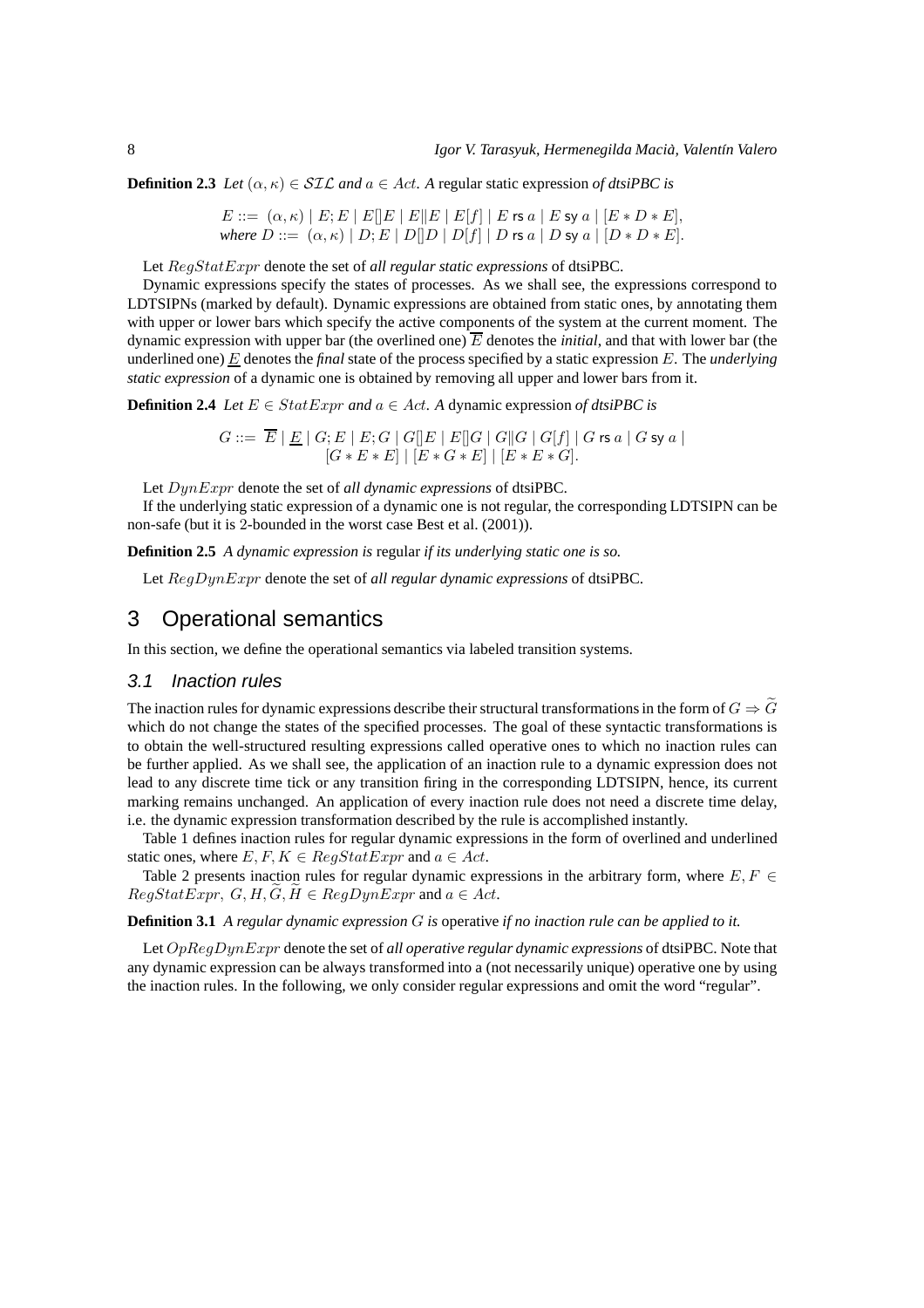**Tab. 1:** Inaction rules for overlined and underlined regular static expressions.

| $\overline{E;F} \Rightarrow \overline{E};F$                                                            | $E; F \Rightarrow E; \overline{F}$                                                                                                                        | $E; E \Rightarrow E; F$                                             |
|--------------------------------------------------------------------------------------------------------|-----------------------------------------------------------------------------------------------------------------------------------------------------------|---------------------------------------------------------------------|
| $E[]F \Rightarrow E[]F$                                                                                | $E  F \Rightarrow E  \overline{F}$                                                                                                                        | $\underline{E}[[F \Rightarrow E][F$                                 |
| $E[\underline{F} \Rightarrow E[\underline{F}]$                                                         | $\overline{E  F} \Rightarrow \overline{E  F}$                                                                                                             | $\underline{E}$    $\underline{F} \Rightarrow E$    $F$             |
| $E[f] \Rightarrow \overline{E}[f]$                                                                     | $\underline{E}[f] \Rightarrow E[f]$                                                                                                                       | $\overline{E \mathsf{rs} a} \Rightarrow \overline{E} \mathsf{rs} a$ |
| $\underline{E}$ rs $a \Rightarrow \underline{E}$ rs $\underline{a}$                                    | $\overline{E \text{ sy } a} \Rightarrow \overline{E} \text{ sy } a$                                                                                       | E sy $a \Rightarrow E$ sy $a$                                       |
|                                                                                                        | $\overline{[E*F*K]} \Rightarrow [\overline{E}*F*K] \quad [\underline{E}*F*K] \Rightarrow [E*\overline{F}*K] \quad [E*E*K] \Rightarrow [E*\overline{F}*K]$ |                                                                     |
| $[E * F * K] \Rightarrow [E * F * \overline{K}] \quad [E * F * \underline{K}] \Rightarrow [E * F * K]$ |                                                                                                                                                           |                                                                     |

**Tab. 2:** Inaction rules for arbitrary regular dynamic expressions.

| $G \Rightarrow \widetilde{G}, \circ \in \{;\Pi\}$                              | $G \Rightarrow \widetilde{G}, \circ \in \{;\Pi\}$                      | $G \Rightarrow \tilde{G}$                                                                                                |
|--------------------------------------------------------------------------------|------------------------------------------------------------------------|--------------------------------------------------------------------------------------------------------------------------|
| $G \circ E \Rightarrow \widetilde{G} \circ E$<br>$H \Rightarrow \tilde{H}$     | $E\circ G\Rightarrow E\circ\widetilde{G}$<br>$G \Rightarrow \tilde{G}$ | $G  H \Rightarrow \overline{\tilde{G}  H}$<br>$G \Rightarrow \widetilde{G}$ , $\circ \in \{\text{rs,sy}\}\$              |
| $G  H \Rightarrow G  \widetilde{H}$                                            | $G[f] \Rightarrow \overline{\widetilde{G}[f]}$                         | $G \circ a \Rightarrow \widetilde{G} \circ \overline{a}$                                                                 |
| $G \Rightarrow \tilde{G}$<br>$[G * E * F] \Rightarrow [\widetilde{G} * E * F]$ | $G \Rightarrow \widetilde{G}$                                          | $G \Rightarrow \tilde{G}$<br>$[E * G * F] \Rightarrow [E * \tilde{G} * F]$ $[E * F * G] \Rightarrow [E * F * \tilde{G}]$ |

**Definition 3.2** *The relation*  $\approx$  =  $(\Rightarrow \cup \Leftarrow)^*$  *is a* structural equivalence *of dynamic expressions in dt* $s$ *iPBC. Thus, two dynamic expressions* G and G' are structurally equivalent, denoted by  $G \approx G'$ , if they *can be reached from one another by applying the inaction rules in a forward or backward direction.*

## 3.2 Action and empty loop rules

The action rules are applied when some activities are executed. With these rules we capture the prioritization of immediate multiactions w.r.t. stochastic ones. We also have the empty loop rule which is used to capture a delay of one discrete time unit in the same state when no immediate multiactions are executable. In this case, the empty multiset of activities is executed. The action and empty loop rules will be used later to determine all multisets of activities which can be executed from the structural equivalence class of every dynamic expression (i.e. from the state of the corresponding process). This information together with that about probabilities or weights of the activities to be executed from the current process state will be used to calculate the probabilities of such executions.

The action rules with stochastic (or immediate, otherwise) multiactions describe dynamic expression transformations in the form of  $G \stackrel{\Gamma}{\to} \tilde{G}$  (or  $G \stackrel{I}{\to} \tilde{G}$ ) due to execution of non-empty multisets  $\Gamma$  of stochastic (or I of immediate) multiactions. The rules represent possible state changes of the specified processes when some non-empty multisets of stochastic (or immediate) multiactions are executed. As we shall see, the application of an action rule with stochastic (or immediate) multiactions to a dynamic expression leads in the corresponding LDTSIPN to a discrete time tick at which some stochastic transitions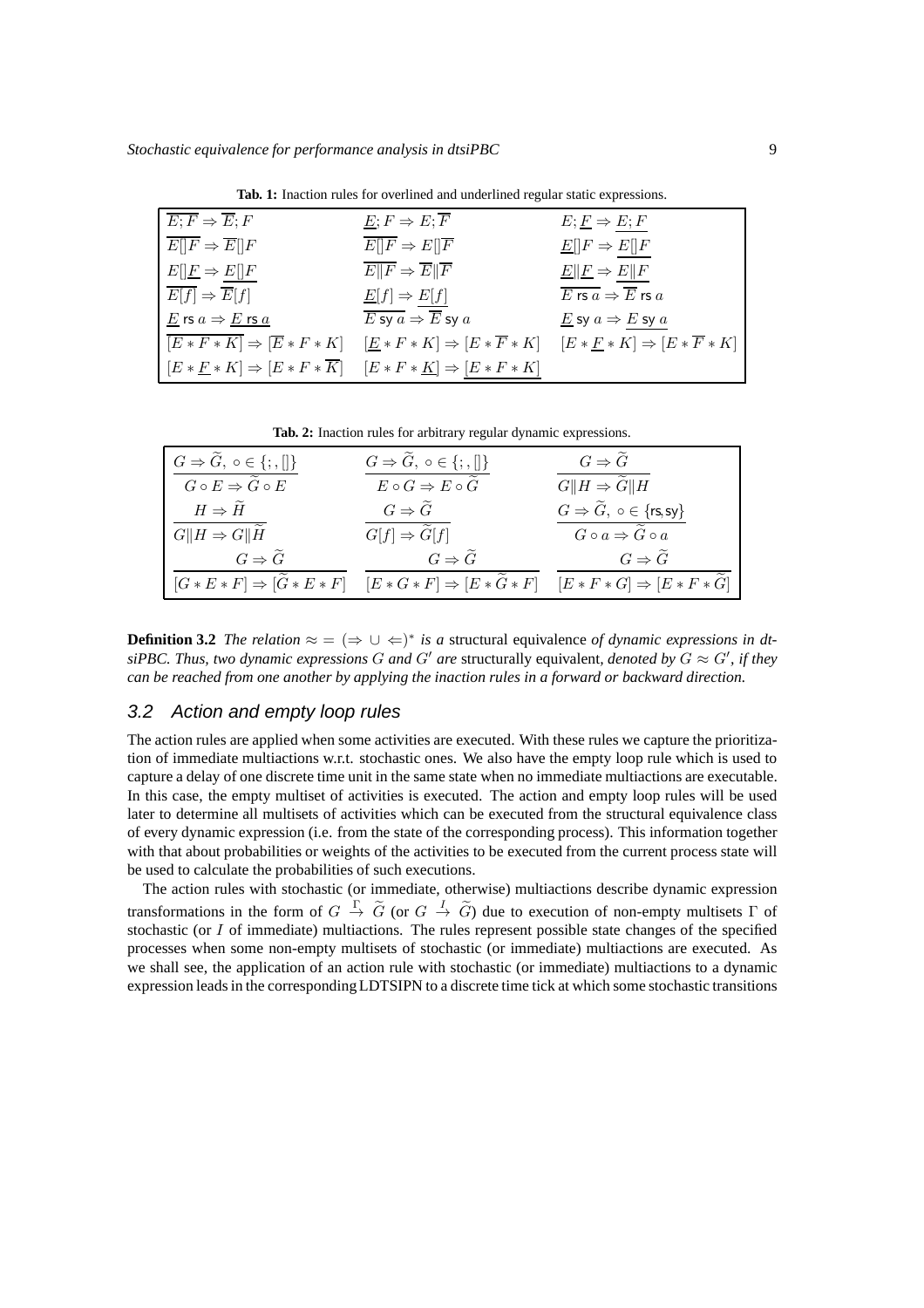fire (or to the instantaneous firing of some immediate transitions) and possible change of the current marking. The current marking remains unchanged only if there is a self-loop produced by the iterative execution of a non-empty multiset, which must be one-element, i.e. the single stochastic (or immediate) multiaction. The reason is the regularity requirement that allows no concurrency at the highest level of the second argument of iteration.

The empty loop rule (applicable only when no immediate multiactions can be executed from the current state) describes dynamic expression transformations in the form of  $G \stackrel{\emptyset}{\to} G$  due to execution of the empty multiset of activities at a discrete time tick. The rule reflects a non-zero probability to stay in the current state at the next moment, which is a feature of discrete time stochastic processes. As we shall see, the application of the empty loop rule to a dynamic expression leads to a discrete time tick in the corresponding LDTSIPN at which no transitions fire and the current marking is not changed. This is a new rule with no prototype among inaction rules of PBC, since it represents a time delay, but PBC has no notion of time. The PBC rule  $G \stackrel{\emptyset}{\to} G$  from Best and Koutny (1995); Best et al. (2001) in our setting would correspond to a rule  $G \Rightarrow G$  that describes staying in the current state when no time elapses. Since we do not need the latter rule to transform dynamic expressions into operative ones and it can destroy the definition of operative expressions, we do not have it.

Thus, an application of every action rule with stochastic multiactions or the empty loop rule requires one discrete time unit delay, i.e. the execution of a (possibly empty) multiset of stochastic multiactions leading to the dynamic expression transformation described by the rule is accomplished after one time unit. However, an application of every action rule with immediate multiactions does not take any time, i.e. the execution of a (non-empty) multiset of immediate multiactions is accomplished instantly at the current time.

Note that expressions of dtsiPBC can contain identical activities. To avoid technical difficulties, such as the proper calculation of the state change probabilities for multiple transitions, we can always enumerate coinciding activities from left to right in the syntax of expressions. The new activities resulted from synchronization will be annotated with concatenation of numberings of the activities they come from, hence, the numbering should have a tree structure to reflect the effect of multiple synchronizations. We now define the numbering which encodes a binary tree with the leaves labeled by natural numbers.

**Definition 3.3** *The* numbering *of expressions is*  $\iota ::= n \mid (\iota)(\iota)$ *, where*  $n \in \mathbb{N}$ *.* 

Let Num denote the set of *all numberings* of expressions.

**Example 3.1** *The numbering* 1 *encodes the binary tree in Figure 1(a) with the root labeled by* 1*. The numbering* (1)(2) *corresponds to the binary tree in Figure 1(b) without internal nodes and with two leaves labeled by* 1 *and* 2*. The numbering* (1)((2)(3)) *represents the binary tree in Figure 1(c) with one internal node, which is the root for the subtree*  $(2)(3)$ *, and three leaves labeled by* 1, 2 *and* 3*.* 

The new activities resulting from synchronizations in different orders should be considered up to permutation of their numbering. In this way, we shall recognize different instances of the same activity. If we compare the contents of different numberings, i.e. the sets of natural numbers in them, we shall identify the mentioned instances. The *content* of a numbering  $\iota \in Num$  is

$$
Cont(\iota) = \begin{cases} {\{\iota\}}, & \text{if } \iota \in \mathbb{N}; \\ Cont(\iota_1) \cup Cont(\iota_2), & \text{if } \iota = (\iota_1)(\iota_2). \end{cases}
$$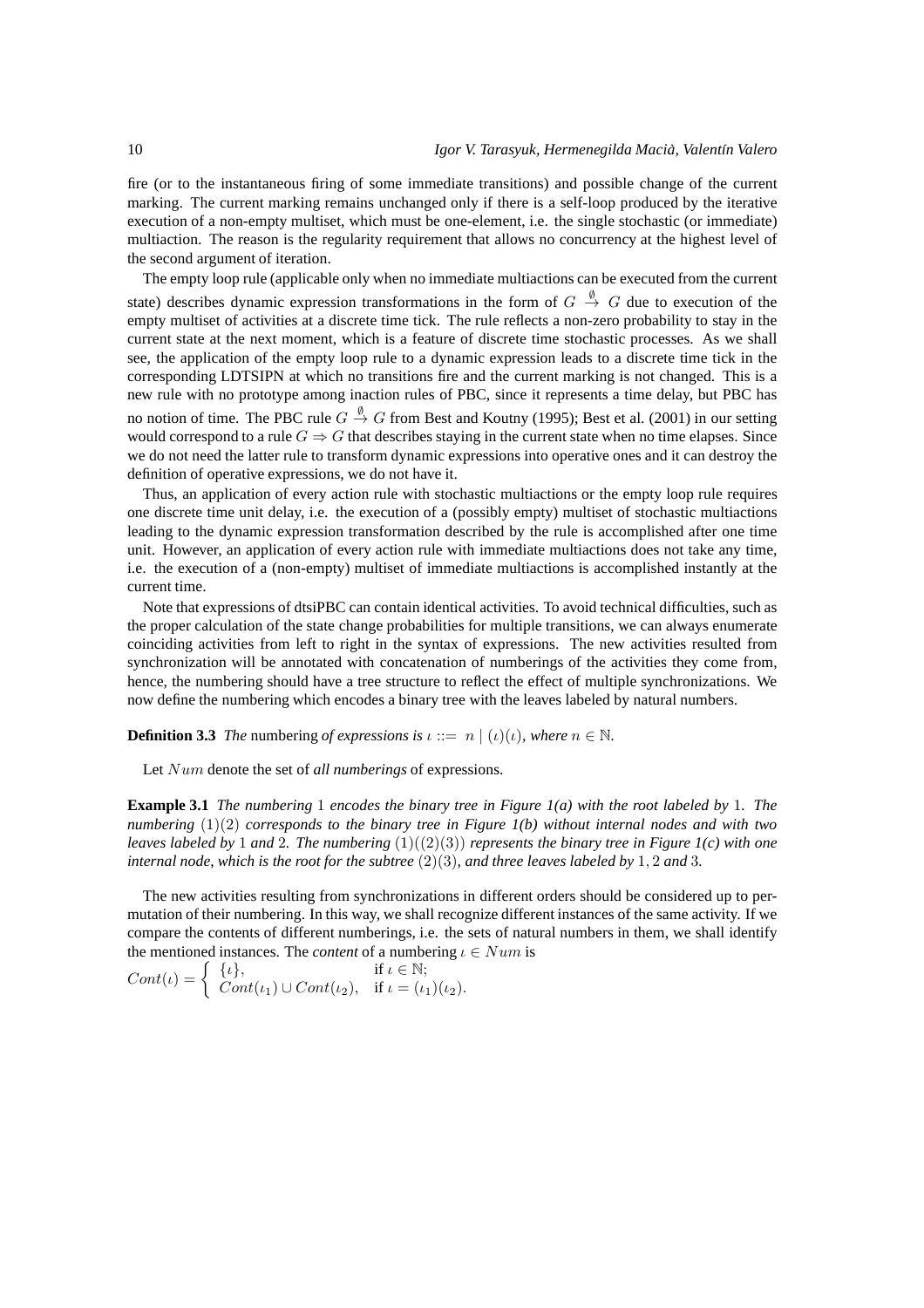

**Fig. 1:** The binary trees encoded with the numberings 1,  $(1)(2)$  and  $(1)((2)(3))$ .

After the enumeration, the multisets of activities from the expressions will become the proper sets. Suppose that the identical activities are enumerated when needed to avoid ambiguity. This enumeration is considered to be implicit.

Let X be some set. We denote the Cartesian product  $X \times X$  by  $X^2$ . Let  $\mathcal{E} \subseteq X^2$  be an equivalence relation on X. Then the *equivalence class* (w.r.t.  $\mathcal{E}$ ) of an element  $x \in X$  is defined by  $[x]_{\mathcal{E}} = \{y \in X \mid$  $(x, y) \in \mathcal{E}$ . The equivalence  $\mathcal E$  partitions X into the *set of equivalence classes*  $X/\mathcal E = \{[x]_{\mathcal E} \mid x \in X\}$ .

Let G be a dynamic expression. Then  $[G]_{\approx} = \{H \mid G \approx H\}$  is the equivalence class of G w.r.t. the structural equivalence. G is an *initial* dynamic expression, denoted by init(G), if ∃E ∈  $RegStatExpr, G \in \overline{E}|_{\infty}$ . G is a *final* dynamic expression, denoted by  $final(G)$ , if  $\exists E \in RegStatExpr, G \in [\underline{E}]_{\approx}.$ 

**Definition 3.4** *Let*  $G \in OpRegDynExpr$ *. We define the set of all non-empty sets of activities which can* be potentially executed from G, denoted by  $Can(G)$ *. Let*  $(\alpha, \kappa) \in \mathcal{SIL}$ ,  $E, F \in RegStatexpr$ ,  $H \in$  $OpRegDynExpr$  and  $a \in Act$ .

- *1. If*  $final(G)$  *then*  $Can(G) = \emptyset$ *.*
- 2. If  $G = \overline{(\alpha, \kappa)}$  then  $Can(G) = \{\{(\alpha, \kappa)\}\}.$
- *3.* If  $\Upsilon \in Can(G)$  then  $\Upsilon \in Can(G \circ E)$ ,  $\Upsilon \in Can(E \circ G)$  ( $\circ \in \{\cdot, \cdot\}$ ),  $\Upsilon \in Can(G||H)$ ,  $\Upsilon \in Can(H||G), f(\Upsilon) \in Can(G[f]), \Upsilon \in Can(G \text{ rs } a) \text{ (when } a, \hat{a} \notin A(\Upsilon)\text{),}$  $\Upsilon \in Can(G \text{ sy } a), \Upsilon \in Can[G * E * F]), \Upsilon \in Can([E * G * F]), \Upsilon \in Can([E * F * G]).$
- *4.* If  $\Upsilon \in Can(G)$  and  $\Xi \in Can(H)$  then  $\Upsilon + \Xi \in Can(G||H)$ .
- *5. If*  $\Upsilon \in Can(G \text{ sy } a)$  *and*  $(\alpha, \kappa), (\beta, \lambda) \in \Upsilon$  *are different activities,*  $a \in \alpha$ ,  $\hat{a} \in \beta$ *, then* 
	- *(a)*  $(\Upsilon + \{(\alpha \oplus_{a} \beta, \kappa \cdot \lambda)\}) \setminus \{(\alpha, \kappa), (\beta, \lambda)\}\in Can(G \text{ sy } a) \text{ if } \kappa, \lambda \in (0, 1)\}$
	- $(b)$   $(\Upsilon + {\alpha \oplus_a \beta, \natural_{l+m}}) \ \rangle \setminus {\alpha, \kappa}, (\beta, \lambda)} \in Can(G \text{ sy } a) \text{ if } \kappa = \natural_l, \ \lambda = \natural_m, \ l, m \in \mathbb{R}_{>0}.$ *When we synchronize the same set of activities in different orders, we obtain several activities with the same multiaction and probability or weight parts, but with different numberings having the same content. Then, we only consider a single one of the resulting activities.*

*For example, the synchronization of stochastic multiactions*  $(\alpha, \rho)$ <sup>1</sup> *and*  $(\beta, \chi)$ <sup>2</sup> *in different orders generates the activities*  $(\alpha \oplus_{a} \beta, \rho \cdot \chi)_{(1)(2)}$  *and*  $(\beta \oplus_{a} \alpha, \chi \cdot \rho)_{(2)(1)}$ *. Similarly, the synchronization of immediate multiactions*  $(\alpha, \natural_l)_1$  *and*  $(\beta, \natural_m)_2$  *in different orders generates the activities*  $(\alpha \oplus_{a} \beta, \natural_{l+m})_{(1)(2)}$  *and*  $(\beta \oplus_{a} \alpha, \natural_{m+l})_{(2)(1)}$ *. Since*  $Cont((1)(2)) = \{1, 2\}$  $Cont((2)(1))$ *, in both cases, only the first activity (or the second one) resulting from synchronization will appear in a set from* Can(G sy a)*.*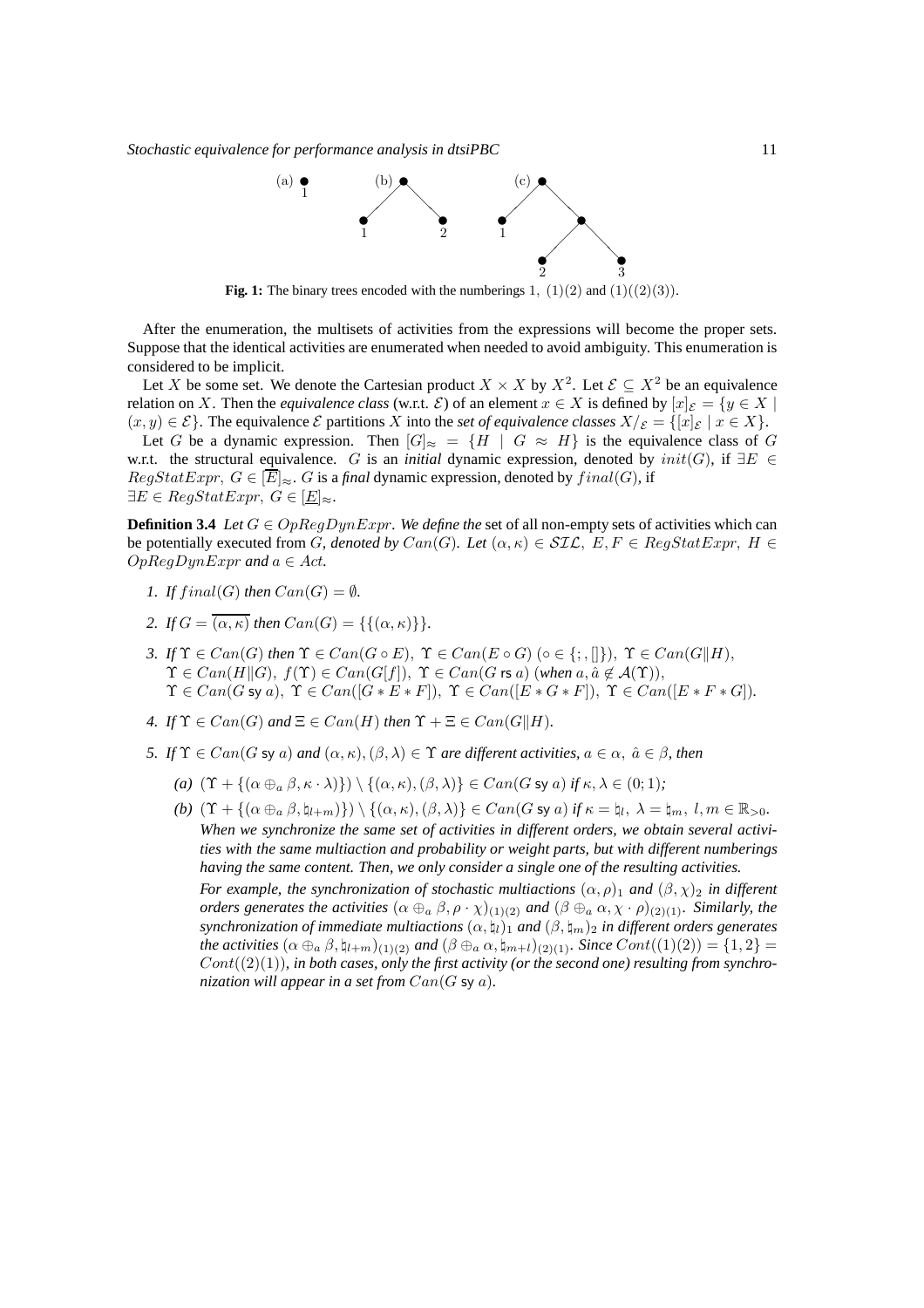Note that if  $\Upsilon \in Can(G)$  then by definition of  $Can(G)$ , for all  $\Xi \subset \Upsilon$ ,  $\Xi \neq \emptyset$ , we have  $\Xi \in Can(G)$ .

Let  $G \in OpRegDynExpr$  and  $Can(G) \neq \emptyset$ . Obviously, if there are only stochastic (or only immediate) multiactions in the sets from  $Can(G)$  then these stochastic (or immediate) multiactions can be executed from G. Otherwise, besides stochastic ones, there are also immediate multiactions in the sets from  $Can(G)$ . By the note above, there are non-empty sets of immediate multiactions in  $Can(G)$  as well, i.e.  $\exists \Upsilon \in Can(G), \ \Upsilon \in \mathbb{N}_{fin}^{\mathcal{IL}} \setminus \{\emptyset\}.$  Then no stochastic multiactions can be executed from  $G$ , even if  $Can(G)$  contains non-empty sets of stochastic multiactions, since immediate multiactions have a priority over stochastic ones.

**Definition 3.5** *Let* G ∈ OpRegDynExpr*. The* set of all non-empty sets of activities which can be executed from G is  $Now(G) = \begin{cases} \text{Can}(G), & \text{if } (Can(G) \subseteq \mathbb{N}_{\text{fin}}^{\mathcal{SL}} \setminus \{\emptyset\}) \vee (Can(G) \subseteq \mathbb{N}_{\text{fin}}^{\mathcal{IL}} \setminus \{\emptyset\}); \\ \text{Can}(G) \cap \mathbb{N}^{\mathcal{IL}} \subseteq \mathbb{N}_{\text{fin}}^{\mathcal{SL}} \setminus \{\emptyset\} \end{cases}$  $Can(G) \cap \mathbb{N}_{\text{fin}}^{\mathcal{IL}}, \text{ otherwise.}$ 

An expression  $G \in OpRegDynExpr$  is *tangible*, denoted by  $tang(G)$ , if  $Now(G) \subseteq \mathbb{N}_{fin}^{SL} \setminus \{\emptyset\}$ . In particular, we have  $tang(G)$ , if  $Now(G) = \emptyset$ . Otherwise, the expression G is *vanishing*, denoted by *vanish*(*G*), and in this case  $\emptyset \neq Now(G) \subseteq \mathbb{N}_{fin}^{\mathcal{IL}} \setminus \{\emptyset\}.$ 

**Example 3.2** *Let*  $G = (\overline{\langle \{a\}, \{a_1\} \rangle} \left[ \left| \{\{b\}, \{a_2\} \rangle \right| \left| \{\{c\}, \frac{1}{2}\} \right]$  *and*  $G' = (\overline{\langle \{a\}, \{a_1\} \rangle} \left| \left| \overline{\{\{b\}, \{a_2\} \rangle} \right| \left| \{\{c\}, \frac{1}{2}\} \right]$ *. Then*  $G \approx G'$ , since  $G \Leftarrow G'' \Rightarrow G'$  for  $G'' = \overline{(({a}, {h_1})[]({b}, {h_2})]} |(({c}, \frac{1}{2}), \text{ but } Can(G) = {(({a}, {h_1})},$  $\{(\{c\},\frac{1}{2})\},\{(\{a\},\natural_1),(\{c\},\frac{1}{2})\}\}\$ ,  $Can(G') = \{\{(\{b\},\natural_2)\},\{(\{c\},\frac{1}{2})\}\}\$  and  $Now(\bar{G}) = \{ \{ (\{a\}, \natural_1)\} \}, Now(\bar{G}') = \{ \{ (\{b\}, \natural_2)\} \}.$  Clearly, we have vanish(G) and vanish(G'). The executions like that of  $\{(\{c\},\frac{1}{2})\}$  (and all sets including it) from G and G' must be disabled using *preconditions in the action rules, since immediate multiactions have a priority over stochastic ones, hence, the former are always executed first.*

Let  $H = \overline{(\{a\},\natural_1)[(\{b\},\frac{1}{2})}$  and  $H' = (\{a\},\natural_1)[(\{b\},\frac{1}{2})$ . Then  $H \approx H'$ , since  $H \Leftarrow H'' \Rightarrow H'$  $for H'' = (\{a\}, \natural_1) [](\{b\}, \frac{1}{2}), but Can(H) = Now(H) = \{\{(\{a\}, \natural_1)\}\}$  and  $Can(H') = Now(H') =$  ${({({b}, \frac{1}{2})})}.$  We have  $vanish(H)$ , but  $tang(H')$ . To get the action rules correct under structural *equivalence, the executions like that of* {({b}, 1 2 )} *from* H′ *must be disabled using preconditions in the action rules, since immediate multiactions have a priority over stochastic ones, hence, the choices are always resolved in favour of the former.*

In Table 3, we define the action and empty loop rules. In this table,  $(\alpha, \rho), (\beta, \chi) \in \mathcal{SL}, (\alpha, \natural_l),$  $(\beta, \natural_m) \in \mathcal{IL}$  and  $(\alpha, \kappa) \in \mathcal{SIL}$ . Further,  $E, F \in RegStatexpr$ ,  $G, H \in OppRegDynExpr$ ,  $G, H \in$  $RegDynExpr$  and  $a \in Act$ . Moreover,  $\Gamma, \Delta \in \mathbb{N}_{\text{fin}}^{\mathcal{SL}} \setminus \{\emptyset\}, \Gamma' \in \mathbb{N}_{\text{fin}}^{\mathcal{SL}}, I, J \in \mathbb{N}_{\text{fin}}^{\mathcal{IL}} \setminus \{\emptyset\}, I' \in \mathbb{N}_{\text{fin}}^{\mathcal{IL}}$  and  $\Upsilon \in \mathbb{N}_{\text{fin}}^{STL} \setminus \{\emptyset\}$ . The first rule is the empty loop rule **El**. The other rules are the action rules, describing transformations of dynamic expressions, which are built using particular algebraic operations. If we cannot merge a rule with stochastic multiactions and a rule with immediate multiactions for some operation then we get the coupled action rules. Then the names of the action rules with immediate multiactions have a suffix "i".

Almost all the rules in Table 3 (excepting **El, P2, P2i**, Sy2 and Sy2i) resemble those of gsPBC Macià et al. (2008b), but the former correspond to execution of sets of activities, not of single activities, as in the latter, and our rules have simpler preconditions (if any), since all immediate multiactions in dtsiPBC have the same priority level, unlike those of gsPBC. The preconditions in rules **El**, **C**, **P1**, **I2** and **I3** are needed to ensure that (possibly empty) sets of stochastic multiactions are executed only from *tangible* operative dynamic expressions, such that all operative dynamic expressions structurally equivalent to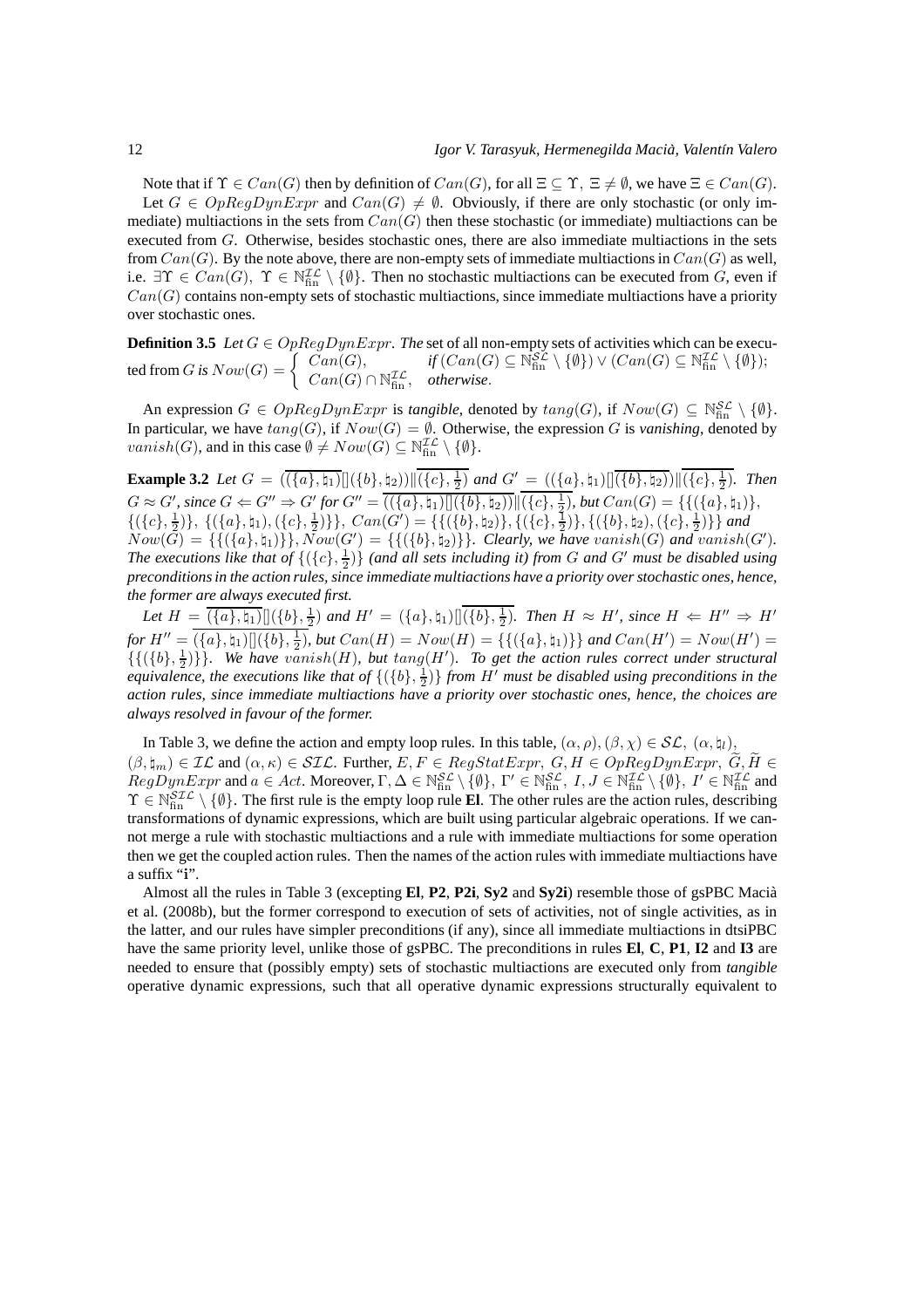| <b>El</b> $\frac{\tan g(G)}{G \stackrel{\emptyset}{\to} G}$ <b>B</b> $\overline{(\alpha,\kappa)} \stackrel{\{\alpha,\kappa\}}{\to} \underline{(\alpha,\kappa)}$                                                                                                                                                    | $\mathbf{S} \frac{G \stackrel{\Upsilon}{\to} \widetilde{G}}{G; E \stackrel{\Upsilon}{\to} \widetilde{G}; E, E; G \stackrel{\Upsilon}{\to} E; \widetilde{G}}$                                                                         |
|--------------------------------------------------------------------------------------------------------------------------------------------------------------------------------------------------------------------------------------------------------------------------------------------------------------------|--------------------------------------------------------------------------------------------------------------------------------------------------------------------------------------------------------------------------------------|
| $\mathbf{C} \frac{G \stackrel{\Gamma}{\rightarrow} \widetilde{G}, \ \neg init(G) \vee (init(G) \wedge tang(\overline{E}))}{G \parallel E \stackrel{\Gamma}{\rightarrow} \widetilde{G} \parallel E, \ E \parallel G \stackrel{\Gamma}{\rightarrow} E \parallel \widetilde{G}}$                                      | $\mathbf{Ci} \frac{G \stackrel{I}{\rightarrow} \widetilde{G}}{G \parallel E \stackrel{I}{\rightarrow} \widetilde{G} \parallel E, E \parallel G \stackrel{I}{\rightarrow} E \parallel \widetilde{G}}$                                 |
| <b>P1</b> $\frac{G \overset{\Gamma}{\rightarrow} \widetilde{G}, \; \text{tang}(H)}{G \parallel H \overset{\Gamma}{\rightarrow} \widetilde{G} \parallel H, \; H \parallel G \overset{\Gamma}{\rightarrow} H \parallel \widetilde{G}}$                                                                               | <b>P1i</b> $\frac{G \stackrel{I}{\rightarrow} \widetilde{G}}{G  H \stackrel{I}{\rightarrow} \widetilde{G}  H, H  G \stackrel{I}{\rightarrow} H  \widetilde{G}}$                                                                      |
| $P2 \frac{G \stackrel{\Gamma}{\rightarrow} \widetilde{G}, H \stackrel{\Delta}{\rightarrow} \widetilde{H}}{G \  H \stackrel{\Gamma + \Delta}{\rightarrow} \widetilde{G} \  \widetilde{H}}$                                                                                                                          | <b>P2i</b> $\frac{G \stackrel{I}{\rightarrow} \widetilde{G}, H \stackrel{J}{\rightarrow} \widetilde{H}}{G \  H \stackrel{I+J}{\rightarrow} \widetilde{G} \  \widetilde{H}}$                                                          |
| $\mathbf{L} \frac{G \stackrel{1}{\rightarrow} \widetilde{G}}{G[f] \stackrel{f(\Upsilon)}{\rightarrow} \widetilde{G}[f]}$                                                                                                                                                                                           | $\mathbf{Rs} \frac{G \stackrel{\mathrm{T}}{\rightarrow} \widetilde{G}, a, \hat{a} \notin \mathcal{A}(\Upsilon)}{G \mathop{\mathrm{rs}}\nolimits a \stackrel{\mathrm{T}}{\rightarrow} \widetilde{G} \mathop{\mathrm{rs}}\nolimits a}$ |
| $G \stackrel{\Upsilon}{\rightarrow} \widetilde{G}$<br>I1<br>$[G * E * F] \stackrel{\Upsilon}{\rightarrow} [\widetilde{G} * E * F]$                                                                                                                                                                                 | $\begin{array}{c}\n\mathbf{I2} \xrightarrow{\Gamma} \widetilde{G}, \neg init(G) \vee (init(G) \wedge tang(\overline{F})) \\ \hline\n[E * G * F] \xrightarrow{\Gamma} [E * \widetilde{G} * F]\n\end{array}$                           |
| <b>12i</b> $\frac{G \stackrel{I}{\rightarrow} \widetilde{G}}{[E * G * F] \stackrel{I}{\rightarrow} [E * \widetilde{G} * F]}$                                                                                                                                                                                       | <b>13</b> $\frac{G \overset{\Gamma}{\rightarrow} \widetilde{G}, \ \neg init(G) \vee (init(G) \wedge tang(\overline{F}))}{[E * F * G] \overset{\Gamma}{\rightarrow} [E * F * \widetilde{G}]}$                                         |
| I3i $\frac{G \stackrel{I}{\rightarrow} \widetilde{G}}{G}$<br>$E * F * G \rightarrow E * F * \widetilde{G}$                                                                                                                                                                                                         | $Syl \frac{G \stackrel{1}{\rightarrow} G}{G \text{sv } a \stackrel{\Upsilon}{\rightarrow} \widetilde{G} \text{sv } a}$                                                                                                               |
| $\textbf{Sy2}\xrightarrow{G\text{ sy }a\xrightarrow{\Gamma'+\{(\alpha,\rho)\}+\{(\beta,\chi)\}}\widetilde{G}\text{ sy }a,\ a\in\alpha,\ \hat{a}\in\beta}{G\text{ sy }a\xrightarrow{\Gamma'+\{(\alpha\oplus_a\beta,\rho\cdot\chi)\}}\widetilde{G}\text{ sy }a}$                                                     |                                                                                                                                                                                                                                      |
| $\textbf{Sy2i} \xrightarrow{G \text{ sy } a} \xrightarrow{I' + \{(\alpha, \natural_l)\} + \{(\beta, \natural_m)\}} \widetilde{G} \text{ sy } a, \ a \in \alpha, \ \hat{a} \in \beta$<br>$\xrightarrow{G \text{ sy } a} \xrightarrow{I' + \{(\alpha \oplus_a \beta, \natural_{l+m})\}} \widetilde{G} \text{ sy } a$ |                                                                                                                                                                                                                                      |

**Tab. 3:** Action and empty loop rules.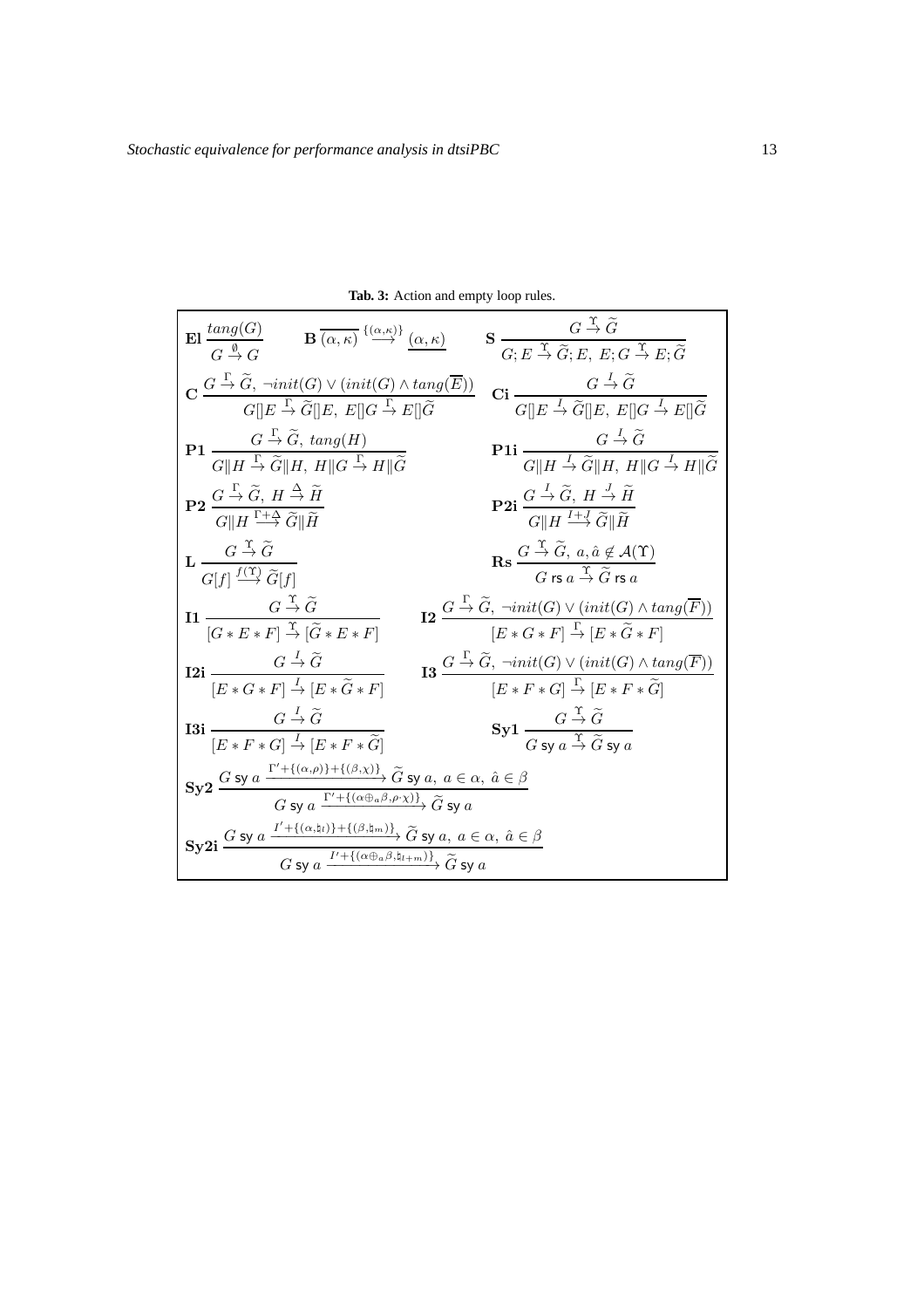them are tangible as well. For example, if  $init(G)$  in rule C then  $G \approx \overline{F}$  for some static expression F and  $G||E \approx \overline{F||E} \approx \overline{F||E} \approx F||\overline{E}$ . Hence, it should be guaranteed that  $tan q(F||\overline{E})$ , which holds iff  $tang(\overline{E})$ . The case  $E[[G]$  is treated similarly. Further, in rule **P1**, assuming that  $tang(G)$ , it should be guaranteed that  $tan(q)H||H)$  and  $tan(q)H||G)$ , which holds iff  $tan(q)H$ . The preconditions in rules **I2** and **I3** are analogous to that in rule **C**.

Rule **El** corresponds to one discrete time unit delay while executing no activities and therefore it has no analogues among the rules of gsPBC that adopts the continuous time model. Rules **P2** and **P2i** have no similar rules in gsPBC, since interleaving semantics of the algebra allows no simultaneous execution of activities. **P2** and **P2i** have in PBC the analogous rule **PAR** that is used to construct step semantics of the calculus, but the former two rules correspond to execution of sets of activities, unlike that of multisets of multiactions in the latter rule. Rules **Sy2** and **Sy2i** differ from the corresponding synchronization rules in gsPBC, since the probability or the weight of synchronization in the former rules and the rate or the weight of synchronization in the latter rules are calculated in two distinct ways.

Rule **Sy2** establishes that the synchronization of two stochastic multiactions is made by taking the product of their probabilities, since we are considering that both must occur for the synchronization to happen, so this corresponds, in some sense, to the probability of the independent event intersection, but the real situation is more complex, since these stochastic multiactions can also be executed in parallel. Nevertheless, when scoping (the combined operation consisting of synchronization followed by restriction over the same action Best et al. (2001)) is applied over a parallel execution, we get as final result just the simple product of the probabilities, since no normalization is needed there. Multiplication is an associative and commutative binary operation that is distributive over addition, i.e. it fulfills all practical conditions imposed on the synchronization operator in Hillston (1994). Further, if both arguments of multiplication are from  $(0, 1)$  then the result belongs to the same interval, hence, multiplication naturally maintains probabilistic compositionality in our model. Our approach is similar to the multiplication of rates of the synchronized actions in MTIPP Hermanns and Rettelbach (1994) in the case when the rates are less than 1. Moreover, for the probabilities  $\rho$  and  $\chi$  of two stochastic multiactions to be synchronized we have  $\rho \cdot \chi < \min\{\rho, \chi\}$ , i.e. multiplication meets the performance requirement stating that the probability of the resulting synchronized stochastic multiaction should be less than the probabilities of the two ones to be synchronized. In terms of performance evaluation, it is usually supposed that the execution of two components together require more system resources and time than the execution of each single one. This resembles the *bounded capacity* assumption from Hillston (1994). Thus, multiplication is easy to handle with and it satisfies the algebraic, probabilistic, time and performance requirements. Therefore, we have chosen the product of the probabilities for the synchronization. See also Brinksma et al. (1995); Brinksma and Hermanns (2001) for a discussion about binary operations producing the rates of synchronization in the continuous time setting.

In rule **Sy2i**, we sum the weights of two synchronized immediate multiactions, since the weights can be interpreted as the rewards Ross (1996), which we collect. Next, we express that the synchronized execution of immediate multiactions has more importance than that of every single one. The weights of immediate multiactions can also be seen as bonus rewards associated with transitions Bernardo and Bravetti (2001). The rewards are summed during synchronized execution of immediate multiactions, since in this case all the synchronized activities can be seen as participated in the execution. We prefer to collect more rewards, thus, the transitions providing greater rewards will have a preference and they will be executed with a greater probability. Since execution of immediate multiactions takes no time, we prefer to execute in a step as many synchronized immediate multiactions as possible to get more progress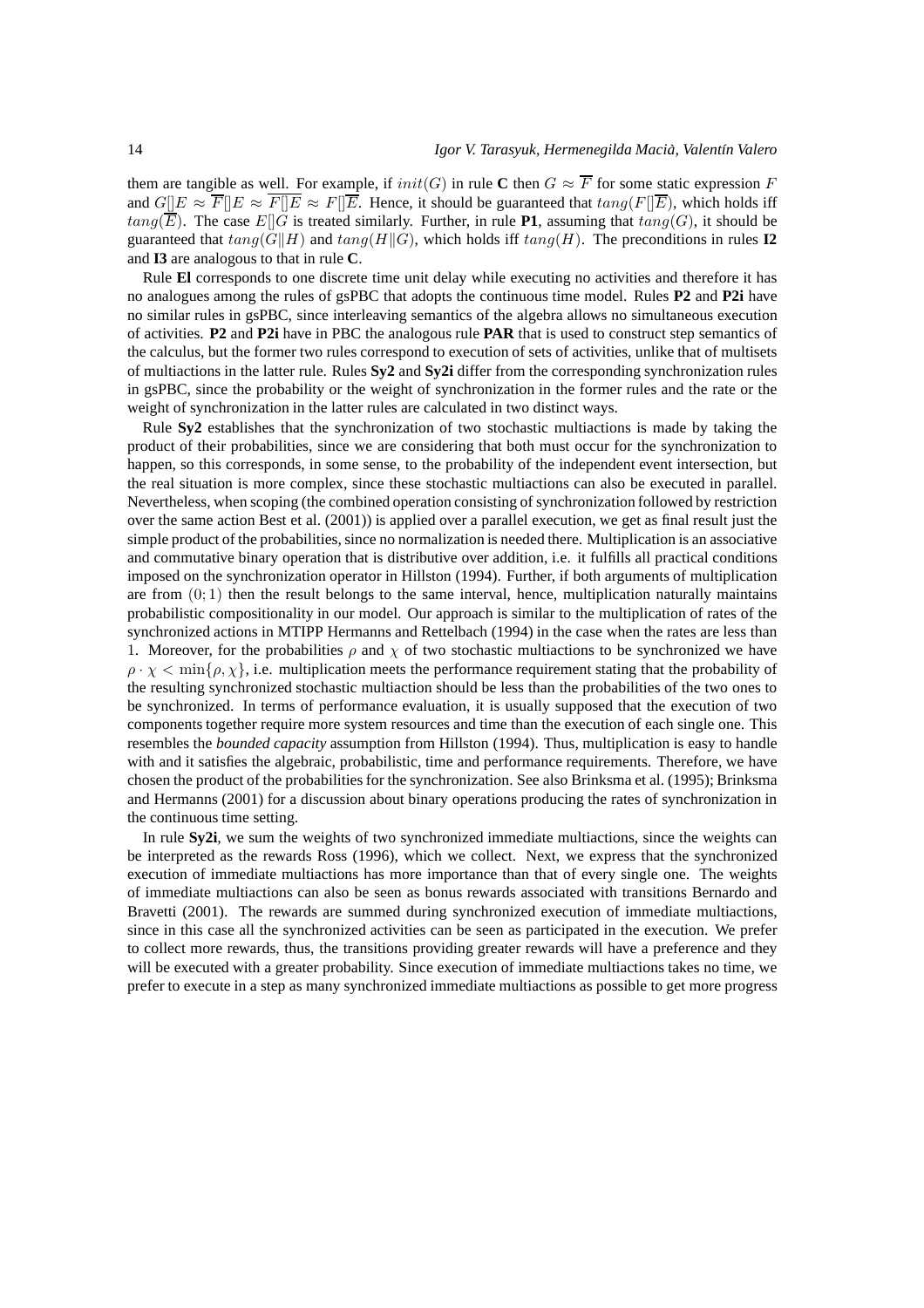| Rules                                     | State change | Time progress | Activities execution |
|-------------------------------------------|--------------|---------------|----------------------|
| Inaction rules                            |              |               |                      |
| Action rules with stochastic multiactions |              |               |                      |
| Action rules with immediate multiactions  |              |               |                      |
| Empty loop rule                           |              |               |                      |

**Tab. 4:** Comparison of inaction, action and empty loop rules.

in behaviour. Under behavioural progress we mean an advance in executing activities, which does not always imply a progress in time, as when the activities are immediate multiactions. This aspect will be used later, while evaluating performance via the embedded discrete time Markov chains (EDTMCs) of expressions. Since every state change in EDTMC takes one unit of (local) time, greater advance in operation of the EDTMC allows one to calculate quicker performance indices.

We do not have a self-synchronization, i.e. a synchronization of an activity with itself, since all the (enumerated) activities executed together are considered to be different. This permits to avoid unexpected behaviour and technical difficulties Best et al. (2001).

In Table 4, inaction rules, action rules (with stochastic or immediate multiactions) and empty loop rule are compared according to the three aspects of their application: whether it changes the current state, whether it leads to a time progress, and whether it results in execution of some activities. Positive answers to the questions are denoted by the plus sign while negative ones are specified by the minus sign. If both positive and negative answers can be given to some of the questions in different cases then the plusminus sign is written. The process states are considered up to structural equivalence of the corresponding expressions, and time progress is not regarded as a state change.

#### 3.3 Transition systems

We now construct labeled probabilistic transition systems associated with dynamic expressions to define their operational semantics.

**Definition 3.6** *The* derivation set *of a dynamic expression* G*, denoted by* DR(G)*, is the minimal set with*

- $[G]_{\approx} \in DR(G);$
- *if*  $[H]_{\approx} \in DR(G)$  and  $\exists \Upsilon$ ,  $H \stackrel{\Upsilon}{\rightarrow} \widetilde{H}$  then  $[\widetilde{H}]_{\approx} \in DR(G)$ *.*

Let G be a dynamic expression and  $s, \tilde{s} \in DR(G)$ .

The set of *all sets of activities executable in s* is defined as  $Exec(s) = \{ \Upsilon \mid \exists H \in s, \exists \widetilde{H}, H \stackrel{\Upsilon}{\rightarrow} \widetilde{H} \}.$ It can be proved by induction on the structure of expressions that  $\Upsilon \in \mathcal{E} \mathcal{E} \{ \emptyset \}$  implies  $\exists H \in$ s,  $\Upsilon \in Now(H)$ . The reverse statement does not hold in general, as the next example shows.

**Example 3.3** *Let* H, H' *be from Example 3.2 and*  $s = [H]_{\approx} = [H']_{\approx}$ *. We have*  $Now(H) = \{\{(\{a\}, \phi_1)\}\}\$ *and*  $Now(H') = \{ \{ (\{b\}, \frac{1}{2}) \} \}$ *. Since only rules* **Ci** *and* **B** *can be applied to H, and no action rule can be applied to*  $H'$ *, we get*  $\overline{Exc}(s) = \{ \{ (\{a\},\natural_1)\} \}$ *. Then, for*  $H' \in s$  *and*  $\Upsilon = \{ (\{b\},\frac{1}{2}) \} \in Now(H')$ *, we get*  $\Upsilon \notin \text{Exec}(s)$ *.* 

The state *s* is *tangible* if  $Exec(s) \subseteq \mathbb{N}_{fin}^{S_{\mathcal{L}}}$ . For tangible states we may have  $Exec(s) = \{\emptyset\}$ . Otherwise, the state s is *vanishing*, and in this case  $\text{Exec}(s) \subseteq \mathbb{N}_{fin}^{\mathcal{IL}} \setminus \{\emptyset\}$ . The set of *all tangible states from*  $DR(G)$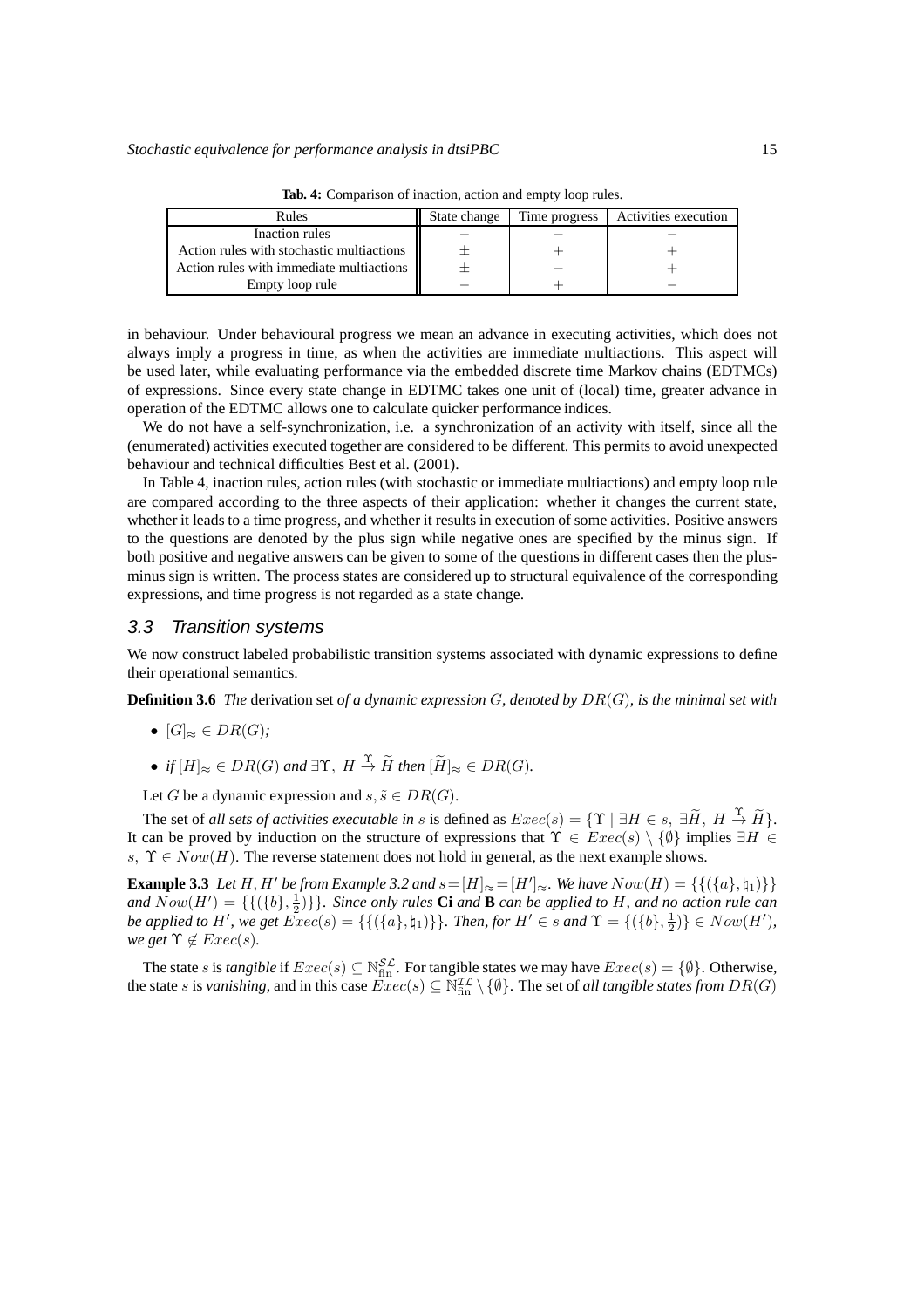is denoted by  $DR_T(G)$ , and the set of *all vanishing states from*  $DR(G)$  is denoted by  $DR_V(G)$ . Clearly,  $DR(G) = DR_T(G) \oplus DR_V(G)$  ( $\oplus$  denotes disjoint union).

Note that if  $\Upsilon \in \text{Exec}(s)$  then by rules **P2**, **P2i**, **Sy2**, **Sy2i** and definition of  $\text{Exec}(s)$ , for all  $\Xi \subseteq \Box$  $\Upsilon$ ,  $\Xi \neq \emptyset$ , we have  $\Xi \in \text{Exec}(s)$ .

Since the inaction rules only distribute and move upper and lower bars along the syntax of dynamic expressions, all  $H \in s$  have the same underlying static expression F. The action rules **Sy2** and **Sy2i** are the only ones that generate new activities. Since we have a finite number of operators sy in  $F$  and all the multiaction parts of the activities are finite multisets, the number of the new synchronized activities is also finite. The action rules contribute to  $Exec(s)$  (in addition to the empty set, if rule **El** is applicable) only the sets consisting both of activities from F and the new activities, produced by **Sy2** and **Sy2i**. Since we have a finite number of such activities, the set  $Exec(s)$  is finite, hence, summation and multiplication by its elements are well-defined. Similar reasoning can be used to demonstrate that for all dynamic expressions H (not just for those from s),  $Now(H)$  is a finite set.

Let  $\Upsilon \in \text{Exec}(s) \setminus \{\emptyset\}$ . The *probability that the set of stochastic multiactions*  $\Upsilon$  *is ready for execution in* s or the *weight of the set of immediate multiactions* Υ *which is ready for execution in* s is

$$
PF(\Upsilon, s) = \begin{cases} \prod_{(\alpha, \rho) \in \Upsilon} \rho \cdot \prod_{\{(\beta, \chi)\} \in E \text{vec}(s) | (\beta, \chi) \notin \Upsilon\}} (1 - \chi), & \text{if } s \in DR_{\Upsilon}(G); \\ \sum_{(\alpha, \natural_l) \in \Upsilon} l, & \text{if } s \in DR_{\mathcal{V}}(G). \end{cases}
$$

In the case  $\Upsilon = \emptyset$  and  $s \in DR_T(G)$  we define

$$
PF(\emptyset, s) = \begin{cases} \prod_{\{(\beta,\chi)\}\in\text{Exec}(s)} (1-\chi), & \text{if } \text{Exec}(s) \neq \{\emptyset\}; \\ 1, & \text{if } \text{Exec}(s) = \{\emptyset\}. \end{cases}
$$

If  $s \in DR_T(G)$  and  $Exec(s) \neq {\emptyset}$  then  $PF(\Upsilon, s)$  can be interpreted as a *joint* probability of independent events (in a probability sense, i.e. the probability of intersection of these events is equal to the product of their probabilities). Each such an event consists in the positive or negative decision to be executed of a particular stochastic multiaction. Every executable stochastic multiaction decides probabilistically (using its probabilistic part) and independently (from others), if it wants to be executed in s. If  $\Upsilon$  is a set of all executable stochastic multiactions which have decided to be executed in s and  $\Upsilon \in \text{Exec}(s)$  then  $\Upsilon$  is ready for execution in s. The multiplication in the definition is used because it reflects the probability of the independent event intersection. Alternatively, when  $\Upsilon \neq \emptyset$ ,  $PF(\Upsilon, s)$  can be interpreted as the probability to execute *exclusively* the set of stochastic multiactions Υ in s, i.e. the probability of *intersection* of two events calculated using the conditional probability formula in the form  $P(X \cap Y) = P(X|Y)P(Y) = \prod_{(\alpha,\rho) \in \Upsilon} \rho \cdot \prod_{\{\{(\beta,\chi)\}\in Excel(\beta,\chi)\notin\Upsilon\}} (1-\chi)$ , as shown in Tarasyuk et al. (2014). When  $\Upsilon = \emptyset$ ,  $PF(\Upsilon, s)$  can be interpreted as the probability not to execute in s any executable stochastic multiactions, thus,  $PF(\emptyset, s) = \prod_{\{(\beta, \chi)\}\in Exercise(s)} (1 - \chi)$ . When only the empty set of activities can be executed in s, i.e.  $Exec(s) = \{\emptyset\}$ , we take  $PF(\emptyset, s) = 1$ , since then we stay in s. For  $s \in DR_T(G)$  we have  $PF(\emptyset, s) \in (0, 1]$ , hence, we can stay in s at the next time moment with a certain positive probability.

If  $s \in DR_V(G)$  then  $PF(\Upsilon, s)$  can be interpreted as the *overall (cumulative)* weight of the immediate multiactions from  $\Upsilon$ , i.e. the sum of all their weights. The summation here is used since the weights can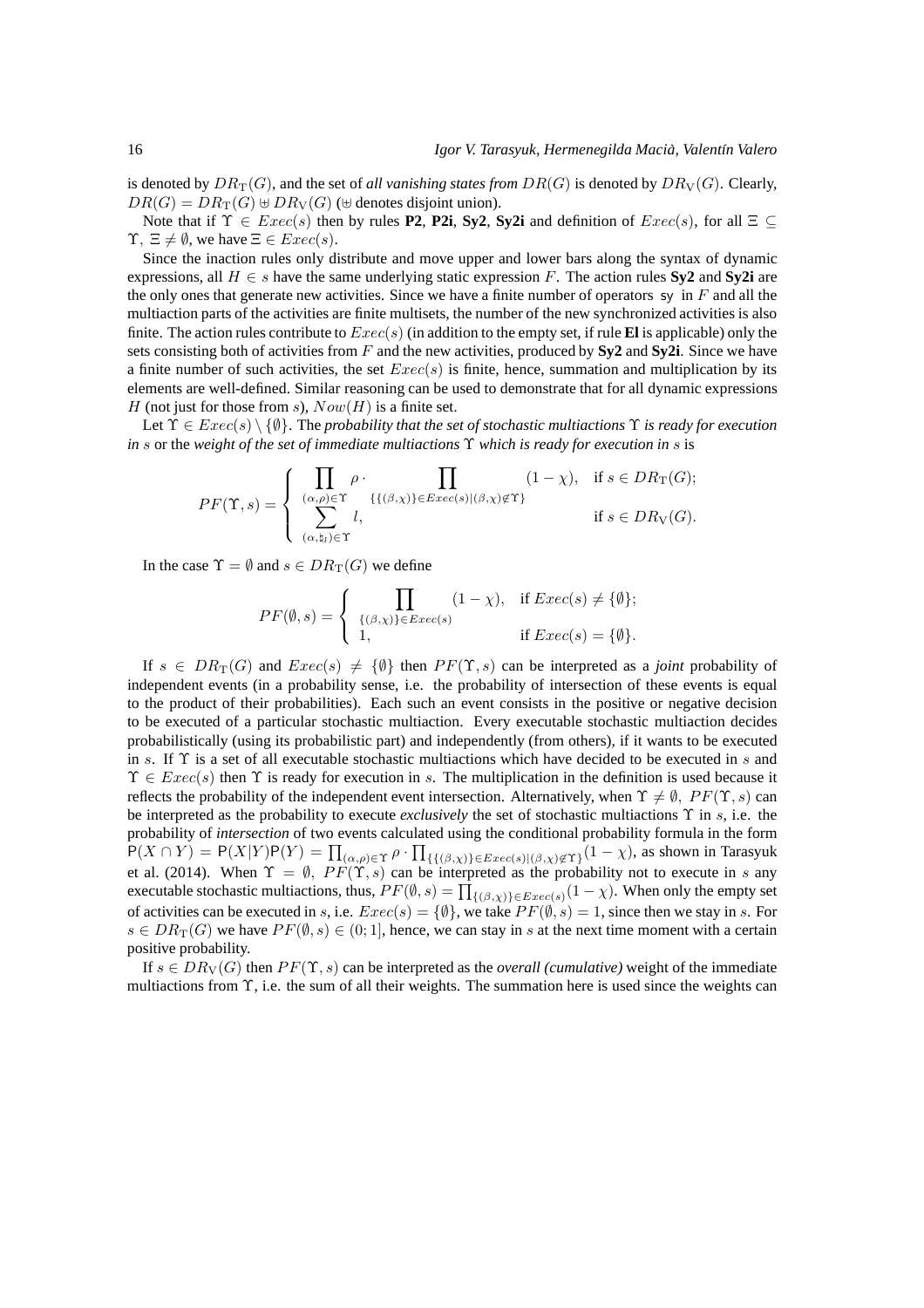be seen as the rewards which are collected Ross (1996). In addition, this means that concurrent execution of the immediate multiactions has more importance than that of every single one. Thus, this reasoning is the same as that used to define the weight of synchronized immediate multiactions in the rule **Sy2i**.

Note that the definition of  $PF(\Upsilon, s)$  (as well as our definitions of other probability functions) is based on the enumeration of activities which is considered implicit.

Let  $\Upsilon \in \text{Exec}(s)$ . Besides  $\Upsilon$ , some other sets of activities may be ready for execution in s, hence, a kind of conditioning or normalization is needed to calculate the execution probability. The *probability to execute the set of activities* Υ *in* s is

$$
PT(\Upsilon, s) = \frac{PF(\Upsilon, s)}{\sum_{\Xi \in \text{Exec}(s)} PF(\Xi, s)}.
$$

If  $s \in DR_T(G)$  then  $PT(\Upsilon, s)$  can be interpreted as the *conditional* probability to execute  $\Upsilon$  in s calculated using the conditional probability formula in the form  $P(Z|W) = \frac{P(Z \cap W)}{P(W)} = \frac{P(F(Y, s))}{\sum_{\exists \in E, \text{rec}(s)} P(Y, s)}$  $\frac{Pr(1,s)}{E\in Exc(s)}$ as shown in Tarasyuk et al. (2014). Note that  $PF(\Upsilon, s)$  can be seen as the *potential* probability to execute  $\Upsilon$  in s, since we have  $PF(\Upsilon, s) = PT(\Upsilon, s)$  only when *all* sets (including the empty one) consisting of the executable stochastic multiactions can be executed in s. In this case, all the mentioned stochastic multiactions can be executed in parallel in s and we have  $\sum_{\Xi \in E \text{vec}(s)} PF(\Xi, s) = 1$ , since this sum collects the products of *all* combinations of the probability parts of the stochastic multiactions and the negations of these parts. But in general, for example, for two stochastic multiactions  $(\alpha, \rho)$  and  $(\beta, \chi)$  executable in s, it may happen that they cannot be executed in s in parallel, i.e.  $\emptyset$ ,  $\{(\alpha, \rho)\}, \{(\beta, \chi)\}\in \text{Exec}(s)$ , but  $\{(\alpha, \rho),(\beta, \chi)\}\notin Excel(s)$ . For  $s \in DR_T(G)$  we have  $PT(\emptyset, s) \in (0, 1]$ , hence, there is a non-zero probability to stay in the state s at the next moment, and the residence time in s is at least one time unit.

If  $s \in DR_V(G)$  then  $PT(\Upsilon, s)$  can be interpreted as the weight of the set of immediate multiactions  $\Upsilon$ which is ready for execution in s *normalized* by the weights of *all* the sets executable in s. This approach is analogous to that used in the EMPA definition of the probabilities of immediate actions executable from the same process state Bernardo and Gorrieri (1998) (inspired by way in which the probabilities of conflicting immediate transitions in GSPNs are calculated Balbo (2007)). The only difference is that we have a step semantics and, for every set of immediate multiactions executed in parallel, we use its cumulative weight.

Note that the sum of outgoing probabilities for the expressions belonging to the derivations of  $G$  is equal to 1. More formally,  $\forall s \in DR(G), \ \sum_{\Upsilon \in Excel(s)} PT(\Upsilon, s) = 1$ . This, obviously, follows from the definition of  $PT(\Upsilon, s)$ , and guarantees that it always defines a probability distribution.

The *probability to move from s to*  $\tilde{s}$  *by executing any set of activities* is

$$
PM(s, \tilde{s}) = \sum_{\{\Upsilon \mid \exists H \in s, \ \exists \widetilde{H} \in \tilde{s}, \ H \stackrel{\Upsilon}{\rightarrow} \widetilde{H}\}} PT(\Upsilon, s).
$$

The summation above reflects the probability of the mutually  $\sum$ exclusive event union, since  ${P}{T}(\Upsilon, s) = \frac{1}{\sum_{\Xi \in {Exec}(s)} {PF}(\Xi, s)} \cdot \sum_{\Xi \in {Exec}(s)} {PF}(\Xi, s)$  $\{\Upsilon | \exists H \in \mathfrak{s}, \ \exists \widetilde{H} \in \widetilde{\mathfrak{s}}, \ H \overset{\sim}{\to} \widetilde{H} \}$   $PF(\Upsilon, s)$ , where for each  $\Upsilon$ ,  $PF(\Upsilon, s)$  is the probability of the exclusive execution of  $\Upsilon$  in s.

Note that 
$$
\forall s \in DR(G), \sum_{\{\tilde{s}|\exists H \in s, \exists \tilde{H} \in \tilde{s}, \exists \Upsilon, H^{\tilde{\Delta}}\tilde{H}\}} PM(s, \tilde{s}) =
$$
  

$$
\sum_{\{\tilde{s}|\exists H \in s, \exists \tilde{H} \in \tilde{s}, \exists \Upsilon, H^{\tilde{\Delta}}\tilde{H}\}} \sum_{\{\Upsilon|\exists H \in s, \exists \tilde{H} \in \tilde{s}, H^{\tilde{\Delta}}\tilde{H}\}} PM(s, \tilde{s}) = \sum_{\Upsilon \in Excel(s)} PT(\Upsilon, s) = 1.
$$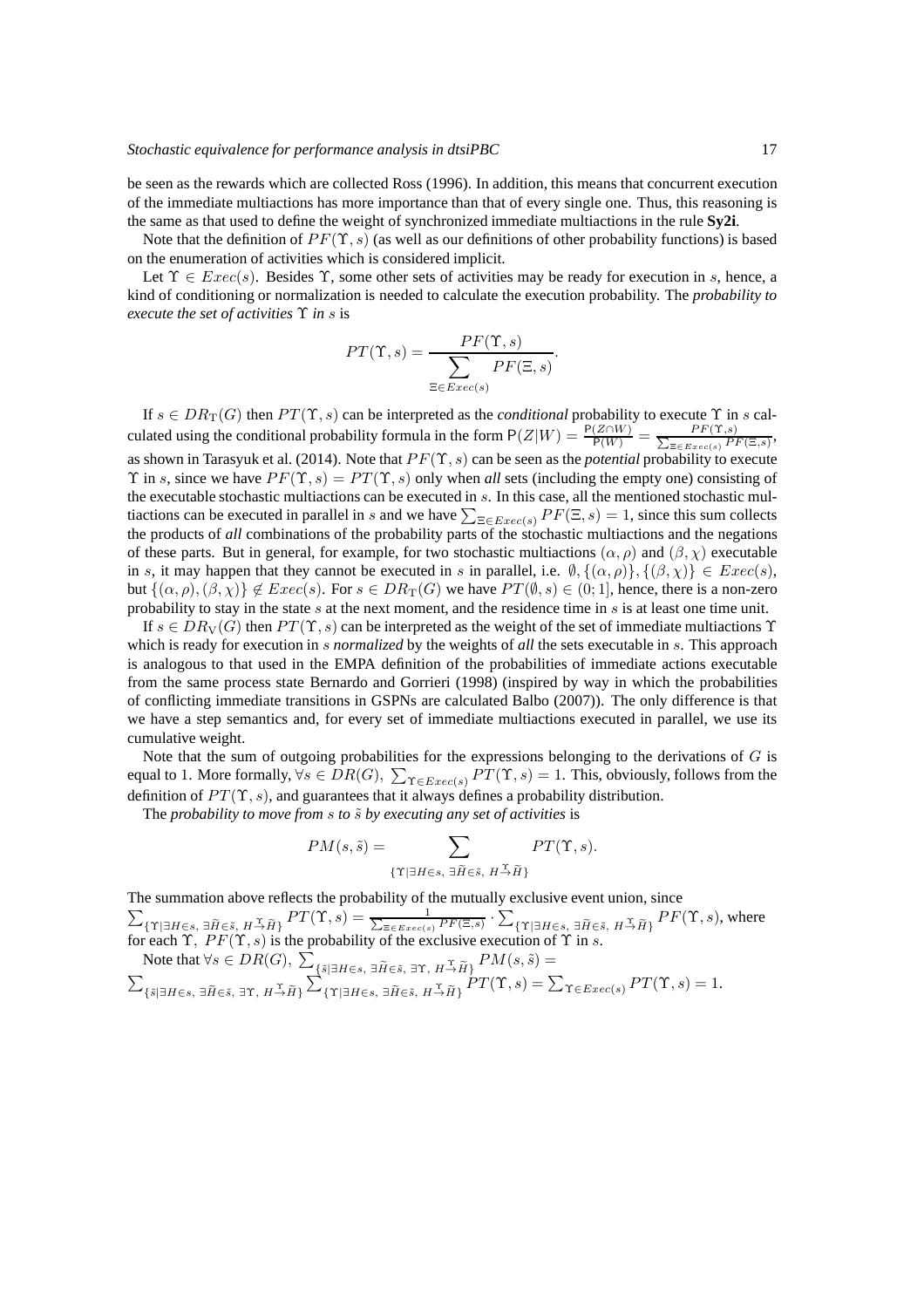**Example 3.4** *Let*  $E = (\{a\}, \rho)$   $[(\{a\}, \chi)$ *, where*  $\rho, \chi \in (0, 1)$ *.*  $DR(\overline{E})$  *consists of the equivalence classes*  $s_1 = [\overline{E}]_{\approx}$  and  $s_2 = [\underline{E}]_{\approx}$ . We have  $DR_T(\overline{E}) = \{s_1, s_2\}$ . The execution probabilities are calcu*lated as follows. Since*  $Exec(s_1)=\{\emptyset,\{(\{a\},\rho)\},\{(\{a\},\chi)\}\}$ *, we get*  $PF(\{(\{a\},\rho)\},s_1)=\rho(1-\chi),$  $PF(\{(\{a\}, \chi)\}, s_1) = \chi(1-\rho)$  and  $PF(\emptyset, s_1) = (1-\rho)(1-\chi)$ . Then  $\sum_{\Xi \in Exercise(s_1)} PF(\Xi, s_1) =$  $\rho(1-\chi)+\chi(1-\rho)+(1-\rho)(1-\chi)=1-\rho\chi$ . Thus,  $PT(\{(\{a\}, \rho)\}, s_1)=\frac{\rho(1-\chi)}{1-\rho\chi}$ ,  $PT(\{(\{a\}, \chi)\}, s_1)=$  $\chi(1-\rho)$  $\frac{\chi(1-p)}{1-p\chi}$  and PT( $\emptyset$ , s<sub>1</sub>) = PM(s<sub>1</sub>, s<sub>1</sub>) =  $\frac{(1-p)(1-\chi)}{1-p\chi}$ . Next, Exec(s<sub>2</sub>) = { $\emptyset$ }, hence,  $\sum_{\Xi \in Excel(s_2)} PF(\Xi, s_2) = PF(\emptyset, s_2) = 1$  and  $PT(\emptyset, s_2) = PM(s_2, s_2) = \frac{1}{1} = 1$ . *Finally,*  $PM(s_1, s_2) = PT(\{(\{a\}, \rho)\}, s_1) + PT(\{(\{a\}, \chi)\}, s_1) = \frac{\rho(1-\chi)}{1-\rho\chi} + \frac{\chi(1-\rho)}{1-\rho\chi} = \frac{\rho+\chi-2\rho\chi}{1-\rho\chi}.$  $Let E' = (\{a\}, \natural_l)[](\{a\}, \natural_m),$  where  $l, m \in \mathbb{R}_{>0}$ .  $DR(\overline{E'})$  consists of the equivalence classes  $s'_1 = [\overline{E'}]_{\approx}$  and  $s'_2 = [\underline{E'}]_{\approx}$ . We have  $DR_T(\overline{E'}) = \{s'_2\}$  and  $DR_V(\overline{E'}) = \{s'_1\}$ . The execu*tion probabilities are calculated as follows. Since*  $Exec(s'_1) = \{ \{ (\{a\}, \natural_l) \}, \{ (\{a\}, \natural_m) \} \}$ *, we get*  $PF(\{(\{a\},\xi_1)\},s'_1) = l \text{ and } PF(\{(\{a\},\xi_m)\},s'_1) = m. \text{ Then } \sum_{\Xi \in Excel(1)} PF(\Xi,s'_1) = l + m.$ *Thus,*  $PT(\{(\{a\},\natural_l)\},s'_1) = \frac{l}{l+m}$  and  $PT(\{(\{a\},\natural_m)\},s'_1) = \frac{m}{l+m}$ *. Next,*  $Exec(s'_2) = \{\emptyset\}$ *, hence,*  $\sum_{\Xi \in \text{Exec}(s'_2)} PF(\Xi, s'_2) = PF(\emptyset, s'_2) = 1$  and  $PT(\emptyset, s'_2) = PM(s'_2, s'_2) = \frac{1}{1} = 1$ . *Finally,*  $PM(s'_1, s'_2) = PT(\{(\{a\}, \natural_l)\}, s'_1) + PT(\{(\{a\}, \natural_m)\}, s'_1) = \frac{l}{l+m} + \frac{m}{l+m}$  $\mathcal{L}'_1, s'_2$ ) =  $PT(\{(\{a\}, \mathfrak{h}_l)\}, s'_1) + PT(\{(\{a\}, \mathfrak{h}_m)\}, s'_1) = \frac{l}{l+m} + \frac{m}{l+m} = 1.$ 

**Definition 3.7** *Let* G *be a dynamic expression. The* (labeled probabilistic) transition system *of* G *is a quadruple*  $TS(G) = (S_G, L_G, \mathcal{T}_G, s_G)$ *, where* 

- *the set of states is*  $S_G = DR(G)$ ;
- *the set of* labels *is*  $L_G = 2^{STL} \times (0, 1]$ ;
- *the set of* transitions *is*  $\mathcal{T}_G = \{ (s, (\Upsilon, PT(\Upsilon, s)), \tilde{s}) | s, \tilde{s} \in DR(G), \exists H \in s, \exists \tilde{H} \in \tilde{s}, H \stackrel{\Upsilon}{\rightarrow} \tilde{H} \};$
- *the* initial state *is*  $s_G = [G]_{\approx}$ .

The definition of  $TS(G)$  is correct, i.e. for every state, the sum of the probabilities of all the transitions starting from it is 1. This is guaranteed by the note after the definition of  $PT(\Upsilon, s)$ . Thus, we have defined a *generative* model of probabilistic processes van Glabbeek et al. (1995). The reason is that the sum of the probabilities of the transitions with all possible labels should be equal to 1, not only of those with the same labels (up to enumeration of activities they include) as in the *reactive* models, and we do not have a nested probabilistic choice as in the *stratified* models.

The transition system  $TS(G)$  associated with a dynamic expression G describes all the steps (concurrent executions) that occur at discrete time moments with some (one-step) probability and consist of sets of activities. Every step consisting of stochastic multiactions or the empty step (i.e. that consisting of the empty set of activities) occurs instantly after one discrete time unit delay. Each step consisting of immediate multiactions occurs instantly without any delay. The step can change the current state. The states are the structural equivalence classes of dynamic expressions obtained by application of action rules starting from the expressions belonging to  $[G]_{\approx}$ . A transition  $(s,(\Upsilon,\mathcal{P}),\tilde{s}) \in \mathcal{T}_G$  will be written as  $s \stackrel{\Upsilon}{\to} \rho \tilde{s}$ , interpreted as: the probability to change s to  $\tilde{s}$  as a result of executing  $\Upsilon$  is  $\mathcal{P}$ .

For tangible states, Υ can be the empty set, and its execution does not change the current state (i.e. the equivalence class), since we get a loop transition  $s\stackrel{\emptyset}{\to}_{\mathcal{P}} s$  from a tangible state s to itself. This corresponds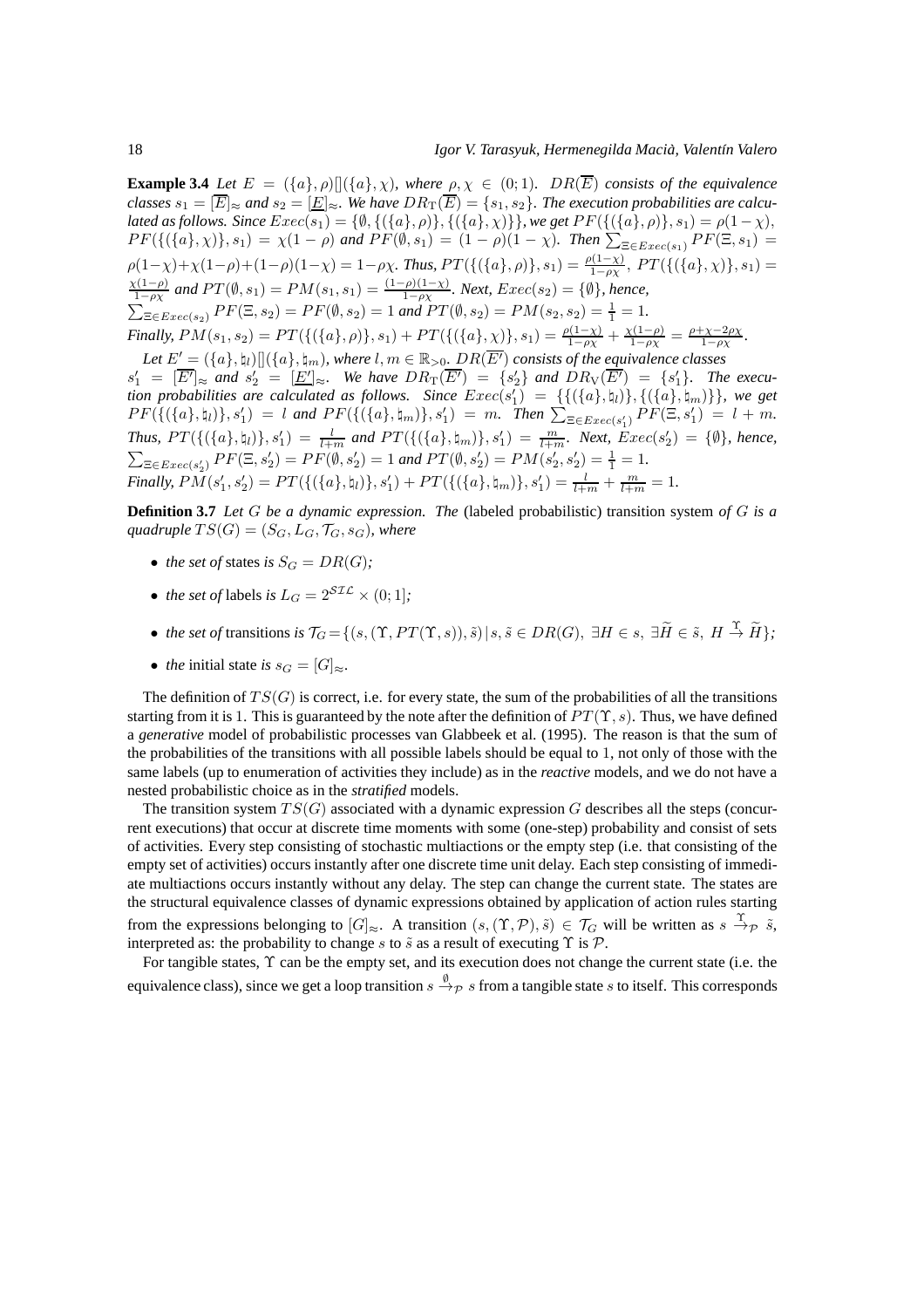to the application of the empty loop rule to expressions from the equivalence class. We keep track of such executions, called *empty loops*, since they have non-zero probabilities. This follows from the definition of  $PF(\emptyset, s)$  and the fact that multiaction probabilities cannot be equal to 1 as they belong to (0; 1). For vanishing states, Υ cannot be the empty set, since we must execute some immediate multiactions from them at the current moment.

The step probabilities belong to the interval  $(0, 1]$ , being 1 in the case when we cannot leave a tangible state s and the only transition leaving it is the empty loop one  $s \stackrel{\emptyset}{\to}_1 s$ , or if there is just a single transition from a vanishing state to any other one. We write  $s \stackrel{\Upsilon}{\rightarrow} \tilde{s}$  if  $\exists \mathcal{P}, s \stackrel{\Upsilon}{\rightarrow} \tilde{s}$  and  $s \rightarrow \tilde{s}$  if  $\exists \Upsilon, s \stackrel{\Upsilon}{\rightarrow} \tilde{s}$ .

The first equivalence we are going to introduce is isomorphism, which is a coincidence of systems up to renaming of their components or states.

**Definition 3.8** Let  $TS(G) = (S_G, L_G, \mathcal{T}_G, s_G)$  and  $TS(G') = (S_{G'}, L_{G'}, \mathcal{T}_{G'}, s_{G'})$  be the transition *systems of dynamic expressions* G and G', respectively. A mapping  $\beta : S_G \to S_{G'}$  is an isomorphism *between*  $TS(G)$  and  $TS(G')$ , denoted by  $\beta : TS(G) \simeq TS(G')$ , if

- *1.*  $\beta$  *is a bijection such that*  $\beta(s_G) = s_{G'}$ ;
- 2.  $\forall s, \tilde{s} \in S_G$ ,  $\forall \Upsilon$ ,  $s \stackrel{\Upsilon}{\rightarrow} p \tilde{s} \Leftrightarrow \beta(s) \stackrel{\Upsilon}{\rightarrow} p \beta(\tilde{s})$ .

*Two transition systems*  $TS(G)$  *and*  $TS(G')$  *are* isomorphic, denoted by  $TS(G) \simeq TS(G')$ , if  $\exists \beta$ :  $TS(G) \simeq TS(G').$ 

**Definition 3.9** *Two dynamic expressions* G *and* G′ *are* equivalent w.r.t. transition systems*, denoted by*  $G =_{\text{ts}} G'$ , if  $TS(G) \simeq TS(G')$ .

**Example 3.5** *Consider the expression*  $\mathsf{Stop} = (\{g\}, \frac{1}{2})$  *rs g specifying the non-terminating process that performs only empty loops with probability* 1*. Then, for*  $\rho, \chi, \theta, \phi \in (0, 1)$  *and*  $l, m \in \mathbb{R}_{>0}$ *, let*  $E = [(\{a\}, \rho) * ((\{b\}, \chi); (((\{c\}, \natural_l); (\{d\}, \theta))] ]((\{e\}, \natural_m); (\{f\}, \phi)))) * Stop].$ 

DR(E) *consists of the equivalence classes*  $s_1 = [[(\{a\}, \rho) * ((\{b\}, \chi) ; (((\{c\}, \natural_l); (\{d\}, \theta))]]((\{e\}, \natural_m) ; (\{f\}, \phi)))) * Stop]]_{\approx},$  $s_2 = ||(\{a\}, \rho) * (\overline{(\{b\}, \chi)}; (((\{c\}, \natural_l); (\{d\}, \theta))||((\{e\}, \natural_m); (\{f\}, \phi)))) * Stop||_{\approx},$  $s_3 = [[(\{a\}, \rho) * ((\{b\}, \chi); \overline{(((\{c\}, \natural_l); (\{d\}, \theta)) || ((\{e\}, \natural_m); (\{f\}, \phi))))} * \text{Stop}]]_{\approx}$  $s_4 = ||(\{a\}, \rho) * ((\{b\}, \chi); (((\{c\}, \natural_l); \overline{(\{d\}, \theta))}||((\{e\}, \natural_m); (\{f\}, \phi)))) * Stop||_{\approx}$ ,  $s_5 = [[({a}, \rho) * (({b}, \chi); ((({{c}, \mu); ({{d}, \theta})})]](({{c}, \mu_m); ({{f}, \phi})})$ ) \* Stop $]_{\approx}$ .

*We have*  $DR_T(\overline{E}) = \{s_1, s_2, s_4, s_5\}$  *and*  $DR_V(\overline{E}) = \{s_3\}$ *. In the first part of Figure 3, the transition system*  $TS(\overline{E})$  *is presented. The tangible states are depicted in ovals and the vanishing ones in boxes. For simplicity of the graphical representation, the singleton sets of activities are written without outer braces.*

# 4 Denotational semantics

In this section, we construct the denotational semantics via a subclass of labeled discrete time stochastic and immediate PNs (LDTSIPNs), called discrete time stochastic and immediate Petri boxes (dtsi-boxes).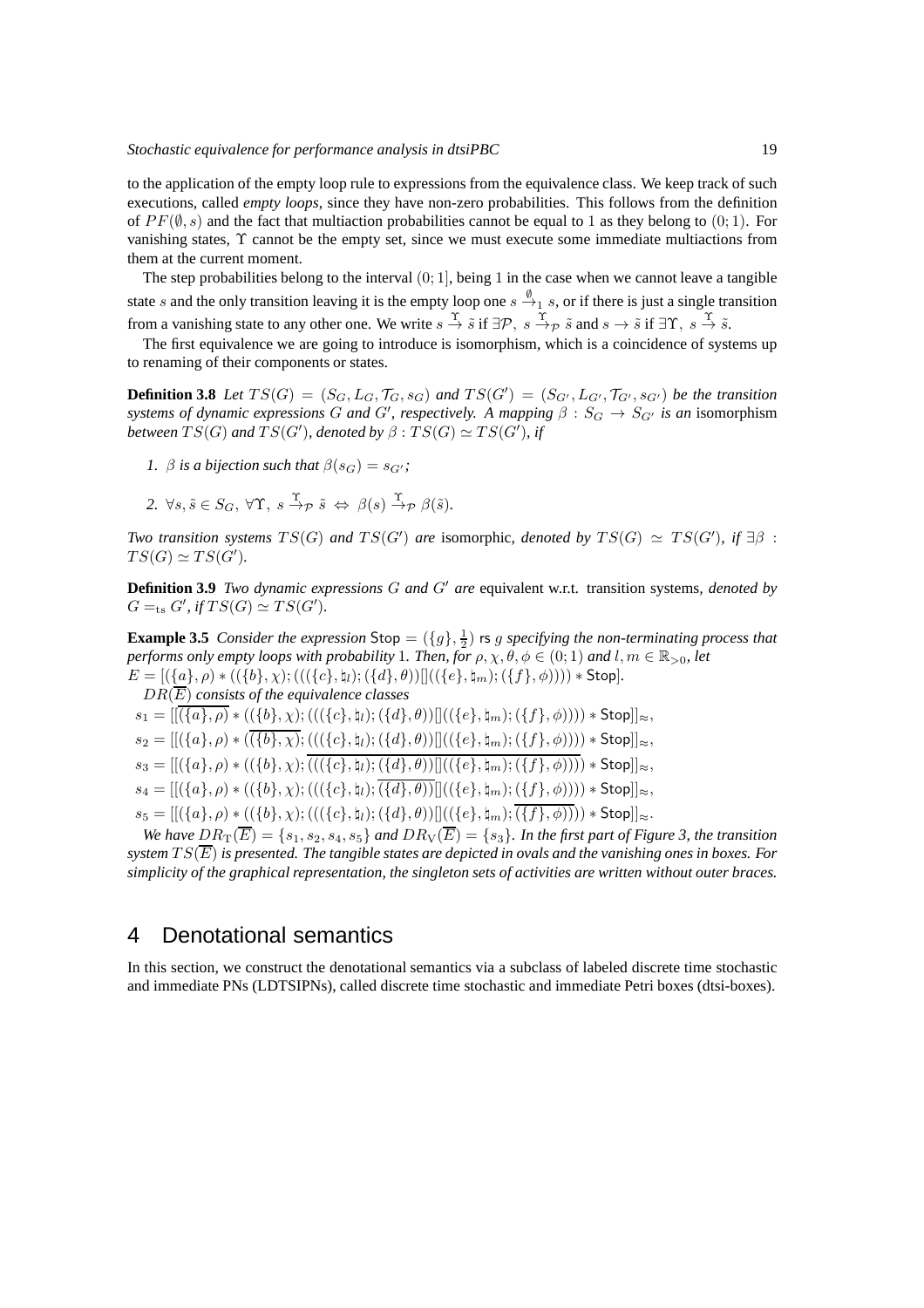# 4.1 Labeled DTSIPNs

Let us introduce a class of labeled discrete time stochastic and immediate Petri nets (LDTSIPNs), a subclass of DTSPNs Molloy (1981, 1985) (we do not allow the transition probabilities to be equal to 1) extended with transition labeling and immediate transitions. LDTSIPNs resemble in part discrete time deterministic and stochastic PNs (DTDSPNs) Zimmermann et al. (2001), as well as discrete deterministic and stochastic PNs (DDSPNs) Zijal et al. (1997). DTDSPNs and DDSPNs are the extensions of DTSPNs with deterministic transitions (having fixed delay that can be zero), inhibitor arcs, priorities and guards. Next, while stochastic transitions of DTDSPNs, like those of DTSPNs, have geometrically distributed delays, stochastic transitions of DDSPNs have discrete time phase-type distributed delays. Nevertheless, LDTSIPNs are not subsumed by DTDSPNs or DDSPNs, since LDTSIPNs have a step semantics while DTDSPNs and DDSPNs have interleaving one. LDTSIPNs are somewhat similar to labeled weighted DTSPNs from Buchholz and Tarasyuk (2001), but in the latter there are no immediate transitions, all (stochastic) transitions have weights, the transition probabilities may be equal to 1 and only maximal fireable subsets of the enabled transitions are fired.

Stochastic preemptive time Petri nets (spTPNs) Bucci et al. (2005) is a discrete time model with a maximal step semantics, where both time ticks and instantaneous parallel firings of maximal transition sets are possible, but the transition steps in LDTSIPNs are not obliged to be maximal. The transition delays in spTPNs are governed by static general discrete distributions, associated with the transitions, while the transitions of LDTSIPNs are only associated with probabilities, used later to calculate the step probabilities after one unit (from tangible markings) or zero (from vanishing markings) delay. Further, LDTSIPNs have just geometrically distributed or deterministic zero delays in the markings. Moreover, the discrete time tick and concurrent transition firing are treated in spTPNs as different events while firing every (possibly empty) set of stochastic transitions in LDTSIPNs requires one unit time delay. spTPNs are essentially a modification and extension of unlabeled LWDTSPNs with additional facilities, such as inhibitor arcs, priorities, resources, preemptions, schedulers etc. However, the price of such an expressiveness of spTPNs is that the model is rather intricate and difficult to analyze.

Note that guards in DTDSPNs and DDSPNs, inhibitor arcs and priorities in DTDSPNs, DDSPNs and spTPNs, the maximal step semantics of LWDTSPNs and spTPNs make these models Turing powerful, resulting in undecidability of important behavioural properties.

**Definition 4.1** *A* labeled discrete time stochastic and immediate Petri net (LDTSIPN) *is a tuple*  $N = (P_N, T_N, W_N, \Omega_N, \mathcal{L}_N, M_N)$ *, where* 

- $P_N$  and  $T_N = T_{SN} \oplus T_{iN}$  are finite sets of places and stochastic and immediate transitions, *respectively, such that*  $P_N \cup T_N \neq \emptyset$  *and*  $P_N \cap T_N = \emptyset$ *;*
- $W_N$ :  $(P_N \times T_N) \cup (T_N \times P_N) \to \mathbb{N}$  *is a function for the weights of arcs between places and transitions;*
- $\Omega_N$  *is the* transition probability and weight *function such that* 
	- $\Omega_N |_{Ts_N} : Ts \to (0, 1)$  *(it associates stochastic transitions with probabilities)*;
	- $\Omega_N |_{T_{i_N}} : T_i \to \mathbb{R}_{>0}$  *(it associates immediate transitions with weights)*;
- $\mathcal{L}_N: T_N \to \mathcal{L}$  *is the* transition labeling *function assigning multiactions to transitions*;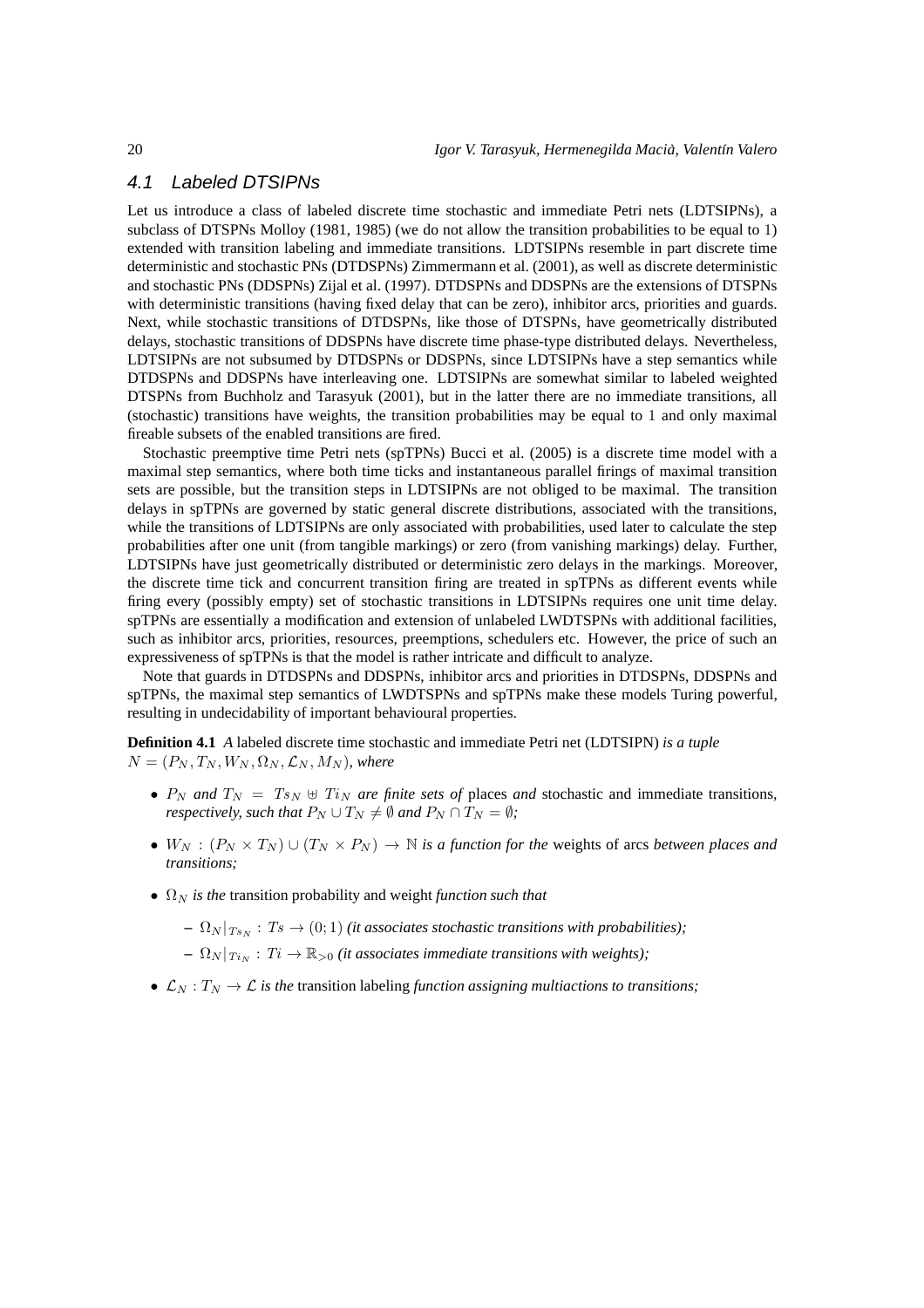# •  $M_N \in \mathbb{N}_{\text{fin}}^{P_N}$  *is the initial marking.*

The graphical representation of LDTSIPNs is like that for standard labeled PNs, but with probabilities or weights written near the corresponding transitions. Square boxes of normal thickness depict stochastic transitions, and those with thick borders represent immediate transitions. If the probabilities or the weights are not given in the picture, they are considered to be of no importance in the corresponding examples, such as those describing the stationary behaviour. The weights of arcs are depicted with them. The names of places and transitions are depicted near them when needed.

Let N be an LDTSIPN and  $t \in T_N$ ,  $U \in \mathbb{N}_{\text{fin}}^{T_N}$ . The *precondition*  $\cdot t$  and the *postcondition*  $t^{\bullet}$  of t are the multisets of places  $(\bullet t)(p) = W_N(p, t)$  and  $(t^{\bullet})(p) = W_N(t, p)$ . The *precondition*  $\bullet U$  and the postcondition  $U^{\bullet}$  of U are the multisets of places  $^{\bullet}U = \sum_{t \in U}^{\bullet}t$  and  $U^{\bullet} = \sum_{t \in U}t^{\bullet}$ . Note that for  $U = \emptyset$  we have  $\mathbf{\Theta} = \emptyset = \emptyset$ <sup> $\bullet$ </sup>.

Let N be an LDTSIPN and  $M, \widetilde{M} \in \mathbb{N}_{fin}^{P_N}$ . Immediate transitions have a priority over stochastic ones, thus, immediate transitions always fire first if they can. A transition  $t \in T_N$  is *enabled* at M if  $\bullet t \subseteq M$ and one of the following holds: (1)  $t \in Ti_N$  or (2)  $\forall u \in T_N$ ,  $\bullet u \subseteq M \Rightarrow u \in Ts_N$ .

Thus, a transition is enabled at a marking if it has enough tokens in its input places (i.e. in the places from its precondition) and it is immediate one; otherwise, when it is stochastic, there exists no immediate transition with enough tokens in its input places. Let Ena(M) be the set of *all transitions enabled at* M. By definition, it follows that  $Ena(M) \subseteq Ti_N$  or  $Ena(M) \subseteq Ts_N$ . A set of transitions  $U \subseteq Ena(M)$ is *enabled* at a marking M if  $\mathbf{v} \in M$ . Firings of transitions are atomic operations, and transitions may fire concurrently in steps. We assume that all transitions participating in a step should differ, hence, only the sets (not multisets) of transitions may fire. Thus, we do not allow self-concurrency, i.e. firing of transitions in parallel to themselves. This restriction is introduced to avoid some technical difficulties while calculating probabilities for multisets of transitions as we shall see after the following formal definitions. Moreover, we do not need to consider self-concurrency, since denotational semantics of expressions will be defined via dtsi-boxes which are safe LDTSIPNs (hence, no self-concurrency is possible).

The marking M is *tangible*, denoted by  $tan(qM)$ , if  $Ena(M) \subseteq Ts_N$ , in particular, if  $Ena(M) = \emptyset$ . Otherwise, the marking M is *vanishing*, denoted by  $vanish(M)$ , and in this case  $Ena(M) \subseteq Ti<sub>N</sub>$  and  $Ena(M) \neq \emptyset$ . If  $tang(M)$  then a stochastic transition  $t \in Ena(M)$  fires with probability  $\Omega_N(t)$  when no other stochastic transitions conflicting with it are enabled.

Let  $U \subseteq Ena(M)$ ,  $U \neq \emptyset$  and  $\bullet U \subseteq M$ . The *probability that the set of stochastic transitions* U is *ready for firing in* M or the *weight of the set of immediate transitions* U *which is ready for firing in* M is

$$
PF(U,M) = \begin{cases} \prod_{t \in U} \Omega_N(t) \cdot \prod_{u \in Ena(M) \backslash U} (1 - \Omega_N(u)), & \text{if } tang(M); \\ \sum_{t \in U} \Omega_N(t), & \text{if } vanish(M). \end{cases}
$$

In the case  $U = \emptyset$  and  $tana(M)$  we define

$$
PF(\emptyset, M) = \begin{cases} \prod_{u \in Ena(M)} (1 - \Omega_N(u)), & \text{if } Ena(M) \neq \emptyset; \\ 1, & \text{if } Ena(M) = \emptyset. \end{cases}
$$

Let  $U \subseteq Ena(M), U \neq \emptyset$  and  $\bullet U \subseteq M$  or  $U = \emptyset$  and  $tang(M)$ . Besides U, some other sets of transitions may be ready for firing in  $M$ , hence, conditioning or normalization is needed to calculate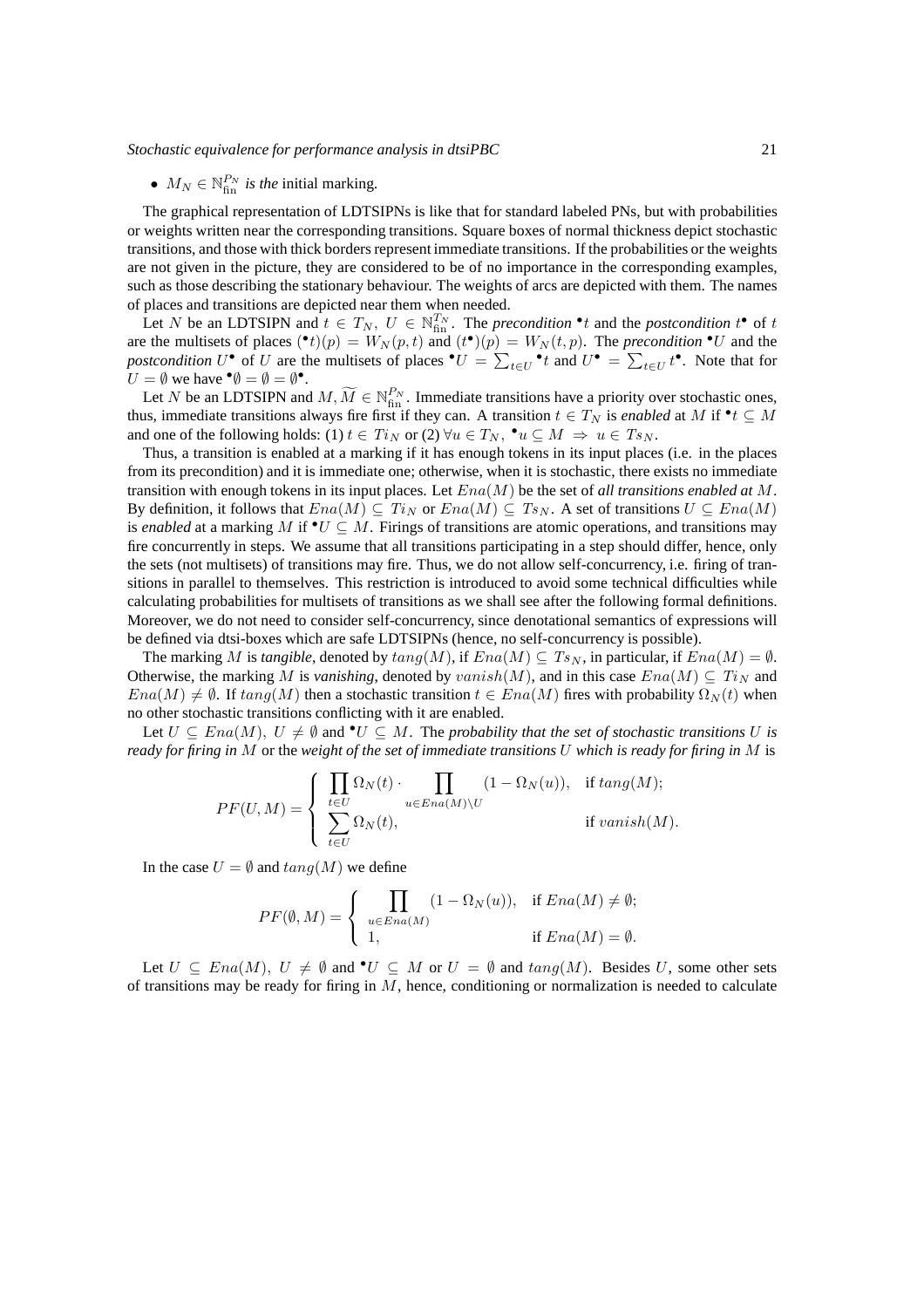the firing probability. The concurrent firing of the transitions from U changes the marking M to  $\widetilde{M} =$  $M-\bullet U+U\bullet$ , denoted by  $M\stackrel{U}{\to}_{\mathcal{P}} \widetilde{M}$ , where  $\mathcal{P}=PT(U,M)$  is the *probability that the set of transitions* U *fires in* M defined as

$$
PT(U, M) = \frac{PF(U, M)}{\sum_{\{V \subseteq Ena(M)|\bullet V \subseteq M\}} PF(V, M)}.
$$

Observe that in the case  $U = \emptyset$  and  $tang(M)$  we have  $M = \widetilde{M}$ . Note that for all markings of an LDT-SIPN N, the sum of outgoing probabilities is equal to 1, i.e.  $\forall M \in \mathbb{N}_{\text{fin}}^{P_N}, \sum_{\{U \subseteq Ena(M)|\bullet U \subseteq M\}} PT(U, M) =$ 1. This follows from the definition of  $PT(U, M)$  and guarantees that it defines a probability distribution.

We write  $M \stackrel{U}{\rightarrow} \widetilde{M}$  if  $\exists \mathcal{P}, M \stackrel{U}{\rightarrow} \widetilde{M}$  and  $M \rightarrow \widetilde{M}$  if  $\exists U, M \stackrel{U}{\rightarrow} \widetilde{M}$ . The *probability to move from*  $M$  *to*  $\widetilde{M}$  *by firing any set of transitions* is

$$
PM(M, \widetilde{M}) = \sum_{\{U \mid M \stackrel{U}{\to} \widetilde{M}\}} PT(U, M).
$$

Since  $PM(M, \widetilde{M})$  is the probability for *any* (including the empty one) transition set to change marking M to  $\widetilde{M}$ , we use summation in the definition. Note that  $\forall M \in \mathbb{N}_{\text{fin}}^{P_N}$ ,  $\sum_{\{\widetilde{M}|M \to \widetilde{M}\}} PM(M, \widetilde{M}) =$  $\sum_{\{\widetilde{M}|M\to\widetilde{M}\}}\sum_{\{U|M\stackrel{U}{\to}\widetilde{M}\}}PT(U,M)=\sum_{\{U\subseteq Ena(M)|\bullet U\subseteq M\}}PT(U,M)=1.$ 

**Definition 4.2** *Let* N *be an LDTSIPN. The* reachability set *of* N*, denoted by* RS(N)*, is the minimal set of markings such that*

- $M_N \in RS(N)$ ;
- *if*  $M \in RS(N)$  and  $M \to \widetilde{M}$  *then*  $\widetilde{M} \in RS(N)$ *.*

**Definition 4.3** *Let* N *be an LDTSIPN. The* reachability graph *of* N *is a (labeled probabilistic) transition system*  $RG(N) = (S_N, L_N, \mathcal{T}_N, s_N)$ *, where* 

- *the set of states is*  $S_N = RS(N)$ ;
- *the set of* labels *is*  $L_N = 2^{T_N} \times (0; 1]$ ;
- *the set of* transitions *is*  $\mathcal{T}_N = \{ (M, (U, \mathcal{P}), \widetilde{M}) \mid M, \widetilde{M} \in RS(N), M \stackrel{U}{\to}_{\mathcal{P}} \widetilde{M} \};$
- *the* initial state *is*  $s_N = M_N$ .

Let  $RS_{\rm T}(N)$  be the set of *all tangible markings from*  $RS(N)$  and  $RS_{\rm V}(N)$  be the set of *all vanishing markings from*  $RS(N)$ . Obviously,  $RS(N) = RS_T(N) \oplus RS_V(N)$ .

## 4.2 Algebra of dtsi-boxes

We now introduce discrete time stochastic and immediate Petri boxes and algebraic operations to define the net representation of dtsiPBC expressions.

**Definition 4.4** *A* discrete time stochastic and immediate Petri box (dtsi-box) *is a tuple*  $N = (P_N, T_N, W_N, \Lambda_N)$ , where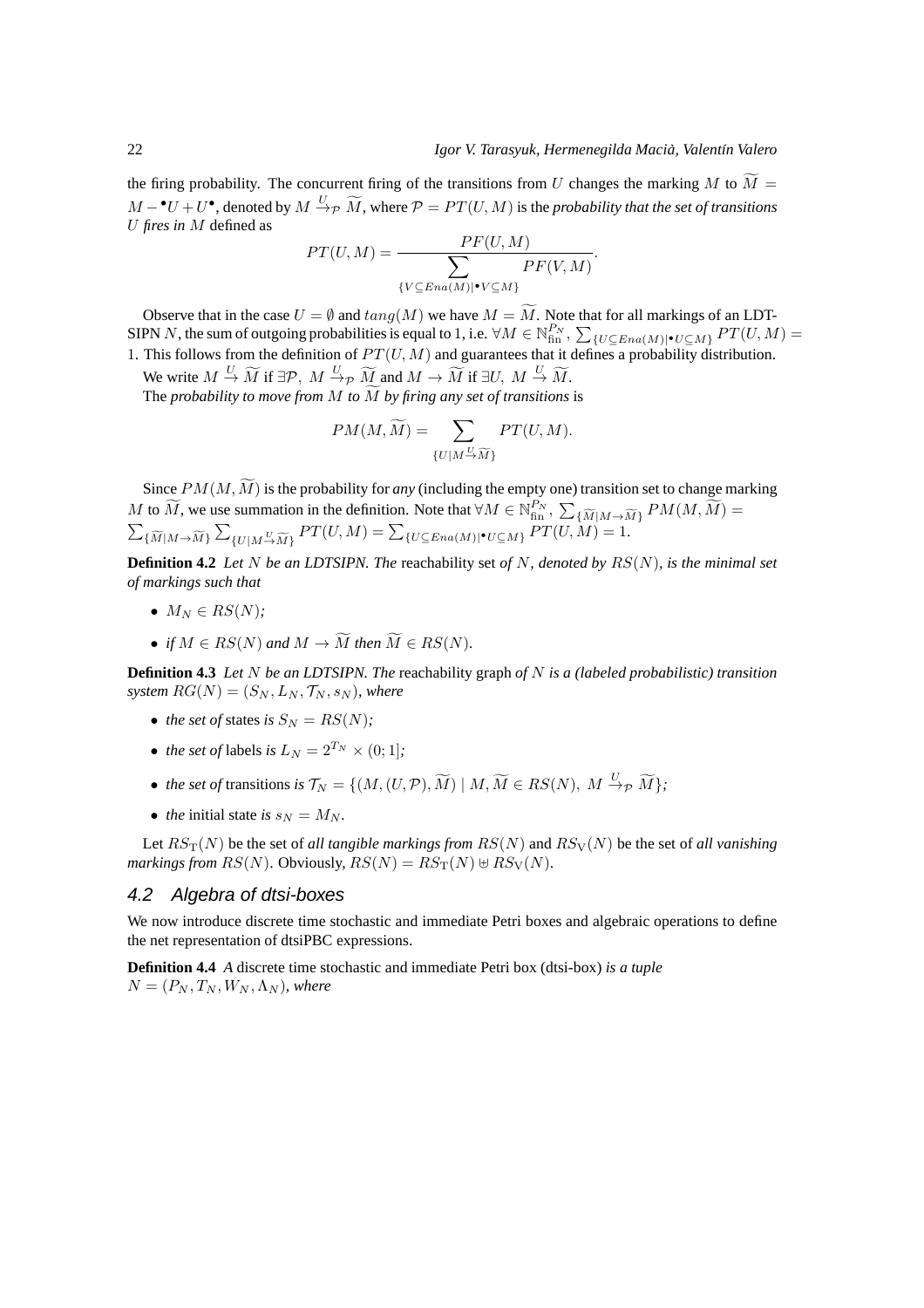- $P_N$  *and*  $T_N$  *are finite sets of* places *and* transitions, *respectively, such that*  $P_N \cup T_N \neq \emptyset$  *and*  $P_N \cap T_N = \emptyset$ *;*
- $W_N$ :  $(P_N \times T_N) \cup (T_N \times P_N) \rightarrow \mathbb{N}$  *is a function providing the weights of arcs;*
- $\Lambda_N$  *is the* place and transition labeling *function such that* 
	- $\Lambda_N |_{P_N} : P_N \to \{e, i, x\}$  *(it specifies entry, internal and exit places);*
	- $\Lambda_N|_{T_N}:T_N\to\{ \varrho\mid \varrho\subseteq 2^{ST\mathcal{L}}\times ST\mathcal{L}\}$  *(it associates transitions with r*elabeling relations *on activities).*

*Moreover,*  $\forall t \in T_N$ ,  $\cdot^*t \neq \emptyset \neq t^*$ . *Next, for the set of entry places of* N, defined as  $\circ N = \{p \in P_N \mid p \in N\}$  $\Lambda_N(p) = e$ *}, and for the set of exit places of* N, defined as  $N^\circ = \{p \in P_N \mid \Lambda_N(p) = x\}$ , the following *holds:*  ${}^{\circ}N \neq \emptyset \neq N^{\circ},$   ${}^{\bullet}({}^{\circ}N) = \emptyset = (N^{\circ})^{\bullet}.$ 

A dtsi-box is *plain* if  $\forall t \in T_N$ ,  $\exists (\alpha, \kappa) \in \mathcal{SIL}$ ,  $\Lambda_N(t) = \varrho_{(\alpha, \kappa)}$ , where  $\varrho_{(\alpha, \kappa)} = \{(\emptyset, (\alpha, \kappa))\}$  is a *constant relabeling*, identified with the activity  $(\alpha, \kappa)$ . A *marked plain dtsi-box* is a pair  $(N, M_N)$ , where N is a plain dtsi-box and  $M_N \in \mathbb{N}_{\text{fin}}^{P_N}$  is its marking. We denote  $\overline{N} = (N, \degree N)$  and  $\underline{N} =$  $(N, N^{\circ})$ . Note that a marked plain dtsi-box  $(P_N, T_N, W_N, \Lambda_N, M_N)$  could be interpreted as the LDT-SIPN  $(P_N, T_N, W_N, \Omega_N, \mathcal{L}_N, M_N)$ , where functions  $\Omega_N$  and  $\mathcal{L}_N$  are defined as follows:  $\forall t \in T_N$ ,  $\Omega_N(t) = \kappa$  if  $\kappa \in (0, 1)$ ; or  $\Omega_N(t) = l$  if  $\kappa = \natural_l$ ,  $l \in \mathbb{R}_{>0}$ ; and  $\mathcal{L}_N(t) = \alpha$ , where  $\Lambda_N(t) = \varrho_{(\alpha, \kappa)}$ . Behaviour of the marked dtsi-boxes follows from the firing rule of LDTSIPNs. A plain dtsi-box  $N$  is n-bounded ( $n \in \mathbb{N}$ ) if  $\overline{N}$  is so, i.e.  $\forall M \in RS(\overline{N})$ ,  $\forall p \in P_N$ ,  $M(p) \leq n$ , and it is *safe* if it is 1-bounded. A plain dtsi-box N is *clean* if  $\forall M \in RS(\overline{N})$ ,  $\circ N \subseteq M \Rightarrow M = \circ N$  and  $N^{\circ} \subseteq M \Rightarrow M = N^{\circ}$ , i.e.

if there are tokens in all its entry (exit) places then no other places have tokens.

The structure of the plain dtsi-box corresponding to a static expression is constructed like in PBC Best and Koutny (1995); Best et al. (2001), i.e. we use simultaneous refinement and relabeling meta-operator (net refinement) in addition to the *operator dtsi-boxes* corresponding to the algebraic operations of dtsiPBC and featuring transformational transition relabelings. Operator dtsi-boxes specify  $n$ -ary functions from plain dtsi-boxes to plain dtsi-boxes (we have  $1 \le n \le 3$  in dtsiPBC). Thus, as we shall see in Theorem 4.1, the resulting plain dtsi-boxes are safe and clean. In the definition of the denotational semantics, we shall apply standard constructions used for PBC. Let Θ denote *operator box* and u denote *transition name* from PBC setting.

The relabeling relations  $\rho \subseteq 2^{STL} \times STL$  are defined as follows:

- $\rho_{\rm id} = \{ (\{(\alpha, \kappa), (\alpha, \kappa)) \mid (\alpha, \kappa) \in \mathcal{SL} \}$  is the *identity relabeling*;
- $\varrho_{(\alpha,\kappa)} = \{(\emptyset, (\alpha,\kappa))\}$  is the *constant relabeling*, identified with  $(\alpha,\kappa) \in \mathcal{SIL}$ ;
- $\varrho_{[f]} = \{ (\{(\alpha,\kappa)\},(f(\alpha),\kappa)) \mid (\alpha,\kappa) \in \mathcal{SIL} \};$
- $\rho_{rs\,a} = \{ (\{ (\alpha,\kappa) \},(\alpha,\kappa)) \mid (\alpha,\kappa) \in \mathcal{SIL}, \ a, \hat{a} \notin \alpha \};$
- $\varrho_{\text{sv }a}$  is the least relabeling containing  $\varrho_{\text{id}}$  such that if  $(\Upsilon, (\alpha, \kappa)),(\Xi, (\beta, \lambda)) \in \varrho_{\text{sv }a}, a \in \alpha, \hat{a} \in \beta$ , then

$$
- ( \Upsilon + \Xi, (\alpha \oplus_a \beta, \kappa \cdot \lambda) ) \in \varrho_{sy} \text{ if } \kappa, \lambda \in (0,1);
$$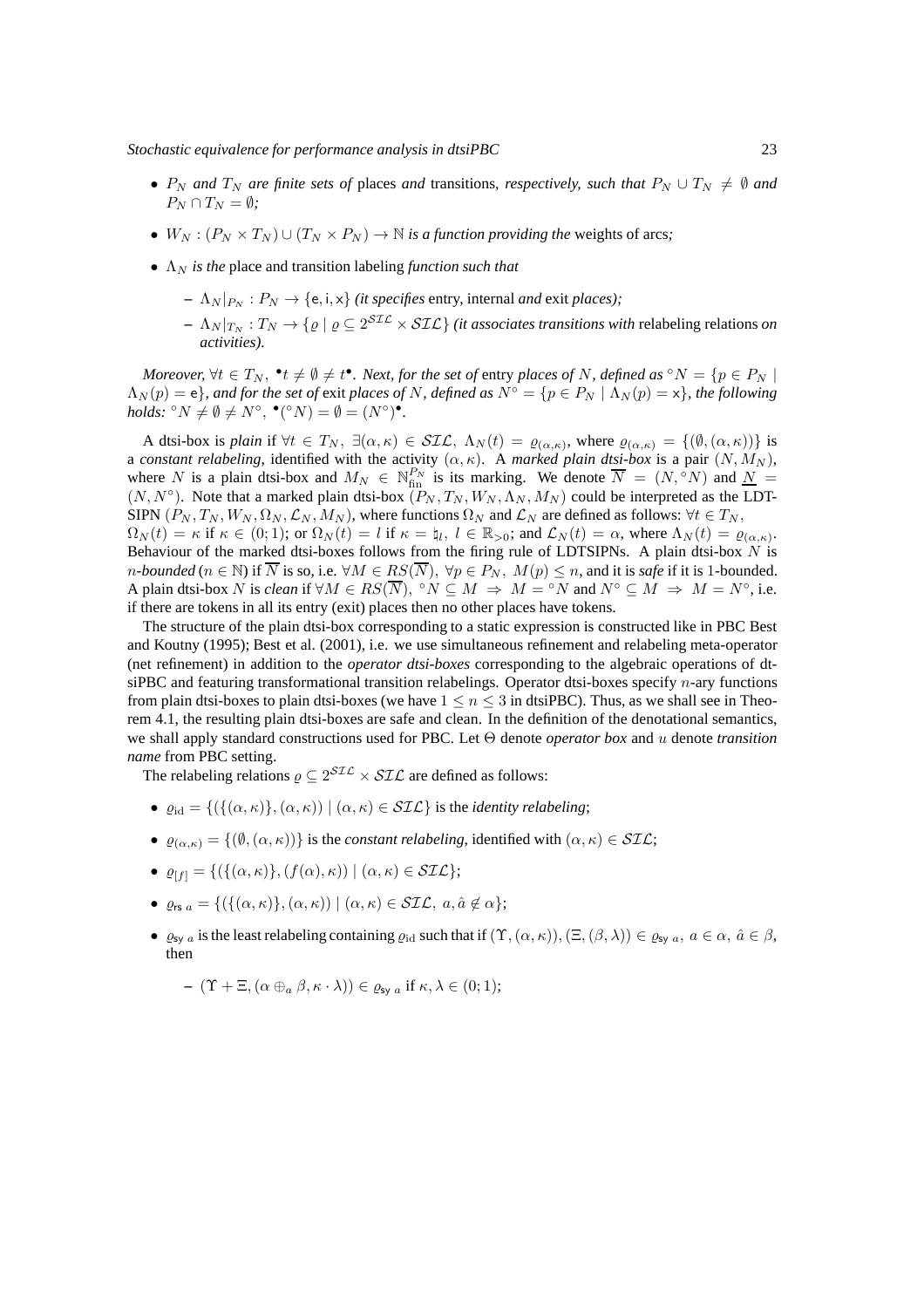

$$
-\ ( \Upsilon + \Xi, (\alpha \oplus_a \beta, \natural_{l+m})) \in \varrho_{\text{sy } a} \text{ if } \kappa = \natural_l, \ \lambda = \natural_m, \ l,m \in \mathbb{R}_{>0}.
$$

The plain dtsi-boxes  $N_{(\alpha,\rho)_i}$ ,  $N_{(\alpha,\natural_i)_i}$ , where  $\rho \in (0,1)$ ,  $l \in \mathbb{R}_{>0}$ , and operator dtsi-boxes are presented in Figure 2. The label i of internal places is usually omitted.

In the case of the iteration, a decision that we must take is the selection of the operator box that we shall use for it, since we have two proposals in plain PBC for that purpose Best et al. (2001). One of them provides us with a safe version with six transitions in the operator box, but there is also a simpler version, which has only three transitions. In general, in PBC, with the latter version we may generate 2-bounded nets, which only occurs when a parallel behaviour appears at the highest level of the body of the iteration. Nevertheless, in our case, and due to the syntactical restriction introduced for regular terms, this particular situation cannot occur, so that the net obtained will be always safe.

To construct a semantic function assigning a plain dtsi-box to every static expression of dtsiPBC, we define the *enumeration* function  $Enu : T \rightarrow Num$ , which associates the numberings with transitions of a plain dtsi-box  $N = (P, T, W, \Lambda)$  according to those of activities. For synchronization, the function associates with the resulting new transition the concatenation of the parenthesized numberings of the transitions it comes from.

We now define the enumeration function Enu for every operator of dtsiPBC. Let  $Box_{\text{dstis}}(E)$  =  $(P_E, T_E, W_E, \Lambda_E)$  be the plain dtsi-box corresponding to a static expression E, and  $Enu_E : T_E \to Num$ be the enumeration function for  $Box_{\text{dtsi}}(E)$ . We use the similar notation for static expressions F and K.

- $Box_{\text{dist}}((\alpha, \kappa)_t) = N_{(\alpha, \kappa)_t}$ . Since a single transition  $t_t$  corresponds to the activity  $(\alpha, \kappa)_t \in \mathcal{SIL}$ , their numberings coincide:  $Enu(t<sub>t</sub>) = \iota$ .
- $Box_{\text{dtsi}}(E \circ F) = \Theta_{\circ}(Box_{\text{dtsi}}(E),Box_{\text{dtsi}}(F)), \circ \in \{\, ; , \, \| , \| \}.$  Since we do not introduce new transitions, we preserve the initial numbering:  $Env(t) = \begin{cases} Enu_E(t), & \text{if } t \in T_E; \\ Enu_E(t), & \text{if } t \in T. \end{cases}$  $Enu<sub>F</sub>(t)$ , if  $t \in T_F$ .
- $Box_{\text{dst}}(E[f]) = \Theta_{[f]}(Box_{\text{dst}}(E))$ . Since we only replace the labels of some multiactions by a bijection, we preserve the initial numbering:  $Enu(t) = Enu_E(t), t \in T_E$ .

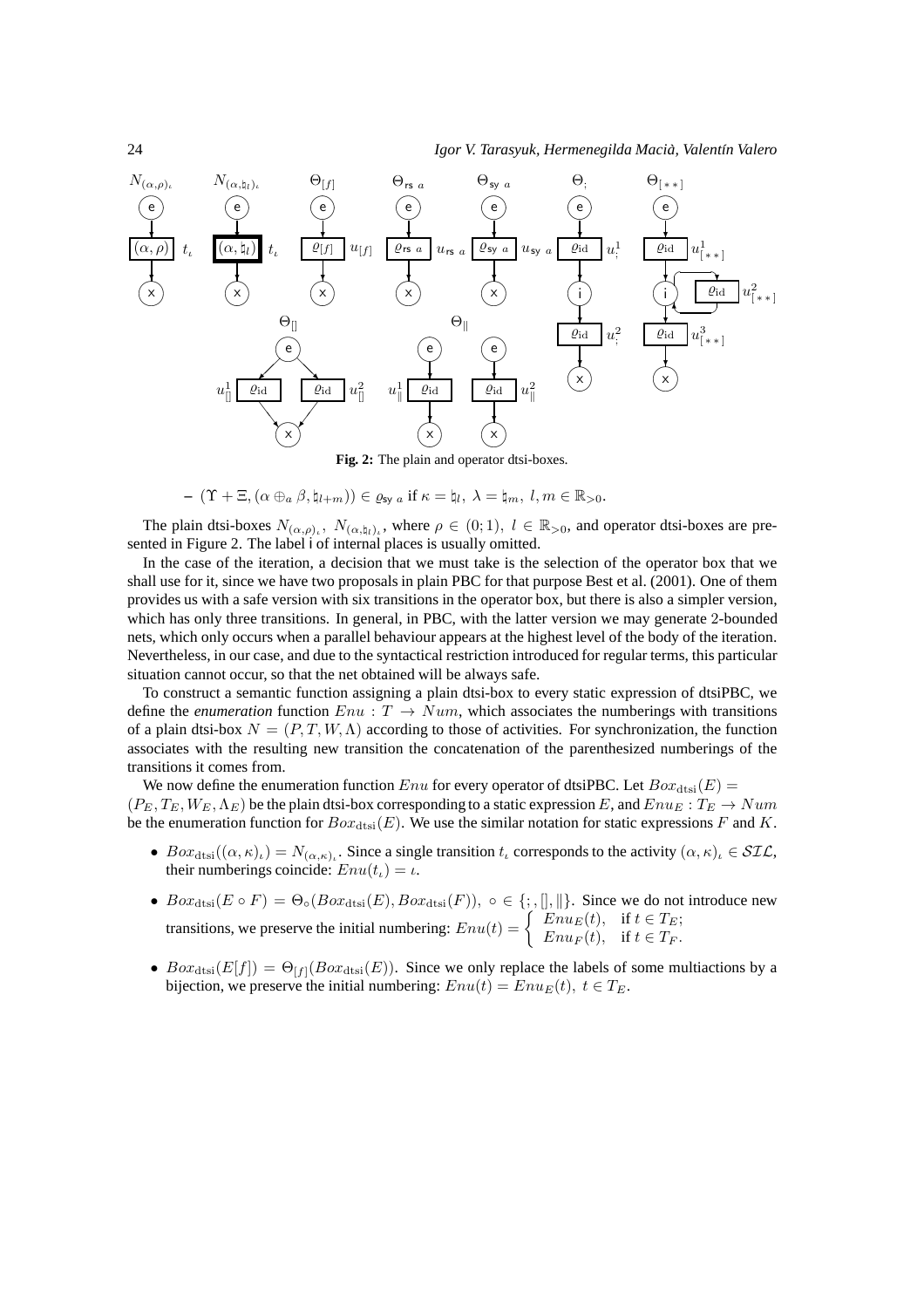- $Box_{\text{dtsi}}(E \text{ is } a) = \Theta_{\text{rs } a}(Box_{\text{dtsi}}(E)).$  Since we remove all transitions labeled with multiactions containing a or  $\hat{a}$ , the remaining transitions numbering is not changed:  $Env(t) = Enu_E(t)$ ,  $t \in T_E$ ,  $a, \hat{a} \notin \alpha$ ,  $\Lambda_E(t) = \varrho_{(\alpha,\kappa)}$ .
- $Box_{\text{dst}}(E \text{ sy } a) = \Theta_{\text{sy } a}(Box_{\text{dst}}(E))$ . Note that  $\forall v, w \in T_E$ , such that  $\Lambda_E(v) = \varrho_{(\alpha,\kappa)}, \Lambda_E(w) = \emptyset$  $\varrho_{(\beta,\lambda)}$  and  $a \in \alpha$ ,  $\hat{a} \in \beta$ , the new transition t resulting from synchronization of v and w has the label  $\Lambda(t) = \varrho_{(\alpha \oplus_{a} \beta, \kappa \cdot \lambda)}$  if t is a stochastic transition  $(\kappa, \lambda \in (0, 1))$ ; or  $\Lambda(t) = \varrho_{(\alpha \oplus_{a} \beta, \natural_{t+m})}$  if t is an immediate one ( $\kappa = \mu_l$ ,  $\lambda = \mu_m$ ,  $l, m \in \mathbb{R}_{>0}$ ); and the numbering

$$
Enu(t) = (EnuE(v))(EnuE(w)). Thus, the enumeration function is defined as\n
$$
Enu(t) = \begin{cases}\nEnuE(t), & \text{if } t \in TE;\n(EnuE(v))(EnuE(w)), & \text{if } t \text{ results} \\ \text{from synchronization of } v \text{ and } w.\n\end{cases}
$$
$$

According to the definition of  $\varrho_{sy}$  a, the synchronization is only possible when all the transitions in the set are stochastic or all of them are immediate. If we synchronize the same set of transitions in different orders, we obtain several resulting transitions with the same label and probability or weight, but with the different numberings having the same content. Then we only consider a single transition from the resulting ones in the plain dtsi-box to avoid introducing redundant transitions.

For example, if the transitions t and u are generated by synchronizing v and w in different orders, we have  $\Lambda(t) = \varrho_{(\alpha \oplus_{\alpha} \beta, \kappa \cdot \lambda)} = \Lambda(u)$  for stochastic transitions  $(\kappa, \lambda \in (0, 1))$  or  $\Lambda(t) =$  $\varrho_{(\alpha \oplus_{\alpha} \beta, \natural_{l+m})} = \Lambda(u)$  for immediate ones  $(\kappa = \natural_l, \lambda = \natural_m, l, m \in \mathbb{R}_{>0})$ , but  $Enu(t) =$  $(Enu_E(v))(Enu_E(w)) \neq (Enu_E(w))(Enu_E(v)) = Enu(u)$  while  $Cont(Enu(t))$  =  $Cont(Enu(v)) \cup Cont(Enu(w)) = Cont(Enu(u))$ . Then only one transition t (or, symmetrically, u) will appear in  $Box_{\text{dtsi}}(E \text{ sy } a)$ .

•  $Box_{\text{dtsi}}([E * F * K]) = \Theta_{[**]}(Box_{\text{dtsi}}(E), Box_{\text{dtsi}}(F), Box_{\text{dtsi}}(K))$ . Since we do not introduce new transitions, we preserve the initial numbering:  $Enu(t) =$  $\sqrt{ }$  $\frac{1}{2}$  $\mathbf{I}$  $Enu<sub>E</sub>(t)$ , if  $t \in T_E$ ;  $Enu<sub>F</sub>(t)$ , if  $t \in T_F$ ;  $Enu_K(t)$ , if  $t \in T_K$ .

We now can formally define the denotational semantics as a homomorphism.

**Definition 4.5** *Let*  $(\alpha, \kappa) \in \mathcal{SIL}$ ,  $a \in Act$  *and*  $E, F, K \in RegStatexpr$ . *The* denotational semantics of  $d$ tsiPBC is a mapping  $Box_{\text{dtsi}}$  *from*  $RegStatExpr$  *into the domain of plain dtsi-boxes defined as follows:* 

- *1.*  $Box_{\text{dtsi}}((\alpha, \kappa)_{\iota}) = N_{(\alpha, \kappa)_{\iota}};$
- 2.  $Box_{\text{dtsi}}(E \circ F) = \Theta_{\circ}(Box_{\text{dtsi}}(E),Box_{\text{dtsi}}(F)), \circ \in \{; , \|, \| \};$
- 3.  $Box_{\text{disi}}(E[f]) = \Theta_{[f]}(Box_{\text{disi}}(E));$
- 4.  $Box_{\text{dis}}(E \circ a) = \Theta_{\text{eq}}(Box_{\text{dis}}(E)), o \in \{\text{rs}, \text{sv}\};\$
- *5.*  $Box_{\text{dtsi}}([E * F * K]) = \Theta_{(**1}(Box_{\text{dtsi}}(E), Box_{\text{dtsi}}(F), Box_{\text{dtsi}}(K)).$

The dtsi-boxes of dynamic expressions can be defined. For  $E \in RegStatExpr$ , let  $Box_{\text{dtsi}}(\overline{E})$  $Box_{\text{dtsi}}(E)$  and  $Box_{\text{dtsi}}(E) = Box_{\text{dtsi}}(E)$ . This definition is compositional in the sense that, for any arbitrary dynamic expression, we may decompose it in some inner dynamic and static expressions, for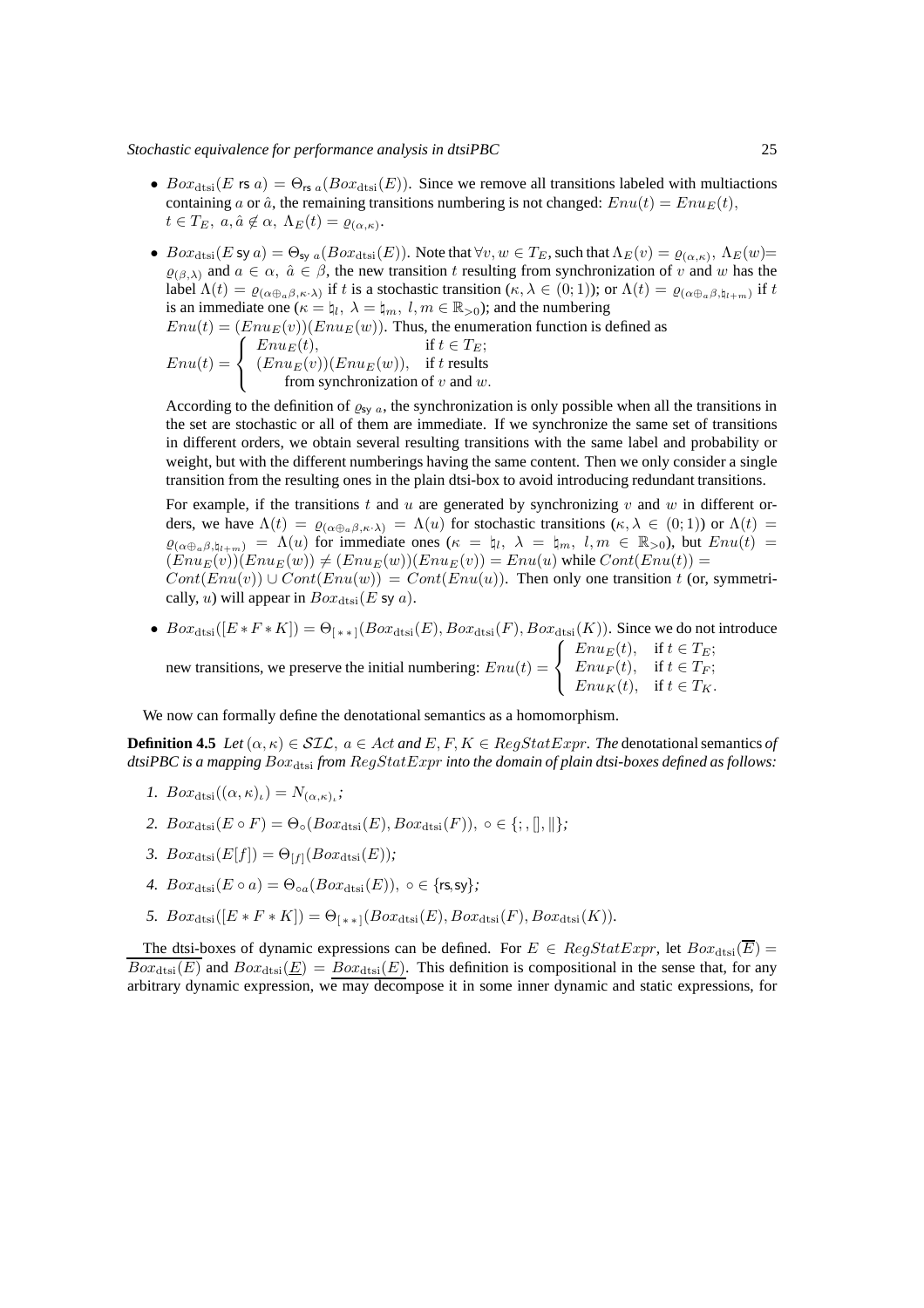which we may apply the definition, thus obtaining the corresponding plain dtsi-boxes, which can be joined according to the term structure (by definition of  $Box_{\text{dst}}$ ), the resulting plain box being marked in the places that were marked in the argument nets.

**Theorem 4.1** *For any static expression E*,  $Box_{\text{dtsi}}(\overline{E})$  *is safe and clean.* 

**Proof:** The structure of the net is obtained as in PBC Best and Koutny (1995); Best et al. (2001), combining both refinement and relabeling. Hence, the dtsi-boxes thus obtained will be safe and clean.  $\Box$ 

Let  $\simeq$  denote isomorphism between transition systems and reachability graphs that binds their initial states. The names of transitions of the dtsi-box corresponding to a static expression could be identified with the enumerated activities of the latter.

**Theorem 4.2** *For any static expression*  $E$ ,  $TS(\overline{E}) \simeq RG(Box_{\text{dtsi}}(\overline{E}))$ *.* 

**Proof:** As for the qualitative behaviour, we have the same isomorphism as in PBC Best and Koutny (1995); Best et al. (2001). The quantitative behaviour is the same by the following reasons. First, the activities of an expression have the probability or weight parts coinciding with the probabilities or weights of the transitions belonging to the corresponding dtsi-box. Second, we use analogous probability or weight functions to construct the corresponding transition systems and reachability graphs.

**Example 4.1** Let E be from Example 3.5. In Figure 3, the marked dtsi-box  $N = Box_{\text{dtsi}}(\overline{E})$  and its *reachability graph*  $RG(N)$  *are presented. It is easy to see that*  $TS(\overline{E})$  *and*  $RG(N)$  *are isomorphic.* 

# 5 Performance evaluation

In this section we demonstrate how Markov chains corresponding to the expressions and dtsi-boxes can be constructed and then used for performance evaluation.

## 5.1 Analysis of the underlying SMC

For a dynamic expression G, a discrete random variable is associated with every tangible state  $s \in \mathbb{R}$  $DR_T(G)$ . The variable captures a residence time in the state. One can interpret staying in a state at the next discrete time moment as a failure and leaving it as a success of some trial series. It is easy to see that the random variables are geometrically distributed with the parameter  $1-PM(s, s)$ , since the probability to stay in s for  $k-1$  time moments and leave it at the moment  $k \geq 1$  is  $PM(s,s)^{k-1}(1-PM(s,s))$ (the residence time is  $k$  in this case, and this formula defines the probability mass function (PMF) of residence time in  $s$ ). Hence, the probability distribution function (PDF) of residence time in  $s$  is  $1 - PM(s, s)^k$   $(k \ge 0)$  (the probability that the residence time in s is less than or equal to k). The mean value formula for the geometrical distribution allows us to calculate the average sojourn time in s as  $\frac{1}{1-PM(s,s)}$ . Clearly, the average sojourn time in a vanishing state is zero. Let  $s \in DR(G)$ .

The *average sojourn time in the state* s is

$$
SJ(s) = \begin{cases} \frac{1}{1 - PM(s, s)}, & \text{if } s \in DR_T(G); \\ 0, & \text{if } s \in DR_V(G). \end{cases}
$$

The *average sojourn time vector* SJ of G has the elements  $SJ(s)$ ,  $s \in DR(G)$ .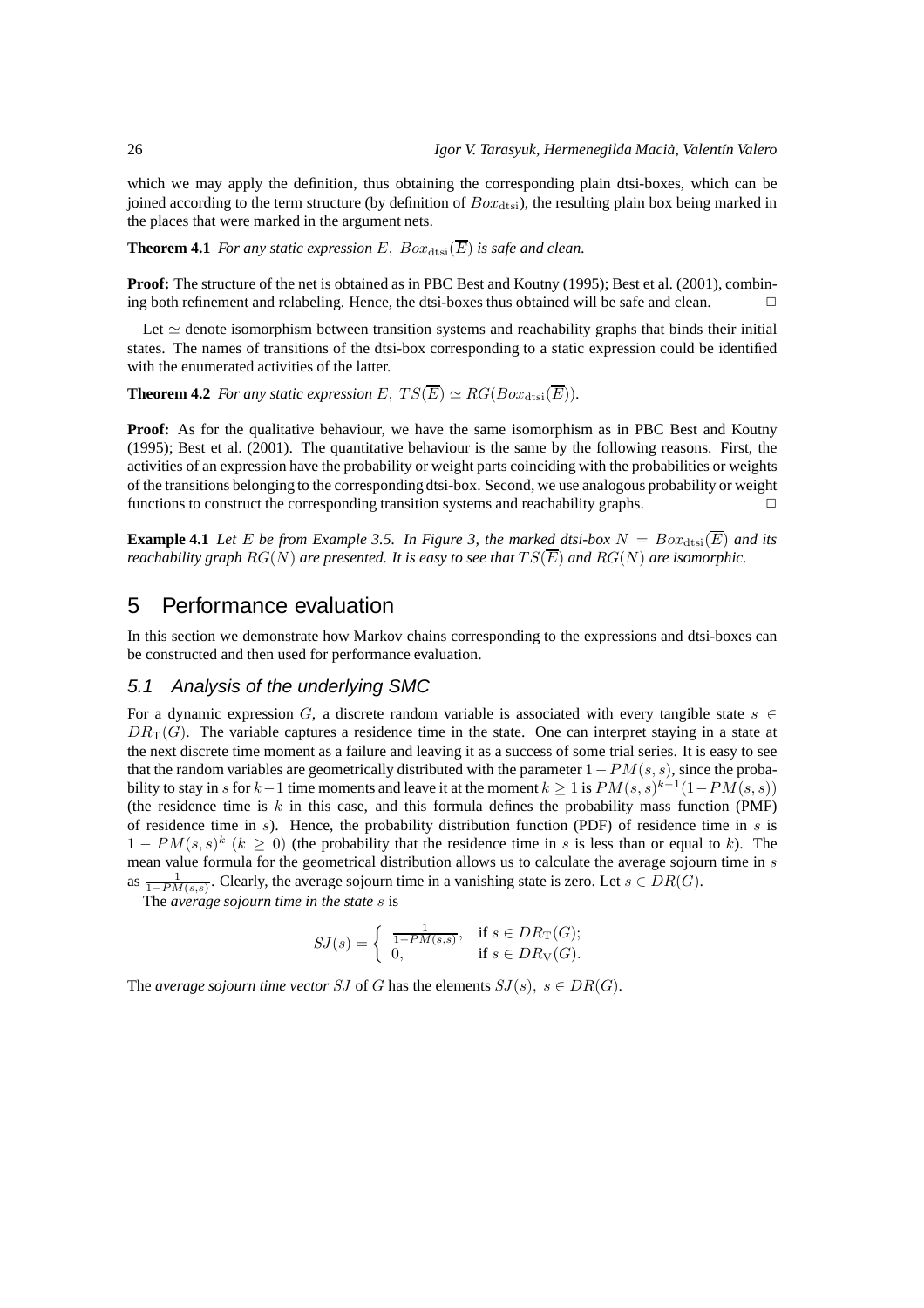

**Fig. 3:** The transition system of  $\overline{E}$ , marked dtsi-box  $N = Box_{\text{dtsi}}(\overline{E})$  and its reachability graph for  $E = [(\lbrace a \rbrace, \rho) *$  $((\{b\}, \chi); (((\{c\}, \natural_l); (\{d\}, \theta))]((\{e\}, \natural_m); (\{f\}, \phi)))) * Stop.$ 

The *sojourn time variance in the state* s is

$$
VAR(s) = \begin{cases} \frac{PM(s,s)}{(1 - PM(s,s))^2}, & \text{if } s \in DR_T(G); \\ 0, & \text{if } s \in DR_V(G). \end{cases}
$$

The *sojourn time variance vector* VAR of G has the elements  $VAR(s), s \in DR(G)$ .

To evaluate performance of the system specified by a dynamic expression  $G$ , we should investigate the stochastic process associated with it. The process is the underlying SMC Ross (1996); Kulkarni (2009), denoted by  $SMC(G)$ , which can be analyzed by extracting from it the embedded (absorbing) discrete time Markov chain (EDTMC) corresponding to  $G$ , denoted by  $EDTMC(G)$ . The construction of the latter is analogous to that applied in GSPNs Marsan (1990); Balbo (2001, 2007), DTDSPNs Zimmermann et al. (2001) and DDSPNs Zijal et al. (1997).  $EDTMC(G)$  only describes the state changes of  $SMC(G)$  while ignoring its time characteristics. Thus, to construct the EDTMC, we should abstract from all time aspects of behaviour of the SMC, i.e. from the sojourn time in its states. The (local) sojourn time in every state of the EDTMC is equal to one discrete time unit. Each SMC is fully described by the EDTMC and the state sojourn time distributions (the latter can be specified by the vector of PDFs of residence time in the states) Haverkort (2001).

Let G be a dynamic expression and  $s, \tilde{s} \in DR(G)$ . The transition system  $TS(G)$  can have self-loops from a state to itself with a non-zero probability. Clearly, the current state remains unchanged in this case. Let  $s \to s$ . The *probability to stay in s due to*  $k$   $(k \ge 1)$  *self-loops* is  $PM(s, s)^k$ .

Let  $s \to \tilde{s}$  and  $s \neq \tilde{s}$ . The *probability to move from* s *to*  $\tilde{s}$  *by executing any set of activities after*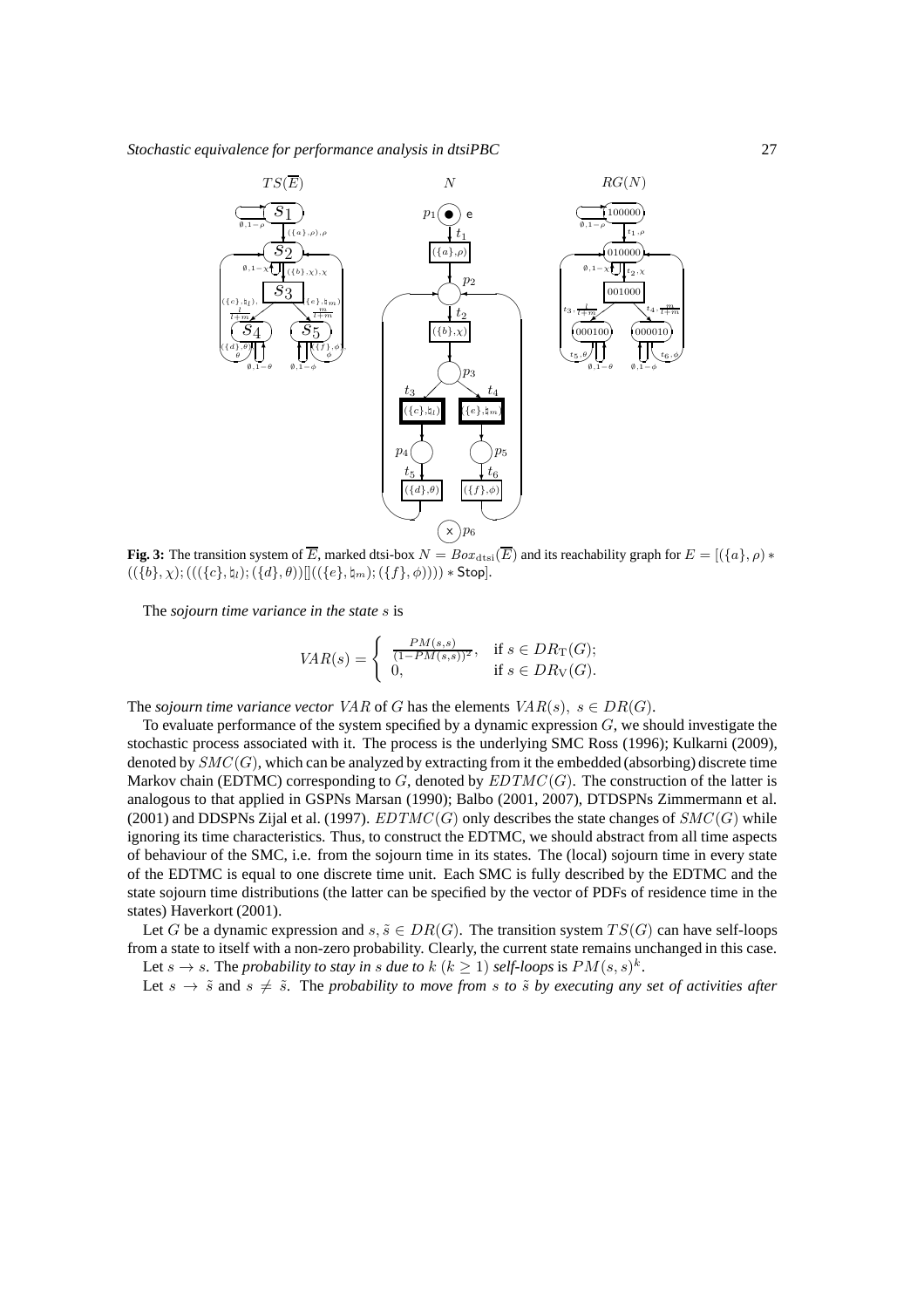*possible self-loops* is

$$
PM^*(s, \tilde{s}) = \begin{cases} PM(s, \tilde{s}) \sum_{k=0}^{\infty} PM(s, s)^k = \frac{PM(s, \tilde{s})}{1 - PM(s, s)}, & \text{if } s \to s; \\ PM(s, \tilde{s}), & \text{otherwise;} \end{cases} = SL(s)PM(s, \tilde{s}),
$$
  
where  $SL(s) = \begin{cases} \frac{1}{1 - PM(s, s)}, & \text{if } s \to s; \\ 1, & \text{otherwise.} \end{cases}$ 

Here SL(s) is the *self-loops abstraction factor in the state* s. The *self-loops abstraction vector* of G, denoted by SL, has the elements  $SL(s)$ ,  $s \in DR(G)$ . The value  $k = 0$  in the summation above corresponds to the case when no self-loops occur. Note that  $\forall s \in DR_T(G)$ ,  $SL(s) = \frac{1}{1 - PM(s,s)} = SJ(s)$ , hence,  $\forall s \in DR_T(G)$ ,  $PM^*(s, \tilde{s}) = SJ(s)PM(s, \tilde{s})$ , since we always have the empty loop (the selfloop)  $s \stackrel{\emptyset}{\to} s$  from every tangible state s. Empty loops are not possible from vanishing states, hence,  $\forall s \in DR_V(G), PM^*(s, \tilde{s}) = \frac{PM(s, \tilde{s})}{1 - PM(s, s)}$ , when there are non-empty self-loops (produced by iteration) from s, or  $PM^*(s, \tilde{s}) = PM(s, \tilde{s})$ , when there are no self-loops from s.

Notice that  $PM^*(s, \tilde{s})$  defines a probability distribution, since  $\forall s \in DR(G)$ , such that s is not a terminal state, i.e. there are transitions to different sta tes after possible self-loops from it, we have  $\sum_{\{\tilde{s}|s\to \tilde{s},\ s\neq \tilde{s}\}}PM^*(s, \tilde{s}) = \frac{1}{1-PM(s, s)}\sum_{\{\tilde{s}|s\to \tilde{s},\ s\neq \tilde{s}\}}PM(s, \tilde{s}) = \frac{1}{1-PM(s, s)}(1-PM(s, s)) = 1.$ 

**Definition 5.1** *Let* G *be a dynamic expression. The* embedded (absorbing) discrete time Markov chain (EDTMC) *of* G, denoted by  $EDTMC(G)$ *, has the state space*  $DR(G)$ *, the initial state*  $[G]_{\approx}$  *and the transitions*  $s \rightarrow p \tilde{s}$  *if*  $s \rightarrow \tilde{s}$  *and*  $s \neq \tilde{s}$ *, where*  $P = PM^*(s, \tilde{s})$ *.* 

*The* underlying SMC *of* G*, denoted by* SMC(G)*, has the EDTMC* EDTMC (G) *and the sojourn time in every*  $s \in DR_T(G)$  *is geometrically distributed with the parameter*  $1 - PM(s, s)$  *while the sojourn time in every*  $s \in DR_V(G)$  *is zero.* 

Let G be a dynamic expression. The elements  $\mathcal{P}_{ij}^*$   $(1 \leq i, j \leq n = |DR(G)|)$  of the (one-step) transition probability matrix (TPM)  $\mathbf{P}^*$  for  $EDTMC(G)$  are  $\mathcal{P}_{ij}^* =$  $\int PM^*(s_i, s_j), \text{ if } s_i \to s_j, s_i \neq s_j;$ 0, otherwise. The transient (k-step,  $k \in \mathbb{N}$ ) PMF  $\psi^*[k] = (\psi^*[k](s_1), \dots, \psi^*[\hat{k}](s_n))$  for  $EDTMC(G)$  is calculated as

$$
\psi^*[k] = \psi^*[0]({\mathbf P}^*)^k,
$$

where  $\psi^*[0] = (\psi^*[0](s_1), \dots, \psi^*[0](s_n))$  is the initial PMF defined as  $\psi^*[0](s_i) = \begin{cases} 1, & \text{if } s_i = [G] \approx i, \\ 0, & \text{otherwise} \end{cases}$ 0, otherwise. Note also that  $\psi^*[k+1] = \psi^*[k] \mathbf{P}^*$   $(k \in \mathbb{N})$ .

The steady-state PMF  $\psi^* = (\psi^*(s_1), \dots, \psi^*(s_n))$  for  $EDTMC(G)$  is a solution of the equation system

$$
\left\{ \begin{array}{c} \psi^*(\mathbf{P}^* - \mathbf{I}) = \mathbf{0} \\ \psi^* \mathbf{1}^{\mathrm{T}} = 1 \end{array} \right.,
$$

where I is the identity matrix of order n and  $\mathbf{0}$  (1) is a row vector of n values 0 (1).

Note that the vector  $\psi^*$  exists and is unique if  $EDTMC(G)$  is ergodic. Then  $EDTMC(G)$  has a single steady state, and we have  $\psi^* = \lim_{k \to \infty} \psi^*[k]$ .

The steady-state PMF for the underlying semi-Markov chain  $SMC(G)$  is calculated via multiplication of every  $\psi^*(s_i)$   $(1 \leq i \leq n)$  by the average sojourn time  $SJ(s_i)$  in the state  $s_i$ , after which we normalize the resulting values. Remember that for a vanishing state  $s \in DR_V(G)$  we have  $SJ(s) = 0$ .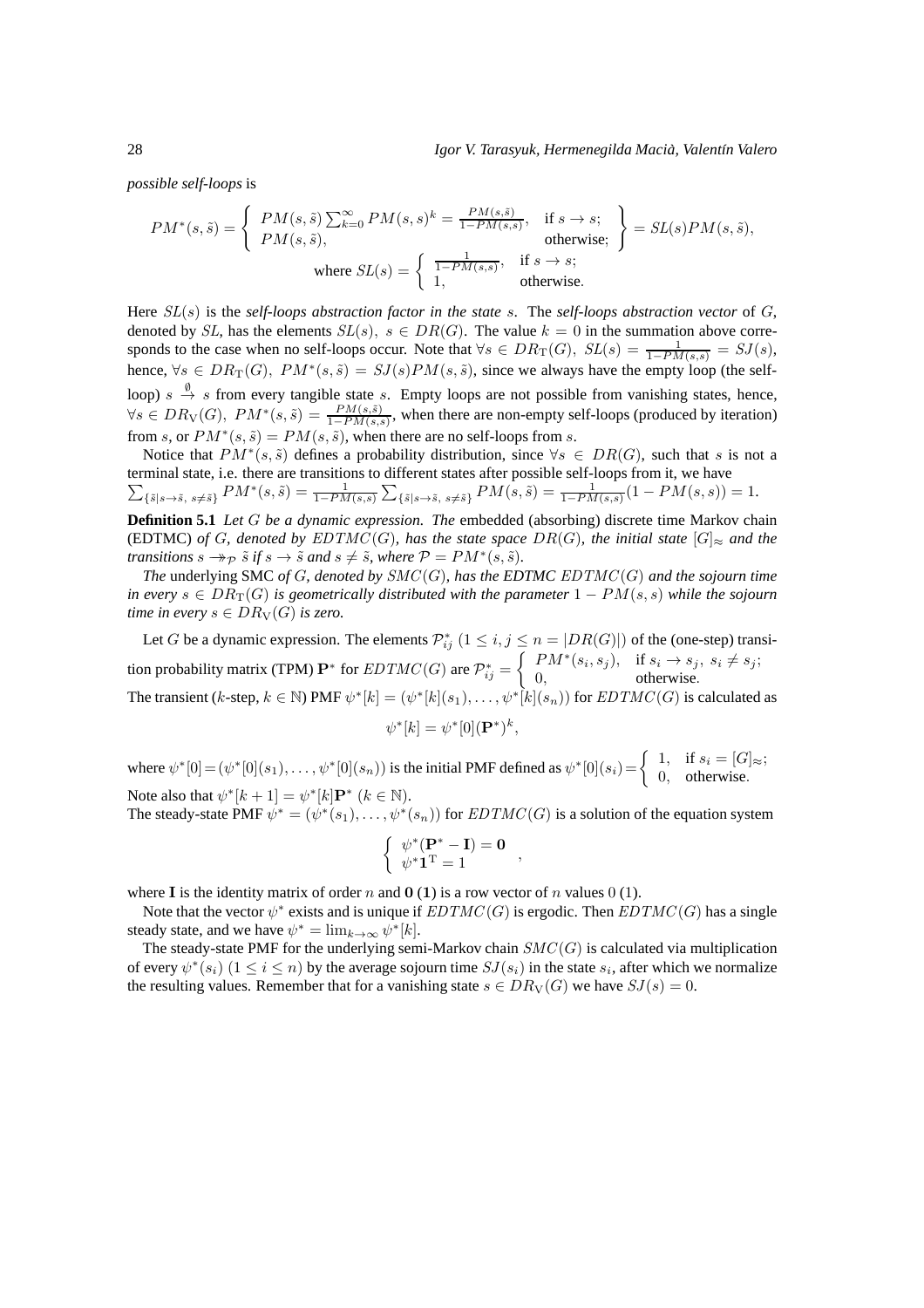Thus, the steady-state PMF  $\varphi = (\varphi(s_1), \dots, \varphi(s_n))$  for  $SMC(G)$  is

$$
\varphi(s_i) = \begin{cases} \frac{\psi^*(s_i) SJ(s_i)}{\sum_{j=1}^n \psi^*(s_j) SJ(s_j)}, & \text{if } s_i \in DR_T(G); \\ 0, & \text{if } s_i \in DR_T(G). \end{cases}
$$

Thus, to calculate  $\varphi$ , we apply abstraction from self-loops to get  $\mathbf{P}^*$  and then  $\psi^*$ , followed by weighting by SJ and normalization.  $EDTMC(G)$  has no self-loops, unlike  $SMC(G)$ , hence, the behaviour of  $EDTMC(G)$  stabilizes quicker than that of  $SMC(G)$  (if each of them has a single steady state), since  $\mathbf{P}^*$ has only zero elements at the main diagonal.

**Example 5.1** Let E be from Example 3.5. In Figure 4, the underlying SMC  $SMC(\overline{E})$  is presented. The *average sojourn times in the states of the underlying SMC are written next to them in bold font. The average sojourn time vector of*  $\overline{E}$  *is*  $SJ = \left(\frac{1}{\rho}, \frac{1}{\chi}, 0, \frac{1}{\theta}, \frac{1}{\phi}\right)$ *.*

The sojourn time variance vector of 
$$
\overline{E}
$$
 is  $VAR = \left(\frac{1-\rho}{\rho^2}, \frac{1-\chi}{\chi^2}, 0, \frac{1-\theta}{\theta^2}, \frac{1-\phi}{\phi^2}\right)$ .  
\nThe TPM for  $EDTMC(\overline{E})$  is  $\mathbf{P}^* = \begin{pmatrix} 0 & 1 & 0 & 0 & 0 \\ 0 & 0 & 1 & 0 & 0 \\ 0 & 0 & 0 & \frac{l}{l+m} & \frac{m}{l+m} \\ 0 & 1 & 0 & 0 & 0 \\ 0 & 1 & 0 & 0 & 0 \end{pmatrix}$ .

*The steady-state PMF for EDTMC*  $\overline{(E)}$  *is*  $\psi^* = \left(0, \frac{1}{3}, \frac{1}{3}, \frac{l}{3(l+m)}, \frac{m}{3(l+m)}\right)$ *.*

*The steady-state PMF*  $\psi^*$  *weighted by SJ is*  $\left(0, \frac{1}{3\chi}, 0, \frac{l}{3\theta(l+m)}, \frac{m}{3\phi(l+m)}\right)$  *. It remains to normalize the steady-state weighted PMF, dividing it by the sum of its components*  $\psi^* S J^{\mathrm{T}} = \frac{\theta \phi(l+m) + \chi(\phi l + \theta m)}{3 \chi \theta \phi(l+m)}$  $\frac{1+m)+\chi(\varphi l+\theta m)}{3\chi\theta\phi(l+m)}$ .

*The steady-state PMF for SMC*( $\overline{E}$ ) *is*  $\varphi = \frac{1}{\theta \phi(l+m)+\chi(\phi l+\theta m)}(0, \theta \phi(l+m), 0, \chi \phi l, \chi \theta m)$ .

Let G be a dynamic expression and  $s, \tilde{s} \in DR(G), S, \tilde{S} \subseteq DR(G)$ . The following standard *performance indices (measures)* can be calculated based on the steady-state PMF  $\varphi$  for  $SMC(G)$  and the average sojourn time vector SJ of G Mudge and Al-Sadoun (1985); Katoen (1996).

- The *average recurrence (return) time in the state*  $s$  is  $\frac{1}{\varphi(s)}$ .
- The *fraction of residence time in the state* s is  $\varphi(s)$ .
- The *fraction of residence time in the set of states* S or the *probability of the event determined by a condition that is true for all states from*  $S$  is  $\sum_{s \in S} \varphi(s)$ .
- The *relative fraction of residence time in the set of states*  $S$  *w.r.t. that in*  $\widetilde{S}$  is  $\frac{\sum_{s \in S} \varphi(s)}{\sum_{s \in \widetilde{S}} \varphi(\widetilde{s})}$ .
- The *rate of leaving the state* s is  $\frac{\varphi(s)}{SJ(s)}$ .
- The *steady-state probability to perform a step with a set of activities*  $\Xi$  is  $\sum_{s \in \text{D}D(\mathcal{O})} \varphi(s) \sum_{s \in \text{D}D(\mathcal{O})} \varphi(s) \sum_{s \in \text{D}D(\mathcal{O})} \varphi(s)$  $_{s\in DR(G)}$   $\varphi(s)\sum_{\{\Upsilon\mid\Xi\subseteq\Upsilon\}}PT(\Upsilon,s).$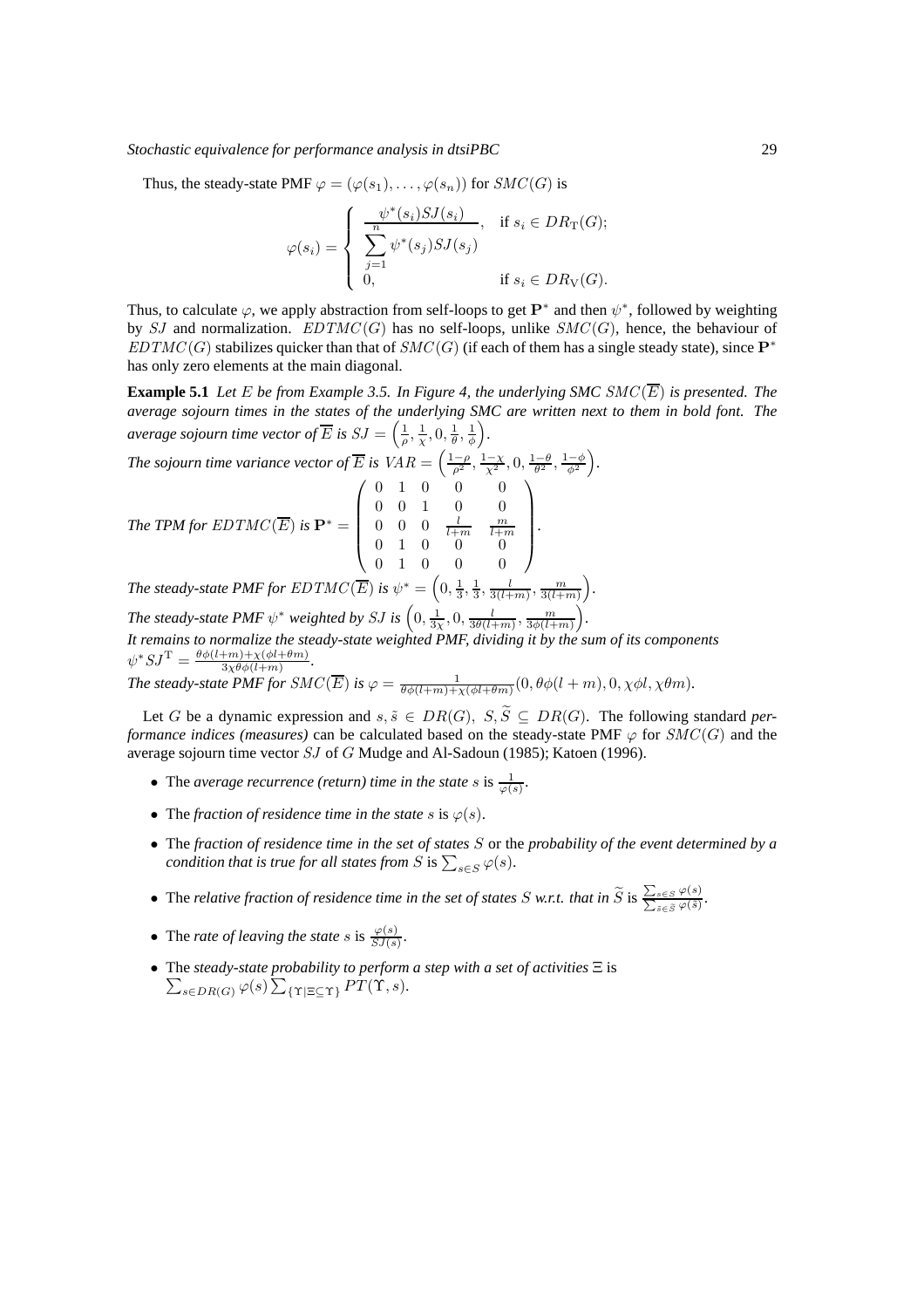• The *probability of the event determined by a reward function* r *on the states* is  $\sum_{s \in DR(G)} \varphi(s)r(s)$ , where  $\forall s \in DR(G), 0 \leq r(s) \leq 1$ .

Let  $N = (P_N, T_N, W_N, \Omega_N, \mathcal{L}_N, M_N)$  be a LDTSIPN and  $M, \widetilde{M} \in \mathbb{N}_{\text{fin}}^{P_N}$ . Then the average sojourn time  $SJ(M)$ , the sojourn time variance  $VAR(M)$ , the probabilities  $PM^*(M, \widetilde{M})$ , the transition relation  $M \rightarrow_{\mathcal{P}} \widetilde{M}$ , the EDTMC EDTMC(N), the underlying SMC SMC(N) and the steady-state PMF for it are defined like the corresponding notions for dynamic expressions. Since every marked plain dtsi-box could be interpreted as the LDTSIPN, we can evaluate performance with the LDTSIPNs corresponding to dtsi-boxes and then transfer the results to the latter.

Let  $\simeq$  denote isomorphism between SMCs that binds their initial states, where two SMCs are isomorphic if their EDTMCs are so and the sojourn times in the isomorphic states are identically distributed.

**Proposition 5.1** *For any static expression E*,  $SMC(\overline{E}) \simeq SMC(Box_{\text{dtsi}}(\overline{E})).$ 

**Proof:** By Theorem 4.2, definitions of underlying SMCs for dynamic expressions and LDTSIPNs, and by the following. First, for the associated SMCs, the average sojourn time in the states is the same, since it is defined via the analogous probability functions. Second, the transition probabilities of the associated SMCs are the sums of those belonging to transition systems or reachability graphs.

**Example 5.2** *Let* E *be from Example 3.5. In Figure 4, the underlying SMC* SMC(N) *is presented. Clearly,*  $SMC(\overline{E})$  *and*  $SMC(N)$  *are isomorphic.* 

## 5.2 Analysis of the DTMC

Let us consider an alternative solution method, studying the DTMCs of expressions based on the state change probabilities  $PM(s, \tilde{s})$ .

**Definition 5.2** *Let* G *be a dynamic expression. The* discrete time Markov chain (DTMC) *of* G*, denoted by* DTMC(G), has the state space DR(G), the initial state  $|G|_{\approx}$  and the transitions  $s \to_P \tilde{s}$ , where  $\mathcal{P} = PM(s, \tilde{s})$ .

One can see that  $EDTMC(G)$  is constructed from  $DTMC(G)$  as follows. For each state of  $DTMC(G)$ , we remove a possible self-loop associated with it and then normalize the probabilities of the remaining transitions from the state. Thus,  $EDTMC(G)$  and  $DTMC(G)$  differ only by existence of self-loops and magnitudes of the probabilities of the remaining transitions. Hence,  $EDTMC(G)$  and  $DTMC(G)$  have the same communication classes of states and  $EDTMC(G)$  is irreducible iff  $DTMC(G)$  is so. Since both  $EDTMC(G)$  and  $DTMC(G)$  are finite, they are positive recurrent. Thus, in case of irreducibility, each of them has a single stationary PMF. Note that  $EDTMC(G)$  and/or  $DTMC(G)$  may be periodic, thus having a unique stationary distribution, but no steady-state (limiting) one. For example, it may happen that  $EDTMC(G)$  is periodic while  $DTMC(G)$  is aperiodic due to self-loops associated with some states of the latter. The states of  $SMC(G)$  are classified using  $EDTMC(G)$ , hence,  $SMC(G)$  is irreducible (positive recurrent, aperiodic) iff  $EDTMC(G)$  is so.

Let G be a dynamic expression. The elements  $\mathcal{P}_{ij}$   $(1 \leq i,j \leq n = |DR(G)|)$  of (one-step) transition probability matrix (TPM) P for  $DTMC(G)$  are defined as  $\mathcal{P}_{ij} = \begin{cases} PM(s_i, s_j), & \text{if } s_i \to s_j; \\ 0 & \text{otherwise} \end{cases}$ 0, otherwise.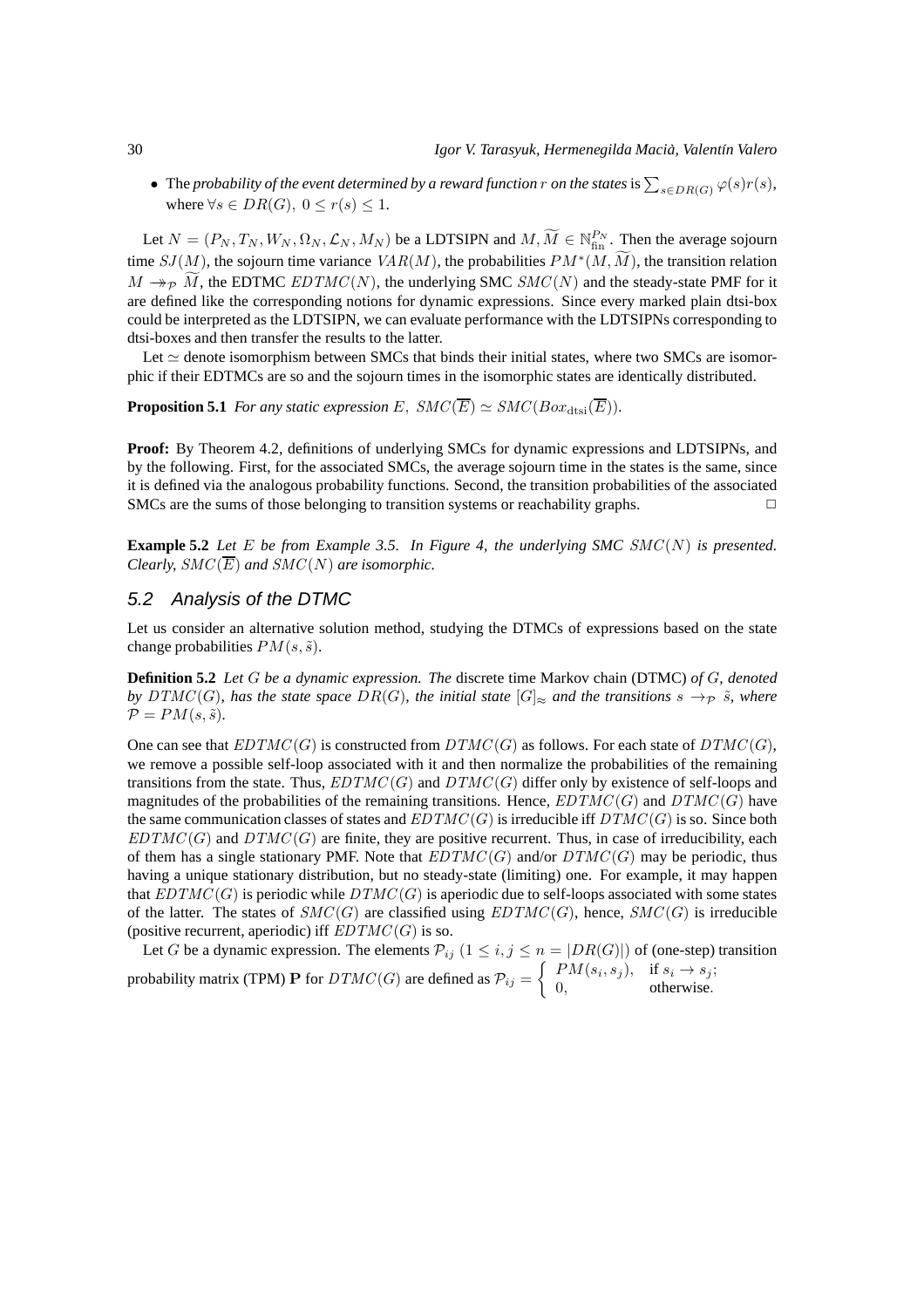The steady-state PMF  $\psi$  for  $DTMC(G)$  is defined like the corresponding notion  $\psi^*$  for  $EDTMC(G)$ . Let us determine a relationship between steady-state PMFs for  $DTMC(G)$  and  $EDTMC(G)$ . The theorem below proposes the required equation.

Let us introduce a helpful notation. For a vector  $v = (v_1, \ldots, v_n),$  let  $\mathbf{Diag}(v)$  be a diagonal matrix of order *n* with the elements  $Diag_{ij}(v)$   $(1 \le i, j \le n)$  defined as  $Diag_{ij}(v) = \begin{cases} v_i, & \text{if } i = j; \\ 0, & \text{otherwise} \end{cases}$ 0, otherwise.

**Theorem 5.1** *Let* G *be a dynamic expression and* SL *be its self-loops abstraction vector. Then the steadystate PMFs*  $\psi$  *for*  $DTMC(G)$  *and*  $\psi^*$  *for EDTMC*(*G*) *are related as follows:*  $\forall s \in DR(G)$ *,* 

$$
\psi(s) = \frac{\psi^*(s)SL(s)}{\sum_{\tilde{s} \in DR(G)} \psi^*(\tilde{s})SL(\tilde{s})}.
$$

**Proof:** Let *PSL* be a vector with the elements  $PSL(s) = \begin{cases} PM(s, s), & \text{if } s \to s; \\ 0, & \text{otherwise.} \end{cases}$  $\begin{array}{c}\n\frac{1}{2} M(3, 3), \\
0, \n\end{array}$  betwise. By definition of  $PM^*(s, \tilde{s})$ , we have  $\mathbf{P}^* = \mathbf{Diag}(SL)(\mathbf{P} - \mathbf{Diag}(PSL))$ . Further,  $\psi^*(\mathbf{P}^* - \mathbf{I}) = \mathbf{0}$  and  $\psi^* \mathbf{P}^* = \psi^*$ . After replacement of  $P^*$  by  $Diag(SL)(P - Diag(PSL))$  we obtain  $\psi^*Diag(SL)(P - Diag(PSL)) =$  $\psi^*$  and  $\overline{\psi^* \textbf{Diag}(SL) \textbf{P}} = \psi^* (\textbf{Diag}(SL) \textbf{Diag}(PSL) + \mathbf{I}).$  Note that  $\forall s \in DR(G)$ , we have  $SL(s)PSL(s) + 1 = \begin{cases} SL(s)PM(s, s) + 1 = \frac{PM(s, s)}{1 - PM(s, s)} + 1 = \frac{1}{1 - PM(s, s)}, & \text{if } s \to s; \end{cases}$  $SL(s) \cdot 0 + 1 = 1$ , otherwise; )  $= SL(s).$ Hence,  $\mathbf{Diag}(SL)\mathbf{Diag}(PSL) + \mathbf{I} = \mathbf{Diag}(SL)$ . Thus,  $\psi^* \mathbf{Diag}(SL) \mathbf{P} = \psi^* \mathbf{Diag}(SL)$ . Then, for  $v = \psi^* \text{Diag}(SL)$ , we have  $v\mathbf{P} = v$  and  $v(\mathbf{P} - \mathbf{I}) = 0$ . In order to calculate  $\psi$  on the basis of v, we must normalize it, dividing its elements by their sum, since we should have  $\psi \mathbf{1}^{\mathrm{T}} = 1$  as a result:  $\psi = \frac{1}{v^* \text{Diag}(SL) \cdot \text{T}} \psi^* \text{Diag}(SL)$ . Thus, the elements of  $\psi$  are calculated as follows:  $\forall s \in$  $DR(G), \ \psi(s) = \frac{\psi^*}{\sum_{s=1}^{s} s^s}$  $\frac{\psi^*(s)SL(s)}{\sum_{z \in \text{DR}(G)} \psi^*(\tilde{s})}$  $\psi^*(s)SL(s)$ <br>  $\psi^*(s)SL(s)$  Then  $\psi$  is a solution of the equation system  $\begin{cases} \psi(\mathbf{P} - \mathbf{I}) = \mathbf{0} \\ \psi \mathbf{1}^T = 1 \end{cases}$  $\psi(\mathbf{1}^T = 1) = 3$ , hence, it is the steady-state PMF for  $DTMC(G)$ .

The next proposition relates the steady-state PMFs for  $SMC(G)$  and  $DTMC(G)$ .

**Proposition 5.2** *Let* G *be a dynamic expression,*  $\varphi$  *be the steady-state PMF for*  $SMC(G)$  *and*  $\psi$  *be the steady-state PMF for*  $DTMC(G)$ *. Then*  $\forall s \in DR(G)$ *,* 

$$
\varphi(s) = \begin{cases} \frac{\psi(s)}{\displaystyle\sum_{\tilde{s} \in DR_{\mathrm{T}}(G)} \psi(\tilde{s})}, & \text{if } s \in DR_{\mathrm{T}}(G); \\ 0, & \text{if } s \in DR_{\mathrm{V}}(G). \end{cases}
$$

**Proof:** Let  $s \in DR_T(G)$ . Remember that  $\forall s \in DR_T(G)$ ,  $SL(s) = SJ(s)$  and  $\forall s \in DR_V(G)$ ,  $SJ(s) =$ <br> $\frac{\psi^*(s)SL(s)}{\sum_{s \in \mathcal{D}(G) \setminus \mathcal{D}(S)} \psi^*(s)SL(s)}}$ 

0. Then, by Theorem 5.1, 
$$
\frac{\psi(s)}{\sum_{\tilde{s}\in DR_{\Gamma}(G)}\psi^{*}(\tilde{s})SL(\tilde{s})} = \frac{\sum_{\tilde{s}\in DR_{\Gamma}(G)}\psi^{*}(\tilde{s})SL(\tilde{s})}{\sum_{\tilde{s}\in DR_{\Gamma}(G)}\psi^{*}(\tilde{s})SL(\tilde{s})} = \frac{\psi^{*}(s)SL(s)}{\sum_{\tilde{s}\in DR_{\Gamma}(G)}\psi^{*}(\tilde{s})SL(\tilde{s})}.
$$

$$
\frac{\sum_{\tilde{s}\in DR_{\Gamma}(G)}\psi^{*}(\tilde{s})SL(\tilde{s})}{\sum_{\tilde{s}\in DR_{\Gamma}(G)}\psi^{*}(\tilde{s})SL(\tilde{s})} = \frac{\psi^{*}(s)SL(s)}{\sum_{\tilde{s}\in DR_{\Gamma}(G)}\psi^{*}(\tilde{s})SL(\tilde{s})} = \frac{\psi^{*}(s)SL(s)}{\sum_{\tilde{s}\in DR_{\Gamma}(G)}\psi^{*}(\tilde{s})SL(\tilde{s})} = \frac{\psi^{*}(s)SL(s)}{\sum_{\tilde{s}\in DR_{\Gamma}(G)}\psi^{*}(\tilde{s})SL(\tilde{s})} = \varphi(s). \quad \Box
$$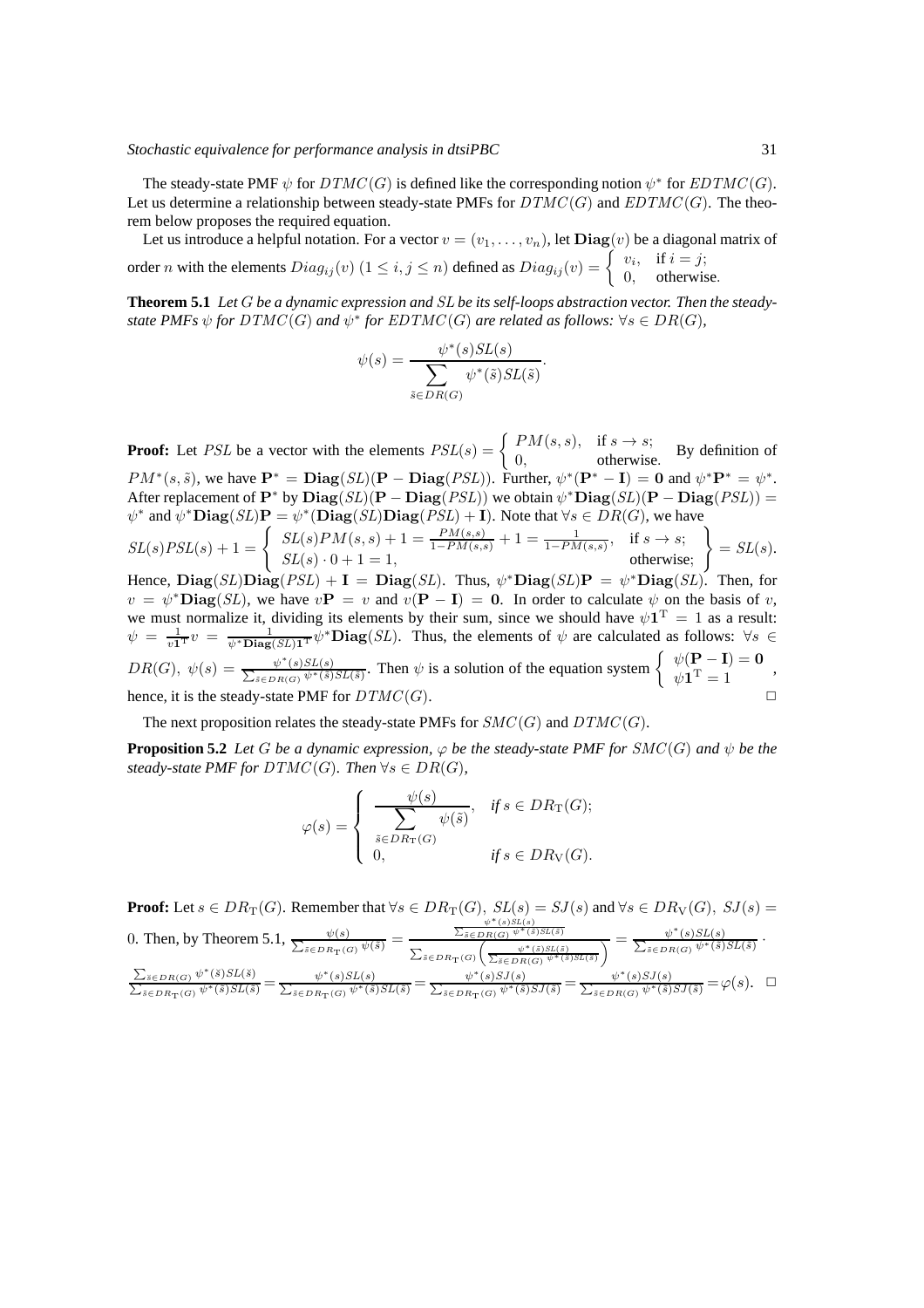

**Fig. 4:** The underlying SMCs of  $\overline{E}$  and  $N = Box_{\text{dtsi}}(\overline{E})$  and DTMC of  $\overline{E}$  for  $E = [(a], \rho) * ((\{b\}, \chi);$  $(((\{c\},\natural_l);(\{d\},\theta))]]((\{e\},\natural_m);(\{f\},\phi)))) * Stop].$ 

Thus, to calculate  $\varphi$ , one can only apply normalization to some elements of  $\psi$  (corresponding to the tangible states), instead of abstracting from self-loops to get  $\mathbf{P}^*$  and then  $\psi^*$ , followed by weighting by SJ and normalization. Hence, using  $DTMC(G)$  instead of  $EDTMC(G)$  allows one to avoid multistage analysis, but the payment for it is more time-consuming numerical and more complex analytical calculation of  $\psi$  w.r.t.  $\psi^*$ . The reason is that  $DTMC(G)$  has self-loops, unlike  $EDTMC(G)$ , hence, the behaviour of  $DTMC(G)$  stabilizes slower than that of  $EDTMC(G)$  (if each of them has a single steady state) and P is denser matrix than  $\mathbf{P}^*$ , since P may additionally have non-zero elements at the main diagonal. Nevertheless, Proposition 5.2 is very important, since the relationship between  $\varphi$  and  $\psi$  it discovers will be used in Section 8 to prove preservation of the stationary behaviour by a stochastic equivalence.

**Example 5.3** Let E be from Example 3.5. In Figure 4, the DTMC  $DTMC(\overline{E})$  is presented.

The TPM for 
$$
DTMC(\overline{E})
$$
 is 
$$
\mathbf{P} = \begin{pmatrix} 1-\rho & \rho & 0 & 0 & 0 \\ 0 & 1-\chi & \chi & 0 & 0 \\ 0 & 0 & 0 & \frac{l}{l+m} & \frac{m}{l+m} \\ 0 & \theta & 0 & 1-\theta & 0 \\ 0 & \phi & 0 & 0 & 1-\phi \end{pmatrix}.
$$

*The steady-state PMF for DTMC*  $(\overline{E})$  is  $\psi = \frac{1}{\theta \phi(1+\chi)(l+m)+\chi(\phi l+\theta m)}(0,\theta \phi(l+m),\chi \theta \phi(l+m),\chi \phi l,\chi \theta m)$ . *Since*  $DR_T(E) = \{s_1, s_2, s_4, s_5\}$  and  $DR_V(E) = \{s_3\}$ , we have  $\sum_{\tilde{s}\in DR_T(\overline{E})}\psi(\tilde{s}) = \psi(s_1)+\psi(s_2)+\psi(s_4)+\psi(s_5) = \frac{\theta\phi(l+m)+\chi(\phi l+\theta m)}{\theta\phi(1+\chi)(l+m)+\chi(\phi l+\theta m)}$ . By Proposition 5.2,  $\varphi(s_1) = 0 \cdot \frac{\theta \phi(1+\chi)(l+m) + \chi(\phi l + \theta m)}{\theta \phi(l+m) + \chi(\phi l + \theta m)} = 0,$  $\varphi(s_2) = \frac{\theta \phi(l+m)}{\theta \phi(1+\chi)(l+m)+\chi(\phi l+\theta m)}$  .  $\frac{\theta \phi(1+\chi)(l+m)+\chi(\phi l+\theta m)}{\theta \phi(l+m)+\chi(\phi l+\theta m)} = \frac{\theta \phi(l+m)}{\theta \phi(l+m)+\chi(\phi l+\theta m)}$  $\frac{\theta\phi(l+m)}{\theta\phi(l+m)+\chi(\phi l+\theta m)},$  $\varphi(s_3) = 0,$  $\varphi(s_4) = \frac{\chi \phi l}{\theta \phi (1+\chi)(l+m)+\chi(\phi l+\theta m)}$  $\cdot \frac{\theta \phi(1+\chi)(l+m)+\chi(\phi l+\theta m)}{\theta \phi(l+m)+\chi(\phi l+\theta m)} = \frac{\chi \phi l}{\theta \phi(l+m)+\chi(\phi l+\theta m)},$  $\varphi(s_5) = \frac{\chi \theta m}{\theta \phi(1+\chi)(l+m)+\chi(\phi l+\theta m)}$ ·  $\theta\phi(1+\chi)(l+m)+\chi(\phi l+\theta m)$  $\theta\phi(l+m)+\chi(\phi l+\theta m)$ χθm  $\frac{\chi \theta m}{\theta \phi(l+m)+\chi(\phi l+\theta m)}$ .

*Thus, the steady-state PMF for*  $SMC(\overline{E})$  *is*  $\varphi = \frac{1}{\theta \phi(l+m)+\chi(\phi l+\theta m)}(0, \theta \phi(l+m), 0, \chi \phi l, \chi \theta m)$ *. This coincides with the result obtained in Example 5.1 with the use of*  $\psi^*$  *and SJ.*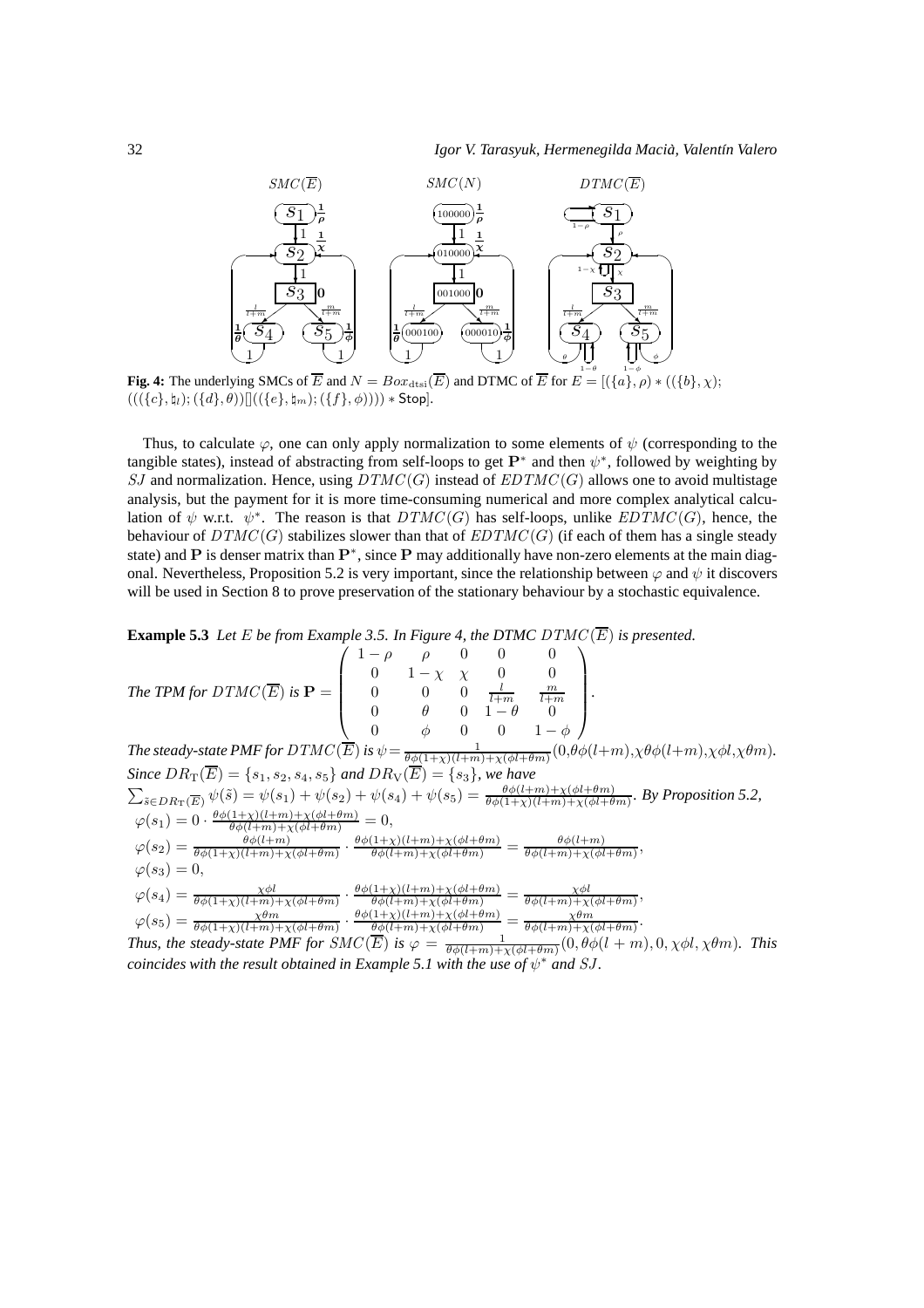## 6 Stochastic equivalences

Consider the expressions  $E = (\{a\}, \frac{1}{2})$  and  $E' = (\{a\}, \frac{1}{3})_1 [](\{a\}, \frac{1}{3})_2$ , for which  $\overline{E} \neq_{ts} \overline{E'}$ , since  $TS(\overline{E})$  has only one transition from the initial to the final state (with probability  $\frac{1}{2}$ ) while  $TS(\overline{E'})$  has two such ones (with probabilities  $\frac{1}{4}$ ). On the other hand, all the mentioned transitions are labeled by activities with the same multiaction part  $\{a\}$ . Next, the overall probabilities of the mentioned transitions of  $TS(\overline{E})$  and  $TS(\overline{E'})$  coincide:  $\frac{1}{2} = \frac{1}{4} + \frac{1}{4}$ . Further,  $TS(\overline{E})$  (as well as  $TS(\overline{E'})$ ) has one empty loop transition from the initial state to itself with probability  $\frac{1}{2}$  and one empty loop transition from the final state to itself with probability 1. The empty loop transitions are labeled by the empty set of activities. For calculating the transition probabilities of  $TS(\overline{E'})$ , take  $\rho = \chi = \frac{1}{3}$  in Example 3.4. Then you will see that the probability parts  $\frac{1}{3}$  and  $\frac{1}{3}$  of the activities  $(\{a\}, \frac{1}{3})_1$  and  $(\{a\}, \frac{1}{3})_2$  are "splitted" among probabilities  $\frac{1}{4}$ and  $\frac{1}{4}$  of the corresponding transitions and the probability  $\frac{1}{2}$  of the empty loop transition. Unlike  $=_{ts}$ , most of the probabilistic and stochastic equivalences proposed in the literature do not differentiate between the processes such as those specified by  $E$  and  $E'$ . In Figure 5(a), the marked dtsi-boxes corresponding to the dynamic expressions  $\overline{E}$  and  $\overline{E'}$  are presented, i.e.  $N = Box_{dtsi}(\overline{E})$  and  $N' = Box_{dtsi}(\overline{E'})$ .

Since the semantic equivalence  $=_{ts}$  is too discriminating in many cases, we need weaker equivalence notions. These equivalences should possess the following necessary properties. First, any two equivalent processes must have the same sequences of multisets of multiactions, which are the multiaction parts of the activities executed in steps starting from the initial states of the processes. Second, for every such sequence, its execution probabilities within both processes must coincide. Third, the desired equivalence should preserve the branching structure of computations, i.e. the points of choice of an external observer between several extensions of a particular computation should be taken into account. In this section, we define one such notion: step stochastic bisimulation equivalence.

#### 6.1 Step stochastic bisimulation equivalence

Bisimulation equivalences respect the particular points of choice in the behaviour of a system. To define stochastic bisimulation equivalences, we consider a bisimulation as an *equivalence* relation that partitions the states of the *union* of the transition systems  $TS(G)$  and  $TS(G')$  of two dynamic expressions G and G' to be compared. For G and G' to be bisimulation equivalent, the initial states  $[G]_{\approx}$  and  $[G']_{\approx}$  of their transition systems should be related by a bisimulation having the following transfer property: if two states are related then in each of them the same multisets of multiactions can occur, leading with the identical overall probability from each of the two states to *the same equivalence class* for every such multiset.

Thus, we follow the approaches of Jou and Smolka (1990); Larsen and Skou (1991); Hermanns and Rettelbach (1994); Hillston (1996); Bernardo and Gorrieri (1998); Bernardo (2007, 2015), but we implement step semantics instead of interleaving one considered in these papers. We use the generative probabilistic transition systems, like in Jou and Smolka (1990), in contrast to the reactive model, treated in Larsen and Skou (1991), and we take transition probabilities instead of transition rates from Hermanns and Rettelbach (1994); Hillston (1996); Bernardo and Gorrieri (1998); Bernardo (2007, 2015). Hence, step stochastic bisimulation equivalence that define further is (in a probability sense) comparable only with interleaving probabilistic bisimulation one from Jou and Smolka (1990), and our equivalence is obviously stronger.

In the definition below, we consider  $\mathcal{L}(\Upsilon) \in \mathbb{N}_{\text{fin}}^{\mathcal{L}}$  for  $\Upsilon \in \mathbb{N}_{\text{fin}}^{ST\mathcal{L}}$ , i.e. (possibly empty) multisets of multiactions. The multiactions can be empty as well. In this case,  $\mathcal{L}(\Upsilon)$  contains the elements  $\emptyset$ , but it is not empty itself.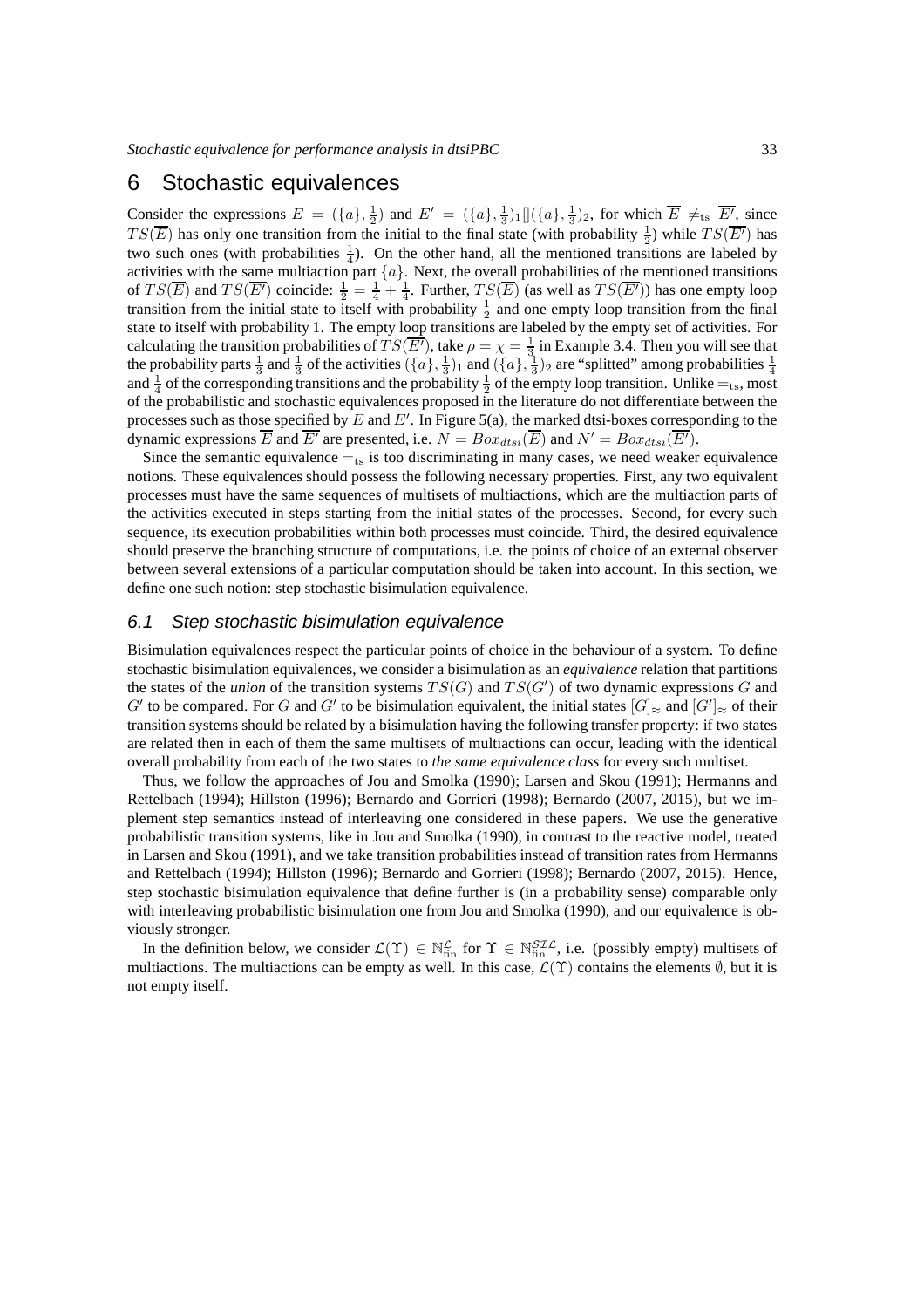Let G be a dynamic expression and  $\mathcal{H} \subseteq DR(G)$ . For any  $s \in DR(G)$  and  $A \in \mathbb{N}_{fin}^{\mathcal{L}}$ , we write  $s \stackrel{A}{\rightarrow} p$  H, where  $P = PM_A(s, H)$  is the *overall probability to move from s into the set of states* H *via steps with the multiaction part* A defined as

$$
PM_A(s, \mathcal{H}) = \sum_{\{\Upsilon \mid \exists \tilde{s} \in \mathcal{H}, \ s \stackrel{\Upsilon}{\rightarrow} \tilde{s}, \ \mathcal{L}(\Upsilon) = A\}} PT(\Upsilon, s).
$$

We write  $s \stackrel{A}{\to} H$  if  $\exists \mathcal{P}, s \stackrel{A}{\to} p$  H. Further, we write  $s \to_p \mathcal{H}$  if  $\exists A, s \stackrel{A}{\to} H$ , where  $\mathcal{P} = PM(s, \mathcal{H})$ is the *overall probability to move from* s *into the set of states* H *via any steps* defined as

$$
PM(s, \mathcal{H}) = \sum_{\{\Upsilon \mid \exists \tilde{s} \in \mathcal{H}, \ s \stackrel{\Upsilon}{\rightarrow} \tilde{s}\}} PT(\Upsilon, s).
$$

To introduce a stochastic bisimulation between dynamic expressions  $G$  and  $G'$ , we should consider the "composite" set of states  $DR(G) \cup DR(G')$ , since we have to identify the probabilities to come from any two equivalent states into the same "composite" equivalence class (w.r.t. the stochastic bisimulation). For  $G \neq G'$ , transitions starting from the states of  $DR(G)$  (or  $DR(G')$ ) always lead to those from the same set, since  $DR(G) \cap DR(G') = \emptyset$ , allowing us to "mix" the sets of states in the definition of stochastic bisimulation.

**Definition 6.1** *Let* G and G' be dynamic expressions. An equivalence relation  $\mathcal{R} \subseteq (DR(G) \cup DR(G'))^2$ *is a* step stochastic bisimulation *between G* and *G'*, denoted by  $\mathcal{R}: G \rightarrow_{\text{ss}} G'$ , if:

*1.*  $([G]_{\approx}, [G']_{\approx}) \in \mathcal{R}$ .

2. 
$$
(s_1, s_2) \in \mathcal{R} \Rightarrow \forall \mathcal{H} \in (DR(G) \cup DR(G'))/\mathcal{R}, \ \forall A \in \mathbb{N}_{fin}^{\mathcal{L}}, \ s_1 \stackrel{A}{\rightarrow} \mathcal{P} \ \mathcal{H} \ \Leftrightarrow \ s_2 \stackrel{A}{\rightarrow} \mathcal{P} \ \mathcal{H}.
$$

*Two dynamic expressions G* and *G'* are step stochastic bisimulation equivalent, denoted by  $G_{\frac{\leftrightarrow}{\infty}}G'$ , if  $\exists \mathcal{R}: G \underline{\leftrightarrow}_{\mathrm{ss}} G'.$ 

The following proposition states that every step stochastic bisimulation binds tangible states only with tangible ones and the same is valid for vanishing states.

**Proposition 6.1** *Let* G and G' be dynamic expressions and  $\mathcal{R}: G_{\frac{\leftrightarrow}{\sim} s}G'$ . Then

$$
\mathcal{R} \subseteq (DR_{\text{T}}(G) \cup DR_{\text{T}}(G'))^2 \uplus (DR_{\text{V}}(G) \cup DR_{\text{V}}(G'))^2.
$$

**Proof:** By definition of transition systems of expressions, for every tangible state, there is an empty loop from it, and no empty loop transitions are possible from vanishing states. Further,  $R$  preserves empty loops. To verify this, first take  $A = \emptyset$  in its definition to get  $\forall (s_1, s_2) \in \mathcal{R}, \forall \mathcal{H} \in (DR(G) \cup$  $DR(G'))/\mathcal{R}, \ s_1 \stackrel{\emptyset}{\rightarrow}_\mathcal{P} \mathcal{H} \ \Leftrightarrow$ 

 $s_2 \stackrel{\emptyset}{\rightarrow} \mathcal{P}$  H, and then observe that the empty loop transition from a state leads only to the same state.  $\Box$ 

Let  $\mathcal{R}_{ss}(G,G') = \bigcup \{ \mathcal{R} \mid \mathcal{R} : G \underline{\leftrightarrow}_{ss} G' \}$  be the *union of all step stochastic bisimulations* between G and G'. The following proposition proves that  $\mathcal{R}_{ss}(G, G')$  is also an *equivalence* and  $\mathcal{R}_{ss}(G, G')$ :  $G\underline{\leftrightarrow}_{\mathrm{ss}}G'.$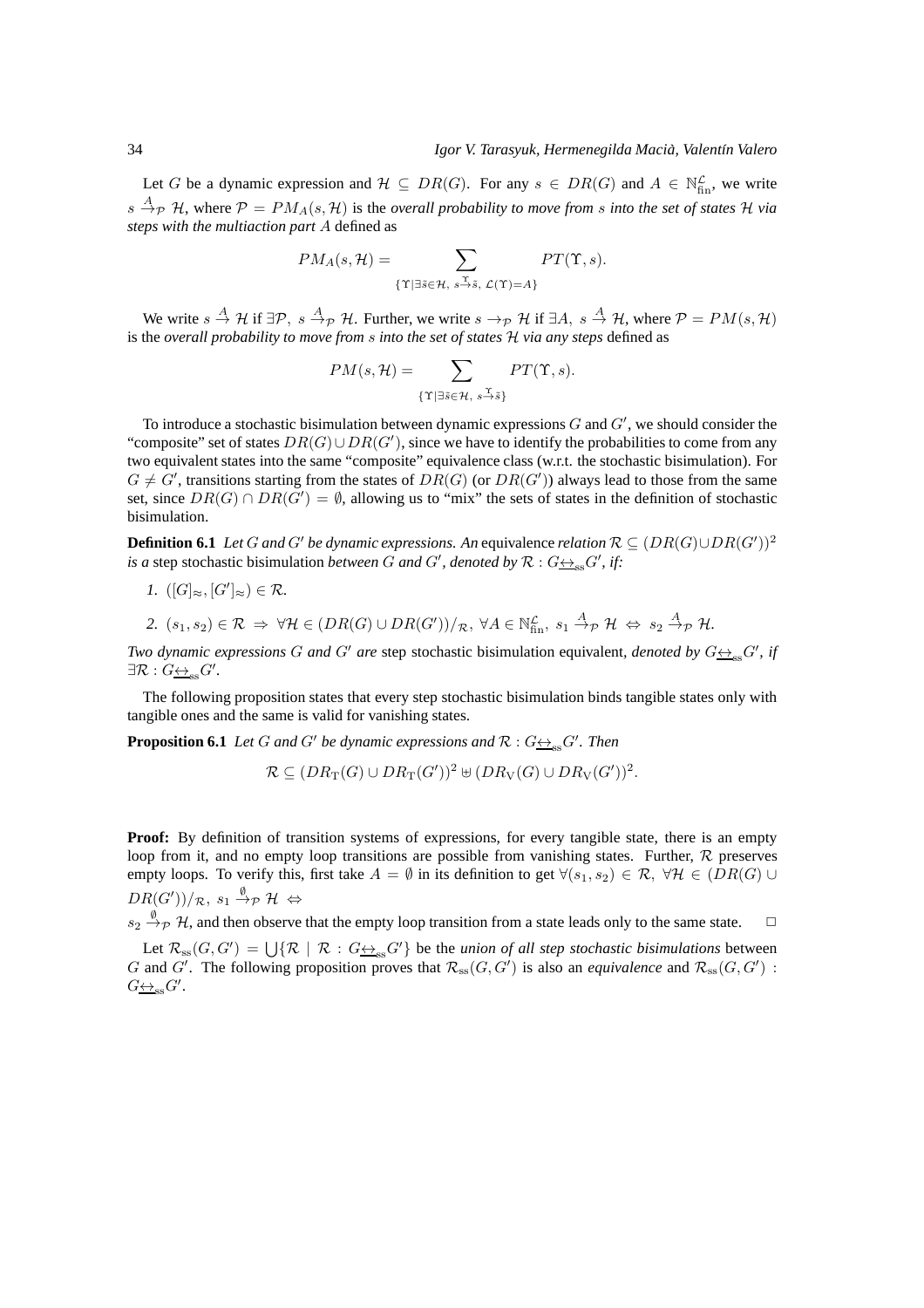**Proposition 6.2** Let G and G' be dynamic expressions and  $G \nrightarrow_{\text{ss}} G'$ . Then  $\mathcal{R}_{\text{ss}}(G, G')$  is the largest step *stochastic bisimulation between* G *and* G′ *.*

#### **Proof:** See Appendix A.1. ◯

In Baier (1996), an algorithm for strong probabilistic bisimulation on labeled probabilistic transition systems (a reformulation of probabilistic automata) was proposed with time complexity  $O(n^2m)$ , where  $n$ is the number of states and  $m$  is the number of transitions. In Baier et al. (2000), a decision algorithm for strong probabilistic bisimulation on generative labeled probabilistic transition systems was constructed with time complexity  $O(m \log n)$  and space complexity  $O(m + n)$ . In Cattani and Segala (2002), a polynomial algorithm for strong probabilistic bisimulation on probabilistic automata was presented. The mentioned algorithms for interleaving probabilistic bisimulation equivalence can be adapted for  $\leftrightarrow_{ss}$  using the method from Jategaonkar and Meyer (1996), applied to get the decidability results for step bisimulation equivalence. The method respects that transition systems in interleaving and step semantics differ only by availability of the additional transitions corresponding to parallel execution of activities in the latter (which is our case).

#### 6.2 Interrelations of the stochastic equivalences

We now compare the discrimination power of the stochastic equivalences.

**Theorem 6.1** *For dynamic expressions* G, G′ *the next* strict *implications hold:*

$$
G \approx G' \Rightarrow G =_{\text{ts}} G' \Rightarrow G \underline{\leftrightarrow}_{\text{ss}} G'.
$$

**Proof:** Let us check the validity of the implications.

- The implication  $=_{ts} \Rightarrow \frac{\leftrightarrow}{\leftrightarrow_{ss}}$  is proved as follows. Let  $\beta : G =_{ts} G'$ . Then it is easy to see that  $\mathcal{R}: G_{\underline{\leftrightarrow}_{\text{SS}}} G'$ , where  $\mathcal{R} = \{ (s, \beta(s)) \mid s \in DR(G) \}.$
- The implication  $\approx \Rightarrow$  = ts is valid, since the transition system of a dynamic formula is defined based on its structural equivalence class.

Let us see that that the implications are strict, by the following counterexamples.

- (a) Let  $E = (\{a\}, \frac{1}{2})$  and  $E' = (\{a\}, \frac{1}{3})_1 [](\{a\}, \frac{1}{3})_2$ . Then  $\overline{E} \leftrightarrow_{\text{ss}} \overline{E'}$ , but  $\overline{E} \neq_{\text{ts}} \overline{E'}$ , since  $TS(\overline{E})$  has only one transition from the initial to the final state while  $TS(\overline{E'})$  has two such ones.
- (b) Let  $E = (\{a\}, \frac{1}{2})$ ;  $(\{\hat{a}\}, \frac{1}{2})$  and  $E' = ((\{a\}, \frac{1}{2})$ ;  $(\{\hat{a}\}, \frac{1}{2}))$  sy a. Then  $\overline{E} =_{ts} \overline{E'}$ , but  $\overline{E} \not\approx \overline{E'}$ , since  $\overline{E}$  and  $\overline{E'}$  cannot be reached from each other by inaction rules.

 $\Box$ 

**Example 6.1** *In Figure 5, the marked dtsi-boxes corresponding to the dynamic expressions from examples of Theorem 6.1 are presented, i.e.*  $N = Box_{\text{dtsi}}(\overline{E})$  *and*  $N' = Box_{\text{dtsi}}(\overline{E'})$  *for each picture (a)–(b).*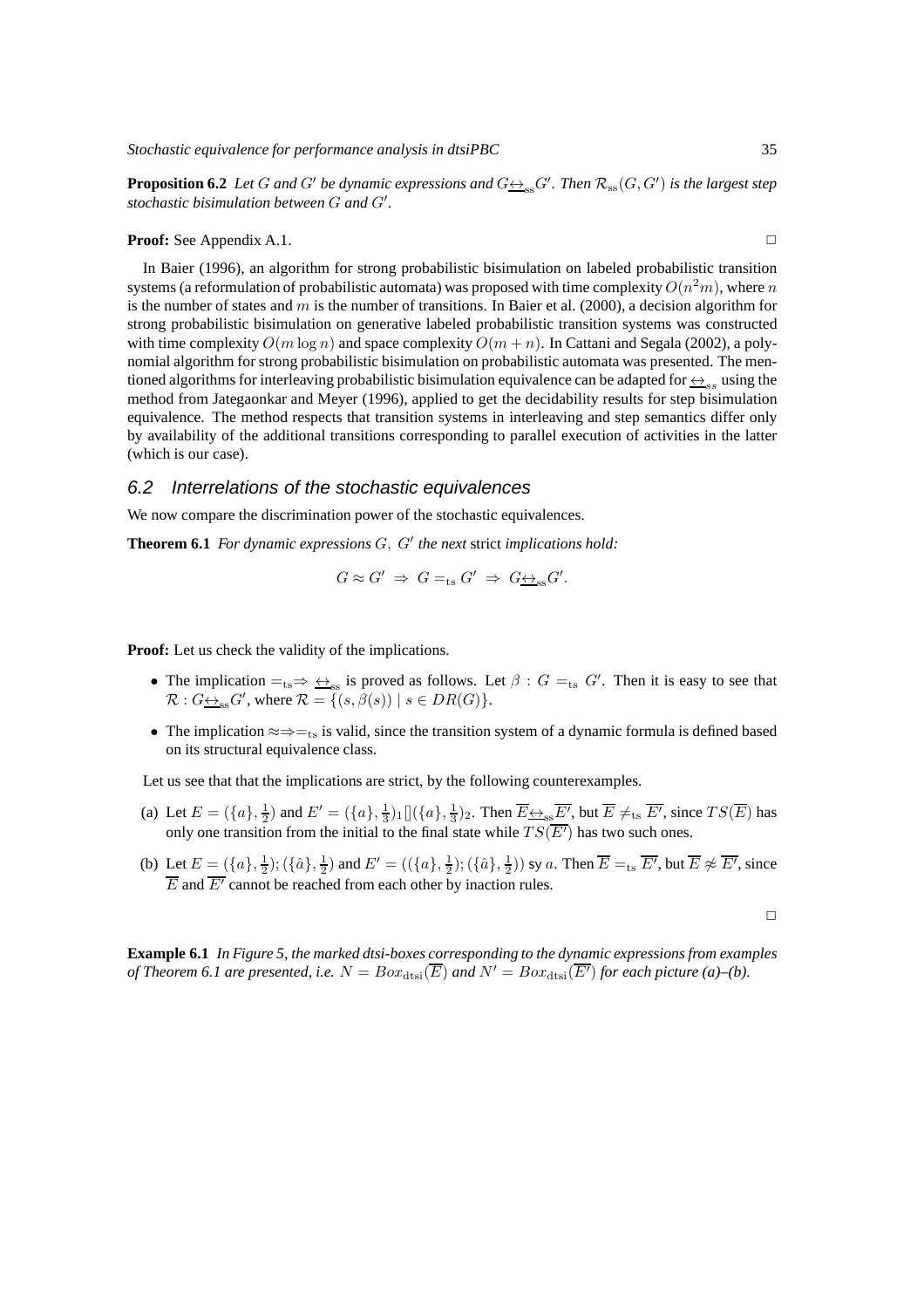

**Fig. 5:** Dtsi-boxes of the dynamic expressions from equivalence examples of Theorem 6.1.

# 7 Reduction modulo equivalences

The proposed equivalences can be used to reduce transition systems and SMCs of expressions (reachability graphs and SMCs of dtsi-boxes). Reductions of graph-based models, like transition systems, reachability graphs and SMCs, result in those with less states (the graph nodes). The goal of the reduction is to decrease the number of states in the semantic representation of the modeled system while preserving its important qualitative and quantitative properties. Thus, the reduction allows one to simplify the behavioural and performance analysis of systems.

An *autobisimulation* is a bisimulation between an expression and itself. For a dynamic expression G and a step stochastic autobisimulation on it  $\mathcal{R}: G \leftrightarrow_{\text{ss}} G$ , let  $\mathcal{K} \in DR(G)/\mathcal{R}$  and  $s_1, s_2 \in \mathcal{K}$ . We have  $\forall \widetilde{\mathcal{K}} \in DR(G)/_{\mathcal{R}}, \ \forall A \in \mathbb{N}_{\text{fin}}^{\mathcal{L}}, \ s_1 \stackrel{A}{\rightarrow}_{\mathcal{P}} \widetilde{\mathcal{K}} \Leftrightarrow s_2 \stackrel{A}{\rightarrow}_{\mathcal{P}} \widetilde{\mathcal{K}}$ . The previous equality is valid for all  $s_1, s_2 \in \mathcal{K}$ , hence, we can rewrite it as  $K \stackrel{A}{\to} p \widetilde{K}$ , where  $P = PM_A(\mathcal{K}, \widetilde{\mathcal{K}}) = PM_A(s_1, \widetilde{\mathcal{K}}) = PM_A(s_2, \widetilde{\mathcal{K}})$ . We write  $\mathcal{K} \stackrel{A}{\sim} \widetilde{\mathcal{K}}$  if  $\exists \mathcal{P}, \ \mathcal{K} \stackrel{A}{\rightarrow} \widetilde{\mathcal{K}}$  and  $\mathcal{K} \rightarrow \widetilde{\mathcal{K}}$  if  $\exists A, \ \mathcal{K} \stackrel{A}{\rightarrow} \widetilde{\mathcal{K}}$ . The similar arguments allow us to write  $K \rightarrow_{\mathcal{P}} \widetilde{K}$ , where  $\mathcal{P} = PM(K, \widetilde{K}) = PM(s_1, \widetilde{K}) = PM(s_2, \widetilde{K}).$ 

By Proposition 6.1,  $\mathcal{R}\subseteq (DR_{\mathrm{T}}(G))^2$   $\uplus (DR_{\mathrm{V}}(G))^2$ . Hence,  $\forall\mathcal{K}\in DR(G)/_{\mathcal{R}}$ , all states from  $\mathcal{K}$  are tangible if  $K \in DR_T(G)/_{\mathcal{R}}$ , or vanishing if  $K \in DR_V(G)/_{\mathcal{R}}$ .

The *average sojourn time in the equivalence class (w.r.t.*  $\mathcal{R}$ ) of *states*  $\mathcal{K}$  is

$$
SJ_{\mathcal{R}}(\mathcal{K}) = \begin{cases} \frac{1}{1 - PM(\mathcal{K}, \mathcal{K})}, & \text{if } \mathcal{K} \in DR_T(G)/_{\mathcal{R}}; \\ 0, & \text{if } \mathcal{K} \in DR_V(G)/_{\mathcal{R}}. \end{cases}
$$

The *average sojourn time vector for the equivalence classes (w.r.t.*  $\mathcal{R}$ ) of states  $SJ_{\mathcal{R}}$  of G has the elements  $SJ_{\mathcal{R}}(\mathcal{K}), \mathcal{K} \in DR(G)/_{\mathcal{R}}.$ 

The *sojourn time variance in the equivalence class (w.r.t.*  $\mathcal{R}$ ) of *states*  $\mathcal{K}$  is

$$
VAR_{\mathcal{R}}(\mathcal{K}) = \begin{cases} \frac{PM(\mathcal{K}, \mathcal{K})}{(1 - PM(\mathcal{K}, \mathcal{K}))^2}, & \text{if } \mathcal{K} \in DR_T(G)/_{\mathcal{R}}; \\ 0, & \text{if } \mathcal{K} \in DR_V(G)/_{\mathcal{R}}. \end{cases}
$$

The *sojourn time variance vector for the equivalence classes (w.r.t.*  $\mathcal{R}$ ) of *states*  $VAR_{\mathcal{R}}$  of G has the elements  $VAR_{\mathcal{R}}(\mathcal{K}), \ \mathcal{K} \in DR(G)/_{\mathcal{R}}.$ 

Let  $\mathcal{R}_{ss}(G) = \bigcup \{ \mathcal{R} \mid \mathcal{R} : G \underline{\leftrightarrow}_{ss} G \}$  be the *union of all step stochastic autobisimulations* on G. By Proposition 6.2,  $\mathcal{R}_{ss}(G)$  is the largest step stochastic autobisimulation on G. Based on the equivalence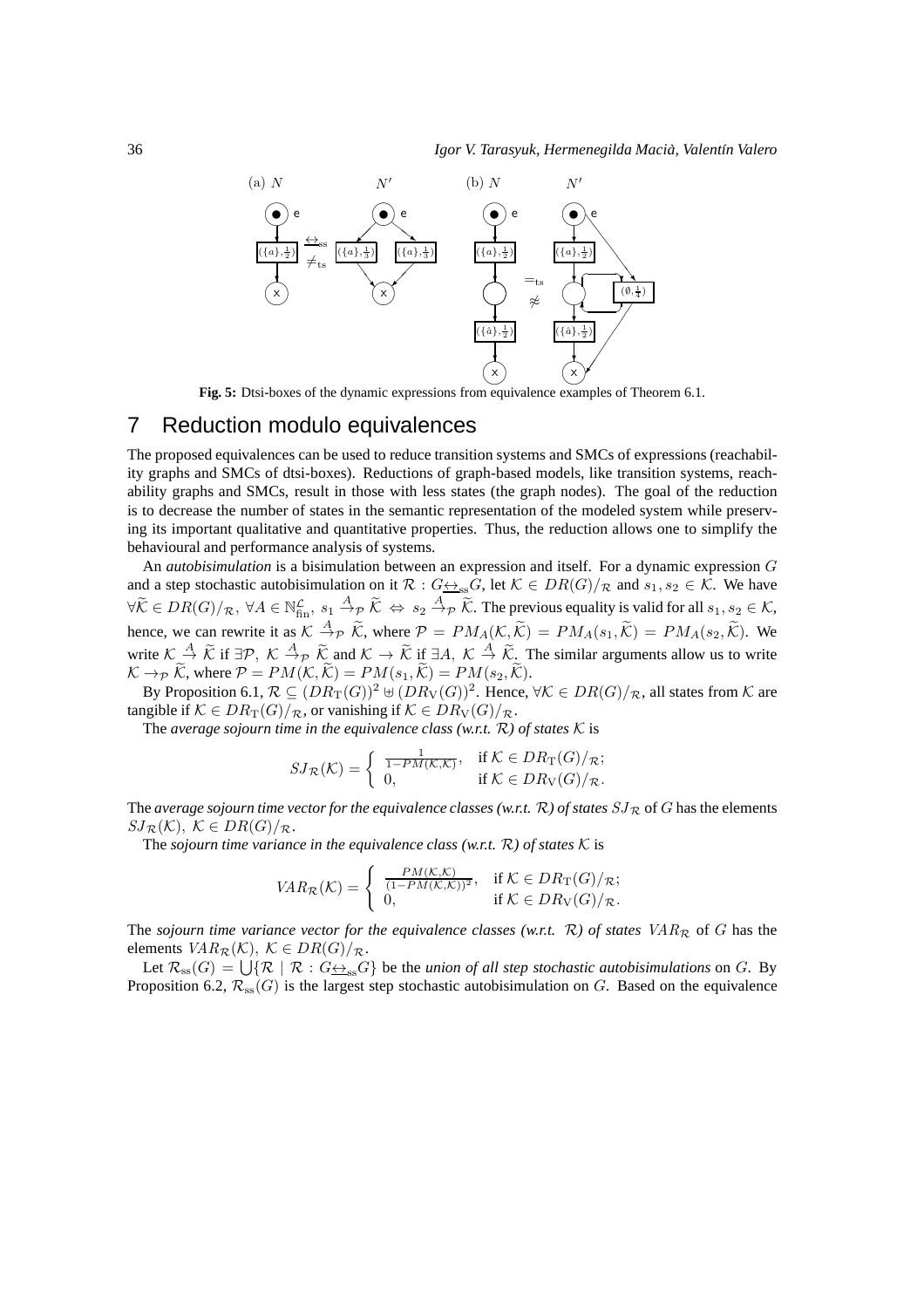classes w.r.t.  $\mathcal{R}_{ss}(G)$ , the quotient (by  $\leftrightarrow_{ss}$ ) transition systems and the quotient (by  $\leftrightarrow_{ss}$ ) underlying SMCs of expressions can be defined. The mentioned equivalence classes become the quotient states. The average sojourn time in a quotient state is that in the corresponding equivalence class. Every quotient transition between two such composite states represents all steps (having the same multiaction part in case of the transition system quotient) from the first state to the second one.

**Definition 7.1** *Let* G *be a dynamic expression. The* quotient (by  $\leftrightarrow$ <sub>ss</sub>) (labeled probabilistic) transition system *of G is a quadruple*  $TS_{\frac{\leftrightarrow}{\pm_{\rm ss}}}(G)=(S_{\frac{\leftrightarrow}{\pm_{\rm ss}},L_{\frac{\leftrightarrow}{\pm_{\rm ss}}},\mathcal{T}_{\frac{\leftrightarrow}{\pm_{\rm ss}},s_{\frac{\leftrightarrow}{\pm_{\rm ss}}})$ , where

- $S_{\underline{\leftrightarrow}_{\text{ss}}} = DR(G)/_{\mathcal{R}_{\text{ss}}(G)}$ ;
- $L_{\underline{\leftrightarrow}_{\text{ss}}} = \mathbb{N}_{\text{fin}}^{\mathcal{L}} \times (0; 1]$ ;
- $\mathcal{T}_{\underline{\leftrightarrow}_{\text{ss}}} = \{ (\mathcal{K}, (A, PM_A(\mathcal{K}, \widetilde{\mathcal{K}})), \widetilde{\mathcal{K}}) \mid \mathcal{K}, \widetilde{\mathcal{K}} \in DR(G)/_{\mathcal{R}_{\text{ss}}(G)}, \ \mathcal{K} \stackrel{A}{\rightarrow} \widetilde{\mathcal{K}} \};$
- $s_{\underline{\leftrightarrow}_{\text{ss}}} = [[G]_{\approx}]_{\mathcal{R}_{\text{ss}}(G)}$ .

The transition  $(K, (A, \mathcal{P}), \widetilde{K}) \in \mathcal{T}_{\underline{\leftrightarrow}_{\text{ss}}}$  will be written as  $K \stackrel{A}{\rightarrow}_{\mathcal{P}} \widetilde{K}$ .

**Example 7.1** Let F be an abstraction of the static expression E from Example 3.5, with  $c = e$ ,  $d = f$ ,  $\theta = \phi$ , i.e.  $F = [(\{a\}, \rho) * ((\{b\}, \chi); (((\{c\}, \{u\}); (\{d\}, \theta))]]((\{c\}, \{u_m\}; (\{d\}, \theta)))) * Stop].$  Then  $DR(F) = \{s_1, s_2, s_3, s_4, s_5\}$  *is obtained from*  $DR(E)$  *via substitution of the symbols*  $e, f, \phi$  *by* c, d, θ*, respectively, in the specifications of the corresponding states from the latter set. We have*  $DR_T(\overline{F}) = \{s_1, s_2, s_4, s_5\}$  and  $DR_V(\overline{F}) = \{s_3\}$ . Further,  $DR(\overline{F})/_{\mathcal{R}_{\text{ss}}(\overline{F})} = \{\mathcal{K}_1, \mathcal{K}_2, \mathcal{K}_3, \mathcal{K}_4\}$ , where  $\mathcal{K}_1 = \{s_1\}, \ \mathcal{K}_2 = \{s_2\}, \ \mathcal{K}_3 = \{s_3\}, \ \mathcal{K}_4 = \{s_4, s_5\}.$  We also have  $DR_T(\overline{F})/_{\mathcal{R}_{ss}(\overline{F})} = \{\mathcal{K}_1, \mathcal{K}_2, \mathcal{K}_4\}$ and  $DR_V(F)/_{\mathcal{R}_{\rm ss}(\overline{F})}=\{\mathcal{K}_3\}.$  In Figure 6, the quotient transition system  $TS_{\Delta_{\rm ss}}(F)$  is presented.

The *quotient (by*  $\leftrightarrow$ <sub>ss</sub>) average sojourn time vector of G is defined as  $SJ_{\leftrightarrow_{\text{ss}}}=SJ_{\mathcal{R}_{\text{ss}}(G)}$ . The *quotient*  $(by \leftrightarrow_{\text{ss}})$  sojourn time variance vector of G is defined as  $VAR_{\leftrightarrow_{\text{ss}}} = VAR_{\mathcal{R}_{\text{ss}}(G)}$ .

Let  $K \to \widetilde{K}$  and  $K \neq \widetilde{K}$ . The *probability to move from* K *to*  $\widetilde{K}$  *by executing any set of activities after possible self-loops* is

$$
PM^*(\mathcal{K}, \widetilde{\mathcal{K}}) = \begin{cases} PM(\mathcal{K}, \widetilde{\mathcal{K}}) \sum_{k=0}^{\infty} PM(\mathcal{K}, \mathcal{K})^k = \frac{PM(\mathcal{K}, \widetilde{\mathcal{K}})}{1 - PM(\mathcal{K}, \mathcal{K})}, & \text{if } \mathcal{K} \to \mathcal{K}; \\ PM(\mathcal{K}, \widetilde{\mathcal{K}}), & \text{otherwise.} \end{cases}
$$

The value  $k = 0$  in the summation above corresponds to the case with no self-loops. Note that  $\forall K \in$  $DR_T(G)/_{\mathcal{R}_{\text{ss}}(G)}, PM^*(\mathcal{K}, \widetilde{\mathcal{K}}) = SJ_{\frac{\leftrightarrow}{\pm \mathcal{S}}}(\mathcal{K})PM(\mathcal{K}, \widetilde{\mathcal{K}})$ , since we always have the empty loop (selfloop)  $K \stackrel{\emptyset}{\to} K$  from every equivalence class of tangible states K. Empty loops are not possible from equivalence classes of vanishing states, hence,  $\forall K \in DR_V(G)/_{\mathcal{R}_{ss}(G)}, PM^*(\mathcal{K},\widetilde{\mathcal{K}}) = \frac{PM(\mathcal{K},\mathcal{K})}{1-PM(\mathcal{K},\mathcal{K})}$ when there are non-empty self-loops (produced by iteration) from K, or  $PM^*(\mathcal{K}, \mathcal{K}) = PM(\mathcal{K}, \mathcal{K}),$ when there are no self-loops from  $K$ .

**Definition 7.2** *Let* G *be a dynamic expression. The quotient* (by  $\leftrightarrow$ <sub>ss</sub>) EDTMC *of* G, denoted by  $EDTMC_{\frac{\leftrightarrow}{\pm\infty}}(G)$ , has the state space  $DR(G)/_{\mathcal{R}_{\rm ss}(G)}$ , the initial state  $[[G]_\approx]_{\mathcal{R}_{\rm ss}(G)}$  and the transitions  $K \to_{\mathcal{P}} \tilde{\mathcal{K}}$  if  $K \to \tilde{\mathcal{K}}$  and  $K \neq \tilde{\mathcal{K}}$ , where  $\mathcal{P} = PM^*(\mathcal{K}, \tilde{\mathcal{K}})$ . The quotient (by  $\leftrightarrow_{\text{ss}}$ ) underlying SMC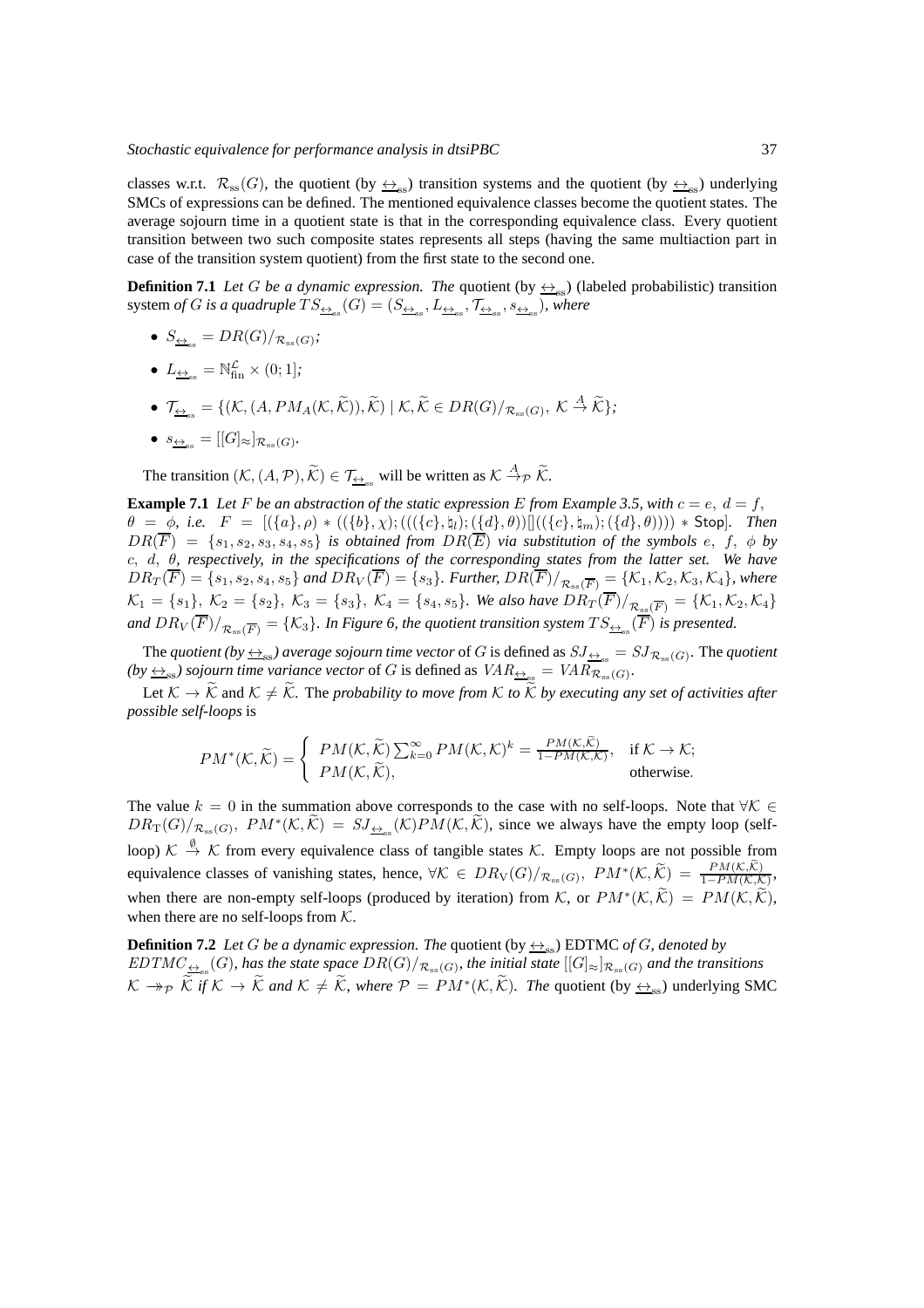of G, denoted by  $SMC_{\frac{\leftrightarrow}{\pm\infty}}(G)$ , has the EDTMC EDTMC<sub> $\frac{\leftrightarrow}{\pm\infty}$ </sub> $(G)$  and the sojourn time in every  $K \in$  $DR_T(G)/_{\mathcal{R}_{\mathrm{ss}}(G)}$  is geometrically distributed with the parameter  $1-PM(\mathcal{K},\mathcal{K})$  while that in every  $\mathcal{K}\in DR_{\mathrm{V}}(G)/_{\mathcal{R}_{\mathrm{ss}}(G)}$  is zero.

The steady-state PMFs  $\psi_{\text{L}_\text{ss}}^*$  for  $EDTMC_{\text{L}_\text{ss}}(G)$  and  $\varphi_{\text{L}_\text{ss}}$  for  $SMC_{\text{L}_\text{ss}}(G)$  are defined like the corresponding notions  $\psi^*$  for  $\overline{EDTMC}(G)$  and  $\varphi$  for  $SMC(G)$ .

#### **Example 7.2** Let F be from Example 7.1. In Figure 6, the quotient underlying SMC  $SMC_{\frac{\leftrightarrow}{\pm\infty}}(\overline{F})$  is *presented.*

The quotients of both transition systems and underlying SMCs are their minimal reductions modulo step stochastic bisimulations. The quotients simplify analysis of system properties, preserved by  $\leftrightarrow_{\rm ss}$ , since less states should be examined for it. Such reduction method resembles that from Autant and Schnoebelen (1992), based on place bisimulation equivalence for PNs, but the former method merges states, while the latter one merges places.

Moreover, there exist algorithms to construct the quotients of transition systems by an equivalence (like bisimulation one) Paige and Tarjan (1987) and those of (discrete or continuous time) Markov chains by ordinary lumping Derisavi et al. (2003). These algorithms have time complexity  $O(m \log n)$  and space complexity  $O(m + n)$ , where n is the number of states and m is the number of transitions. As mentioned in Wimmer et al. (2010), the algorithm from Derisavi et al. (2003) can be easily adjusted to produce quotients of labeled probabilistic transition systems by the probabilistic bisimulation equivalence. In Wimmer et al. (2010), the symbolic partition refinement algorithm on the state space of CTMCs was proposed. The algorithm can be applied to DTMCs and labeled probabilistic transition systems. Such a symbolic lumping is memory efficient due to compact representation of the state space partition. It is time efficient, since fast algorithm of the partition representation and refinement is applied. In Eisentraut et al. (2013), a polynomial-time algorithm for minimizing behaviour of probabilistic automata by probabilistic bisimulation equivalence was outlined that results in the canonical quotient structures. One could adapt the above algorithms for our framework.

Let us define quotient (by  $\leftrightarrow_{\infty}$ ) DTMCs of expressions based on probabilities  $PM(K, \widetilde{K})$ .

**Definition 7.3** *Let* G *be a dynamic expression. The quotient* (by  $\leftrightarrow$ <sub>ss</sub>) DTMC *of* G, denoted by  $DTMC_{\frac{\leftrightarrow}{\cos}}(G)$ , has the state space  $DR(G)/_{\mathcal{R}_{\text{ss}}(G)}$ , the initial state  $[[G]_{\approx}]_{\mathcal{R}_{\text{ss}}(G)}$  and the transitions  $K \rightarrow_{\mathcal{P}} \tilde{\mathcal{K}}$ , where  $\mathcal{P} = PM(\mathcal{K}, \tilde{\mathcal{K}})$ .

The steady-state PMF  $\psi_{\frac{\leftrightarrow}{\pm\infty}}$  for  $DTMC_{\frac{\leftrightarrow}{\pm\infty}}(G)$  is defined like the corresponding notion  $\psi$  for  $DTMC(G)$ .

**Example 7.3** Let F be from Example 7.1. In Figure 6, the quotient DTMC  $DTMC_{\frac{\leftrightarrow}{\pm\infty}}(\overline{F})$  is presented.

Clearly, the relationships between the steady-state PMFs  $\psi_{\underline{\leftrightarrow}_{\text{ss}}}$  and  $\psi_{\underline{\leftrightarrow}_{\text{ss}}}^*$ , as well as  $\varphi_{\underline{\leftrightarrow}_{\text{ss}}}$  and  $\psi_{\underline{\leftrightarrow}_{\text{ss}}}$ , are the same as those between their "non-quotient" versions in Theorem 5.1 and Proposition 5.2.

The detailed illustrative quotient example will be presented in Section 9.

In Buchholz (1994b), it is proved that irreducibility is preserved by aggregation w.r.t. any partition (or equivalence relation) on the states of finite DTMCs (so they are also positive recurrent). Aggregation decreases the number of states, hence, the aggregated DTMCs are also finite and positive recurrence is preserved by every aggregation. It is known Ross (1996); Kulkarni (2009) that irreducible and positive recurrent DTMCs have a single stationary PMF. Note that the original and/or aggregated DTMCs may be periodic, thus having a unique stationary distribution, but no steady-state (limiting) one. For example, it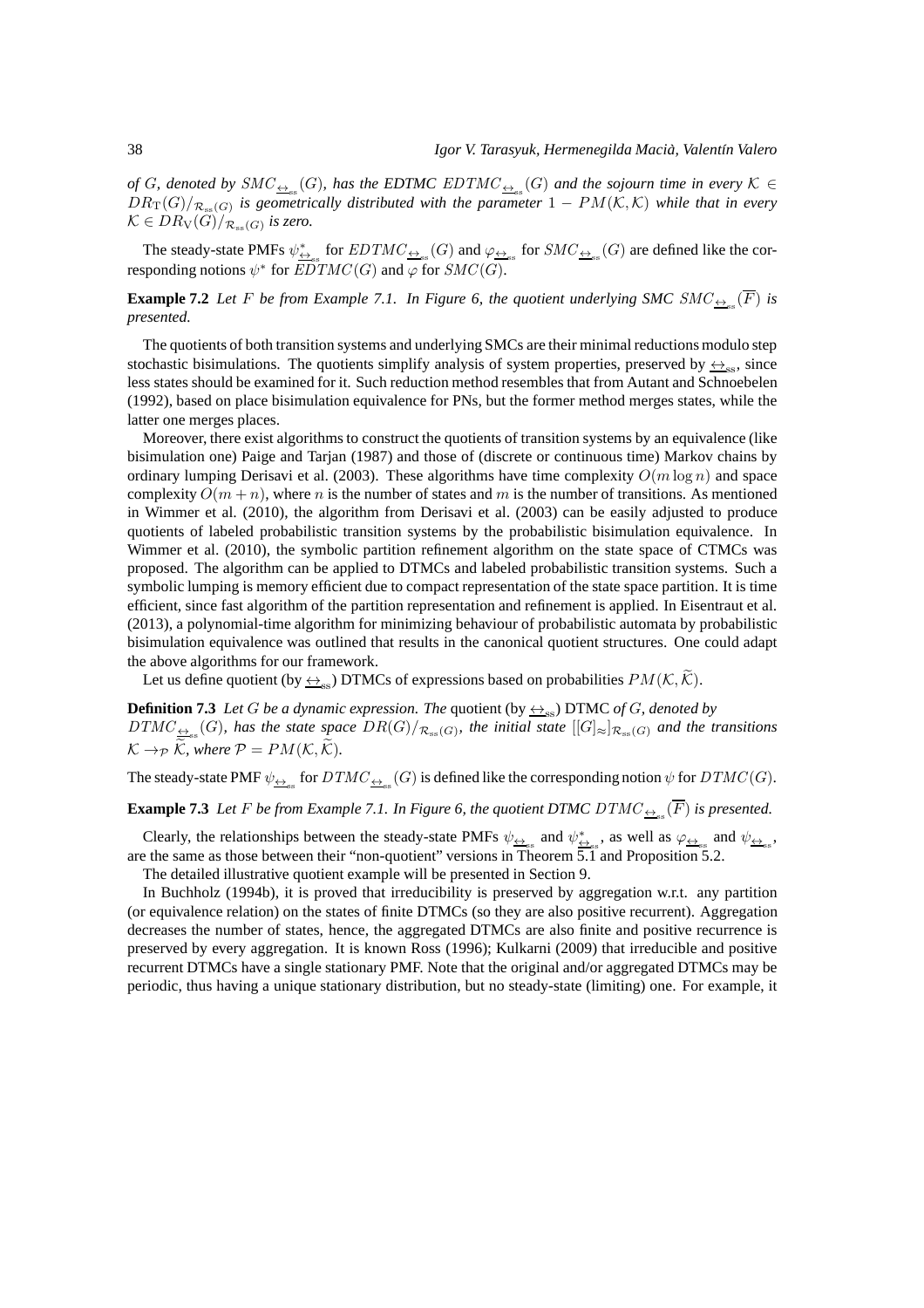

**Fig. 6:** The quotient transition system, quotient underlying SMC and quotient DTMC of  $\overline{F}$  for  $F = [(\lbrace a \rbrace, \rho) *$  $((\{b\}, \chi), (((\{c\}, \natural_l), ((\{d\}, \theta))]]((\{c\}, \natural_m), (\{d\}, \theta)))) * Stop].$ 

may happen that the original DTMC is aperiodic while the aggregated DTMC is periodic due to merging some states of the former. Thus, both finite irreducible DTMCs and their arbitrary aggregates have a single stationary PMF. It is also shown in Buchholz (1994b) that for every DTMC aggregated by ordinary lumpability, the stationary probability of each aggregate state is a sum of the stationary probabilities of all its constituent states from the original DTMC. The information about individual stationary probabilities of the original DTMC is lost after such a summation, but in many cases, the stationary probabilities of the aggregated DTMC are enough to calculate performance measures of the high-level model, from which the original DTMC is extracted. As mentioned in Buchholz (1994b), in some applications, the aggregated DTMC can be extracted directly from the high-level model. Thus, the aggregation techniques based on lumping are of practical importance, since they allow one to reduce the state space of the modeled systems, hence, the computational costs for evaluating their performance.

Let G be a dynamic expression. By definition of  $\leftrightarrow_{\rm ss}$ , the relation  $\mathcal{R}_{\rm ss}(G)$  on  $TS(G)$  induces ordinary lumping on  $SMC(G)$ , i.e. if the states of  $TS(G)$  are related by  $\mathcal{R}_{ss}(G)$  then the same states in  $SMC(G)$ are related by ordinary lumping. The quotient (maximal aggregate) of  $SMC(G)$  by such an induced ordinary lumping is  $SMC_{\frac{\leftrightarrow}{\infty}}(G)$ . Since we consider only finite SMCs, irreducibility of  $SMC(G)$  will imply irreducibility of  $\widehat{SMC}_{\triangleq_{ss}}(G)$  and they are positive recurrent. Then a unique quotient stationary PMF of  $SMC_{\frac{\leftrightarrow}{\infty}}(G)$  can be calculated from a unique original stationary PMF of  $SMC(G)$  by summing some elements of the latter, as described in Buchholz (1994b). Similar arguments demonstrate that the same holds for  $DTMC(G)$  and  $DTMC_{\underbrace{\leftrightarrow_{\text{ss}}}}(G)$ .

# 8 Stationary behaviour

Let us examine how the proposed equivalences can be used to compare the behaviour of stochastic processes in their steady states. We shall consider only formulas specifying stochastic processes with infinite behaviour, i.e. expressions with the iteration operator. Note that the iteration operator does not guarantee infiniteness of behaviour, since there can exist a deadlock (blocking) within the body (the second argument) of iteration when the corresponding subprocess does not reach its final state by some reasons. In particular, if the body of iteration contains the Stop expression then the iteration will be "broken". On the other hand, the iteration body can be left after a finite number of repeated executions and perform the iteration termination. To avoid executing activities after the iteration body, we take Stop as the termination argument of iteration.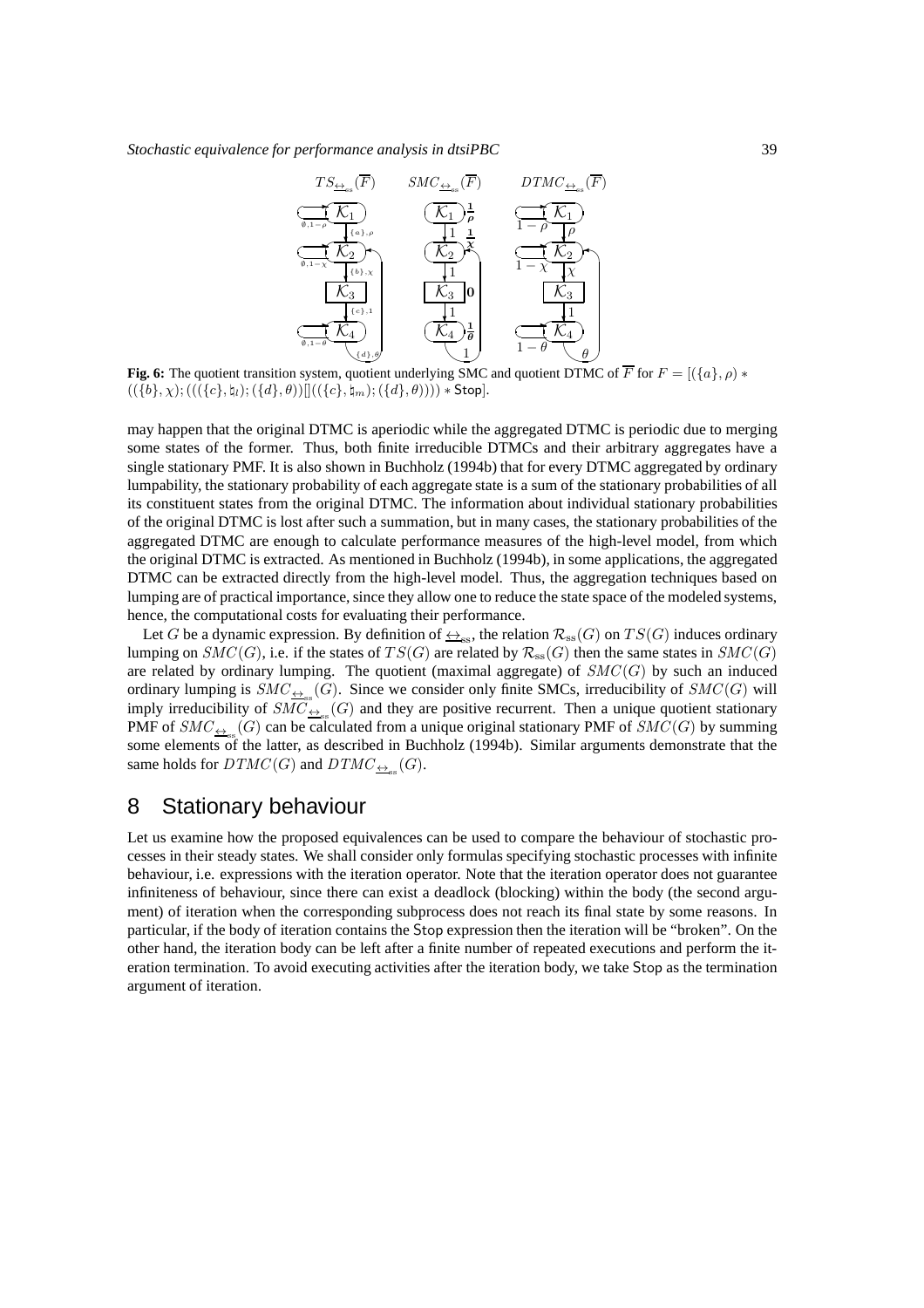Like in the framework of SMCs, in LDTSIPNs the most common systems for performance analysis are *ergodic* (irreducible, positive recurrent and aperiodic) ones. For ergodic LDTSIPNs, the steady-state marking probabilities exist and can be determined. In Molloy (1981, 1985), the following sufficient (but not necessary) conditions for ergodicity of DTSPNs are stated: *liveness* (for each transition and any reachable marking there exists a sequence of markings from it leading to the marking enabling that transition), *boundedness* (for any reachable marking the number of tokens in every place is not greater than some fixed number) and *nondeterminism* (the transition probabilities are strictly less than 1).

Consider dtsi-box of a dynamic expression  $G = \boxed{E * F * \text{Stop}}$  specifying a process, which we assume has no deadlocks while performing F. If, starting in  $[[E * \overline{F} * Stop]] \approx$  and ending in  $[[E * \underline{F} * Stop]] \approx$ , only tangible states are passed through, then the three ergodicity conditions are satisfied: the subnet corresponding to the looping of the iteration body  $F$  is live, safe (1-bounded) and nondeterministic (since all markings of the subnet are tangible and non-terminal, the probabilities of transitions from them are strictly less than 1). Hence, according to Molloy (1981, 1985), for the dtsi-box, its underlying SMC, restricted to the markings of the mentioned subnet, is ergodic. The isomorphism between SMCs of expressions and those of the corresponding dtsi-boxes, which is stated by Proposition 5.1, guarantees that  $SMC(G)$  is ergodic, if restricted to the states between  $[[E * F * Stop]]_{\approx}$  and  $[[E * \underline{F} * Stop]]_{\approx}$ .

The ergodicity conditions above are not necessary, i.e. there exist dynamic expressions with vanishing states traversed while executing their iteration bodies, such that the properly restricted underlying SMCs are nevertheless ergodic, as Example 5.1 demonstrated. However, it has been shown in Bause and Kritzinger (2002) that even live, safe and nondeterministic DTSPNs (as well as live and safe CTSPNs and GSPNs) may be non-ergodic.

In this section, we consider only the process expressions such that their underlying SMCs contain exactly one closed communication class of states, and this class should also be ergodic to ensure uniqueness of the stationary distribution, which is also the limiting one. The states not belonging to that class do not disturb the uniqueness, since the closed communication class is single, hence, they all are transient. Then, for each transient state, the steady-state probability to be in it is zero while the steady-state probability to enter into the ergodic class starting from that state is equal to one. A communication class of states is their equivalence class w.r.t. communication relation, i.e. a maximal subset of communicating states. A communication class of states is closed if only the states belonging to it are accessible from every its state.

## 8.1 Steady state, residence time and equivalences

The following proposition demonstrates that, for two dynamic expressions related by  $\leftrightarrow_{\rm ss}$ , the steady-state probabilities to enter into an equivalence class coincide, or the mean recurrence time for an equivalence class is the same for both expressions.

**Proposition 8.1** *Let*  $G, G'$  *be dynamic expressions with*  $\mathcal{R}: G_{\frac{\leftrightarrow}{\leq S}}G'$ ,  $\varphi$  *be the steady-state PMF for* SMC(G) and  $\varphi'$  be the steady-state PMF for SMC(G'). Then  $\forall H \in (DR(G) \cup DR(G'))/R$ ,

$$
\sum_{s \in \mathcal{H} \cap DR(G)} \varphi(s) = \sum_{s' \in \mathcal{H} \cap DR(G')} \varphi'(s').
$$

**Proof:** See Appendix A.2. ◯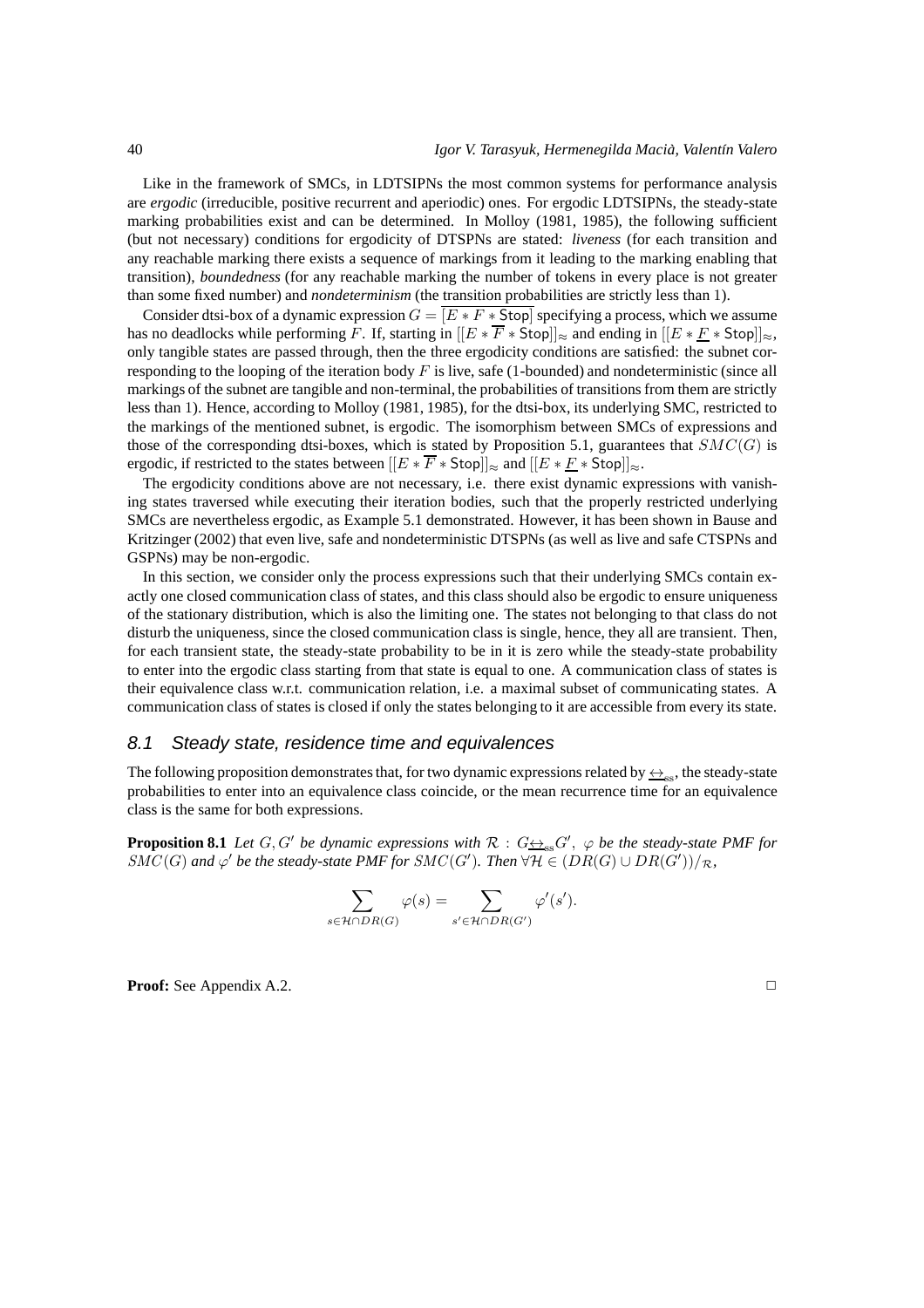Let G be a dynamic expression,  $\varphi$  be the steady-state PMF for  $SMC(G)$  and  $\varphi_{\underline{\leftrightarrow}_{\text{ss}}}$  be the steady-state PMF for  $SMC_{\frac{\leftrightarrow}{\infty}}(G)$ . By Proposition 8.1, we have  $\forall K \in DR(G)/_{\mathcal{R}_{\text{ss}}(G)}, \varphi_{\frac{\leftrightarrow}{\infty}}(K) = \sum_{s \in \mathcal{K}} \varphi(s)$ . Hence, using  $\overline{SMC}_{\triangleq_{\text{ss}}}(G)$  instead of  $SMC(G)$  simplifies the analytical solution, since we have less states, but constructing the TPM for  $EDTMC_{\leftrightarrow_{\text{ss}}}(G)$ , denoted by  $\mathbf{P}_{\leftrightarrow_{\text{ss}}}^*$ , also requires some efforts, including determining  $\mathcal{R}_{ss}(G)$  and calculating the probabilities to move from one equivalence class to other. The behaviour of  $EDTMC_{\frac{\leftarrow}{2\pi s}}(G)$  stabilizes quicker than that of  $EDTMC(G)$  (if each of them has a single steady state), since  $\overline{P_{\leftrightarrow}^*}$  is denser matrix than  $P^*$  (the TPM for  $EDTMC(G)$ ) due to the fact that the former matrix is smaller and the transitions between the equivalence classes "include" all the transitions between the states belonging to these equivalence classes.

By Proposition 8.1,  $\leftrightarrow_{\text{ss}}$  preserves the quantitative properties of the stationary behaviour (the level of SMCs). We now demonstrate that the qualitative properties based on the multiaction labels are preserved as well (the transition systems level).

**Definition 8.1** *A* derived step trace *of a dynamic expression G is a chain*  $\Sigma = A_1 \cdots A_n \in (\mathbb{N}_{\text{fin}}^{\mathcal{L}})^*$ *, where*  $\exists s \in DR(G), s \stackrel{\Upsilon_1}{\rightarrow} s_1 \stackrel{\Upsilon_2}{\rightarrow} \cdots \stackrel{\Upsilon_n}{\rightarrow} s_n$ ,  $\mathcal{L}(\Upsilon_i) = A_i$   $(1 \leq i \leq n)$ . Then the probability to execute the derived step trace Σ in s *is*

$$
PT(\Sigma, s) = \sum_{\{\Upsilon_1, \dots, \Upsilon_n | s = s_0 \stackrel{\Upsilon_1}{\rightarrow} s_1 \stackrel{\Upsilon_2}{\rightarrow} \dots \stackrel{\Upsilon_n}{\rightarrow} s_n, \ \mathcal{L}(\Upsilon_i) = A_i} \prod_{i=1}^n PT(\Upsilon_i, s_{i-1}).
$$

The following theorem demonstrates that, for two dynamic expressions related by  $\leftrightarrow_{\rm ss}$ , the steady-state probabilities to enter into an equivalence class and start a derived step trace from it coincide.

**Theorem 8.1** *Let*  $G, G'$  *be dynamic expressions with*  $R : G \rightarrow S$ <sub>ss</sub> $G'$ ,  $\varphi$  *be the steady-state PMF for*  $SMC(G)$ ,  $\varphi'$  be the steady-state PMF for SMC(G') and  $\Sigma$  be a derived step trace of G and G'. Then  $\forall \mathcal{H} \in (DR(G) \cup DR(G'))/R$ 

$$
\sum_{s \in \mathcal{H} \cap DR(G)} \varphi(s) PT(\Sigma, s) = \sum_{s' \in \mathcal{H} \cap DR(G')} \varphi'(s') PT(\Sigma, s').
$$

**Proof:** See Appendix A.3. ◯

Let G be a dynamic expression,  $\varphi$  be the steady-state PMF for  $SMC(G)$ ,  $\varphi_{\underline{\leftrightarrow}_{\text{ss}}}$  be the steady-state PMF for  $SMC_{\frac{\leftrightarrow}{\text{S}}}(G)$  and  $\Sigma$  be a derived step trace of G. By Theorem 8.1, we have  $\forall K \in DR(G)/_{\mathcal{R}_{\text{ss}}(G)}$ ,  $\varphi_{\underline{\leftrightarrow}_{\mathrm{ss}}}(\mathcal{K})\overline{PT}(\Sigma,\mathcal{K})=\sum_{s\in\mathcal{K}}\varphi(s)PT(\Sigma,s),$  where  $\forall s\in\mathcal{K},\ PT(\Sigma,\mathcal{K})=PT(\Sigma,s).$ 

We now present a result not concerning the steady-state probabilities, but revealing important properties of residence time in the equivalence classes. The next proposition demonstrates that, for two dynamic expressions related by  $\leftrightarrow_{\text{ss}}$ , the sojourn time averages (and variances) in an equivalence class coincide.

**Proposition 8.2** Let  $G, G'$  be dynamic expressions with  $\mathcal{R}: G \leftrightarrow_{\text{ss}} G'$ . Then  $\forall \mathcal{H} \in (DR(G) \cup DR(G'))/\mathcal{R}$ ,

$$
SJ_{\mathcal{R}\cap (DR(G))^2}(\mathcal{H}\cap DR(G))=SJ_{\mathcal{R}\cap (DR(G'))^2}(\mathcal{H}\cap DR(G')),
$$
  

$$
VAR_{\mathcal{R}\cap (DR(G))^2}(\mathcal{H}\cap DR(G))=VAR_{\mathcal{R}\cap (DR(G'))^2}(\mathcal{H}\cap DR(G')).
$$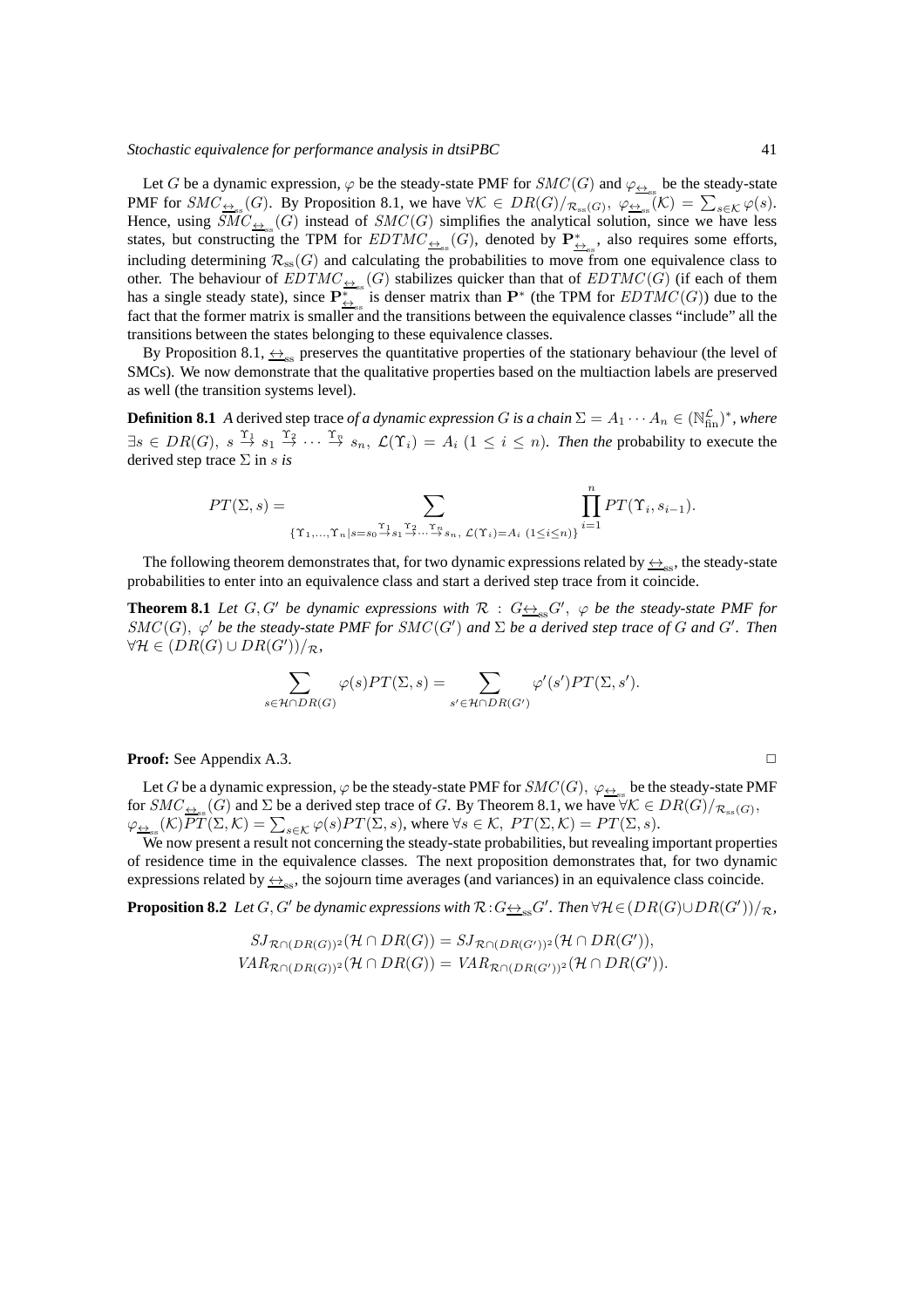**Proof:** See Appendix A.4. ◯

**Example 8.1** *Let*  $E = [(\{a\}, \frac{1}{2}) * ((\{b\}, \frac{1}{2}) ; ((\{c\}, \frac{1}{3}) _1 ]](\{c\}, \frac{1}{3}) _2 )) * Stop],$  $E' = [(\{a\}, \frac{1}{2}) * (((\{b\}, \frac{1}{3})_1; (\{c\}, \frac{1}{2})_1)][((\{b\}, \frac{1}{3})_2; (\{c\}, \frac{1}{2})_2)) * \text{Stop}]$ *. It holds that*  $\overline{E_{\leftrightarrowss}}\overline{E'}.$ DR(E) *consists of the equivalence classes*  $s_1 = [[(\{a\},\frac{1}{2}) * ((\{b\},\frac{1}{2});((\{c\},\frac{1}{3})_1 [](\{c\},\frac{1}{3})_2)) * \textsf{Stop}]]_{\approx},$  $s_2 = [[(\{a\},\frac{1}{2}) * ((\{b\},\frac{1}{2});((\{c\},\frac{1}{3})_1 [](\{c\},\frac{1}{3})_2)) * \textsf{Stop}]]_{\approx},$  $s_3 = [[(\{a\},\frac{1}{2}) * ((\{b\},\frac{1}{2});((\{c\},\frac{1}{3})_1][(\{c\},\frac{1}{3})_2)) * \textsf{Stop}]]_{\approx}.$ DR(E′) *consists of the equivalence classes*  $s'_1 = [[(\{a\},\frac{1}{2}) * (((\{b\},\frac{1}{3})_1;(\{c\},\frac{1}{2})_1)][((\{b\},\frac{1}{3})_2;(\{c\},\frac{1}{2})_2)) * \mathsf{Stop}]]_{\approx},$  $s'_2 = [[(\{a\},\frac{1}{2}) * (((\{b\},\frac{1}{3})_1;(\{c\},\frac{1}{2})_1)][((\{b\},\frac{1}{3})_2;(\{c\},\frac{1}{2})_2)) * \mathsf{Stop}]]_{\approx},$  $s'_3 = [[(\{a\},\frac{1}{2}) * (((\{b\},\frac{1}{3})_1;(\{c\},\frac{1}{2})_1)][((\{b\},\frac{1}{3})_2;(\{c\},\frac{1}{2})_2)) * \mathsf{Stop}]]_{\approx},$  $s'_4 = [[(\{a\},\frac{1}{2}) * (((\{b\},\frac{1}{3})_1;(\{c\},\frac{1}{2})_1)][((\{b\},\frac{1}{3})_2;(\{c\},\frac{1}{2})_2)) * \mathsf{Stop}]]_{\approx}.$ *The steady-state PMFs*  $\varphi$  *for*  $SMC(\overline{E})$  *and*  $\varphi'$  *for*  $SMC(\overline{E'})$  *are*  $\varphi = (0, \frac{1}{2}, \frac{1}{2})$ ,  $\varphi' = (0, \frac{1}{2}, \frac{1}{4}, \frac{1}{4})$ . Let us consider the equivalence class (w.r.t.  $\mathcal{R}_{\rm ss}(\overline{E},\overline{E'}))$   $\mathcal{H}=\{s_3,s'_3,s'_4\}.$  One can see that the steady*state probabilities for*  $H$  *coincide:*  $\sum_{s \in \mathcal{H} \cap DR(\overline{E})} \varphi(s) = \varphi(s_3) = \frac{1}{2} = \frac{1}{4} + \frac{1}{4} = \varphi'(s_3') + \varphi'(s_4') =$  $\sum_{s' \in \mathcal{H} \cap DR(\overline{E'})} \varphi'(s')$ . Let  $\Sigma = \{\{c\}\}\$ . The steady-state probabilities to enter into the equivalence *class* H *and start the derived step trace*  $\Sigma$  *from it coincide as well:*  $\varphi(s_3)(PT(\{(c), \frac{1}{3})_1\}, s_3)$  +  $PT(\{(\{c\},\frac{1}{3})_2\},s_3)) = \frac{1}{2}(\frac{1}{4} + \frac{1}{4}) = \frac{1}{4} = \frac{1}{4} \cdot \frac{1}{2} + \frac{1}{4} \cdot \frac{1}{2} = \varphi'(s_3')PT(\{(\{c\},\frac{1}{2})_1\},s_3') +$  $\varphi'(s'_4)PT(\{(\{c\},\frac{1}{2})_2\},s'_4).$ *Further, the sojourn time averages in the equivalence class* H *coincide:*  $\frac{SJ_{\mathcal{R}_{ss}(\overline{E},\overline{E'})\cap (DR(\overline{E}))^2}(\mathcal{H}\cap DR(G))=SJ_{\mathcal{R}_{ss}(\overline{E},\overline{E'})\cap (DR(\overline{E}))^2}(\{s_3\})=\frac{1}{1-PM(\{s_3\},\{s_3\})}=\frac{1}{1-PM(s_3,s_3)}=\frac{1}{1-\frac{1}{2}}=2=\frac{1}{1-\frac{1}{2}}=\frac{1}{1-PM(s_3',s_3')}=\frac{1}{1-PM(s_4',s_4')}=\frac{1}{1-PM(\{s_3',s_4'\},\{s_3',s_4'\})}=$  $SJ_{\mathcal{R}_{ss}(\overline{E},\overline{E'})\cap (DR(\overline{E'}))^2}(\lbrace s'_3,s'_4\rbrace) = SJ_{\mathcal{R}_{ss}(\overline{E},\overline{E'})\cap (DR(\overline{E'}))^2}(\mathcal{H}\cap DR(G')).$ *Finally, the sojourn time variances in the equivalence class* H *coincide:*

$$
VAR_{\mathcal{R}_{ss}(\overline{E},\overline{E'}) \cap (DR(\overline{E}))^2}(\mathcal{H} \cap DR(G)) = VAR_{\mathcal{R}_{ss}(\overline{E},\overline{E'}) \cap (DR(\overline{E}))^2}(\{s_3\}) = \frac{PM(\{s_3\},\{s_3\})}{(1-PM(\{s_3\},\{s_3\}))^2} = \frac{\frac{1}{2}}{(1-\frac{1}{2})^2} = 2 = \frac{\frac{1}{2}}{(1-\frac{1}{2})^2} = \frac{PM(s'_3,s'_3)}{(1-PM(s'_3,s'_3))^2} = \frac{PM(s'_4,s'_4)}{(1-PM(s'_4,s'_4))^2} = \frac{PM(s'_4,s'_4)}{(1-PM(s'_4,s'_4))^2} = \frac{PM(s'_4,s'_4)}{(1-PM(s'_3,s'_4),\{s'_3,s'_4\})} = VAR_{\mathcal{R}_{ss}(\overline{E},\overline{E'}) \cap (DR(\overline{E'}))^2}(\{s'_3,s'_4\}) = VAR_{\mathcal{R}_{ss}(\overline{E},\overline{E'}) \cap (DR(\overline{E'}))^2}(\mathcal{H} \cap DR(G')).
$$

*In Figure 7, the marked dtsi-boxes corresponding to the dynamic expressions above are presented, i.e.*  $N = Box_{\text{dtsi}}(\overline{E})$  and  $N' = Box_{\text{dtsi}}(\overline{E'}).$ 

# 8.2 Preservation of performance and simplification of its analysis

Many performance indices are based on the steady-state probabilities to enter into a set of similar states or, after coming in it, to start a derived step trace from this set. The similarity of states is usually captured by an equivalence relation, hence, the sets are often the equivalence classes. Proposition 8.1, Theorem 8.1 and Proposition 8.2 guarantee coincidence of the mentioned indices for the expressions related by  $\leftrightarrow_{\rm ss}$ . Thus,  $\leftrightarrow_{\infty}$  (hence, all the stronger equivalences considered) preserves performance of stochastic systems modeled by expressions of dtsiPBC.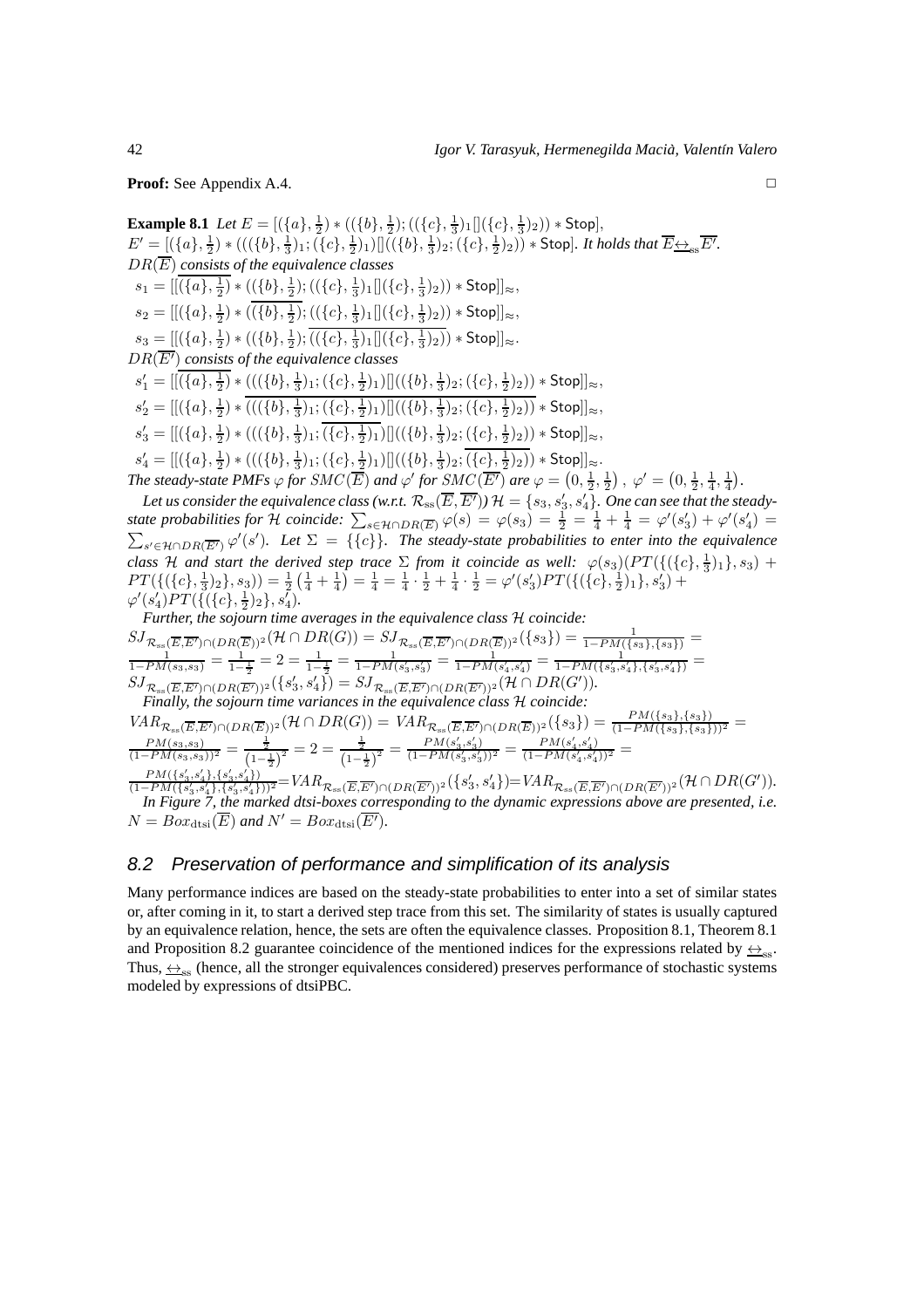

**Fig. 7:**  $\leftrightarrow$ <sub>ss</sub> preserves steady-state behaviour and sojourn time properties in the equivalence classes.

It is also easier to evaluate performance using an SMC with less states, since in this case the size of the transition probability matrix is smaller, and we solve systems of less equations to calculate the steady-state probabilities. The reasoning above validates the following method of performance analysis simplification.

- 1. The investigated system is specified by a static expression of dtsiPBC.
- 2. The transition system of the expression is constructed.
- 3. After treating the transition system for self-similarity, a step stochastic autobisimulation equivalence for the expression is determined.
- 4. The quotient underlying SMC is derived from the quotient transition system.
- 5. Stationary probabilities and performance indices are obtained using the SMC.

The limitation of the method above is its applicability only to the expressions such that their underlying SMCs contain exactly one closed communication class of states, and this class should also be ergodic to ensure uniqueness of the stationary distribution. If an SMC contains several closed communication classes of states that are all ergodic then several stationary distributions may exist, which depend on the initial PMF. There is an analytical method to determine stationary probabilities for SMCs of this kind as well Kulkarni (2009). Note that the underlying SMC of every process expression has only one initial PMF (that at the time moment 0), hence, the stationary distribution will be unique in this case too. The general steady-state probabilities are then calculated as the sum of the stationary probabilities of all the ergodic subsets of states, weighted by the probabilities to enter into these subsets, starting from the initial state and passing through some transient states. It is worth applying the method only to the systems with similar subprocesses.

Before calculating stationary probabilities, we can further reduce the quotient underlying SMC, using the algorithm from Marsan et al. (1995); Balbo (2001, 2007) that eliminates vanishing states from the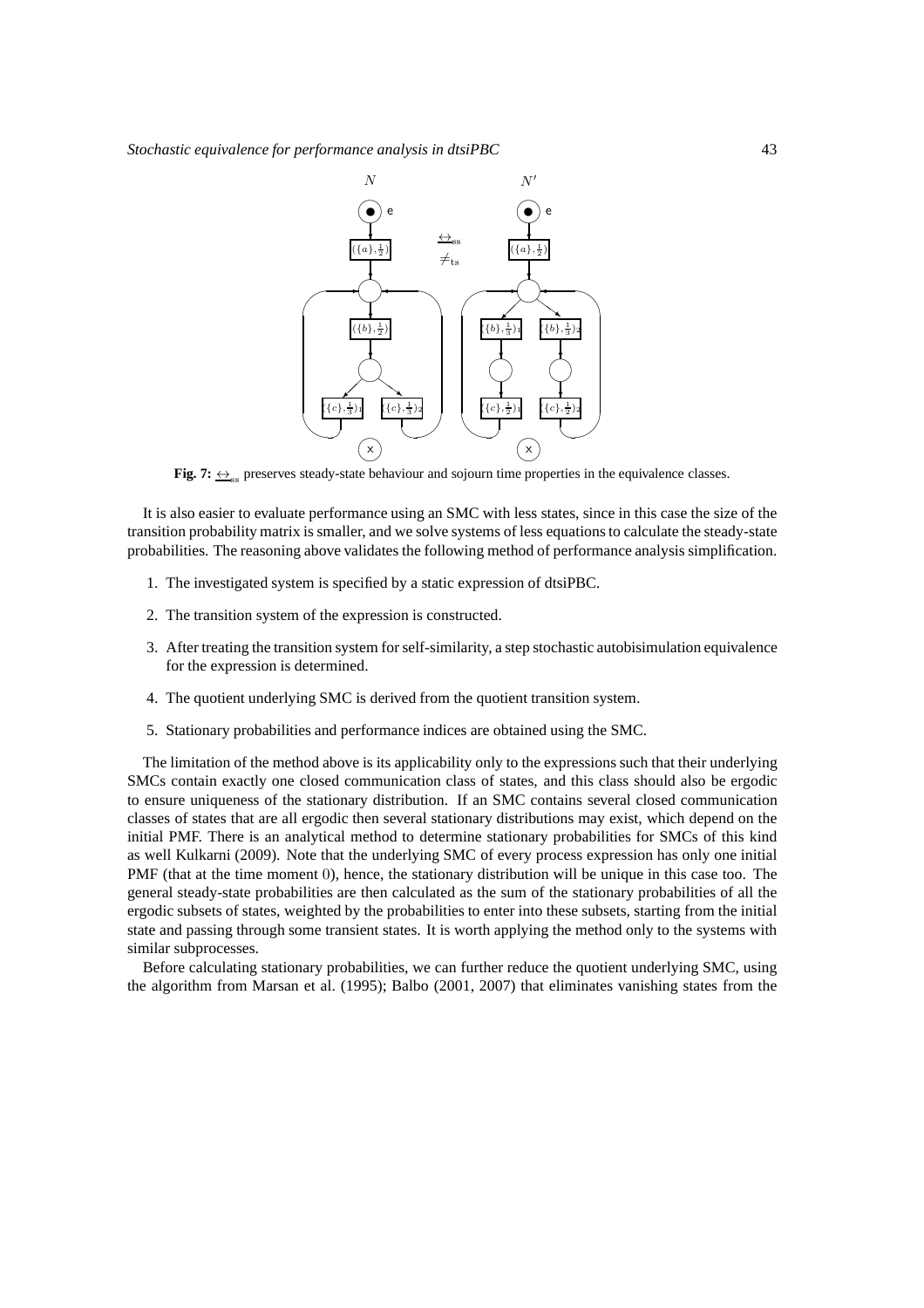

**Fig. 8:** The diagram of the shared memory system.

corresponding EDTMC and thereby decreases the size of its TPM. For SMCs reduction we can also apply an analogue of the deterministic barrier partitioning method from Guenther et al. (2011) for semi-Markov processes (SMPs), which allows one to perform quicker the first passage-time analysis. Another option is the method of stochastic state classes Horváth et al. (2012) for generalized SMPs (GSMPs) reduction that simplifies the transient performance analysis.

# 9 Generalized shared memory system

Let us consider a model of two processors accessing a common shared memory described in Marsan et al. (1995); Balbo (2001, 2007) in the continuous time setting on GSPNs. We shall analyze this shared memory system in the discrete time stochastic setting of dtsiPBC, where concurrent execution of activities is possible, while no two transitions of a GSPN may fire simultaneously (in parallel). Our model parameterizes that from Tarasyuk et al. (2013). The model behaves as follows. After activation of the system (turning the computer on), two processors are active, and the common memory is available. Each processor can request an access to the memory after which the instantaneous decision is made. When the decision is made in favour of a processor, it starts acquisition of the memory and the other processor should wait until the former one ends its memory operations, and the system returns to the state with both active processors and available common memory. The diagram of the system is depicted in Figure 8.

#### 9.1 The concrete system

The meaning of actions from the dtsiPBC expressions which will specify the system modules is as follows. The action a corresponds to the system activation. The actions  $r_i$  (1  $\leq i \leq 2$ ) represent the common memory request of processor i. The actions  $d_i$  correspond to the instantaneous decision on the memory allocation in favour of the processor i. The actions  $m_i$  represent the common memory access of processor  $i$ . The other actions are used for communication purposes only via synchronization, and we abstract from them later using restriction. For  $a_1, \ldots, a_n \in Act$   $(n \in \mathbb{N})$ , we shall abbreviate sy  $a_1 \cdots$  sy  $a_n$  rs  $a_1 \cdots$  rs  $a_n$  to sr  $(a_1, \ldots, a_n)$ .

We take general values for all multiaction probabilities and weights in the specification. Let all stochastic multiactions have the same generalized probability  $\rho \in (0, 1)$  and all immediate ones have the same generalized weight  $l \in \mathbb{R}_{>0}$ . The resulting specification K of the generalized shared memory system is below. The static expression of the first processor is

 $K_1 = [(\{x_1\}, \rho) * ((\{r_1\}, \rho); (\{d_1, y_1\}, \mathfrak{h}_l); (\{m_1, z_1\}, \rho)) * \text{Stop}].$ 

The static expression of the second processor is

 $K_2 = \left[ (\{x_2\}, \rho) * ((\{r_2\}, \rho); (\{d_2, y_2\}, \natural_l); (\{m_2, z_2\}, \rho)) * \text{Stop} \right].$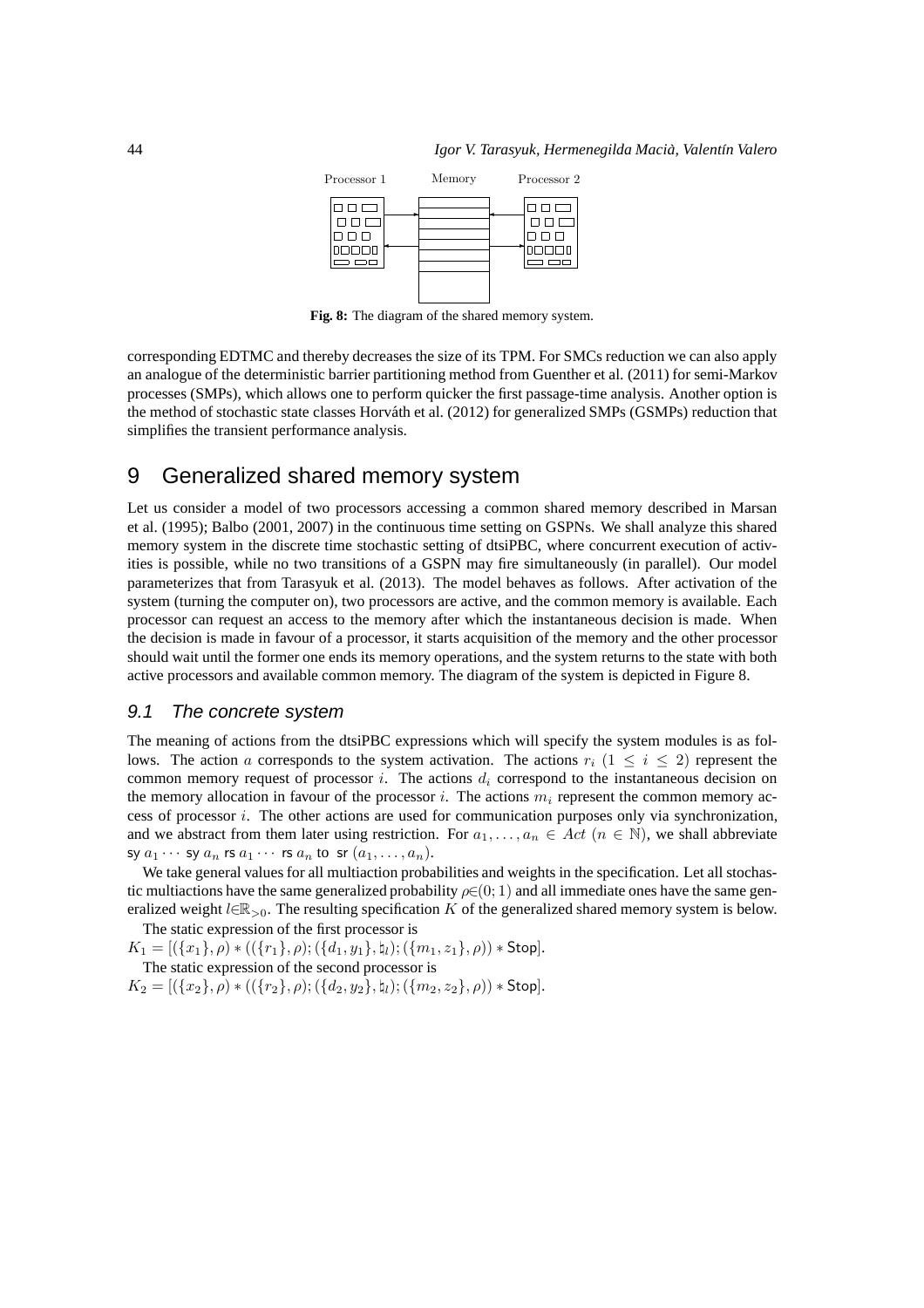

**Fig. 9:** The transition system of the generalized shared memory system.

The static expression of the shared memory is  $K_3 = [(\{a,\widehat{x_1},\widehat{x_2}\},\rho) * (((\{\widehat{y_1}\},\natural_l);(\{\widehat{z_1}\},\rho))]]((\{\widehat{y_2}\},\natural_l);(\{\widehat{z_2}\},\rho))) * Stop].$ The static expression of the generalized shared memory system is  $K = (K_1 || K_2 || K_3)$  sr  $(x_1, x_2, y_1, y_2, z_1, z_2)$ .

As a result of the synchronization of immediate multiactions  $(\{d_i, y_i\}, \mathfrak{h}_l)$  and  $(\{\hat{y_i}\}, \mathfrak{h}_l)$  we get  $(\{d_i\}, \natural_{2l})$   $(1 \le i \le 2)$ . The synchronization of stochastic multiactions  $(\{m_i, z_i\}, \rho)$  and  $(\{\hat{z}_i\}, \rho)$ produces  $({m_i}, \rho^2)$   $(1 \le i \le 2)$ . The result of synchronization of  $({a, \widehat{x_1}, \widehat{x_2}}, \rho)$  with  $({x_1}, \rho)$ is  $(\{a, \widehat{x_1}, \rho^2\})$ , and that of synchronization of  $(\{a, \widehat{x_1}, \widehat{x_2}\}, \rho)$  with  $(\{x_2\}, \rho)$  is  $(\{a, \widehat{x_1}\}, \rho^2)$ . After applying synchronization to  $(\{a,\widehat{x_2}\}, \rho^2)$  and  $(\{x_2\}, \rho)$ , as well as to  $(\{a,\widehat{x_1}\}, \rho^2)$  and  $(\{x_1\}, \rho)$ , we get the same activity  $({a}, \rho^3)$ .

We have  $DR_{\text{T}}(\overline{K}) = {\{\tilde{s}_1, \tilde{s}_2, \tilde{s}_5, \tilde{s}_5, \tilde{s}_8, \tilde{s}_9\}}$  and  $DR_{\text{V}}(\overline{K}) = {\{\tilde{s}_3, \tilde{s}_4, \tilde{s}_6\}}$ .

The interpretation of the states is:  $\tilde{s}_1$  is the initial state,  $\tilde{s}_2$ : the system is activated and the memory is not requested,  $\tilde{s}_3$ : the memory is requested by the first processor,  $\tilde{s}_4$ : the memory is requested by the second processor,  $\tilde{s}_5$ : the memory is allocated to the first processor,  $\tilde{s}_6$ : the memory is requested by two processors,  $\tilde{s}_7$ : the memory is allocated to the second processor,  $\tilde{s}_8$ : the memory is allocated to the first processor and the memory is requested by the second processor,  $\tilde{s}_9$ : the memory is allocated to the second processor and the memory is requested by the first processor.

In Figure 9, the transition system  $TS(\overline{K})$  is presented. In Figure 10, the underlying SMC  $SMC(\overline{K})$  is depicted. Note that, in step semantics, we may execute the following activities in parallel:  $({r_1}, \rho)$ ,  $({r_2}, \rho)$ , as well as  $({r_1}, \rho)$ ,  $({m_2}, \rho^2)$ , and  $({r_2}, \rho)$ ,  $({m_1}, \rho^2)$ . Therefore, the state  $\tilde{s}_6$  only exists in step semantics, since it is reachable exclusively by executing  $({r_1}, \rho)$  and  $({r_2}, \rho)$  in parallel.

The average sojourn time vector of  $\overline{K}$  is  $\widetilde{SJ} = \left(\frac{1}{\rho^3}, \frac{1}{\rho(2-\rho)}, 0, 0, \frac{1}{\rho(1+\rho-\rho^2)}, 0, \frac{1}{\rho(1+\rho-\rho^2)}, \frac{1}{\rho^2}, \frac{1}{\rho^2}\right)$  . The sojourn time variance vector of  $\overline{K}$  is

 $\widetilde{VAR} = \left( \frac{1-\rho^3}{\rho^6}, \frac{(1-\rho)^2}{\rho^2(2-\rho)} \right)$  $\frac{(1-\rho)^2}{\rho^2(2-\rho)^2}, 0, 0, \frac{(1-\rho)^2(1+\rho)}{\rho^2(1+\rho-\rho^2)^2}, 0, \frac{(1-\rho)^2(1+\rho)}{\rho^2(1+\rho-\rho^2)^2}, \frac{1-\rho^2}{\rho^4}, \frac{1-\rho^2}{\rho^4}$  $\rho^4$ ). The TPM for  $EDTMC(\overline{K})$  is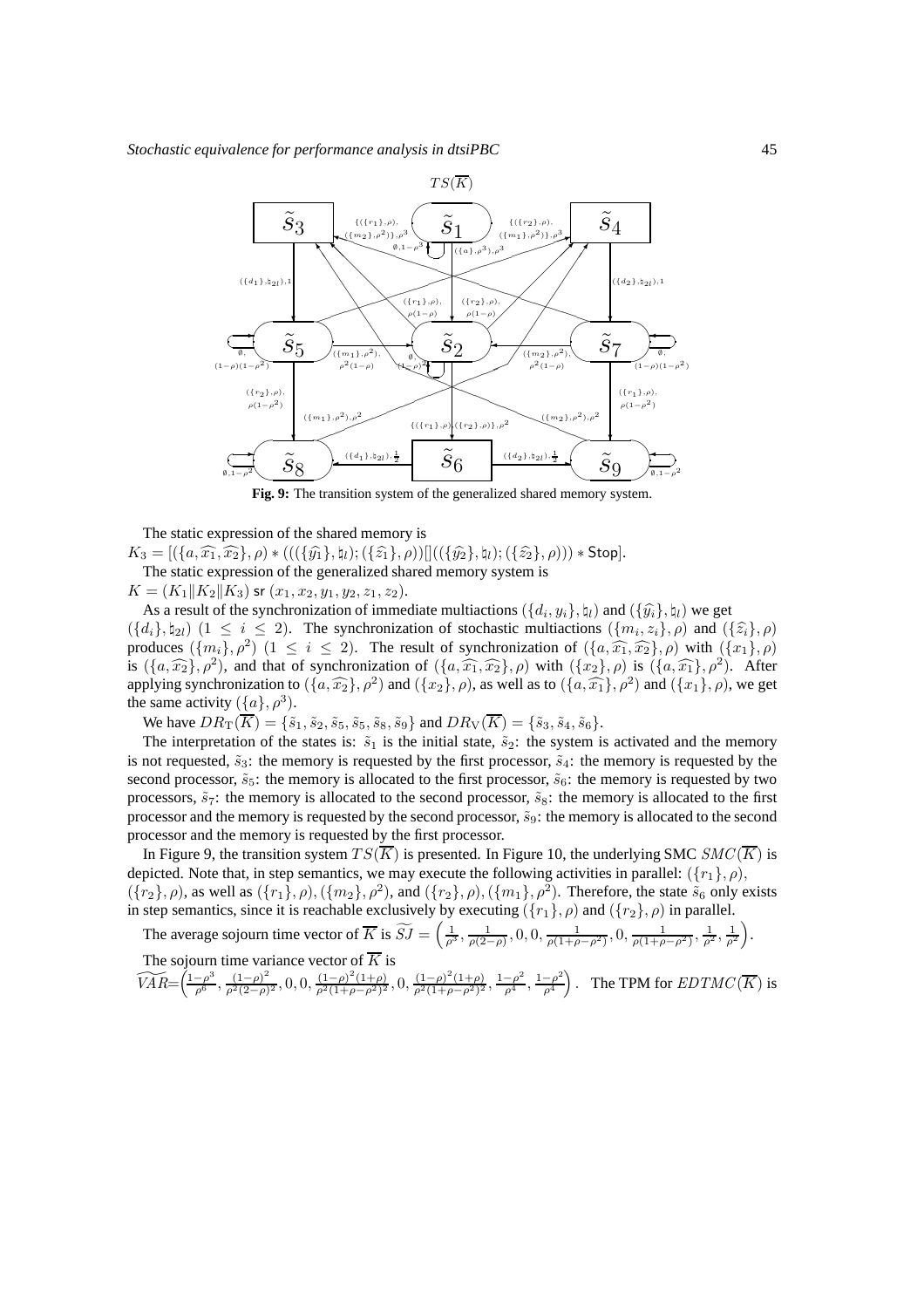

$$
\widetilde{\mathbf{P}}^{*} = \begin{pmatrix}\n0 & 1 & 0 & 0 & 0 & 0 & 0 & 0 & 0 \\
0 & 0 & \frac{1-\rho}{2-\rho} & \frac{1-\rho}{2-\rho} & 0 & \frac{\rho}{2-\rho} & 0 & 0 \\
0 & 0 & 0 & 0 & 1 & 0 & 0 & 0 \\
0 & 0 & 0 & 0 & 0 & 0 & 1 & 0 & 0 \\
0 & \frac{\rho(1-\rho)}{1+\rho-\rho^{2}} & 0 & \frac{\rho^{2}}{1+\rho-\rho^{2}} & 0 & 0 & 0 & \frac{1-\rho^{2}}{1+\rho-\rho^{2}} & 0 \\
0 & 0 & 0 & 0 & 0 & 0 & 0 & \frac{1}{2} & \frac{1}{2} \\
0 & \frac{\rho(1-\rho)}{1+\rho-\rho^{2}} & \frac{\rho^{2}}{1+\rho-\rho^{2}} & 0 & 0 & 0 & 0 & \frac{1}{2} & \frac{1-\rho^{2}}{1+\rho-\rho^{2}} \\
0 & 0 & 0 & 1 & 0 & 0 & 0 & 0 & 0 \\
0 & 0 & 1 & 0 & 0 & 0 & 0 & 0 & 0\n\end{pmatrix}
$$
\nThe steady-state PMF for *EDTMC*(*K*) is  $q_{\mu}^{*} = -1$  (0, 2*a*(2-3*a* - *a*<sup>2</sup>) 2 + *a* - 3*a*<sup>2</sup> + *a*

The steady-state PMF for  $EDTMC(\overline{K})$  is  $\tilde{\psi}^* = \frac{1}{2(6+3\rho-9\rho^2+2\rho^3)}(0, 2\rho(2-3\rho-\rho^2), 2+\rho-3\rho^2+\rho^3,$  $2 + \rho - 3\rho^2 + \rho^3$ ,  $2 + \rho - 3\rho^2 + \rho^3$ ,  $2\rho^2(1 - \rho)$ ,  $2 + \rho - 3\rho^2 + \rho^3$ ,  $2 - \rho - \rho^2$ ,  $2 - \rho - \rho^2$ ). The steady-state PMF  $\tilde{\psi}^*$  weighted by  $\widetilde{SJ}$  is

 $\frac{1}{2\rho^2(6+3\rho-9\rho^2+2\rho^3)}(0, 2\rho^2(1-\rho), 0, 0, \rho(2-\rho), 0, \rho(2-\rho), 2-\rho-\rho^2, 2-\rho-\rho^2).$ We normalize the steady-state weighted PMF, dividing it by the sum of its components

 $\tilde{\psi}^* \widetilde{S} \widetilde{J}^{\mathrm{T}} = \frac{2 + \rho - \rho^2 - \rho^3}{\rho^2 (6 + 3\rho - 9\rho^2 + 2\rho^2)}$  $\frac{2+\rho-\rho^2-\rho^3}{\rho^2(6+3\rho-9\rho^2+2\rho^3)}$ . The steady-state PMF for  $SMC(\overline{K})$  is

 $\tilde{\varphi} = \frac{1}{2(2+\rho-\rho^2-\rho^3)}(0, 2\rho^2(1-\rho), 0, 0, \rho(2-\rho), 0, \rho(2-\rho), 2-\rho-\rho^2, 2-\rho-\rho^2).$ We can now calculate the main performance indices.

- The average recurrence time in the state  $\tilde{s}_2$ , where no processor requests the memory, called the *average system run-through*, is  $\frac{1}{\tilde{\varphi}_2} = \frac{2+\rho-\rho^2-\rho^3}{\rho^2(1-\rho)}$  $\frac{\rho-\rho^2-\rho^3}{\rho^2(1-\rho)}.$
- The common memory is available only in the states  $\tilde{s}_2$ ,  $\tilde{s}_3$ ,  $\tilde{s}_4$ ,  $\tilde{s}_6$ . The steady-state probability that the memory is available is  $\tilde{\varphi}_2 + \tilde{\varphi}_3 + \tilde{\varphi}_4 + \tilde{\varphi}_6 = \frac{\rho^2(1-\rho)}{2+\rho-\rho^2-\rho^3} + 0 + 0 + 0 = \frac{\rho^2(1-\rho)}{2+\rho-\rho^2-\rho^3}$ . The steadystate probability that the memory is used (i.e. not available), called the *shared memory utilization*,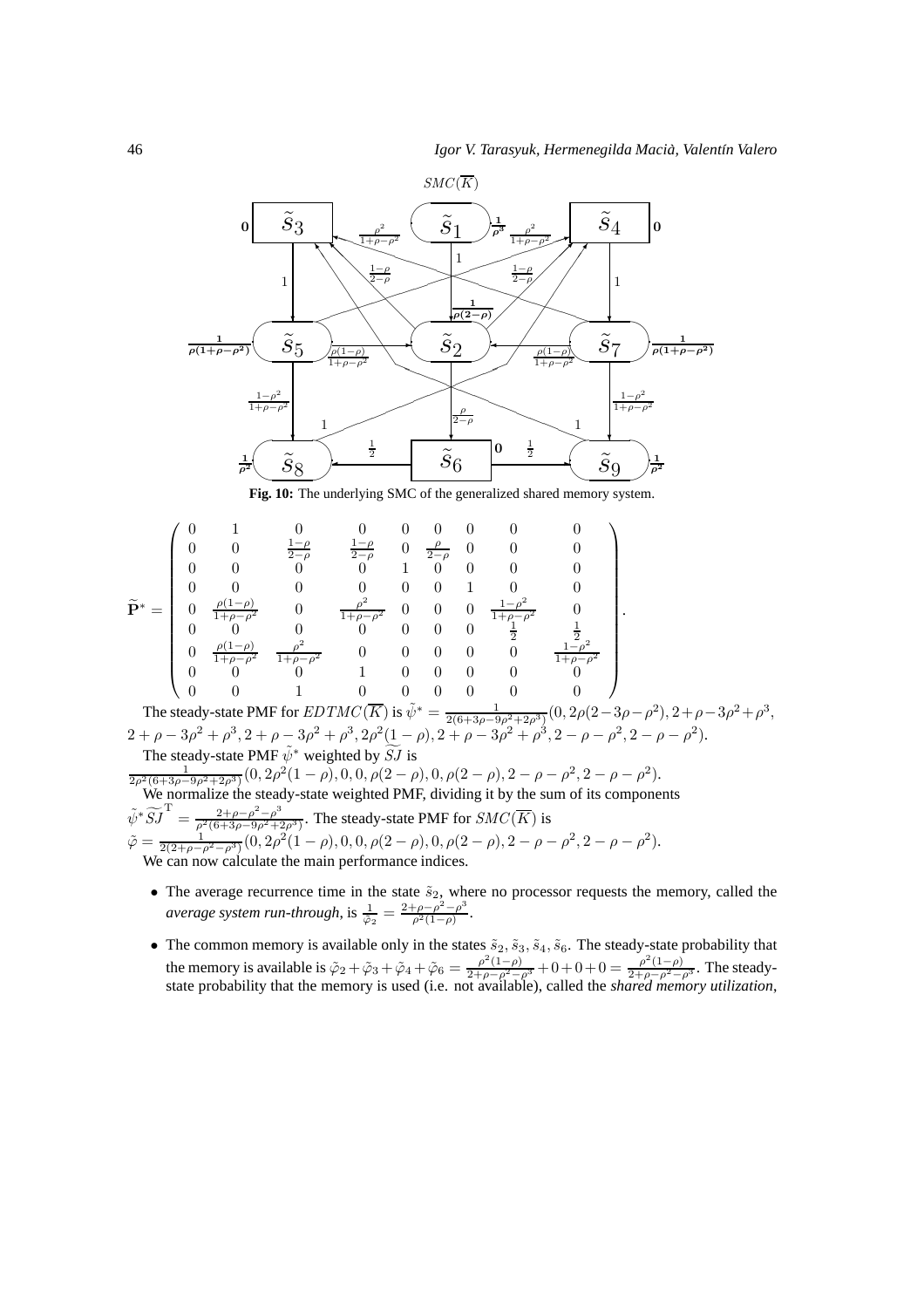is 
$$
1 - \frac{\rho^2 (1 - \rho)}{2 + \rho - \rho^2 - \rho^3} = \frac{2 + \rho - 2\rho^2}{2 + \rho - \rho^2 - \rho^3}
$$
.

- After activation of the system, we leave the state  $\tilde{s}_1$  for ever, and the common memory is either requested or allocated in every remaining state, with exception of  $\tilde{s}_2$ . The *rate with which the necessity of shared memory emerges* coincides with the rate of leaving  $\tilde{s}_2$ ,  $\frac{\tilde{\varphi}_2}{\tilde{\varphi}_1}$  $\frac{\tilde{\varphi}_2}{\tilde{S}J_2} = \frac{\rho^2(1-\rho)}{2+\rho-\rho^2-\rho^3}$ .  $\frac{\rho(2-\rho)}{1} = \frac{\rho^3(1-\rho)(2-\rho)}{2+\rho-\rho^2-\rho^3}.$
- The parallel common memory request of two processors  $\{(\{r_1\}, \rho), (\{r_2\}, \rho)\}\$ is only possible from the state  $\tilde{s}_2$ . In this state, the request probability is the sum of the execution probabilities for all multisets of activities containing both  $({r_1}, \rho)$  and  $({r_2}, \rho)$ . The *steady-state probability of the shared memory request from two processors* is  $\tilde{\varphi}_2 \sum_{\{\Upsilon | (\{(r_1), \rho), (\{r_2\}, \rho)\} \subseteq \Upsilon\}} PT(\Upsilon, \tilde{s}_2) =$  $\frac{\rho^2(1-\rho)}{2+\rho-\rho^2-\rho^3}\rho^2 = \frac{\rho^4(1-\rho)}{2+\rho-\rho^2-\rho^3}.$
- The common memory request of the first processor  $({r_1}, \rho)$  is only possible from the states  $\tilde{s}_2, \tilde{s}_7$ . In each of the states, the request probability is the sum of the execution probabilities for all sets of activities containing ({r1}, ρ). The *steady-state probability of the shared memory request from the* first processor is  $\tilde{\varphi}_2\sum_{\{\Upsilon|(\{r_1\},\rho)\in\Upsilon\}}PT(\Upsilon, \tilde{s}_2)+\tilde{\varphi}_7\sum_{\{\Upsilon|(\{r_1\},\rho)\in\Upsilon\}}PT(\Upsilon, \tilde{s}_7)=$  $\frac{\rho^2(1-\rho)}{2+\rho-\rho^2-\rho^3}(\rho(1-\rho)+\rho^2)+\frac{\rho(2-\rho)}{2(2+\rho-\rho^2-\rho^3)}(\rho(1-\rho^2)+\rho^3)=\frac{\rho^2(2+\rho-2\rho^2)}{2(2+\rho-\rho^2-\rho^3)}.$

In Figure 11, the marked dtsi-boxes corresponding to the dynamic expressions of two processors, shared memory and the generalized shared memory system are presented, i.e.  $N_i = Box_{dtsi}(\overline{K_i})$  ( $1 \le i \le 3$ ) and  $N = Box_{\text{dtsi}}(\overline{K})$ .

## 9.2 The abstract system

Consider a modification of the generalized shared memory system with abstraction from the identifiers of the processors that makes them indistinguishable, called the abstract generalized shared memory one. For the abstraction, we replace the actions  $r_i, d_i, m_i$   $(1 \le i \le 2)$  in the system specification by  $r, d, m$ .

The static expression of the first processor is  $L_1 = [(\{x_1\}, \rho) * ((\{r\}, \rho); (\{d, y_1\}, \natural_l); (\{m, z_1\}, \rho)) * \text{Stop}].$ 

The static expression of the second processor is

 $L_2 = [(\{x_2\}, \rho) * ((\{r\}, \rho); (\{d, y_2\}, \natural_l); (\{m, z_2\}, \rho)) * \textsf{Stop}].$ The static expression of the shared memory is

 $L_3 = [(\{a,\widehat{x_1},\widehat{x_2}\},\rho) * (((\{\widehat{y_1}\},\natural_l);(\{\widehat{z_1}\},\rho))]]((\{\widehat{y_2}\},\natural_l);(\{\widehat{z_2}\},\rho))) * Stop].$ 

The static expression of the abstract generalized shared memory system is

 $L = (L_1||L_2||L_3)$  sr  $(x_1, x_2, y_1, y_2, z_1, z_2).$ 

 $DR(\overline{L})$  resembles  $DR(\overline{K})$ , and  $TS(\overline{L})$  is similar to  $TS(\overline{K})$ . We have  $SMC(\overline{L}) \simeq SMC(\overline{K})$ . Thus, the average sojourn time vectors of  $\overline{L}$  and  $\overline{K}$ , as well as the TPMs and the steady-state PMFs for  $EDTMC(\overline{L})$  and  $EDTMC(\overline{K})$ , coincide.

The first, second and third performance indices are the same for the generalized system and its abstraction. The next performance index is specific to the abstract system.

• The common memory request of a processor  $({r}, \rho)$  is only possible from the states  $\tilde{s}_2, \tilde{s}_5, \tilde{s}_7$ . In each of the states, the request probability is the sum of the execution probabilities for all sets of activities containing  $({r}, \rho)$ . The *steady-state probability of the shared memory request from a*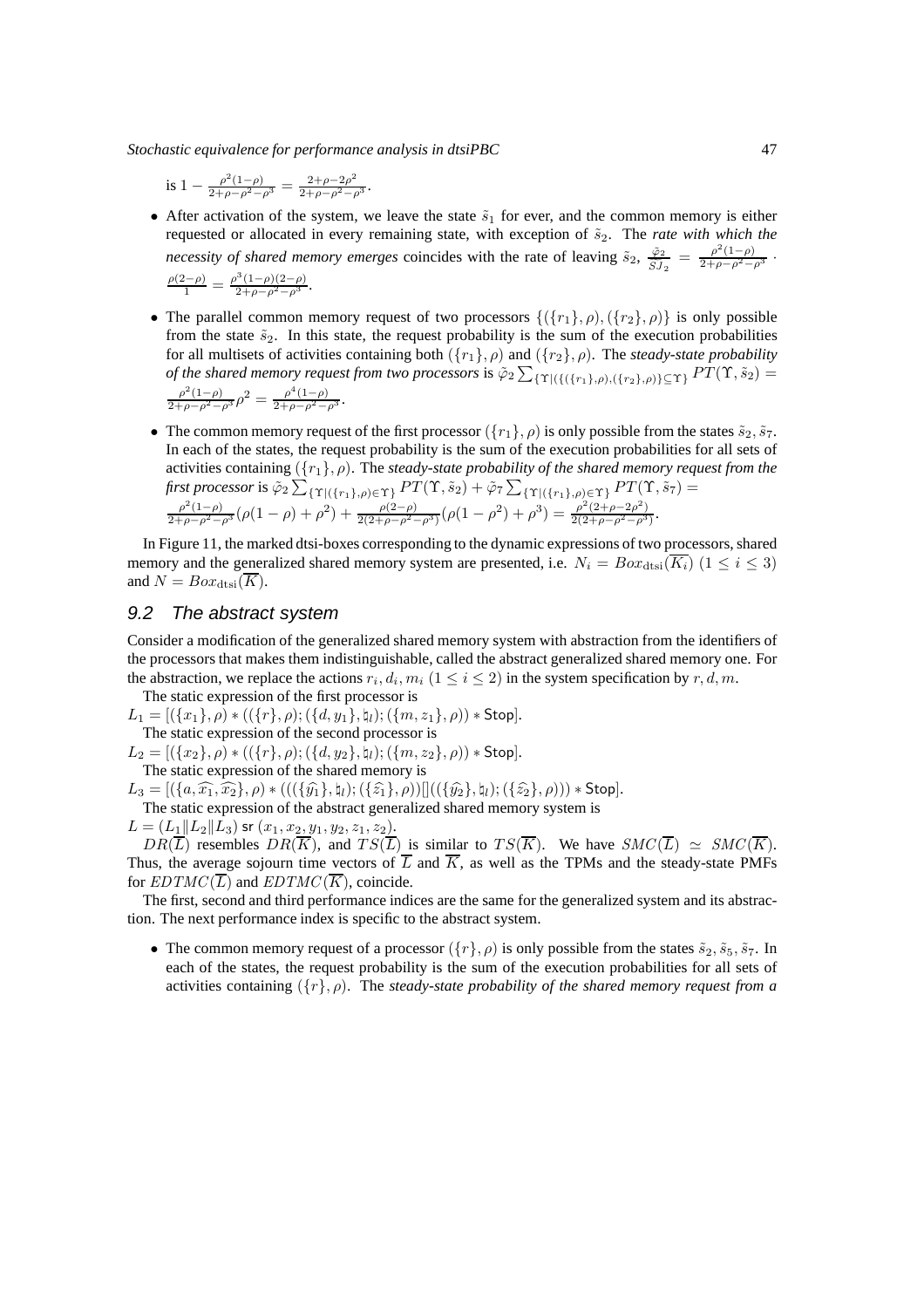

*processor* is 
$$
\tilde{\varphi}_2 \sum_{\{\Upsilon | (\{r\}, \rho) \in \Upsilon\}} PT(\Upsilon, \tilde{s}_2) + \tilde{\varphi}_5 \sum_{\{\Upsilon | (\{r\}, \rho) \in \Upsilon\}} PT(\Upsilon, \tilde{s}_5) +
$$
  
\n $\tilde{\varphi}_7 \sum_{\{\Upsilon | (\{r\}, \rho) \in \Upsilon\}} PT(\Upsilon, \tilde{s}_7) = \frac{\rho^2 (1-\rho)}{2 + \rho - \rho^2 - \rho^3} (\rho (1-\rho) + \rho (1-\rho) + \rho^2) +$   
\n $\frac{\rho(2-\rho)}{2(2+\rho-\rho^2-\rho^3)} (\rho (1-\rho^2) + \rho^3) + \frac{\rho(2-\rho)}{2(2+\rho-\rho^2-\rho^3)} (\rho (1-\rho^2) + \rho^3) = \frac{\rho^2 (2-\rho)(1+\rho-\rho^2)}{2 + \rho - \rho^2 - \rho^3}.$ 

We have  $DR(\overline{L})/_{\mathcal{R}_{ss}(\overline{L})} = {\{\widetilde{\mathcal{K}}_1,\widetilde{\mathcal{K}}_2,\widetilde{\mathcal{K}}_3,\widetilde{\mathcal{K}}_4,\widetilde{\mathcal{K}}_5,\widetilde{\mathcal{K}}_6\}},$  where  $\widetilde{\mathcal{K}}_1 = {\{\widetilde{s}_1\}}$  (the initial state),  $\widetilde{\mathcal{K}}_2 = {\{\widetilde{s}_2\}}$ (the system is activated and the memory is not requested),  $\tilde{K}_3 = \{\tilde{s}_3, \tilde{s}_4\}$  (the memory is requested by one processor),  $\widetilde{\mathcal{K}}_4 = \{\widetilde{s}_5, \widetilde{s}_7\}$  (the memory is allocated to a processor),  $\widetilde{\mathcal{K}}_5 = \{\widetilde{s}_6\}$  (the memory is requested by two processors),  $\mathcal{K}_6 = \{\tilde{s}_8, \tilde{s}_9\}$  (the memory is allocated to a processor and the memory is requested by another processor). Further,  $DR_T(L)/_{\mathcal{R}_{ss}(\overline{L})} = \{\mathcal{K}_1, \mathcal{K}_2, \mathcal{K}_4, \mathcal{K}_6\}$  and  $DR_V(L)/_{\mathcal{R}_{ss}(\overline{L})} = \{\mathcal{K}_3, \mathcal{K}_5\}.$ 

In Figure 12, the quotient transition system  $TS_{\triangleq_{ss}}(L)$  is presented. In Figure 13, the quotient underlying SMC  $SMC_{\frac{\leftrightarrow}{\pm\infty}}(\overline{L})$  is depicted. Note that, in step semantics, we may execute the following multiactions in parallel:  $\{r\}, \{r\}, \{m\}$ . Again, the state  $\tilde{\mathcal{K}}_5$  only exists in step semantics, since it is reachable exclusively by executing  $\{r\}$  and  $\{r\}$  in parallel.

The quotient average sojourn time vector of  $\overline{F}$  is  $\widetilde{SJ}' = \left(\frac{1}{\rho^3}, \frac{1}{\rho(2-\rho)}, 0, \frac{1}{\rho(1+\rho-\rho^2)}, 0, \frac{1}{\rho^2}\right)$ .

The quotient sojourn time variance vector of  $\overline{F}$  is  $\widetilde{VAR}' = \left(\frac{1-\rho^3}{\rho^6}, \frac{(1-\rho)^2}{\rho^2(2-\rho)}\right)$  $\frac{(1-\rho)^2}{\rho^2(2-\rho)^2}$ ,  $0, \frac{(1-\rho)^2(1+\rho)}{\rho^2(1+\rho-\rho^2)^2}$ ,  $0, \frac{1-\rho^2}{\rho^4}$  $\rho^4$ .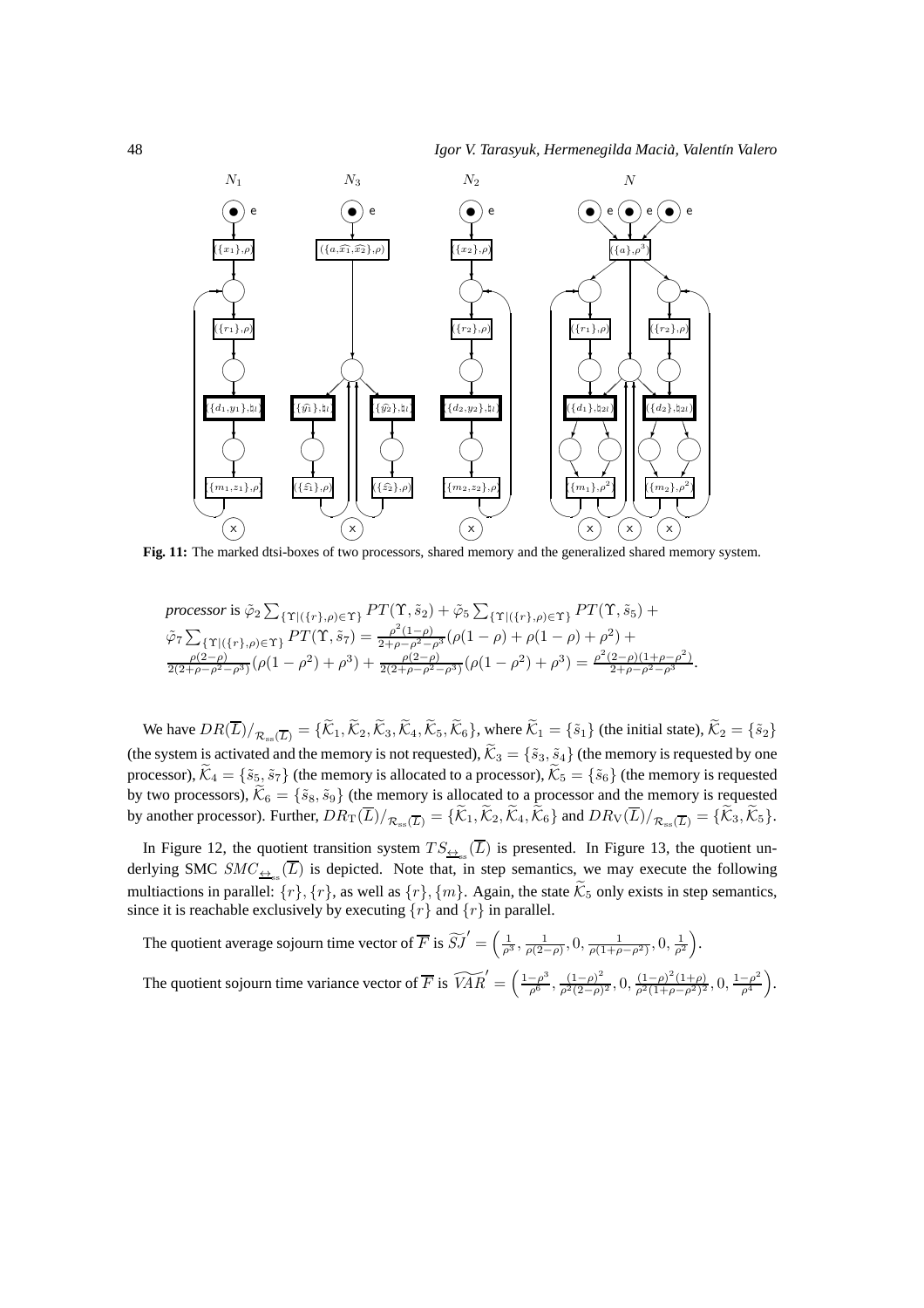

The TPM for 
$$
EDTMC_{\frac{\leftarrow}{\pm s}}(\overline{L})
$$
 is  $\tilde{\mathbf{P}}'^* = \begin{pmatrix} 0 & 1 & 0 & 0 & 0 & 0 \\ 0 & 0 & \frac{2(1-\rho)}{2-\rho} & 0 & \frac{\rho}{2-\rho} & 0 \\ 0 & 0 & 0 & 1 & 0 & 0 \\ 0 & \frac{\rho(1-\rho)}{1+\rho-\rho^2} & \frac{\rho^2}{1+\rho-\rho^2} & 0 & 0 & \frac{1-\rho^2}{1+\rho-\rho^2} \\ 0 & 0 & 0 & 0 & 0 & 1 \\ 0 & 0 & 1 & 0 & 0 & 0 \end{pmatrix}$ .

The steady-state PMF for  $EDTMC_{\frac{\leftrightarrow}{\pm\text{ss}}}(\overline{L})$  is  $\tilde{\psi}'^* = \frac{1}{6+3\rho-9\rho^2+2\rho^3}(0,\rho(2-3\rho+\rho^2),2+\rho-3\rho^2+\rho^3,2+\rho-3\rho^2+\rho^3,\rho^2(1-\rho),2-\rho-\rho^2).$ The steady-state PMF  $\tilde{\psi}'^*$  weighted by  $\tilde{SJ}'$  is  $\frac{1}{\rho^2(6+3\rho-9\rho^2+2\rho^3)}(0, \rho^2(1-\rho), 0, \rho(2-\rho), 0, 2-\rho-\rho^2)$ .

We normalize the steady-state weighted PMF, dividing it by the sum of its components  $\tilde{\psi}'^* \widetilde{S} \widetilde{J}'^{\mathrm{T}} = \frac{2+\rho-\rho^2-\rho^3}{\rho^2(6+3\rho-9\rho^2+2\rho^2)}$  $\frac{2+\rho-\rho^--\rho^*}{\rho^2(6+3\rho-9\rho^2+2\rho^3)}$ .

The steady-state PMF for  $SMC_{\frac{\leftrightarrow}{2\text{ss}}}(\overline{L})$  is  $\tilde{\varphi}' = \frac{1}{2+\rho-\rho^2-\rho^3}(0,\rho^2(1-\rho),0,\rho(2-\rho),0,2-\rho-\rho^2)$ . We can now calculate the main performance indices.

- The average recurrence time in the state  $\mathcal{K}_2$ , where no processor requests the memory, called the *average system run-through*, is  $\frac{1}{\tilde{\varphi}'_2} = \frac{2+\rho-\rho^2-\rho^3}{\rho^2(1-\rho)}$  $\frac{\rho-\rho^2-\rho^3}{\rho^2(1-\rho)}.$
- The common memory is available only in the states  $\mathcal{K}_2, \mathcal{K}_3, \mathcal{K}_5$ . The steady-state probability that the memory is available is  $\tilde{\varphi}'_2 + \tilde{\varphi}'_3 + \tilde{\varphi}'_5 = \frac{\rho^2(1-\rho)}{2+\rho-\rho^2-\rho^3} + 0 + 0 = \frac{\rho^2(1-\rho)}{2+\rho-\rho^2-\rho^3}$ . The steady-state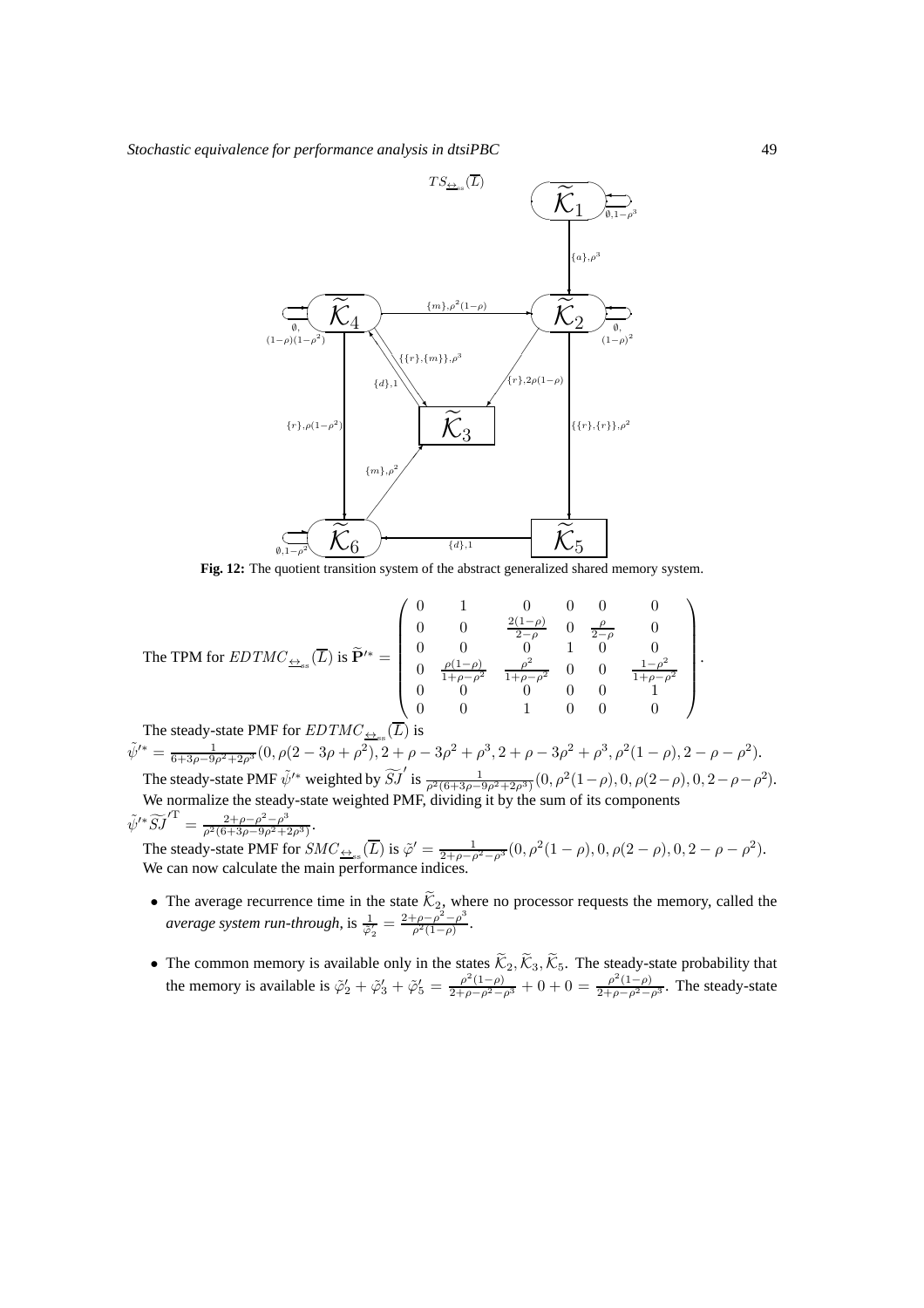

probability that the memory is used (i.e. not available), called the *shared memory utilization*, is  $1 - \frac{\rho^2 (1-\rho)}{2+\rho-\rho^2-\rho^3} = \frac{2+\rho-2\rho^2}{2+\rho-\rho^2-\rho^3}.$ 

• After activation of the system, we leave the state  $\tilde{\mathcal{K}}_1$  for ever, and the common memory is either requested or allocated in every remaining state, with exception of  $K_2$ . The *rate with which the necessity of shared memory emerges* coincides with the rate of leaving  $\widetilde{\mathcal{K}}_2$ ,  $\frac{\widetilde{\varphi}_2'}{\widetilde{SJ}_2'} = \frac{\rho^2(1-\rho)}{2+\rho-\rho^2-\rho^3}$ .

$$
\frac{\rho(2-\rho)}{1} = \frac{\rho^3(1-\rho)(2-\rho)}{2+\rho-\rho^2-\rho^3}.
$$

- The parallel common memory request of two processors  $\{\{r\}, \{r\}\}\$ is only possible from the state  $\mathcal{K}_2$ . In this state, the request probability is the sum of the execution probabilities for all multisets of multiactions containing  $\{r\}$  twice. The *steady-state probability of the shared memory request from* two processors is  $\tilde{\varphi}_2' \sum$  ${A, \tilde{\mathcal{K}} \mid \{r\}, \{r\}\}\subseteq A, \ \tilde{\mathcal{K}}_2 \stackrel{A}{\to} \tilde{\mathcal{K}}_1} P M_A(\tilde{\mathcal{K}}_2, \tilde{\mathcal{K}}) = \frac{\rho^2(1-\rho)}{2+\rho-\rho^2-\rho^3} \rho^2 = \frac{\rho^4(1-\rho)}{2+\rho-\rho^2-\rho^3}.$
- The common memory request of a processor  $\{r\}$  is only possible from the states  $\tilde{\mathcal{K}}_2$ ,  $\tilde{\mathcal{K}}_4$ . In each of the states, the request probability is the sum of the execution probabilities for all multisets of multiactions containing {r}. The *steady-state probability of the shared memory request from a* processor is  $\tilde{\varphi}_2' \sum$  ${A,\widetilde{\mathcal{K}}}\left[{r}\right]\in A, \widetilde{\mathcal{K}}_2 \stackrel{A}{\rightarrow} \widetilde{\mathcal{K}}_1 P M_A(\widetilde{\mathcal{K}}_2,\widetilde{\mathcal{K}}) + \widetilde{\varphi}_4' \sum$  ${A,\widetilde{\mathcal{K}}\vert \{r\} \in A, \, \widetilde{\mathcal{K}}_4 \stackrel{A}{\rightarrow} \widetilde{\mathcal{K}}_1}^{PM_A}(\mathcal{K}_4, \mathcal{K}) =$  $\frac{\rho^2(1-\rho)}{2+\rho-\rho^2-\rho^3}(2\rho(1-\rho)+\rho^2)+\frac{\rho(2-\rho)}{2+\rho-\rho^2-\rho^3}(\rho(1-\rho^2)+\rho^3)=\frac{\rho^2(2-\rho)(1+\rho-\rho^2)}{2+\rho-\rho^2-\rho^3}.$

The performance indices are the same for the complete and the quotient abstract generalized shared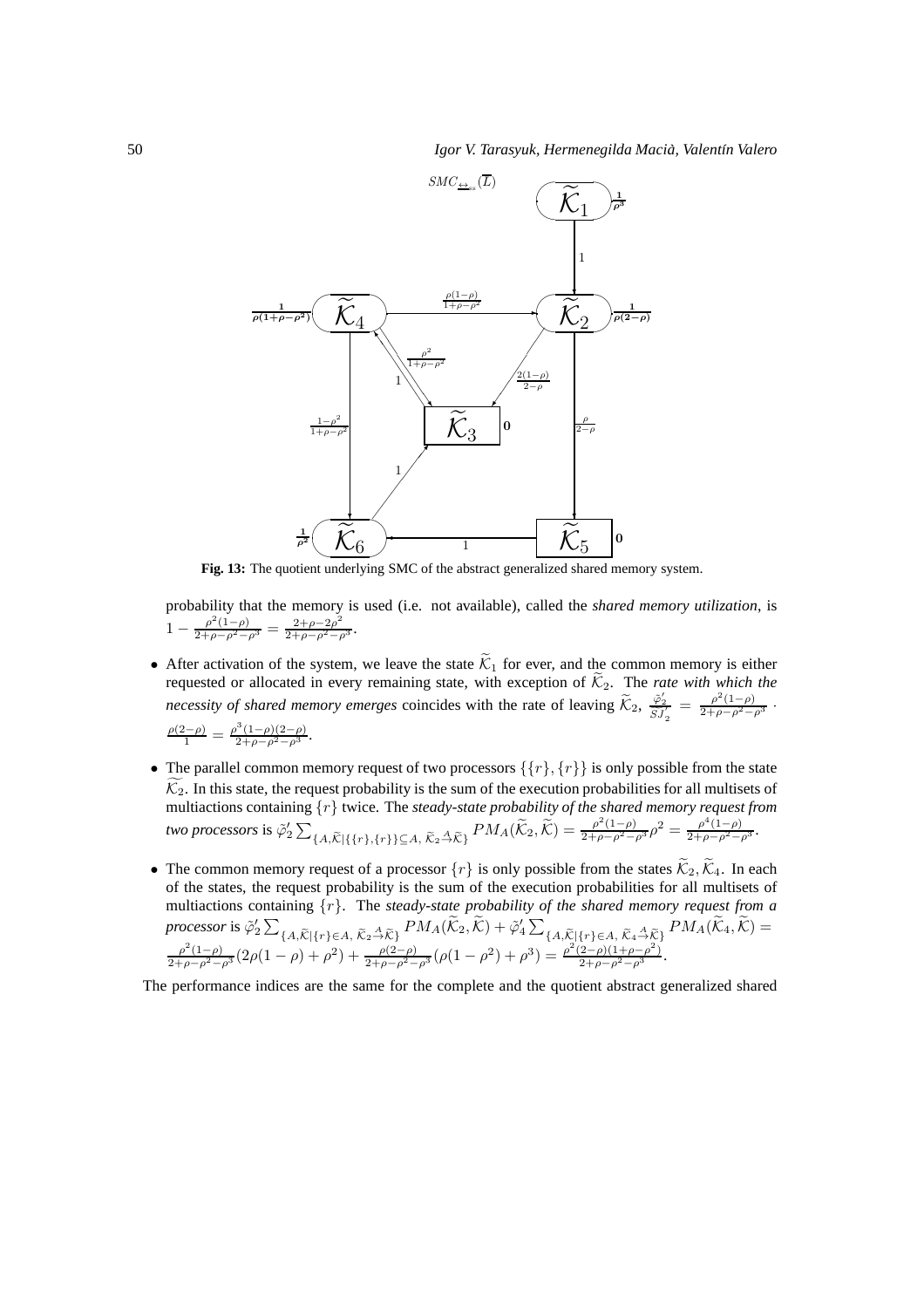

**Fig. 14:** Steady-state probabilities  $\tilde{\varphi}'_2$ ,  $\tilde{\varphi}'_4$ ,  $\tilde{\varphi}'_6$  as functions of the parameter  $\rho$ .

memory systems. The coincidence of the first, second and third performance indices obviously illustrates the results of Proposition 8.1 and Proposition 8.2. The coincidence of the fourth performance index is due to Theorem 8.1: one should just apply this result to the derived step trace  $\{\{r\}, \{r\}\}\$  of the expression  $\overline{L}$ and itself. The coincidence of the fifth performance index is due to Theorem 8.1: one should just apply this result to the derived step traces  $\{\{r\}\}\ \{\{r\},\{r\}\ \{\{r\},\{m\}\}\$  of the expression  $\overline{L}$  and itself, and then sum the left and right parts of the three resulting equalities.

Let us consider what is the effect of quantitative changes of the parameter  $\rho$  upon performance of the quotient abstract generalized shared memory system in its steady state. Remember that  $\rho \in (0, 1)$  is the probability of every stochastic multiaction in the specification of the system. The closer is  $\rho$  to 0, the less is the probability to execute some activities at every discrete time tick, hence, the system will most probably *stand idle*. The closer is ρ to 1, the greater is the probability to execute some activities at every discrete time tick, hence, the system will most probably *operate*.

Since  $\tilde{\varphi}_1' = \tilde{\varphi}_3' = \tilde{\varphi}_5' = 0$ , only  $\tilde{\varphi}_2' = \frac{\rho^2 (1-\rho)}{2+\rho-\rho^2-\rho^3}$ ,  $\tilde{\varphi}_4' = \frac{\rho(2-\rho)}{2+\rho-\rho^2-\rho^3}$ ,  $\tilde{\varphi}_6' = \frac{2-\rho-\rho^2}{2+\rho-\rho^2-\rho^3}$  depend on  $ρ$ . In Figure 14, the plots of  $\tilde{φ}'_2$ ,  $\tilde{φ}'_4$ ,  $\tilde{φ}'_6$  as functions of  $ρ$  are depicted. Remember that we do not allow  $\rho = 0$  or  $\rho = 1$ .

One can see that  $\tilde{\varphi}'_2$ ,  $\tilde{\varphi}'_4$  tend to 0 and  $\tilde{\varphi}'_6$  tends to 1 when  $\rho$  approaches 0. Thus, when  $\rho$  is closer to 0, the probability that the memory is allocated to a processor and the memory is requested by another processor increases, hence, we have *more unsatisfied memory requests*.

Next,  $\tilde{\varphi}'_2$ ,  $\tilde{\varphi}'_6$  tend to 0 and  $\tilde{\varphi}'_4$  tends to 1 when  $\rho$  approaches 1. When  $\rho$  is closer to 1, the probability that the memory is allocated to a processor (and not requested by another one) increases, hence, we have *less unsatisfied memory requests*.

The maximal value 0.0797 of  $\tilde{\varphi}'_2$  is reached when  $\rho \approx 0.7433$ . The probability that the system is activated and the memory is not requested is maximal, the *maximal shared memory availability*, is about 8%.

In Figure 15, the plot of the average system run-through, calculated as  $\frac{1}{\tilde{\varphi}_2}$ , as a function of  $\rho$  is depicted. The run-through tends to  $\infty$  when  $\rho$  approaches 0 or 1. Its minimal value 12.5516 is reached when  $\rho \approx 0.7433$ . To speed up operation of the system, one should take the parameter  $\rho$  closer to 0.7433.

The first curve in Figure 16 represents the shared memory utilization, calculated as  $1-\tilde{\varphi}_2'-\tilde{\varphi}_3'-\tilde{\varphi}_5'$ , as a function of  $\rho$ . The utilization tends to 1 both when  $\rho$  approaches 0 and when  $\rho$  approaches 1. The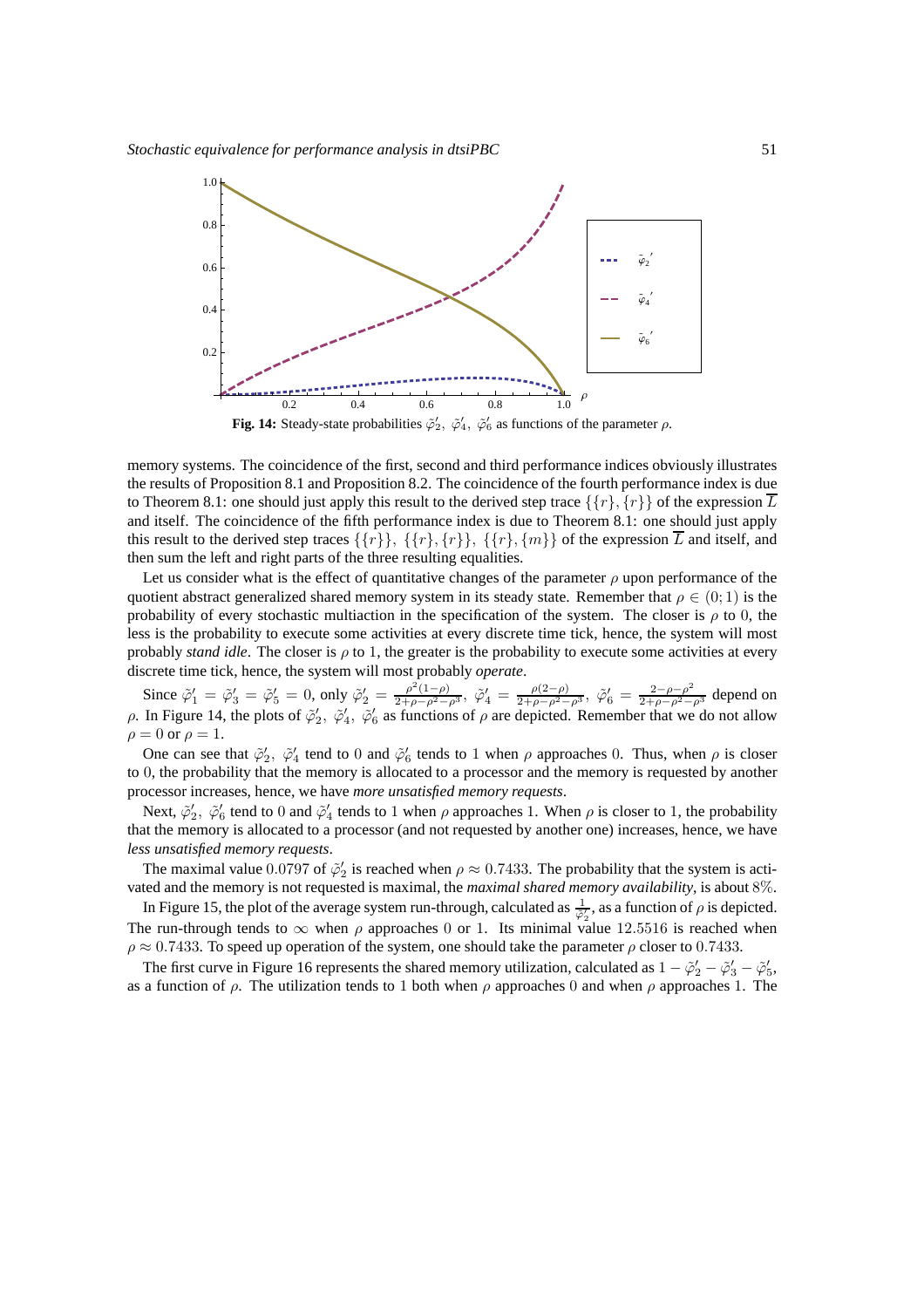

minimal value 0.9203 of the utilization is reached when  $\rho \approx 0.7433$ . Thus, the *minimal shared memory utilization* is about 92%. To increase the utilization, one should take the parameter  $\rho$  closer to 0 or 1.

The second curve in Figure 16 represents the rate with which the necessity of shared memory emerges, calculated as  $\frac{\tilde{\varphi}_2'}{SJ_2'}$ , as a function of  $\rho$ . The rate tends to 0 both when  $\rho$  approaches 0 and when  $\rho$  approaches 1. The maximal value 0.0751 of the rate is reached when  $\rho \approx 0.7743$ . The *maximal rate with which the necessity of shared memory emerges* is about  $\frac{1}{13}$ . To decrease the rate, one must take the parameter  $\rho$ closer to 0 or 1.

The third curve in Figure 16 represents the steady-state probability of the shared memory request from two processors, calculated as  $\tilde{\varphi}_2' \tilde{\mathcal{P}}'_{25}$ , where  $\tilde{\mathcal{P}}'_{25} = \sum$  ${A,\widetilde{\mathcal{K}}}\left[ \{r\},\{r\} \right]\subseteq A,\ \widetilde{\mathcal{K}}_2\overset{A}{\to}\widetilde{\mathcal{K}}\}$   $PM_A(\mathcal{K}_2,\mathcal{K})=$  $PM(\widetilde{K}_2, \widetilde{K}_5)$ , as function of  $\rho$ . One can see that the probability tends to 0 both when  $\rho$  approaches 0 and when  $\rho$  approaches 1. The maximal value 0.0517 of the probability is reached when  $\rho \approx 0.8484$ . To decrease the mentioned probability, one should take the parameter  $\rho$  closer to 0 or 1.

The fourth curve in Figure 16 represents the steady-state probability of the shared memory request from a processor, calculated as  $\tilde{\varphi}_2' \tilde{\Sigma}_2' + \tilde{\varphi}_4' \tilde{\Sigma}_4'$ , as a function of  $\rho$ , where  $\tilde{\Sigma}_i' = \sum$  ${A,\widetilde{\mathcal{K}}|\{r\} \in A, \widetilde{\mathcal{K}}_i \stackrel{A}{\rightarrow} \widetilde{\mathcal{K}}_j}^{PM_A}(\mathcal{K}_i, \mathcal{K}),$  $i \in \{2, 4\}$ . One can see that the probability tends to 0 when  $\rho$  approaches 0 and it tends to 1 when  $\rho$  approaches 1. To increase the probability, one should take the parameter  $\rho$  closer to 1.

# 10 Related work

Let us consider differences and similarities between dtsiPBC and other well-known SPAs.

#### 10.1 Continuous time and interleaving semantics

Let us compare dtsiPBC with the classical interleaving SPAs.

Markovian Timed Processes for Performance Evaluation (MTIPP) Hermanns and Rettelbach (1994) specifies every activity as a pair consisting of the action name (including the symbol τ for the *internal*, invisible action) and the parameter of exponential distribution of the action delay (the *rate*). The interleaving operational semantics is defined on the basis of Markovian (i.e. extended with the specification of rates)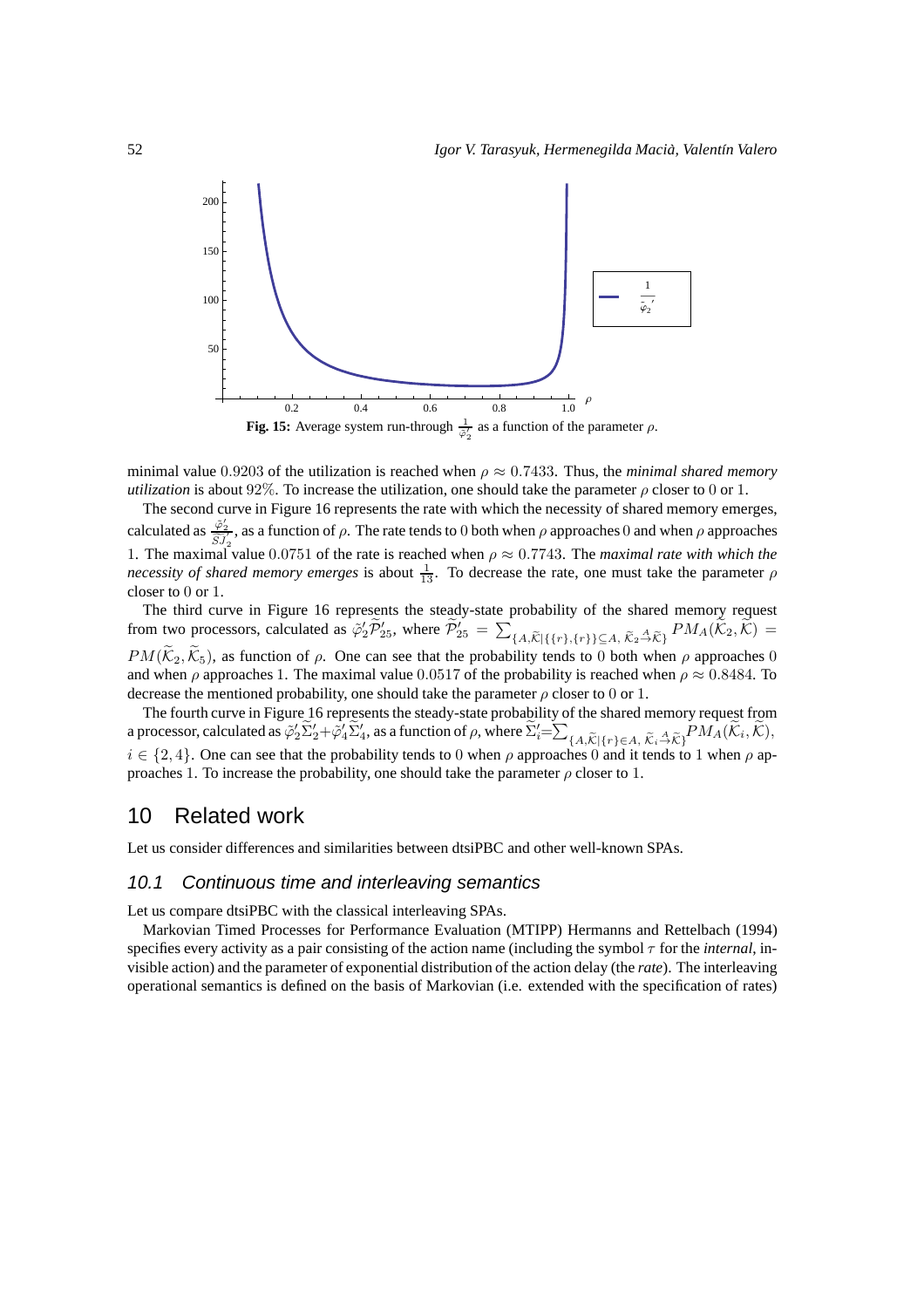

**Fig. 16:** Some performance indices as functions of the parameter  $\rho$ .

labeled transition systems. The interleaving behaviour is here because the exponential PDF is a continuous one and simultaneous execution of any two activities has zero probability according to the properties of continuous distributions. CTMCs can be derived from the transition systems to analyze performance.

Performance Evaluation Process Algebra (PEPA) Hillston (1996) treats the activities as pairs consisting of action types (including the *unknown* type  $\tau$ ) and activity rates. The rate is either the parameter of exponential distribution of the activity duration or it is *unspecified*. An activity with unspecified rate is *passive* by its action type. The operational semantics is interleaving, it is defined via the extension of labeled transition systems with a possibility to specify activity rates. Based on the transition systems, the continuous time Markov processes (CTMPs) are generated which are used for performance evaluation with the help of the embedded continuous time Markov chains (ECTMCs). In Gilmore et al. (2003), a denotational semantics of PEPA has been proposed via PEPA nets that are high-level CTSPNs with coloured tokens (coloured CTSPNs), from which the underlying CTMCs can be retrieved.

Extended Markovian Process Algebra (EMPA) Bernardo and Gorrieri (1998) interprets each action as a pair consisting of its type and rate. Actions can be *external* or *internal* (denoted by τ) according to types. There are three kinds of actions according to rates: *timed* ones with exponentially distributed durations (essentially, the actions from MTIPP and PEPA), *immediate* ones with priorities and weights (the actions analogous to immediate transitions of GSPNs) and *passive* ones (similar to passive actions of PEPA). The operational semantics is interleaving and based on the labeled transition systems enriched with the information about action rates. For the exponentially timed kernel of the algebra (the sublanguage including only exponentially timed and passive actions), it is possible to construct CTMCs from the transition systems of the process terms to analyze the performance. In Bernardo et al. (1998); Bernardo (1999), a denotational semantics of EMPA based on GSPNs has been defined, from which one can also extract the underlying SMCs and CTMCs (when both immediate and timed transitions are present) or DTMCs (but when there are only immediate transitions).

dtsiPBC considers every activity as a pair consisting of the multiaction (not just an action, as in the classical SPAs) as a first element. The second element is either the probability (not the rate, as in the classical SPAs) to execute the multiaction independently (the activity is called a stochastic multiaction in this case) or the weight expressing how important is the execution of this multiaction (then the activity is called an immediate multiaction). Immediate multiactions in dtsiPBC are similar to immediate actions in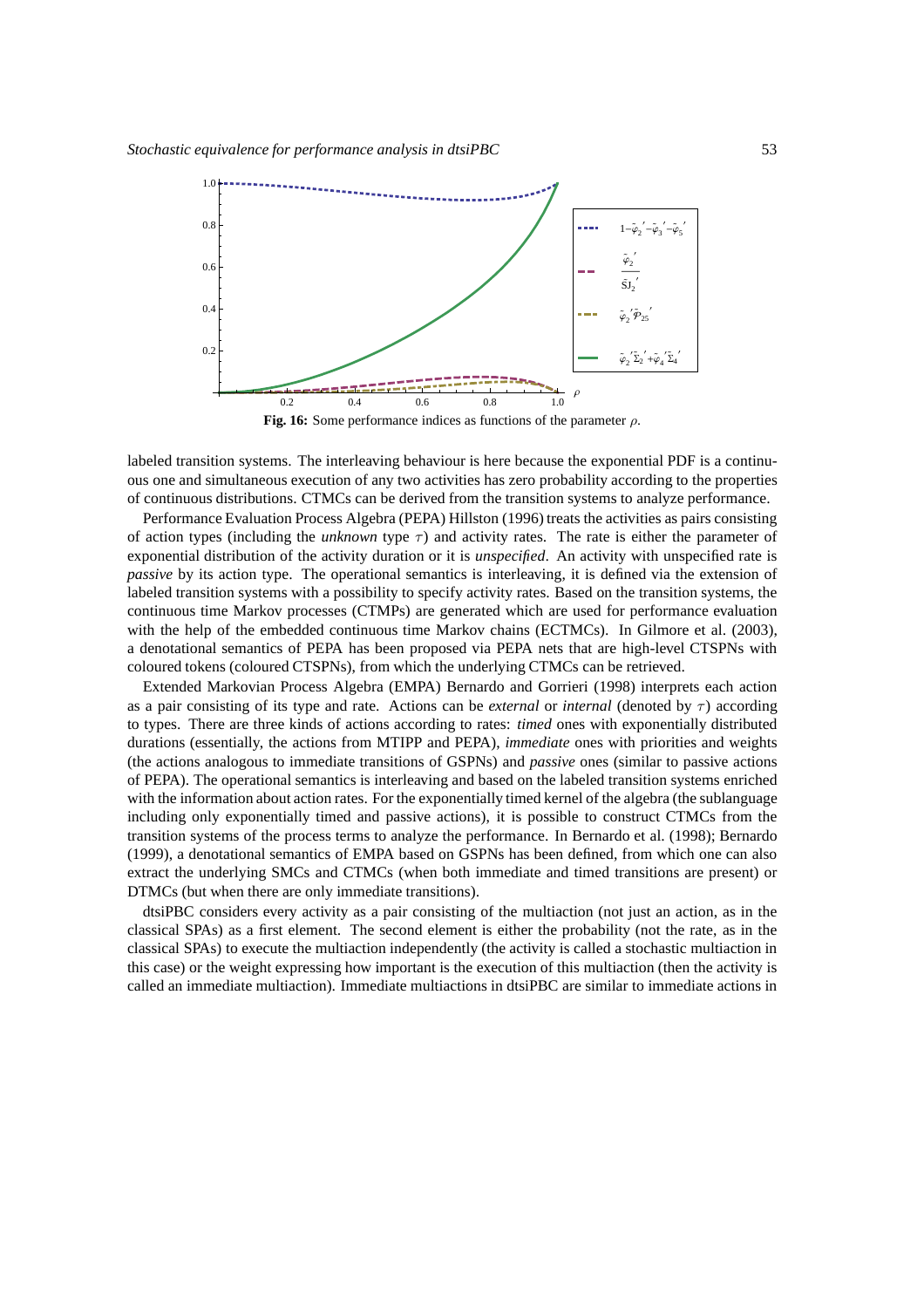EMPA, but all the immediate multiactions in dtsiPBC have the same high priority (with the goal to execute them always before stochastic multiactions, all having the same low priority), whereas the immediate actions in EMPA can have different priorities. Associating the same priority with all immediate multiactions in dtsiPBC results in the simplified specification and analysis, and such a decision is appropriate to the calculus, since weights (assigned also to immediate actions in EMPA) are enough to denote preferences among immediate multiactions and to produce the conformable probabilistic behaviours. There are no immediate actions in MTIPP and PEPA. Immediate actions are available only in iPEPA Hayden et al.  $(2013)$ , where they are analogous to immediate multiactions in dtsiPBC, and in a variant of TIPP Götz et al. (1993) discussed while constructing the calculus PM-TIPP Rettelbach (1995), but there immediate activities are used just to specify probabilistic branching and they cannot be synchronized. dtsiPBC has a discrete time semantics, and residence time in the tangible states is geometrically distributed, unlike the classical SPAs with continuous time semantics and exponentially distributed activity delays. As a consequence, dtsiPBC has a step operational semantics in contrast to interleaving operational semantics of the classical SPAs. The performance in dtsiPBC is analyzed via the underlying SMCs and (reduced) DTMCs Tarasyuk et al. (2015) extracted from the labeled probabilistic transition systems associated with the expressions. In the classical SPAs, CTMCs are usually used for performance evaluation. dtsiPBC has a denotational semantics based on LDTSIPNs from which the underlying SMCs and (reduced) DTMCs are derived, unlike (reduced) CTMCs in PEPA and EMPA. MTIPP has no denotational semantics.

#### 10.2 Continuous time and non-interleaving semantics

A few non-interleaving SPAs were considered among non-Markovian ones Katoen and D'Argenio (2001); Bravetti and D'Argenio (2004).

Generalized Stochastic Process Algebra (GSPA) Brinksma et al. (1995) is a stochastic extension of Simple Process Algebra Brinksma et al. (1995). GSPA has no operational semantics. GSPA has a true-concurrent denotational semantics via generalized stochastic event structures (GSESs) with non-Markovian stochastic delays of events. In Katoen et al. (1996), generalized semi-Markov processes (GSMPs) were extracted from GSESs to analyze performance.

Generalized Stochastic  $\pi$ -calculus (S $\pi$ ) Priami (1996, 2002) extends  $\pi$ -calculus Milner et al. (1992).  $S_{\pi}$  allows for general continuous distributions of activity delays. It has a proved operational semantics with transitions labeled by encodings of their deduction trees. The transition labels encode the action causality information and allow one to derive the enabling relations and the firing distributions of concurrent transitions from the transition sequences. Nevertheless, abstracting from stochastic delays leads to the classical early interleaving semantics of  $\pi$ -calculus. No well-established underlying performance model for this version of  $S_{\pi}$  exists.

Generalized Semi-Markovian Process Algebra (GSMPA) Bravetti et al. (1998); Bravetti (2002) is an enrichment of EMPA. GSMPA has an ST-operational semantics and non-Markovian action delays. The ST-operational semantics of GSMPA is based on decorated transition systems governed by transition rules with rather complex preconditions. There are two types of transitions: the choice (action beginning) and the termination (action ending) ones. The choice transitions are labeled by weights of single actions chosen for execution while the termination transitions have no labels. Only single actions can begin, but several actions can end in parallel. Thus, the choice transitions happen just sequentially while the termination transitions can happen simultaneously. As a result, the decorated interleaving / step transition systems are obtained. The performance analysis in GSMPA is accomplished via GSMPs.

dtsiPBC has immediate multiactions while GSPA,  $S_{\pi}$  and GSMPA do not specify instantaneous events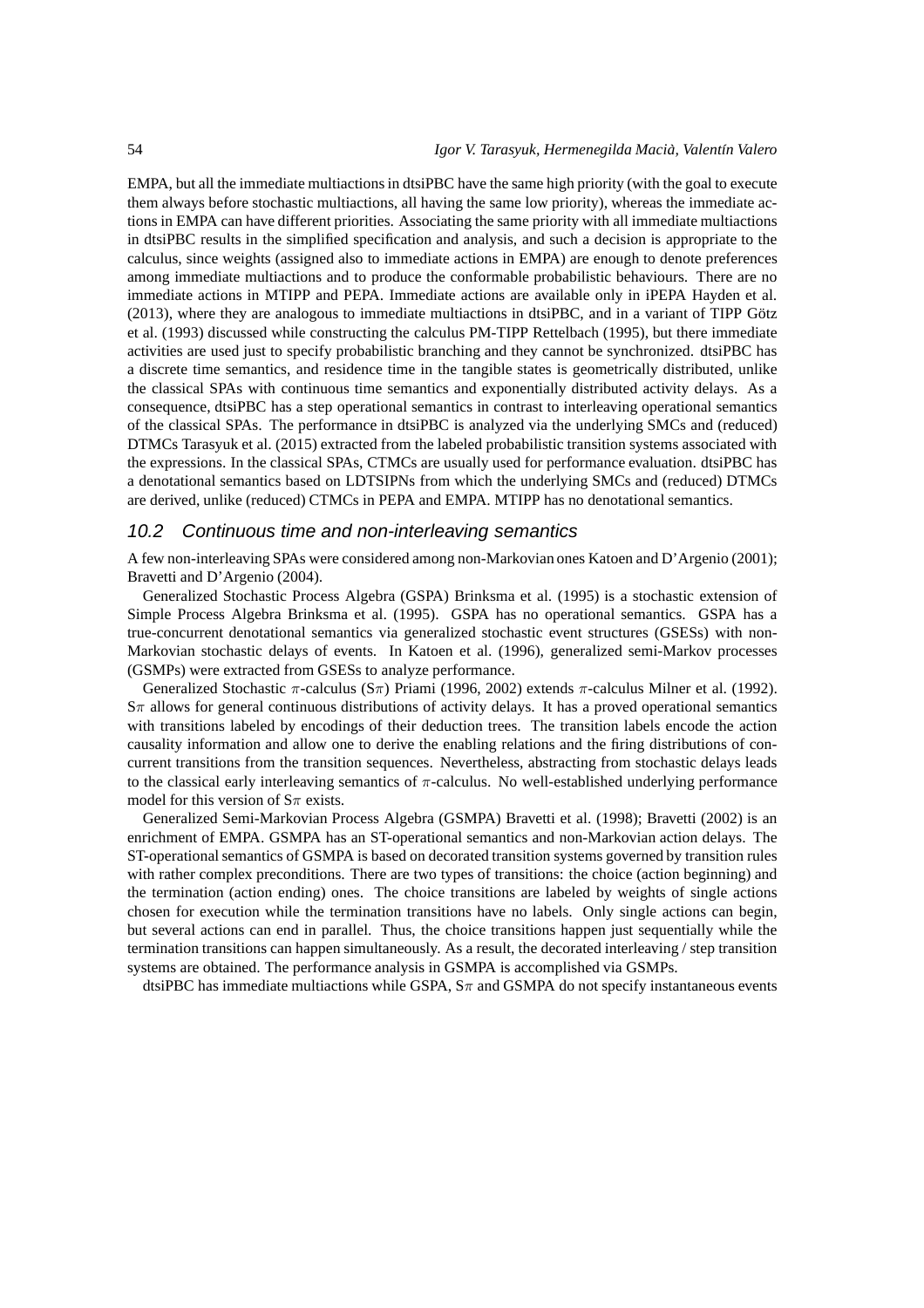or activities. Geometrically distributed or zero delays are associated with process states in dtsiPBC, unlike generally distributed delays assigned to events in GSPA or to activities in  $S_{\pi}$  and GSMPA. dtsiPBC has a discrete time operational semantics allowing for concurrent execution of activities in steps. GSPA has no operational semantics while  $S_{\pi}$  and GSMPA have continuous time ones. In continuous time semantics, concurrency is simulated by interleaving, since simultaneous occurrence of any two events has zero probability according to the properties of continuous probability distributions. Therefore, interleaving transitions should be annotated with an additional information to keep the concurrency. dtsiPBC has an SPN-based denotational semantics. In comparison with event structures, PNs are more expressive and visually tractable formalism, capable of finitely specifying an infinite behaviour. Recursion in GSPA produces infinite GSESs while dtsiPBC has iteration operation with a finite SPN semantics. Identification of infinite GSESs that can be finitely represented in GSPA was left for a future research.

#### 10.3 Discrete time

Much fewer SPAs with discrete time semantics were constructed.

Dts-nets van der Aalst et al. (2000) are a class of compositional DTSPNs with generally distributed discrete time transition delays. The denotational semantics of a stochastic extension (we call it stochastic ACP or sACP) of a subset of Algebra of Communicating Processes (ACP) Bergstra and Klop (1985) can be constructed via dts-nets. There are two types of transitions: immediate (timeless) ones, with zero delays, and time ones, whose delays are random variables with general discrete distributions. The top-down synthesis of dts-nets consists in the substitution of their transitions by blocks (dts-subnets) corresponding to some composition operators. It was explained how to calculate the throughput time of dts-nets using the service time (holding time or delay) of their transitions. For this, the notions of service distribution for the transitions and throughput distribution for the building blocks were defined. Since the throughput time of the parallelism block was calculated as the maximal service time for its two constituting transitions, the analogue of the step semantics was implemented.

Theory of Communicating Processes with discrete stochastic time  $(TCP^{dst})$  Markovski and de Vink (2008, 2009), later called Theory of Communicating Processes with discrete real and stochastic time  $(TCP<sup>drst</sup>)$  Markovski et al. (2012), is another stochastic extension of ACP.  $TCP<sup>dst</sup>$  has discrete real time (deterministic) delays (including zero time delays) and discrete stochastic time delays. The algebra generalizes real time processes to discrete stochastic time ones by applying real time properties to stochastic time and imposing race condition to real time semantics.  $TCP<sup>dst</sup>$  has an interleaving operational semantics in terms of stochastic transition systems. The performance is analyzed via discrete time probabilistic reward graphs which are essentially the reward transition systems with probabilistic states having finite number of outgoing probabilistic transitions and timed states having a single outgoing timed transition. The mentioned graphs can be transformed by unfolding or geometrization into discrete time Markov reward chains (DTMRCs) appropriate for transient or stationary analysis.

dtsiPBC, sACP and  $TCP<sup>dst</sup>$ , all have zero delays. However, discrete time delays in dtsiPBC are zeros or geometrically distributed and associated with process states. The zero delays are possible just in vanishing states while geometrically distributed delays are possible only in tangible states. For each tangible state, the parameter of geometric distribution governing the delay in the state is completely determined by the probabilities of all stochastic multiactions executable from it. In sACP and  $TCP^{\text{dst}}$ , delays are generally distributed, but they are assigned to transitions in sACP and separated from actions (excepting zero delays) in  $TCP<sup>dst</sup>$ . Moreover, a special attention is given to zero delays in sACP and deterministic delays in  $TCP<sup>dst</sup>$ . In sACP, immediate (timeless) transitions with zero delays serve as source and sink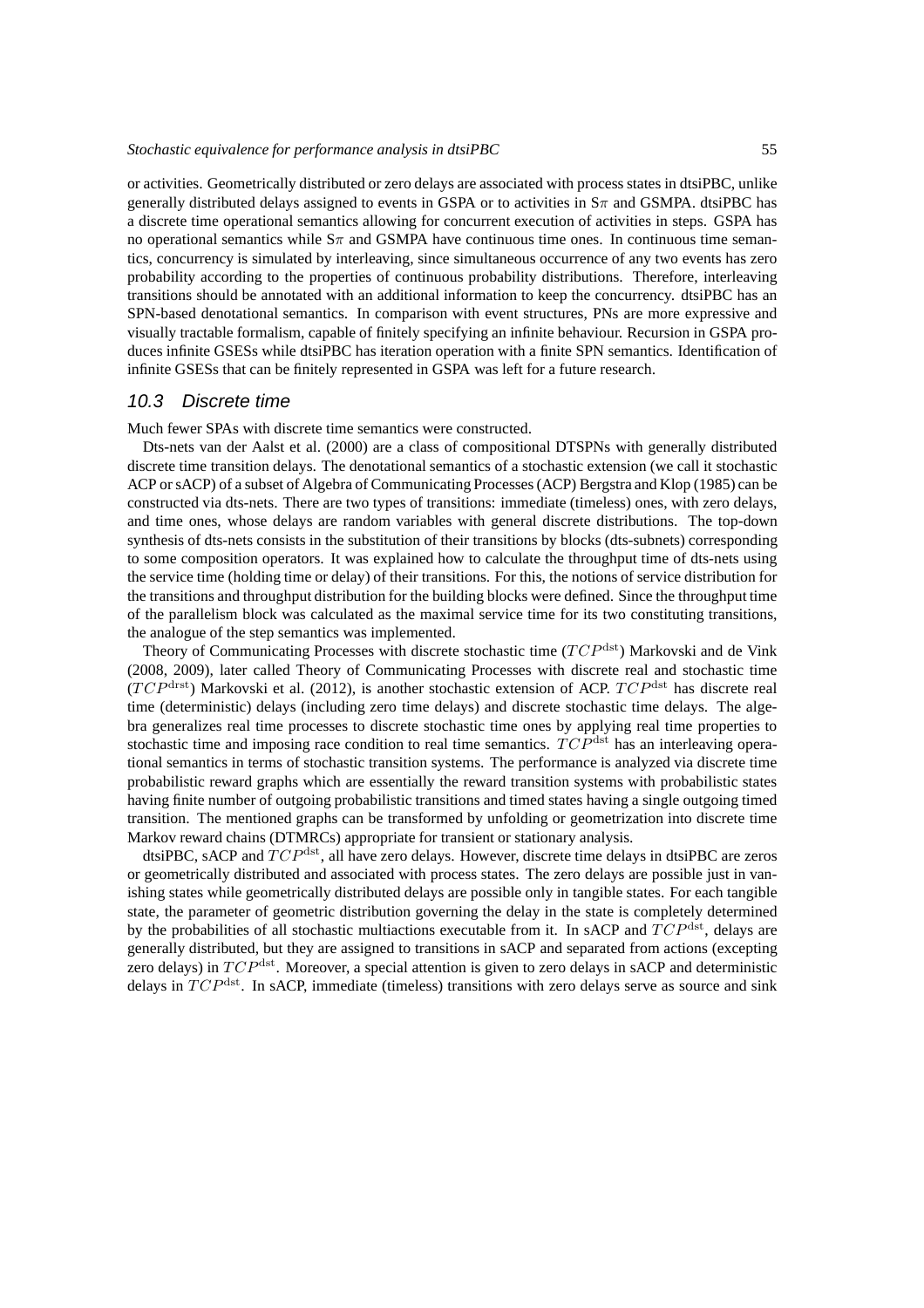| Time       | Immediate       | Interleaving                         | Non-interleaving         |
|------------|-----------------|--------------------------------------|--------------------------|
|            | (multi) actions | semantics                            | semantics                |
| Continuous | N <sub>0</sub>  | MTIPP (CTMC), PEPA (CTMP),           | GSPA (GSMP), $S_{\pi}$ , |
|            |                 | sPBC (CTMC)                          | GSMPA (GSMP)             |
|            | Yes             | EMPA (SMC, CTMC),                    |                          |
|            |                 | $\mathbf{gsPBC}$ (SMC)               |                          |
| Discrete   | No              |                                      | dtsPBC (DTMC)            |
|            | Yes             | $\overline{TCP^{\text{dst}}(DTMRC)}$ | sACP.                    |
|            |                 |                                      | dtsiPBC (SMC, DTMC)      |

**Tab. 5:** Classification of stochastic process algebras.

transitions of the dts-subnets corresponding to the choice, parallelism and iteration operators. In  $TCP^{\rm dest}$ , zero delays of actions are specified by undelayable action prefixes while positive deterministic delays of processes are specified with timed delay prefixes. Neither formal syntax nor operational semantics for sACP were defined and it was not explained how to derive Markov chains from the algebraic expressions or the corresponding dts-nets to analyze performance. It was not stated explicitly, which type of semantics (interleaving or step) is accommodated in sACP. In spite of the discrete time approach, operational semantics of  $TCP<sup>dst</sup>$  is still interleaving, unlike that of dtsiPBC.  $TCP<sup>dst</sup>$  has no denotational semantics.

Table 5 summarizes the SPAs comparison above and that from Section 1, by classifying the SPAs according to the concept of time, the presence of immediate (multi)actions and the type of operational semantics. The names of SPAs, whose denotational semantics is based on SPNs, are printed in bold font. The underlying stochastic process (if defined) is specified near the name of the corresponding SPA.

# 11 Discussion

Let us now discuss which advantages has dtsiPBC in comparison with the SPAs described in Section 10.

#### 11.1 Analytical solution

An important aspect is the analytical tractability of the underlying stochastic process, used for performance evaluation in SPAs. The underlying CTMCs in MTIPP and PEPA, as well as SMCs in EMPA, are treated analytically, but these continuous time SPAs have interleaving semantics. GSPA,  $S_{\pi}$  and GSMPA are the continuous time models, for which a non-interleaving semantics is constructed, but for the underlying GSMPs in GSPA and GSMPA, only simulation and numerical methods are applied, whereas no performance model for  $S_{\pi}$  is defined. sACP and  $TCP^{dst}$  are the discrete time models with the associated analytical methods for the throughput calculation in sACP or for the performance evaluation based on the underlying DTMRCs in  $TCP^{dst}$ , but both models have interleaving semantics. dtsiPBC is a discrete time model with a non-interleaving semantics, where analytical methods are applied to the underlying SMCs. Hence, if an interleaving model is appropriate as a framework for the analytical solution towards performance evaluation then one has a choice between the continuous time SPAs MTIPP, PEPA, EMPA and the discrete time ones sACP,  $TCP^{dst}$ . Otherwise, if one needs a non-interleaving model with the associated analytical methods for performance evaluation and the discrete time approach is feasible then dtsiPBC is the right choice.

The existence of an analytical solution also permits to interpret quantitative values (rates, probabilities,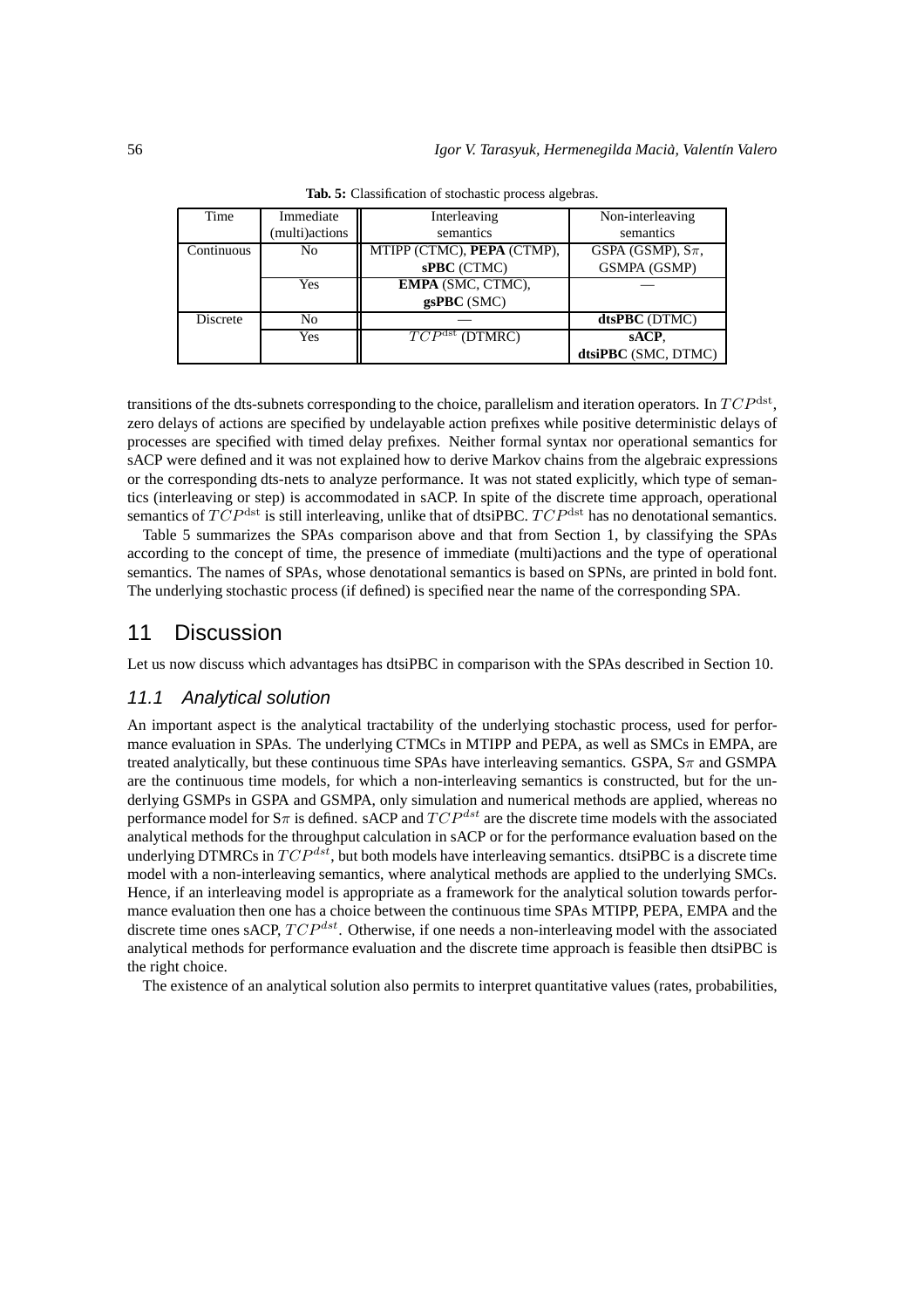weights etc.) from the system specifications as parameters, which can be adjusted to optimize the system performance, like in dtsPBC, dtsiPBC and parametric probabilistic transition systems (i.e. DTMCs whose transition probabilities may be real-value parameters) Lanotte et al. (2007). Note that DTMCs whose transition probabilities are parameters were introduced in Daws (2005). Parametric CTMCs with the transition rates treated as parameters were investigated in Han et al. (2008). On the other hand, no parameters in formulas of SPAs were considered in the literature so far. In dtsiPBC we can easily construct examples with more parameters than we did in our case study. The performance indices will be then interpreted as functions of several variables. The advantage of our approach is that, unlike of the method from Lanotte et al. (2007), we should not impose to the parameters any special conditions needed to guarantee that the real values, interpreted as the transition probabilities, always lie in the interval  $[0; 1]$ . To be convinced of this fact, just remember that, as we have demonstrated, the positive probability functions PF, PT, PM, PM<sup>\*</sup> define probability distributions, hence, they always return values belonging to  $(0, 1]$  for any probability parameters from  $(0, 1)$  and weight parameters from  $\mathbb{R}_{>0}$ . In addition, the transition constraints (their probabilities, rates and guards), calculated using the parameters, in our case should not always be polynomials over variables-parameters, as often required in the mentioned papers, but they may also be fractions of polynomials, like in our case study.

## 11.2 Application area

From the application viewpoint, MTIPP and PEPA are well-suited for interleaving continuous time systems, in which the activity rates or the average sojourn time in the states are known in advance and exponential distribution approximates well the activity delay distributions. EMPA, however, can be used to model the mentioned systems with the activity delays of different duration order or the extended systems, in which purely probabilistic choices or urgent activities must be implemented. GSPA and GSMPA fit well for modeling continuous time systems with a capability to keep the activity causality information, and with known activity delay distributions, which cannot be approximated accurately by exponential distributions. S $\pi$  can additionally model mobility in such systems.  $TCP^{dst}$  is a good choice for interleaving discrete time systems with deterministic (fixed) and generalized stochastic delays, whereas sACP is capable to model non-interleaving systems as well, but it offers not enough performance analysis methods. dtsiPBC is consistent for the step discrete time systems such that the independent execution probabilities of activities are known and geometrical distribution approximates well the state residence time distributions. In addition, dtsiPBC can model these systems featuring very scattered activity delays or even more complex systems with instantaneous probabilistic choice or urgency, hence, dtsiPBC can be taken as a non-interleaving discrete time counterpart of EMPA.

#### 11.3 Concurrency interpretation

The stochastic process calculi proposed in the literature are based on interleaving, as a rule, and parallelism is simulated by synchronous or asynchronous execution. As a semantic domain, the interleaving formalism of transition systems is often used. However, to properly support intuition of the behaviour of concurrent and distributed systems, their semantics should treat parallelism as a primitive concept that cannot be reduced to nondeterminism. Moreover, in interleaving semantics, some important properties of these systems cannot be expressed, such as simultaneous occurrence of concurrent transitions Degano and Priami (1999) or local deadlock in the spatially distributed processes Montanari et al. (1996). Therefore, investigation of stochastic extensions for more expressive and powerful algebraic calculi is an important issue. The development of step or "true concurrency" (such that parallelism is considered as a causal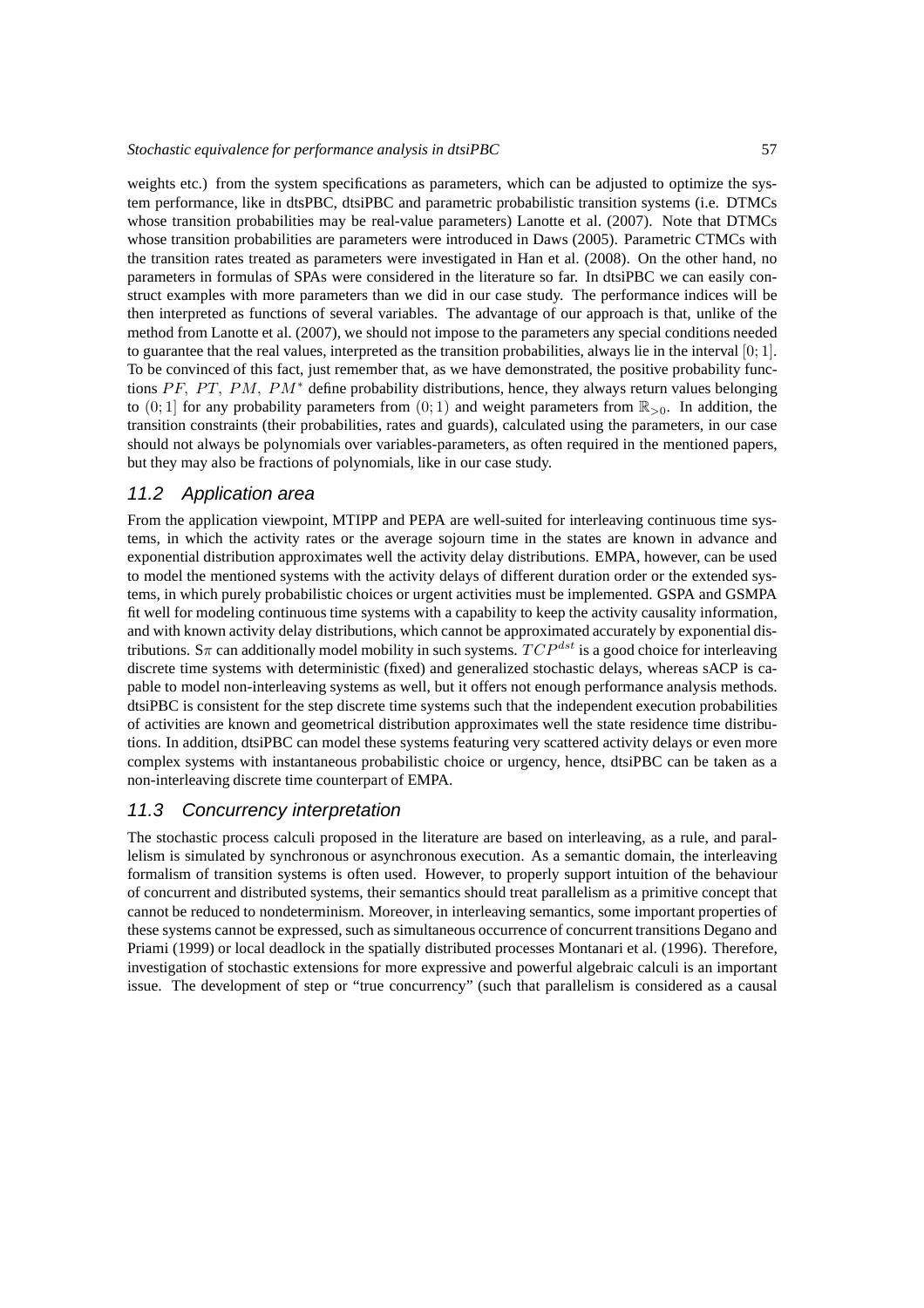independence) SPAs is an interesting and nontrivial problem, which has attracted special attention in the last years. Nevertheless, not so many formal stochastic models of parallel systems were defined whose underlying stochastic processes were based on DTMCs. As mentioned in Fourneau (2010), such models are more difficult to analyze, since a lot of events can occur simultaneously in discrete time systems (the models have a step semantics) and the probability of a set of events cannot be easily related to the probability of the single ones. As observed in Horváth et al. (2012), even for stochastic models with generally distributed time delays, some restrictions on the concurrency degree were imposed to simplify their analysis techniques. In particular, the enabling restriction requires that no two generally distributed transitions are enabled in any reachable marking. Hence, their activity periods do not intersect and no two such transitions can fire simultaneously, this results in interleaving semantics of the model.

Stochastic models with discrete time and step semantics have the following important advantage over those having just an interleaving semantics. The underlying Markov chains of parallel stochastic processes have the additional transitions corresponding to the simultaneous execution of concurrent (i.e. non-synchronized) activities. These additional transitions allow us one to bypass a lot of intermediate states, which otherwise should be visited when interleaving semantics is accommodated. When step semantics is used, the intermediate states can also be visited with some probability (this is an advantage, since some alternative system's behaviour may start from these states), but this probability is not greater than the corresponding one in case of interleaving semantics. While in interleaving semantics, only the empty or singleton (multi)sets of activities can be executed, in step semantics, generally, the (multi)sets of activities with more than one element can be executed as well. Hence, in step semantics, there are more variants of execution from each state than in the interleaving case and the executions probabilities, whose sum must be equal to 1, are distributed among more possibilities. Therefore, the systems with parallel stochastic processes usually have smaller average run-through. Thus, when the underlying Markov chains of the processes are ergodic, they will take less discrete time units to stabilize the behaviour, since their TPMs will be denser because of additional non-zero elements outside the main diagonal. Hence, both the first passage-time performance indices based on the transient probabilities and the steady-state performance indices based on the stationary probabilities can be computed quicker, resulting in faster quantitative analysis of the systems. On the other hand, step semantics, induced by simultaneous firing several transitions at each step, is natural for Petri nets and allows one to exploit full power of the model. Therefore, it is important to respect the probabilities of parallel executions of activities in discrete time SPAs, especially in those with a Petri net denotational semantics.

## 11.4 Advantages of dtsiPBC

The advantages of dtsiPBC are the flexible multiaction labels, immediate multiactions, powerful operations, as well as a step operational and a Petri net denotational semantics allowing for concurrent execution of activities (transitions), together with an ability for analytical and parametric performance evaluation.

# 12 Conclusion

In this paper, we have proposed a discrete time stochastic extension dtsiPBC of a finite part of PBC enriched with iteration and immediate multiactions. The calculus has a concurrent step operational semantics based on labeled probabilistic transition systems and a denotational semantics in terms of a subclass of LDTSIPNs. A method of performance evaluation in the framework of the calculus has been presented. Step stochastic bisimulation equivalence of process expressions has been defined and its interrelations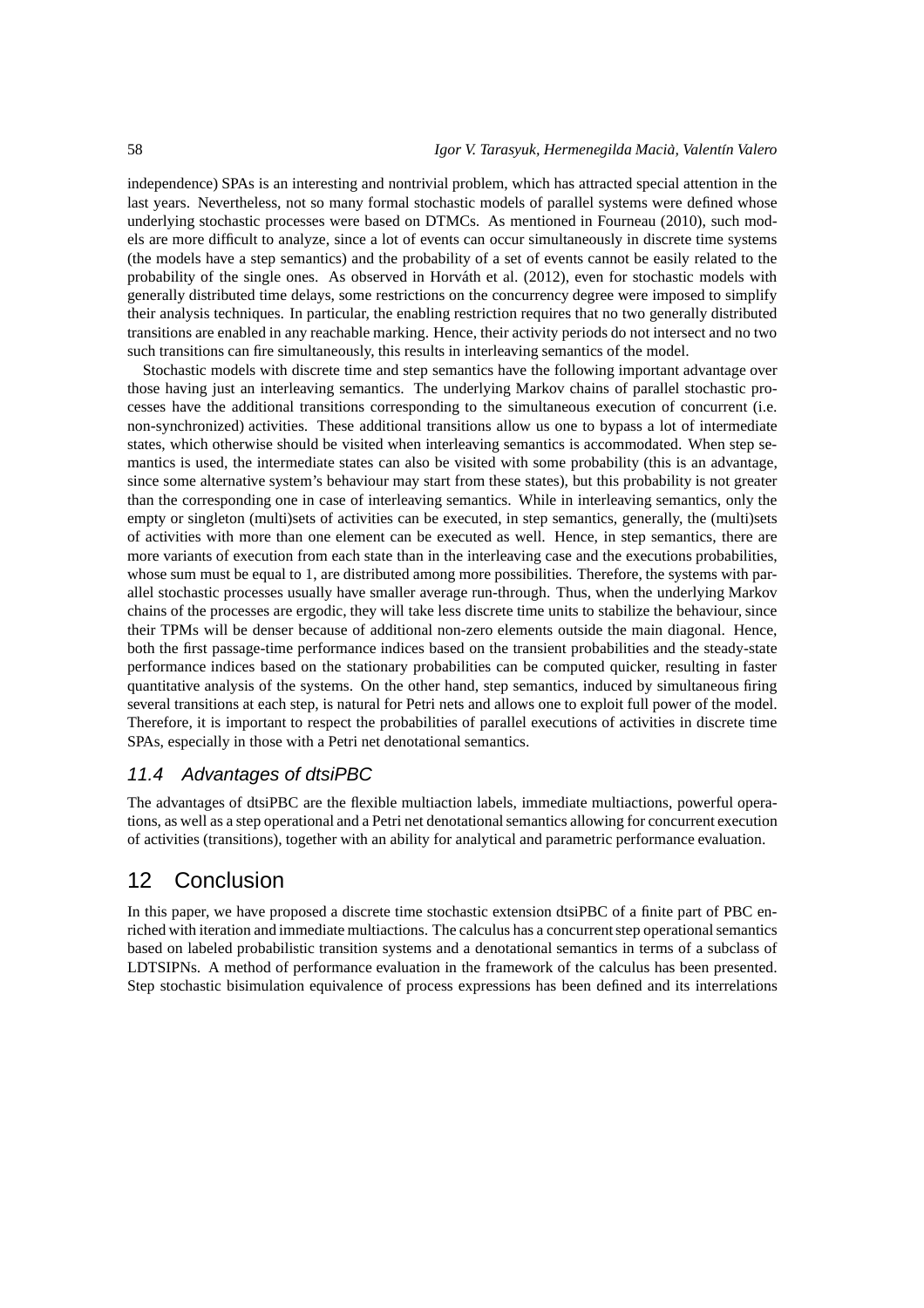with other equivalences of the calculus have been investigated. We have explained how to reduce transition systems and underlying SMCs of expressions w.r.t. the introduced equivalence. We have proved that the mentioned equivalence guarantees identity of the stationary behaviour and the sojourn time properties, and thus preserves performance measures. A case study of a generalization of the shared memory system by allowing for variable probabilities in its specification has been presented. The case study is an example of modeling, performance evaluation and performance preserving reduction within the calculus.

The advantage of our framework is twofold. First, one can specify in it concurrent composition and synchronization of (multi)actions, whereas this is not possible in classical Markov chains. Second, algebraic formulas represent processes in a more compact way than Petri nets and allow one to apply syntactic transformations and comparisons. Process algebras are compositional by definition and their operations naturally correspond to operators of programming languages. Hence, it is much easier to construct a complex model in the algebraic setting than in PNs. The complexity of PNs generated for practical models in the literature demonstrates that it is not straightforward to construct such PNs directly from the system specifications. dtsiPBC is well suited for the discrete time applications, whose discrete states change with a global time tick, such as business processes, neural and transportation networks, computer and communication systems, timed web services, and in which the distributed architecture or the concurrency level should be preserved since in step semantics, we have additional transitions due to concurrent executions).

Future work will consist in constructing a congruence for dtsiPBC, i.e. the equivalence that withstands application of all its operations. A possible candidate is a stronger version of  $\leftrightarrow_{\infty}$  defined via transition systems equipped with two extra transitions skip and redo, like those from Macià et al. (2008a). We also plan to extend the calculus with deterministically timed multiactions having a fixed discrete time delay (including the zero one which is the case of immediate multiactions) to enhance expressiveness of the calculus and extend application area of the associated analysis techniques. The resulting SPA will be a concurrent discrete time analogue of SM-PEPA Bradley (2005), whose underlying stochastic model is a semi-Markov chain. Finally, recursion could be added to dtsiPBC to increase its specification power.

# References

- C. Autant and P. Schnoebelen. Place bisimulations in Petri nets. In *Proc.* 13th *ICATPN 1992*, volume 616 of *Lect. Notes Comp. Sci.*, pages 45–61. Springer, 1992.
- C. Baier. Polynomial time algorithms for testing probabilistic bisimulation and simulation. In *Proc.* 8<sup>th</sup> *CAV 1996*, volume 1102 of *Lect. Notes Comp. Sci.*, pages 50–61. Springer, 1996. http://www.inf.tudresden.de/content/institutes/thi/algi/publikationen/texte/27 00 old.pdf.
- C. Baier, B. Engelen, and M. Majster-Cederbaum. Deciding bisimilarity and similarity for probabilistic processes. *Journal of Computer and System Sciences*, 60:187–231, 2000.
- G. Balbo. Introduction to stochastic Petri nets. In *Proc.* 1<sup>st</sup> EEF/Euro Summer School of Trends in Comp. *Sci. 2000*, volume 2090 of *Lect. Notes Comp. Sci.*, pages 84–155. Springer, 2001.
- G. Balbo. Introduction to generalized stochastic Petri nets. In *Proc.* 7<sup>th</sup> SFM 2007, volume 4486 of Lect. *Notes Comp. Sci.*, pages 83–131. Springer, 2007.
- F. Bause and P. S. Kritzinger. *Stochastic Petri nets: an introduction to the theory*. Vieweg Verlag, 2002.  $2^{nd}$  edition, 218 pages, http://ls4-www.cs.tu-dortmund.de/cms/de/home/bause/bause kritzinger\_spn book print.pdf.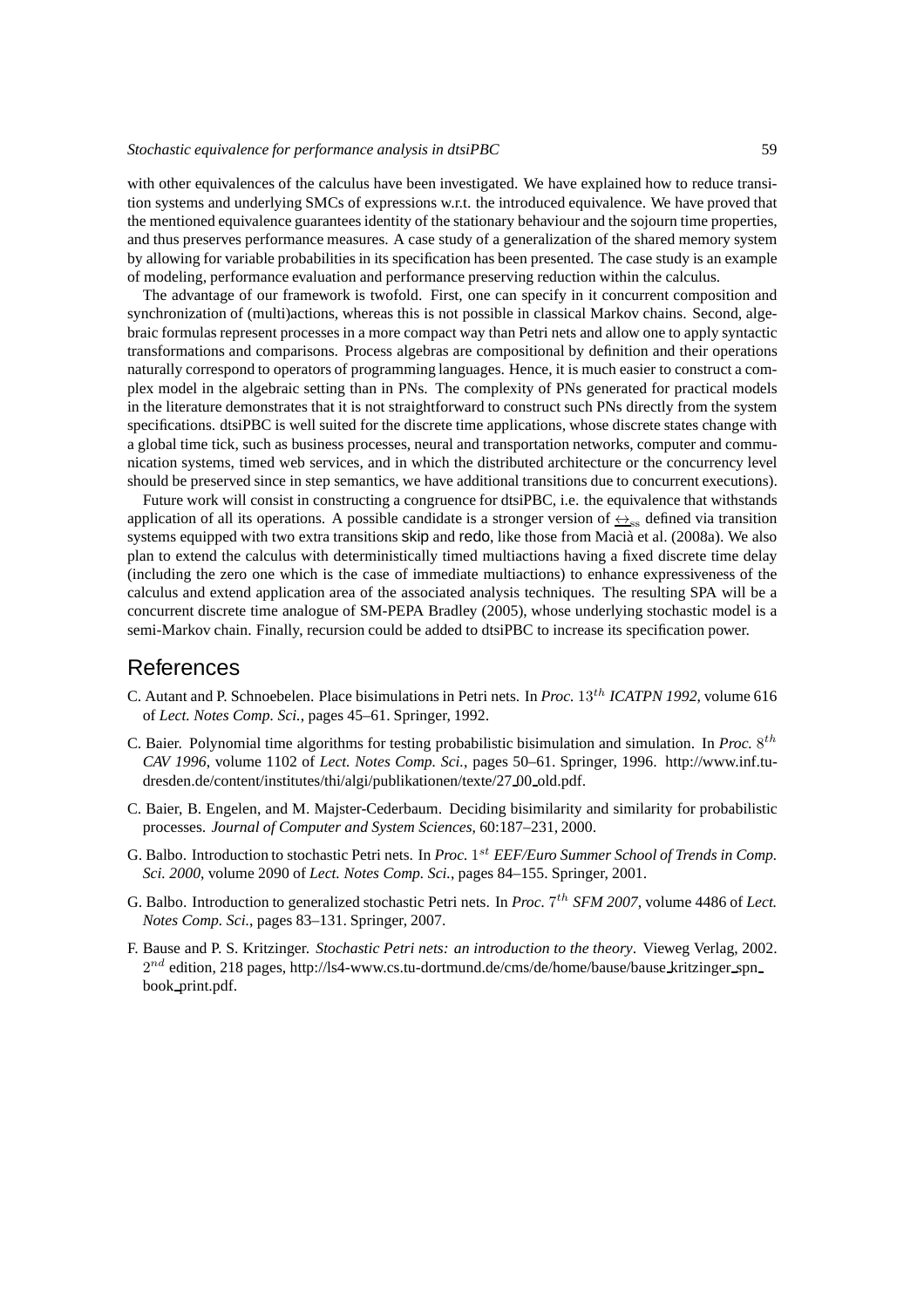- J. A. Bergstra and J. W. Klop. Algebra of communicating processes with abstraction. *Theor. Comput. Sci.*, 37:77–121, 1985.
- M. Bernardo. *Theory and application of extended Markovian process algebra*. University of Bologna, Italy, 1999. Ph. D. thesis, 276 pages, http://www.sti.uniurb.it/bernardo/documents/phdthesis.pdf.
- M. Bernardo. A survey of Markovian behavioral equivalences. In *Proc.* 7<sup>th</sup> SFM 2007, volume 4486 of *Lect. Notes Comp. Sci.*, pages 180–219. Springer, 2007. http://www.sti.uniurb.it/bernardo/documents/ sfm07pe.tuto.pdf.
- M. Bernardo. On the tradeoff between compositionality and exactness in weak bisimilarity for integratedtime Markovian process calculi. *Theor. Comput. Sci.*, 563:99–143, 2015. http://www.sti.uniurb.it/ bernardo/documents/tcs563.pdf.
- M. Bernardo and M. Bravetti. Reward based congruences: can we aggregate more? In *Proc. PAPM-PROBMIV 2001*, volume 2165 of *Lect. Notes Comp. Sci.*, pages 136–151. Springer, 2001. http://www.cs.unibo.it/˜bravetti/papers/papm01b.ps.
- M. Bernardo and R. Gorrieri. A tutorial on EMPA: a theory of concurrent processes with nondeterminism, priorities, probabilities and time. *Theor. Comput. Sci.*, 202:1–54, 1998. http://www.sti.uniurb.it/ bernardo/documents/tcs202.pdf.
- M. Bernardo, L. Donatiello, and R. Gorrieri. A formal approach to the integration of performance aspects in the modeling and analysis of concurrent systems. *Inform. Comput.*, 144:83–154, 1998. http://www.sti.uniurb.it/bernardo/documents/ic144.pdf.
- E. Best and M. Koutny. A refined view of the box algebra. In *Proc.* 16<sup>th</sup> ICATPN 1995, volume 935 of *Lect. Notes Comp. Sci.*, pages 1–20. Springer, 1995. http://parsys.informatik.uni-oldenburg.de/˜best/ publications/pn95.ps.gz.
- E. Best, R. Devillers, and J. G. Hall. The box calculus: a new causal algebra with multi-label communication. In *Advances in Petri Nets 1992*, volume 609 of *Lect. Notes Comp. Sci.*, pages 21–69. Springer, 1992.
- E. Best, R. Devillers, and M. Koutny. *Petri net algebra*. EATCS Monographs on Theor. Comput. Sci., Springer, 2001. 378 pages.
- J. T. Bradley. Semi-Markov PEPA: modelling with generally distributed actions. *International Journal of Simulation*, 6:43–51, 2005. http://pubs.doc.ic.ac.uk/semi-markov-pepa/semi-markov-pepa.pdf.
- M. Bravetti. *Specification and analysis of stochastic real-time systems*. University of Bologna, Italy, 2002. Ph. D. thesis, 432 pages, http://www.cs.unibo.it/˜bravetti/papers/phdthesis.ps.gz.
- M. Bravetti and P. R. D'Argenio. Tutte le algebre insieme: concepts, discussions and relations of stochastic process algebras with general distributions. In *Validation of Stochastic Systems: A Guide to Current Research*, volume 2925 of *Lect. Notes Comp. Sci.*, pages 44–88. Springer, 2004. http://www.cs.unibo.it/ ˜bravetti/papers/voss03.ps.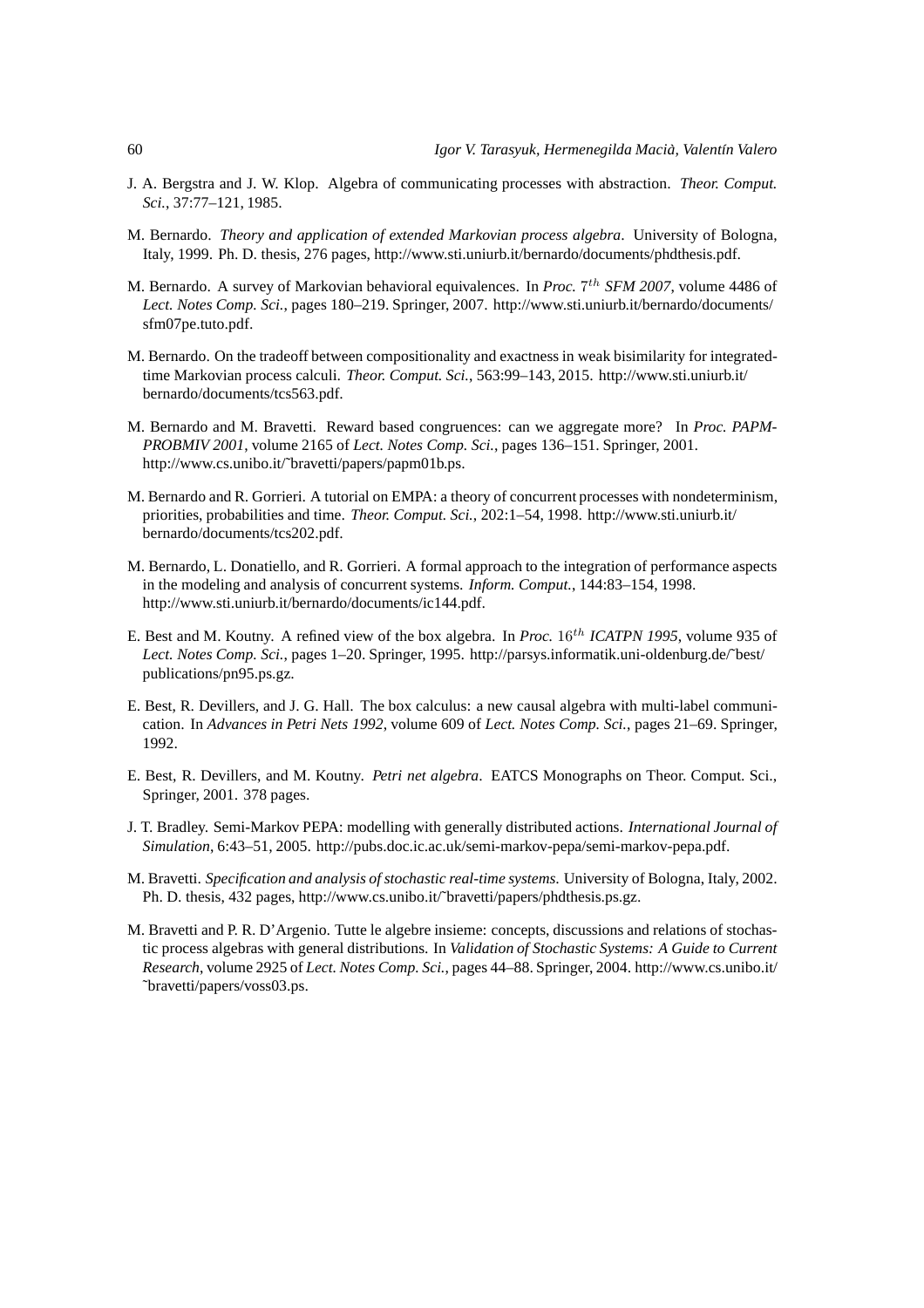- M. Bravetti, M. Bernardo, and R. Gorrieri. Towards performance evaluation with general distributions in process algebras. In *Proc.* 9 th *CONCUR 1998*, volume 1466 of *Lect. Notes Comp. Sci.*, pages 405–422. Springer, 1998. http://www.cs.unibo.it/~bravetti/papers/concur98.ps.
- E. Brinksma and H. Hermanns. Process algebra and Markov chains. In *Proc.* 1 st *EEF/Euro Summer School of Trends in Comp. Sci. 2000*, volume 2090 of *Lect. Notes Comp. Sci.*, pages 183–231. Springer, 2001.
- E. Brinksma, J.-P. Katoen, R. Langerak, and D. Latella. A stochastic causality-based process algebra. *Comp. J.*, 38:552–565, 1995. http://eprints.eemcs.utwente.nl/6387/01/552.pdf.
- G. Bucci, L. Sassoli, and E. Vicario. Correctness verification and performance analysis of real-time systems using stochastic preemptive time Petri nets. *IEEE Transactions on Software Engineering*, 31: 913–927, 2005. http://www.dsi.unifi.it/˜vicario/Research/TSE05.pdf.
- P. Buchholz. Markovian process algebra: composition and equivalence. In *Proc.* 2<sup>nd</sup> Int. Workshop on *Process Algebras and Performance Modelling (PAPM) 1994*, number 27 in Arbeitsberichte des IMMD, pages 11–30, Germany, 1994a. University of Erlangen.
- P. Buchholz. Exact and ordinary lumpability in finite Markov chains. *Journal of Applied Probability*, 31: 59–75, 1994b.
- P. Buchholz. A notion of equivalence for stochastic Petri nets. In *Proc.* 16th *ICATPN 1995*, volume 935 of *Lect. Notes Comp. Sci.*, pages 161–180. Springer, 1995.
- P. Buchholz. Iterative decomposition and aggregation of labeled GSPNs. In *Proc.* 19<sup>th</sup> *ICATPN 1998*, volume 1420 of *Lect. Notes Comp. Sci.*, pages 226–245. Springer, 1998.
- P. Buchholz and I. V. Tarasyuk. Net and algebraic approachesto probabilistic modeling. *Joint Novosibirsk Computing Center and Institute of Informatics Systems Bulletin, Series Computer Science*, 15:31–64, 2001. Novosibirsk, Russia, http://itar.iis.nsk.su/files/itar/pages/spnpancc.pdf.
- S. Cattani and R. Segala. Decision algorithms for probabilistic bisimulation. In *Proc.* 13th *CONCUR 2002*, volume 2421 of *Lect. Notes Comp. Sci.*, pages 371–385. Springer, 2002. http://www.cs.bham.ac.uk/˜dxp/papers/CS02.pdf.
- I. Christoff. Testing equivalence and fully abstract models of probabilistic processes. In *Proc.* 1 st *CON-CUR 1990*, volume 458 of *Lect. Notes Comp. Sci.*, pages 126–140. Springer, 1990.
- C. Daws. Symbolic and parametric model checking of discrete-time Markov chains. In *Proc.* 1 st *ICTAC 2004*, volume 3407 of *Lect. Notes Comp. Sci.*, pages 280–294. Springer, 2005.
- P. Degano and C. Priami. Non-interleaving semantics for mobile processes. *Theoretical Computer Science*, 216:237–270, 1999.
- S. Derisavi, H. Hermanns, and W. H. Sanders. Optimal state-space lumping of Markov chains. *Information Processing Letters*, 87:309–315, 2003.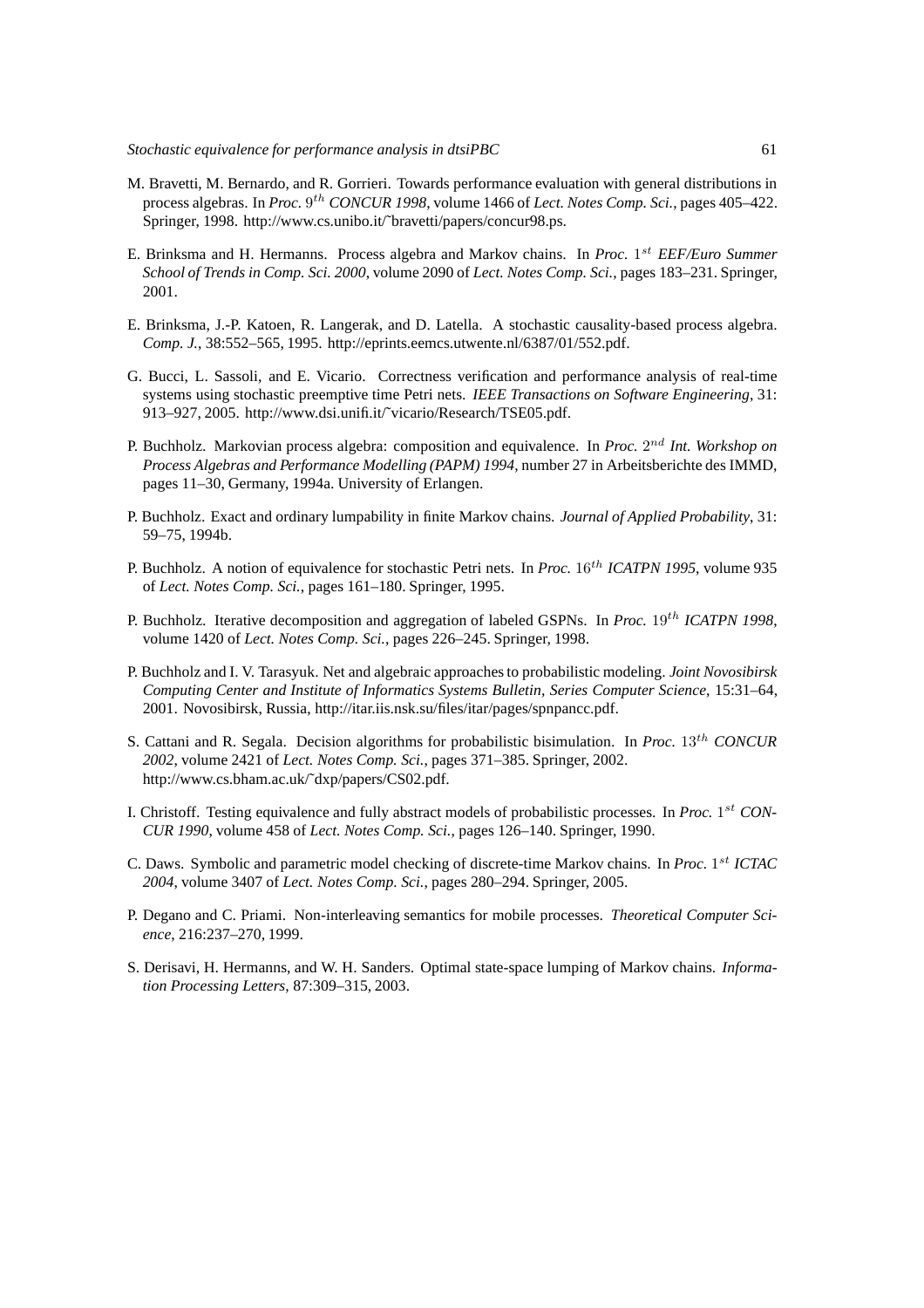- C. Eisentraut, H. Hermanns, J. Schuster, A. Turrini, and L. Zhang. The quest for minimal quotients for probabilistic automata. In *Proc.* 19<sup>th</sup> *TACAS 2013*, volume 7795 of *Lect. Notes Comp. Sci.*, pages 16–31. Springer, 2013.
- J. M. Fourneau. Collaboration of discrete-time Markov chains: Tensor and product form. *Performance Evaluation*, 67:779–796, 2010.
- S. Gilmore, J. Hillston, L. Kloul, and M. Ribaudo. PEPA nets: a structured performance modelling formalism. *Performance Evaluation*, 54:79–104, 2003. http://www.dcs.ed.ac.uk/pepa/pepanetsJournal.pdf.
- N. Götz, U. Herzog, and M. Rettelbach. Multiprocessor and distributed system design: the integration of functional specification and performance analysis using stochastic process algebras. In *Proc.* 16th *Performance 1993*, volume 729 of *Lect. Notes Comp. Sci.*, pages 121–146. Springer, 1993.
- M. C. Guenther, N. J. Dingle, J. T. Bradley, and W. J. Knottenbelt. Passage-time computation and aggregation strategies for large semi-Markov processes. *Performance Evaluation*, 68:221–236, 2011.
- T. Han, J.-P. Katoen, and A. Mereacre. Approximate parameter synthesis for probabilistic time-bounded reachability. In *Proc.* 29<sup>th</sup> IEEE Real-Time Systems Symposium (RTSS) 2008, pages 173–182, New York, USA, 2008. IEEE Computer Society Press.
- B. R. Haverkort. Markovian models for performance and dependability evaluation. In *Proc.* 1 st *EEF/Euro Summer School of Trends in Comp. Sci. 2000*, volume 2090 of *Lect. Notes Comp. Sci.*, pages 38–83. Springer, 2001. http://www-i2.informatik.rwth-aachen.de/Teaching/Seminar/VOSS2005/have01.pdf.
- R. A. Hayden, J. T. Bradley, and A. Clark. Performance specification and evaluation with unified stochastic probes and fluid analysis. *IEEE Transactions on Software Engineering*, 39:97–118, 2013. http://pubs.doc.ic.ac.uk/fluid-unified-stochastic-probes/fluid-unified-stochastic-probes.pdf.
- H. Hermanns and M. Rettelbach. Syntax, semantics, equivalences and axioms for MTIPP. In *Proc.* 2<sup>nd</sup> *Int. Workshop on Process Algebras and Performance Modelling (PAPM) 1994*, number 27 in Arbeitsberichte des IMMD, pages 71–88, Germany, 1994. University of Erlangen.
- J. Hillston. The nature of synchronisation. In *Proc.* 2<sup>nd</sup> Int. Workshop on Process Algebras and Per*formance Modelling (PAPM) 1994*, number 27 in Arbeitsberichte des IMMD, pages 51–70, Germany, 1994. University of Erlangen. http://www.dcs.ed.ac.uk/pepa/synchronisation.pdf.
- J. Hillston. *A compositional approach to performance modelling*. Cambridge University Press, UK, 1996. 158 pages, http://www.dcs.ed.ac.uk/pepa/book.pdf.
- C. A. R. Hoare. *Communicating sequential processes*. Prentice-Hall, London, UK, 1985. http://www.usingcsp.com/cspbook.pdf.
- A. Horváth, M. Paolieri, L. Ridi, and E. Vicario. Transient analysis of non-Markovian models using stochastic state classes. *Performance Evaluation*, 69:315–335, 2012.
- L. Jategaonkar and A. R. Meyer. Deciding true concurrency equivalences on safe, finite nets. *Theor. Comput. Sci.*, 154:107–143, 1996.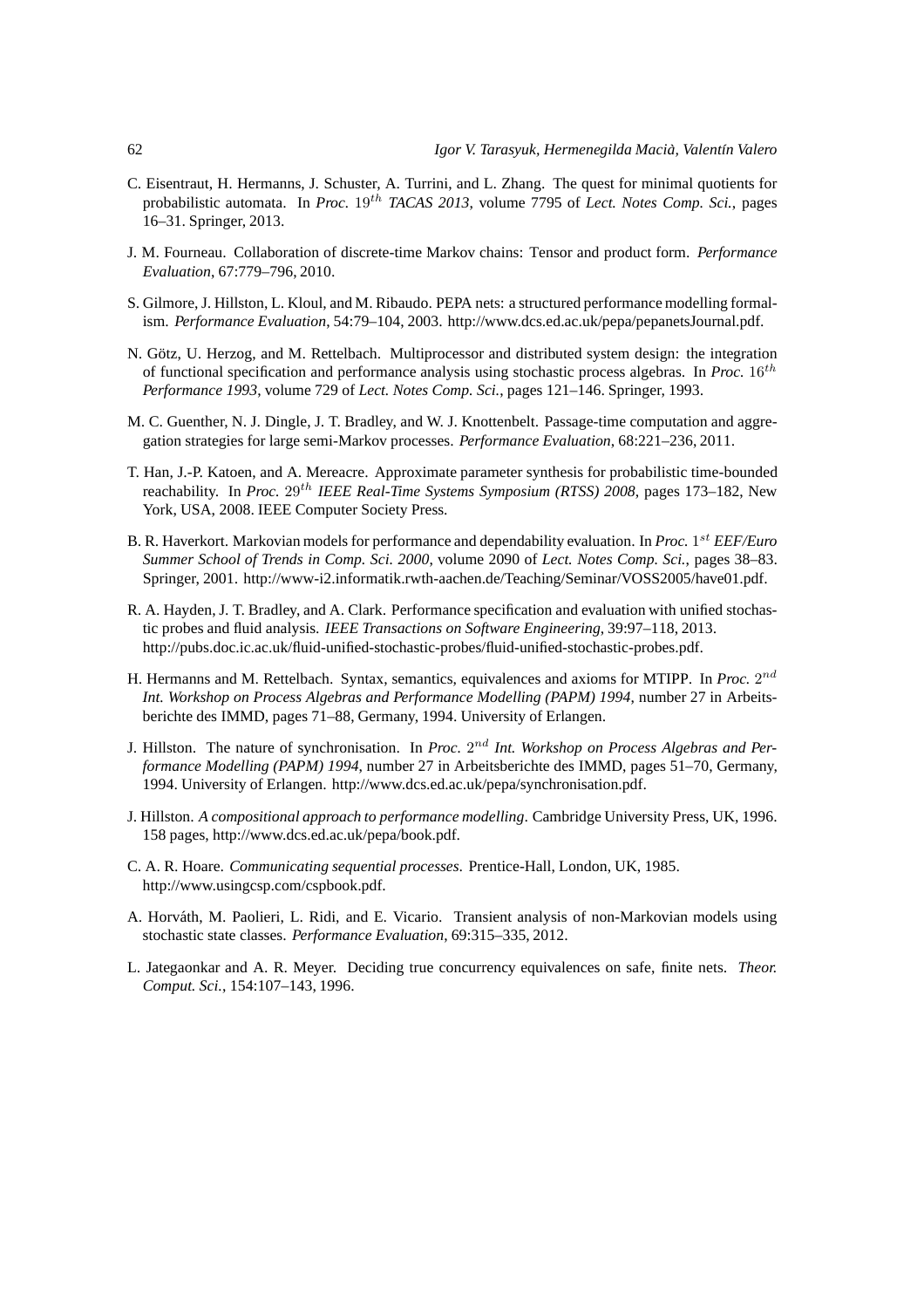- C.-C. Jou and S. A. Smolka. Equivalences, congruences and complete axiomatizations for probabilistic processes. In *Proc.* 1<sup>st</sup> CONCUR 1990, volume 458 of *Lect. Notes Comp. Sci.*, pages 367–383. Springer, 1990.
- G. Kahn. Natural semantics. In *Proc.* 4<sup>th</sup> STACS 1987, pages 22–39. Springer, London, UK, 1987.
- J.-P. Katoen. Quantinative and qualitative extensions of event structures. CTIT Ph. D.-thesis series 96-09, Centre for Telematics and Information Technology, University of Twente, Enschede, The Netherlands, 1996. Ph. D. thesis, 303 pages.
- J.-P. Katoen and P. R. D'Argenio. General distributions in process algebra. In *Proc.* 1 st *EEF/Euro Summer School of Trends in Comp. Sci. 2000*, volume 2090 of *Lect. Notes Comp. Sci.*, pages 375–429. Springer, 2001.
- J.-P. Katoen, E. Brinksma, D. Latella, and R. Langerak. Stochastic simulation of event structures. In *Proc.* 4 th *Int. Workshop on Process Algebra and Performance Modelling (PAPM) 1996*, pages 21–40, Torino, Italy, 1996. CLUT Press. http://eprints.eemcs.utwente.nl/6487/01/263 KLLB96b.pdf.
- V. G. Kulkarni. *Modeling and analysis of stochastic systems*. Texts in Statistical Science, Chapman and Hall / CRC Press, 2009. 563 pages.
- R. Lanotte, A. Maggiolo-Schettini, and A. Troina. Parametric probabilistic transition systems for system design and analysis. *Formal Asp. Comput.*, 19:93–109, 2007.
- K. G. Larsen and A. Skou. Bisimulation through probabilistic testing. *Inform. Comput.*, 94:1–28, 1991.
- H. Macià, V. Valero, and D. de Frutos. sPBC: a Markovian extension of finite Petri box calculus. In Proc. 9<sup>th</sup> IEEE Int. Workshop on Petri Nets and Performance Models (PNPM) 2001, pages 207–216, Aachen, Germany, 2001. IEEE Computer Society Press. http://www.info-ab.uclm.es/retics/ publications/2001/pnpm01.ps.
- H. Macià, V. Valero, D. Cazorla, and F. Cuartero. Introducing the iteration in sPBC. In *Proc.* 24<sup>th</sup> *FORTE 2004*, volume 3235 of *Lect. Notes Comp. Sci.*, pages 292–308. Springer, 2004. http://www.infoab.uclm.es/retics/publications/2004/forte04.pdf.
- H. Maci`a, V. Valero, F. Cuartero, and D. de Frutos. A congruence relation for sPBC. *Formal Methods in System Design*, 32:85–128, 2008a. Springer, The Netherlands.
- H. Macià, V. Valero, F. Cuartero, and M. C. Ruiz. sPBC: a Markovian extension of Petri box calculus with immediate multiactions. *Fundamenta Informaticae*, 87:367–406, 2008b. IOS Press, Amsterdam, The Netherlands.
- J. Markovski and E. P. de Vink. Extending timed process algebra with discrete stochastic time. In *Proc.* 12th *AMAST 2008*, volume 5140 of *Lect. Notes Comp. Sci.*, pages 268–283. Springer, 2008.
- J. Markovski and E. P. de Vink. Performance evaluation of distributed systems based on a discrete real- and stochastic-time process algebra. *Fundamenta Informaticae*, 95:157–186, 2009. IOS Press, Amsterdam, The Netherlands.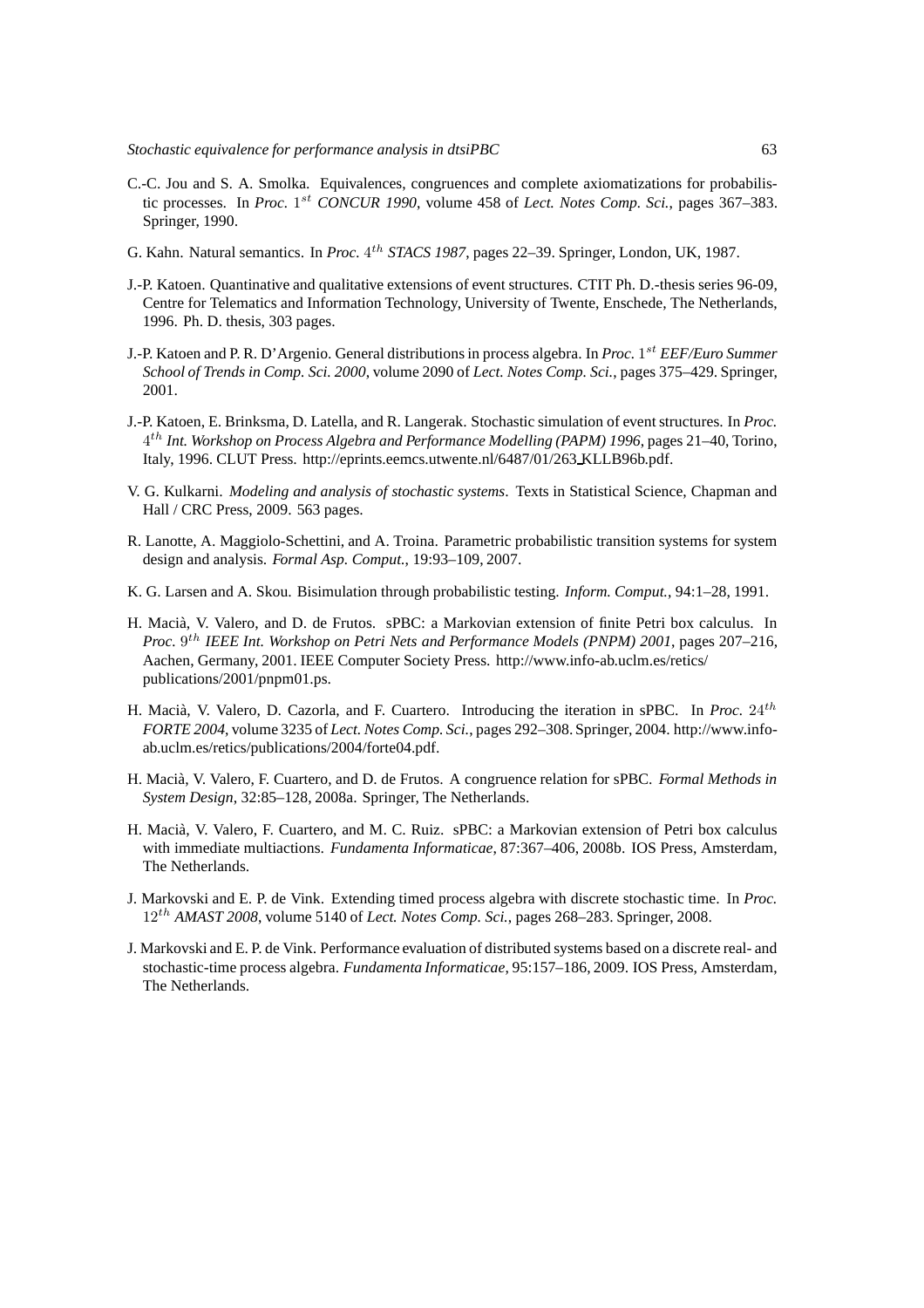- J. Markovski, P. R. D'Argenio, J. C. M. Baeten, and E. P. de Vink. Reconciling real and stochastic time: the need for probabilistic refinement. *Formal Asp. Comput.*, 24:497–518, 2012.
- M. A. Marsan. Stochastic Petri nets: an elementary introduction. In *Advances in Petri Nets 1989*, volume 424 of *Lect. Notes Comp. Sci.*, pages 1–29. Springer, 1990.
- M. A. Marsan, G. Balbo, G. Conte, S. Donatelli, and G. Franceschinis. *Modelling with generalized stochastic Petri nets*. Wiley Series in Parallel Computing, John Wiley and Sons, 1995. 316 pages, http://www.di.unito.it/˜greatspn/GSPN-Wiley.
- R. A. J. Milner. *Communication and concurrency*. Prentice-Hall, Upper Saddle River, NJ, USA, 1989. 260 pages.
- R. A. J. Milner, J. Parrow, and D. Walker. A calculus of mobile processes (i and ii). *Inform. Comput.*, 100:1–77, 1992.
- M. K. Molloy. On the integration of the throughput and delay measures in distributed processing models. Report CSD-810-921, University of California, Los Angeles, USA, 1981. Ph. D. thesis.
- M. K. Molloy. Discrete time stochastic Petri nets. *IEEE Transactions on Software Engineering*, 11: 417–423, 1985.
- U. Montanari, M. Pistore, and D. Yankelevich. Efficient minimization up to location equivalence. In *Proc.* 6 th *ESOP 1996*, volume 1058 of *Lect. Notes Comp. Sci.*, pages 265–279. Springer, 1996.
- T. N. Mudge and H. B. Al-Sadoun. A semi-Markov model for the performance of multiple-bus systems. *IEEE Transactions on Computers*, C-34:934–942, 1985. http://www.eecs.umich.edu/˜tnm/papers/ SemiMarkov.pdf.
- R. Paige and R. E. Tarjan. Three partition refinement algorithms. *SIAM J. Comput.*, 16:973–989, 1987.
- G. D. Plotkin. A structural approach to operational semantics. Technical Report DAIMI FN-19, Computer Science Department, Aarhus University, Aarhus, Denmark, 1981.
- C. Priami. Stochastic π-calculus with general distributions. In *Proc.* 4 th *Int. Workshop on Process Algebra and Performance Modelling (PAPM) 1996*, pages 41–57, Torino, Italy, 1996. CLUT Press.
- C. Priami. Language-based performance prediction for distributed and mobile systems. *Inform. Comput.*, 175:119–145, 2002.
- M. Rettelbach. Probabilistic branching in Markovian process algebras. *The Computer Journal*, 38:590– 599, 1995.
- S. M. Ross. Stochastic processes. John Wiley and Sons, New York, USA, 1996. 528 pages, 2<sup>nd</sup> edition.
- I. V. Tarasyuk. Discrete time stochastic Petri box calculus. Berichte aus dem Department für Informatik 3/05, Carl von Ossietzky Universität Oldenburg, Germany, 2005. 25 pages, http://itar.iis.nsk.su/files/ itar/pages/dtspbcib cov.pdf.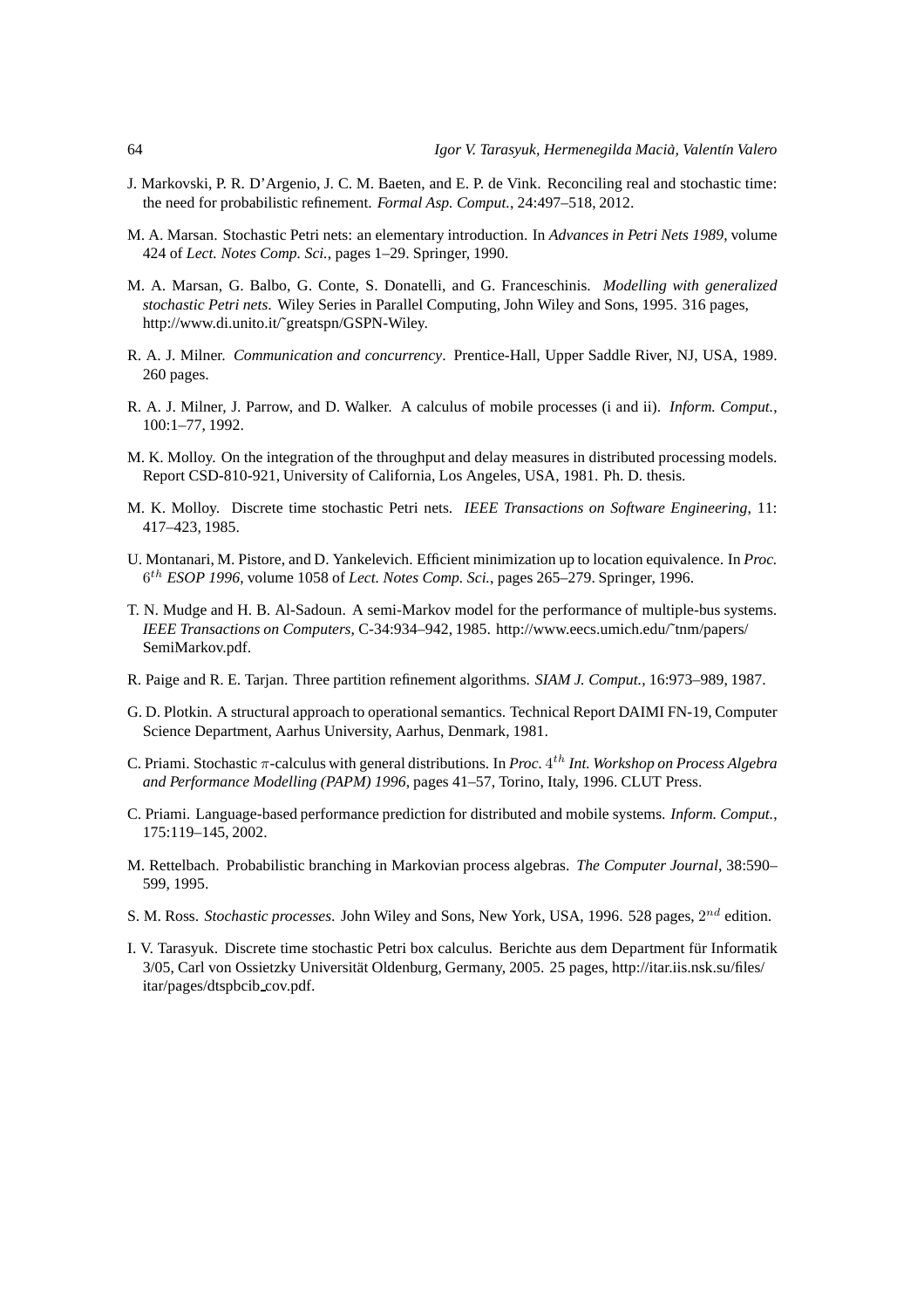- I. V. Tarasyuk. Iteration in discrete time stochastic Petri box calculus. *Bulletin of the Novosibirsk Computing Center, Series Computer Science, IIS Special Issue*, 24:129–148, 2006. NCC Publisher, Novosibirsk, Russia, http://itar.iis.nsk.su/files/itar/pages/dtsitncc.pdf.
- I. V. Tarasyuk. Stochastic Petri box calculus with discrete time. *Fundamenta Informaticae*, 76:189–218, 2007. IOS Press, Amsterdam, The Netherlands.
- I. V. Tarasyuk. Equivalence relations for modular performance evaluation in dtsPBC. *Math. Struct. Comp. Sci.*, 24:78–154 (e240103), 2014. Cambridge University Press, UK.
- I. V. Tarasyuk, H. Macià, and V. Valero. Discrete time stochastic Petri box calculus with immediate multiactions dtsiPBC. In *Proc.* 6<sup>th</sup> Int. Workshop on Practical Applications of Stochastic Modelling *(PASM) 2012, London, UK*, volume 296 of *Electronic Notes in Theor. Comput. Sci.*, pages 229–252. Elsevier, 2013.
- I. V. Tarasyuk, H. Macià, and V. Valero. Performance analysis of concurrent systems in algebra dtsiPBC. *Programming and Computer Software*, 40:229–249, 2014. Pleiades Publishing, Ltd.
- I. V. Tarasyuk, H. Macià, and V. Valero. Stochastic process reduction for performance evaluation in dtsiPBC. *Siberian Electronic Mathematical Reports*, 12:513–551, 2015. Sobolev Institute of Mathematics, Novosibirsk, Russia.
- W. M. P. van der Aalst, K. M. van Hee, and H. A. Reijers. Analysis of discrete-time stochastic Petri nets. *Statistica Neerlandica*, 54:237–255, 2000. http://tmitwww.tm.tue.nl/staff/hreijers/H.A. Reijers Bestanden/Statistica.pdf.
- R. J. van Glabbeek, S. A. Smolka, and B. Steffen. Reactive, generative, and stratified models of probabilistic processes. *Inform. Comput.*, 121:59–80, 1995. http://boole.stanford.edu/pub/prob.ps.gz.
- R. Wimmer, S. Derisavi, and H. Hermanns. Symbolic partition refinement with automatic balancing of time and space. *Performance Evaluation*, 67:816–836, 2010.
- R. Zijal, G. Ciardo, and G. Hommel. Discrete deterministic and stochastic Petri nets. In *Proc.* 9<sup>th</sup> *ITG/GI Professional Meeting "Messung, Modellierung und Bewertung von Rechen- und Kommunikationssystemen" (MMB) 1997, Freiberg, Germany*, pages 103–117, Berlin, Germany, 1997. VDE-Verlag. http://www.cs.ucr.edu/˜ciardo/pubs/1997MMB-DDSPN.pdf.
- A. Zimmermann, J. Freiheit, and G. Hommel. Discrete time stochastic Petri nets for modeling and evaluation of real-time systems. In *Proc.* 9<sup>th</sup> Int. Workshop on Parallel and Distributed Real Time Systems *(WPDRTS) 2001*, pages 282–286, San Francisco, USA, 2001. http://pdv.cs.tu-berlin.de/˜azi/texte/ WPDRTS01.pdf.

# A Proofs

## A.1 Proof of Proposition 6.2

Like for strong equivalence in Proposition 8.2.1 from Hillston (1996), we shall prove the following fact about step stochastic bisimulation. Let us have  $\forall j \in \mathcal{J}, \mathcal{R}_j : G \rightarrow_{\text{ss}} G'$  for some index set  $\mathcal{J}$ . Then the transitive closure of the union of all relations  $\mathcal{R} = (\cup_{j \in \mathcal{J}} \mathcal{R}_j)^+$  is also an equivalence and  $\mathcal{R}$  :  $G \rightarrow_{ss} G'$ .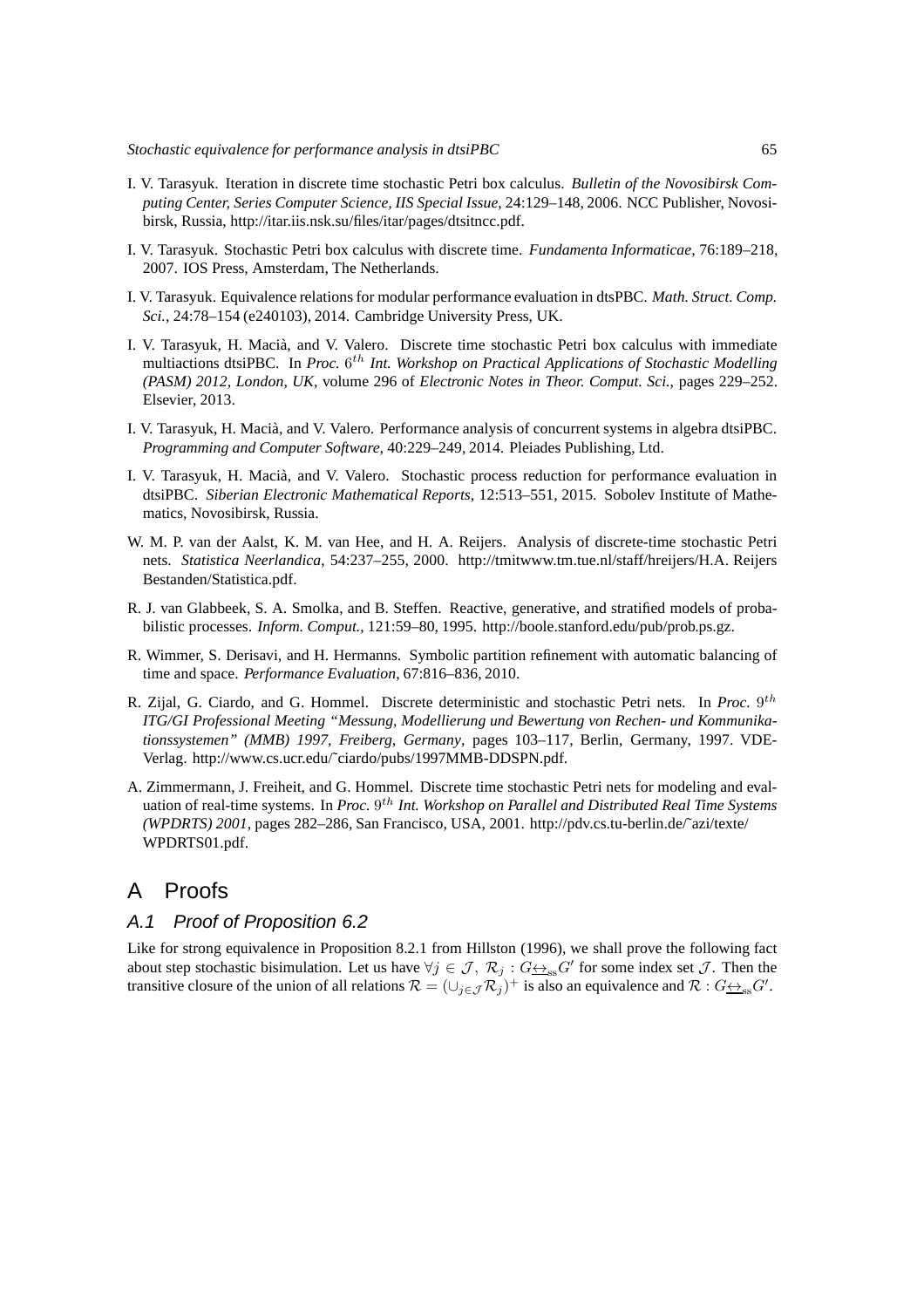Since  $\forall j \in \mathcal{J}, \mathcal{R}_j$  is an equivalence, by definition of R, we get that R is also an equivalence. Let  $j \in \mathcal{J}$ , then, by definition of  $\mathcal{R}$ ,  $(s_1, s_2) \in \mathcal{R}_i$  implies  $(s_1, s_2) \in \mathcal{R}$ . Hence,  $\forall \mathcal{H}_{ik} \in (DR(G) \cup$  $DR(G'))/_{\mathcal{R}_j}, \ \exists \mathcal{H} \in (DR(G) \cup DR(G'))/_{\mathcal{R}}, \ \mathcal{H}_{jk} \subseteq \mathcal{H}.$  Moreover,  $\exists \mathcal{J}', \ \mathcal{H} = \cup_{k \in \mathcal{J}'} \mathcal{H}_{jk}.$ 

We denote  $\mathcal{R}(n) = (\cup_{j \in \mathcal{J}} \mathcal{R}_j)^n$ . Let  $(s_1, s_2) \in \mathcal{R}$ , then, by definition of  $\mathcal{R}, \exists n > 0, (s_1, s_2) \in \mathcal{R}(n)$ . We shall prove that  $\mathcal{R}: G \rightarrow_{\text{ss}} G'$  by induction on n. It is clear that  $\forall j \in \mathcal{J}, \mathcal{R}_j: G \rightarrow_{\text{ss}} G'$  implies  $\forall j \in \mathcal{J}, \ ([G]_{\approx}, [G']_{\approx}) \in \mathcal{R}_j$  and we have  $([G]_{\approx}, [G']_{\approx}) \in \mathcal{R}$  by definition of  $\mathcal{R}$ . It remains to prove that  $(s_1, s_2) \in \mathcal{R}$  implies  $\forall \mathcal{H} \in (DR(G) \cup DR(G'))/R$ ,  $\forall A \in \mathbb{N}_{fin}^{\mathcal{L}}$ ,  $PM_A(s_1, \mathcal{H}) = PM_A(s_2, \mathcal{H})$ .

 $\bullet$   $n=1$ 

In this case,  $(s_1, s_2) \in \mathcal{R}$  implies  $\exists j \in \mathcal{J}, (s_1, s_2) \in \mathcal{R}_j$ . Since  $\mathcal{R}_j : G \rightarrow_{\text{ss}} G'$ , we get  $\forall \mathcal{H} \in (DR(G) \cup DR(G'))/R, \ \forall A \in \mathbb{N}_{\text{fin}}^{\mathcal{L}},$ 

$$
PM_A(s_1, \mathcal{H}) = \sum_{k \in \mathcal{J}'} PM_A(s_1, \mathcal{H}_{jk}) = \sum_{k \in \mathcal{J}'} PM_A(s_2, \mathcal{H}_{jk}) = PM_A(s_2, \mathcal{H}).
$$

 $\bullet$   $n \rightarrow n+1$ 

Suppose that  $\forall m \leq n, (s_1, s_2) \in \mathcal{R}(m)$  implies  $\forall \mathcal{H} \in (DR(G) \cup DR(G'))/R, \ \forall A \in \mathbb{N}_{fin}^{\mathcal{L}},$  $PM_A(s_1, \mathcal{H}) = PM_A(s_2, \mathcal{H})$ . Then  $(s_1, s_2) \in \mathcal{R}(n+1)$  implies  $\exists j \in \mathcal{J}, (s_1, s_2) \in \mathcal{R}_j \circ$  $\mathcal{R}(n)$ , i.e.  $\exists s_3 \in (DR(G) \cup DR(G'))$ , such that  $(s_1, s_3) \in \mathcal{R}_j$  and  $(s_3, s_2) \in \mathcal{R}(n)$ . Then, like for the case  $n = 1$ , we get  $PM_A(s_1, \mathcal{H}) = PM_A(s_3, \mathcal{H})$ . By the induction hypothesis, we get  $PM_A(s_3, \mathcal{H}) = PM_A(s_2, \mathcal{H})$ . Thus,  $\forall \mathcal{H} \in (DR(G) \cup DR(G'))/\mathcal{R}$ ,  $\forall A \in \mathbb{N}_{fin}^{\mathcal{L}}$ ,

$$
PM_A(s_1, \mathcal{H}) = PM_A(s_3, \mathcal{H}) = PM_A(s_2, \mathcal{H}).
$$

By definition,  $\mathcal{R}_{\mathrm{ss}}(G, G')$  is at least as large as the largest step stochastic bisimulation between  $G$  and G'. It follows from above that  $\mathcal{R}_{ss}(G, G')$  is an equivalence and  $\mathcal{R}_{ss}(G, G') : G \rightarrow_{ss} G'$ , hence, it is the largest step stochastic bisimulation between  $G$  and  $G'$ . .  $\Box$ 

#### A.2 Proof of Proposition 8.1

By Proposition 6.1,  $(DR(G) \cup DR(G'))/\pi = ((DR_T(G) \cup DR_T(G'))/\pi) \uplus ((DR_V(G) \cup DR_V(G'))/\pi).$ Hence,  $\forall \mathcal{H} \in (DR(G) \cup DR(G'))/R$ , all states from H are tangible, when

 $\mathcal{H} \in (DR_T(G) \cup DR_T(G'))/R$ , or all of them are vanishing, when  $\mathcal{H} \in (DR_V(G) \cup DR_V(G'))/R$ . By definition of the steady-state PMFs for SMCs,  $\forall s \in DR_V(G)$ ,  $\varphi(s) = 0$  and  $\forall s' \in DR_V(G')$ ,  $\varphi'(s') = 0$ . Thus,  $\forall \mathcal{H} \in (DR_V(G) \cup DR_V(G'))/R$ ,  $\sum_{s \in \mathcal{H} \cap DR(G)} \varphi(s) = \sum_{s \in \mathcal{H} \cap DR_V(G)} \varphi(s) = 0$  $\sum_{s' \in \mathcal{H} \cap DR_V(G')} \varphi'(s') = \sum_{s' \in \mathcal{H} \cap DR(G')} \varphi'(s').$ 

By Proposition 5.2,  $\forall s \in DR_T(G), \ \varphi(s) = \frac{\psi(s)}{\sum_{s \in RR} \psi(s)}$  $\frac{\psi(s)}{s \in DR_{\mathrm{T}}(G)} \psi(\tilde{s})$  and  $\forall s' \in DR_{\mathrm{T}}(G'),$ 

 $\varphi'(s') = \frac{\psi'(s')}{\sum_{s=1}^{s-1} \chi(s)}$  $\frac{\psi'(s')}{\sum_{s' \in DR_T(G')} \psi'(s')}$ , where  $\psi$  and  $\psi'$  are the steady-state PMFs for  $DTMC(G)$  and  $DTMC(G')$ , respectively. Thus,  $\forall H, \widetilde{H} \in (DR_{\mathrm{T}}(G) \cup DR_{\mathrm{T}}(G'))/R, \ \sum_{s \in \mathcal{H} \cap DR(G)} \varphi(s) = \sum_{s \in \mathcal{H} \cap DR_{\mathrm{T}}(G)} \varphi(s)$  $\sum_{s\in\mathcal{H}\cap DR_{\textbf{T}}(G)}$  $\left(\frac{\psi(s)}{\sum_{s \in \text{DR}} \psi(s)}\right)$  $\tilde{s} \in DR_T(G) \psi(\tilde{s})$  $=\frac{\sum_{s\in \mathcal{H}\cap DR_{\mathrm{T}}(G)}\psi(s)}{\sum_{\tilde{s}\in DR_{\mathrm{T}}(G)}\psi(\tilde{s})}=\frac{\sum_{s\in \mathcal{H}\cap DR_{\mathrm{T}}(G)}\psi(s)}{\sum_{\tilde{\mathcal{H}}}\sum_{\tilde{s}\in \tilde{\mathcal{H}}\cap DR_{\mathrm{T}}(G)}\psi(\tilde{s})}$  and  $\sum_{s' \in \mathcal{H} \cap DR(G')} \varphi'(s') = \sum_{s' \in \mathcal{H} \cap DR_{\mathrm{T}}(G')} \varphi'(s') = \sum_{s' \in \mathcal{H} \cap DR_{\mathrm{T}}(G')}$  $\int$ <sup>1</sup>  $\psi'(s')$  $\frac{\psi'(s')}{\sum_{\tilde{s}' \in DR_{\rm T}(G')}\psi'(\tilde{s}') }$  $=$  $\sum_{s' \in \mathcal{H} \cap DR_{\textbf{T}}(G') } \psi'(s')$  $\frac{\sum_{s'\in\mathcal{H}\cap DR_{\mathrm{T}}(G')}\psi'(s')}{\sum_{\tilde{s}'\in DR_{\mathrm{T}}(G')}\psi'(\tilde{s}')}=\frac{\sum_{s'\in\mathcal{H}\cap DR_{\mathrm{T}}(G')}\psi'(s')}{\sum_{\widetilde{\pi}}\sum_{\tilde{s}'\in\widetilde{\mathcal{H}}\cap DR_{\mathrm{T}}(G')}\psi'(\tilde{s}')}.$  $\frac{\sum_{s'\in \mathcal{H}}\cap \mathrm{DR}_{\mathrm{T}}(G')\notin \mathcal{C}}{\sum_{\widetilde{\mathcal{H}}} \sum_{\widetilde{s}'\in \widetilde{\mathcal{H}}\cap \mathrm{DR}_{\mathrm{T}}(G')}\psi'(\widetilde{s}')}$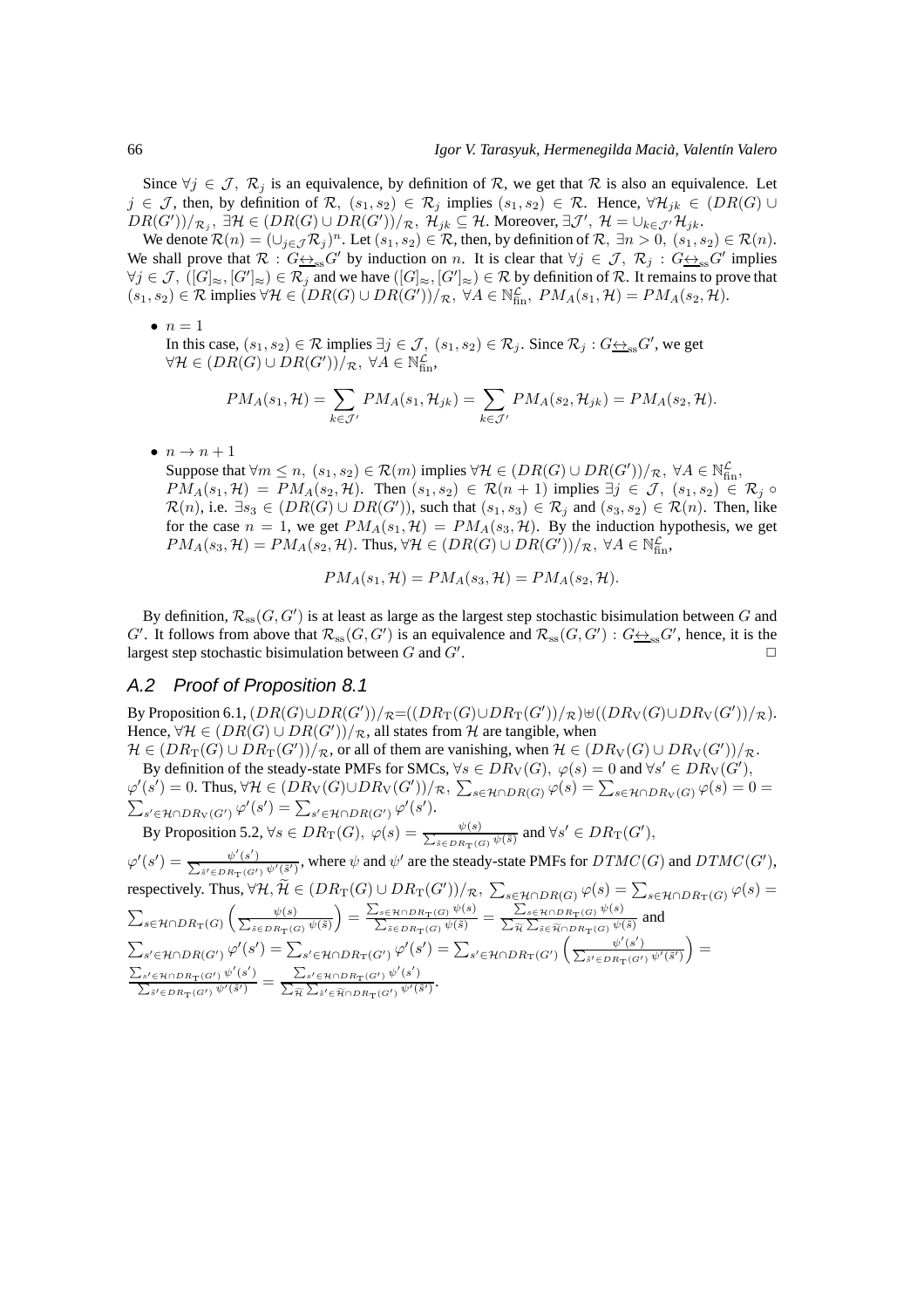It remains to prove that  $\forall H \in (DR_{\operatorname{T}}(G) \cup DR_{\operatorname{T}}(G'))/\mathcal{R}, \ \sum_{s \in \mathcal{H} \cap DR_{\operatorname{T}}(G)} \psi(s) =$  $\sum_{s' \in \mathcal{H} \cap DR_{\textbf{T}}(G')} \psi'(s')$ . Since  $(DR(G) \cup DR(G'))/R = ((DR_{\textbf{T}}(G) \cup DR_{\textbf{T}}(G'))/R) \uplus ((DR_{\textbf{V}}(G) \cup DR_{\textbf{T}}(G'))/R)$  $DR_V(G'))/R$ , the previous equality is a consequence of the following:  $\forall H \in (DR(G) \cup DR(G'))/R$ ,  $\sum_{s\in\mathcal{H}\cap DR(G)}\psi(s)=\sum_{s'\in\mathcal{H}\cap DR(G')}\psi'(s').$ 

It is sufficient to prove the previous statement for transient PMFs only, since  $\psi = \lim_{k \to \infty} \psi[k]$  and  $\psi' = \lim_{k \to \infty} \psi'[k]$ . We proceed by induction on k.

•  $k = 0$ 

The only nonzero values of the initial PMFs of  $DTMC(G)$  and  $DTMC(G')$  are  $\psi[0]([G]_{\approx})$  and  $\psi[0]([G']_\approx)$ . Let  $\mathcal{H}_0$  be the equivalence class containing  $[G]_\approx$  and  $[G']_\approx$ . Then  $\sum_{s \in \mathcal{H}_0 \cap DR(G)} \psi[0](s) = \psi[0]([G]_{\approx}) = 1 = \psi'[0]([G']_{\approx}) = \sum_{s' \in \mathcal{H}_0 \cap DR(G')} \psi'[0](s')$ . As for

other equivalence classes,  $\forall H \in ((DR(G) \cup DR(G'))/\mathcal{R}) \setminus \mathcal{H}_0$ , we have  $\sum_{s \in \mathcal{H} \cap DR(G)} \psi[0](s) =$  $0 = \sum_{s' \in \mathcal{H} \cap DR(G')} \psi'[0](s').$ 

•  $k \to k+1$ 

Let  $\mathcal{H} \in (DR(G) \cup DR(G'))/R$  and  $s_1, s_2 \in \mathcal{H}$ . We have  $\forall \widetilde{\mathcal{H}} \in (DR(G) \cup DR(G'))/R$ ,  $\forall A \in \mathbb{N}_{\text{fin}}^{\mathcal{L}}$ ,  $s_1 \stackrel{A}{\rightarrow} p \widetilde{\mathcal{H}} \Leftrightarrow s_2 \stackrel{A}{\rightarrow} p \widetilde{\mathcal{H}}.$  Therefore,  $PM(s_1, \widetilde{\mathcal{H}}) = \sum_{\{\Upsilon \mid \exists \tilde{s}_1 \in \widetilde{\mathcal{H}}, \ s_1 \stackrel{\Upsilon}{\rightarrow} \tilde{s}_1\}} PT(\Upsilon, s_1) =$  $\sum_{A \in \mathbb{N}_{\textrm{fin}}^{\mathcal{L}}} \sum$  $\{ \Upsilon | \exists \tilde{s}_1 \in \widetilde{\mathcal{H}}, \, s_1 \overset{\Upsilon}{\to} \tilde{s}_1, \, \mathcal{L}(\Upsilon) = A \} \, PT(\Upsilon,s_1) = \sum_{A \in \mathbb{N}_{\text{fin}}^{\mathcal{L}}} PM_A(s_1, \widetilde{\mathcal{H}}) = 0$  $\sum_{A\in\mathbb{N}_{\text{fin}}^{\mathcal{L}}}PM_A(s_2,\widetilde{\mathcal{H}})=\sum_{A\in\mathbb{N}_{\text{fin}}^{\mathcal{L}}}\sum$  $\{\Upsilon|\exists \tilde s_2\in \widetilde{\mathcal{H}},\, s_2 \overset{\Upsilon}{\rightarrow} \tilde s_2,\, \mathcal{L}(\Upsilon){=}A\}\,PT(\Upsilon,s_2)=0$  $\sum$  ${\{\Upsilon | \exists \tilde{s}_2 \in \tilde{\mathcal{H}}, s_2 \to \tilde{s}_2\}} PT(\Upsilon, s_2) = PM(s_2, \mathcal{H}).$  Since this equality is valid for all  $s_1, s_2 \in \mathcal{H},$ we can denote  $PM(\mathcal{H}, \widetilde{\mathcal{H}}) = PM(s_1, \widetilde{\mathcal{H}}) = PM(s_2, \widetilde{\mathcal{H}})$ . Transitions from the states of  $DR(G)$ always lead to those from the same set, hence,  $\forall s \in DR(G)$ ,  $PM(s, \mathcal{H}) = PM(s, \mathcal{H} \cap DR(G))$ . The same holds for  $DR(G')$ .

By induction hypothesis, 
$$
\sum_{s \in \mathcal{H} \cap DR(G)} \psi[k](s) = \sum_{s' \in \mathcal{H} \cap DR(G')} \psi[k](s').
$$
 Further,  
\n
$$
\sum_{\tilde{s} \in \tilde{\mathcal{H}} \cap DR(G)} \psi[k+1](\tilde{s}) = \sum_{\tilde{s} \in \tilde{\mathcal{H}} \cap DR(G)} \sum_{s \in DR(G)} \psi[k](s)PM(s, \tilde{s}) =
$$
\n
$$
\sum_{s \in DR(G)} \sum_{\tilde{s} \in \tilde{\mathcal{H}} \cap DR(G)} \psi[k](s)PM(s, \tilde{s}) = \sum_{s \in DR(G)} \psi[k](s) \sum_{\tilde{s} \in \tilde{\mathcal{H}} \cap DR(G)} \psi[k](s) \sum_{\tilde{s} \in \tilde{\mathcal{H}} \cap DR(G)} PM(s, \tilde{s}) =
$$
\n
$$
\sum_{\mathcal{H}} \sum_{s \in \mathcal{H} \cap DR(G)} \psi[k](s) \sum_{\tilde{s} \in \tilde{\mathcal{H}} \cap DR(G)} PM(s, \tilde{s}) =
$$
\n
$$
\sum_{\mathcal{H}} \sum_{s \in \mathcal{H} \cap DR(G)} \psi[k](s) \sum_{\tilde{s} \in \tilde{\mathcal{H}} \cap DR(G)} \sum_{\{Y|s \leq \tilde{s}\}} PT(\Upsilon, s) =
$$
\n
$$
\sum_{\mathcal{H}} \sum_{s \in \mathcal{H} \cap DR(G)} \psi[k](s)PM(s, \tilde{\mathcal{H}}) = \sum_{\mathcal{H}} \sum_{s \in \mathcal{H} \cap DR(G)} \psi[k](s)PM(\mathcal{H}, \tilde{\mathcal{H}}) =
$$
\n
$$
\sum_{\mathcal{H}} PM(\mathcal{H}, \tilde{\mathcal{H}}) \sum_{s \in \mathcal{H} \cap DR(G')} \psi[k](s) = \sum_{\mathcal{H}} PM(\mathcal{H}, \tilde{\mathcal{H}}) \sum_{s' \in \mathcal{H} \cap DR(G')} \psi'[k](s') =
$$
\n
$$
\sum_{\mathcal{H}} \sum_{s' \in \mathcal{H} \cap DR(G')} \psi'[k](s') \sum_{\{Y| \exists \tilde{s}' \in \tilde{\mathcal{H}} \cap DR(G')\}} \sum_{s' \in \mathcal{H} \cap DR(G')} \psi'[
$$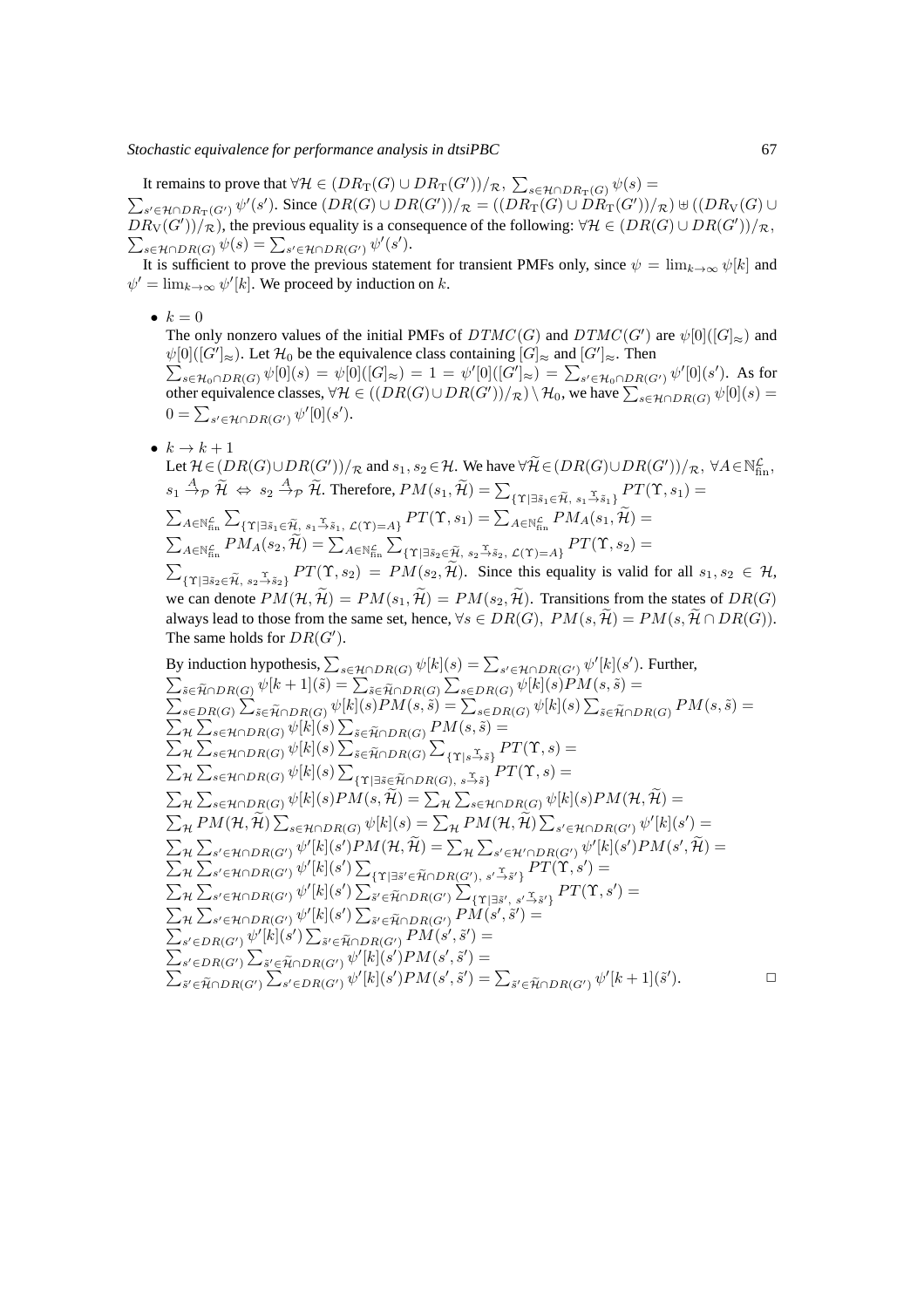## A.3 Proof of Theorem 8.1

Let  $\mathcal{H} \in (DR(G) \cup DR(G'))/R$  and  $s, \overline{s} \in \mathcal{H}$ . We have  $\forall \widetilde{\mathcal{H}} \in (DR(G) \cup DR(G'))/R$ ,  $\forall A \in \mathbb{N}_{fin}^{\mathcal{L}}$ ,  $s \stackrel{A}{\rightarrow} p \stackrel{\sim}{\rightarrow} s \stackrel{A}{\rightarrow} p \stackrel{\sim}{\rightarrow} l$ . Since this equality is valid for all  $s, \overline{s} \in \mathcal{H}$ , we can rewrite it as  $\mathcal{H} \stackrel{A}{\rightarrow} p \stackrel{\sim}{\rightarrow} l$  and denote  $PM_A(\mathcal{H}, \widetilde{\mathcal{H}}) = PM_A(s, \widetilde{\mathcal{H}}) = PM_A(\overline{s}, \widetilde{\mathcal{H}})$ . The transitions from the states of  $DR(G)$  always lead to those from the same set, hence,  $\forall s \in DR(G)$ ,  $PM_A(s, \widetilde{H}) = PM_A(s, \widetilde{H} \cap DR(G))$ . The same holds for  $DR(G')$ .

Let  $\Sigma = A_1 \cdots A_n$  be a derived step trace of G and G'. Then  $\exists \mathcal{H}_0, \ldots, \mathcal{H}_n \in (DR(G) \cup DR(G'))/R$ ,  $\mathcal{H}_0$   $\overset{A_1}{\rightarrow}$   $\mathcal{P}_1$   $\overset{A_2}{\rightarrow}$   $\mathcal{P}_2$   $\cdots$   $\overset{A_n}{\rightarrow}$   $\mathcal{P}_n$   $\mathcal{H}_n$ . Let us prove that the sum of probabilities of all the paths starting in every  $s_0 \in H_0$  and going through the states from  $H_1, \ldots, H_n$  is equal to the product of  $\mathcal{P}_1, \ldots, \mathcal{P}_n$ :

$$
\sum_{\{\Upsilon_1,\dots,\Upsilon_n|s_0\stackrel{\Upsilon_1}{\to}\dots\stackrel{\Upsilon_n}{\to}s_n,\ \mathcal{L}(\Upsilon_i)=A_i,\ s_i\in\mathcal{H}_i}\prod_{i=1}^n PT(\Upsilon_i,s_{i-1})=\prod_{i=1}^n PM_{A_i}(\mathcal{H}_{i-1},\mathcal{H}_i).
$$

We prove this equality by induction on the derived step trace length  $n$ .

• 
$$
n = 1
$$
  
\n
$$
\sum_{\{\Upsilon_1|s_0\to s_1, \mathcal{L}(\Upsilon_1)=A_1, s_1\in\mathcal{H}_1\}} P T(\Upsilon_1, s_0) = P M_{A_1}(s_0, \mathcal{H}_1) = P M_{A_1}(\mathcal{H}_0, \mathcal{H}_1).
$$
  
\n•  $n \to n+1$   
\n
$$
\sum_{\{\Upsilon_1,\ldots,\Upsilon_n,\Upsilon_n,\Upsilon_{n+1}|s_0\to\ldots\to s_n\}} P T(\Upsilon_1, s_0) = P M_{A_1}(s_0, \mathcal{H}_1) = P M_{A_1}(\mathcal{H}_0, \mathcal{H}_1).
$$
  
\n•  $\sum_{\{\Upsilon_1,\ldots,\Upsilon_n|s_0\to\ldots\to s_n, \mathcal{L}(\Upsilon_i)=A_i, s_i\in\mathcal{H}_i \ (1\leq i\leq n)\}}$   
\n
$$
\sum_{\{\Upsilon_{n+1}|s_n\to s_{n+1}, \mathcal{L}(\Upsilon_{n+1})=A_{n+1}, s_n\in\mathcal{H}_n, s_{n+1}\in\mathcal{H}_{n+1}\}} \prod_{i=1}^n P T(\Upsilon_i, s_{i-1}) P T(\Upsilon_{n+1}, s_n) =
$$
  
\n
$$
\sum_{\{\Upsilon_1,\ldots,\Upsilon_n|s_0\to\ldots\to s_n, \mathcal{L}(\Upsilon_i)=A_i, s_i\in\mathcal{H}_i \ (1\leq i\leq n)\}} \left[\prod_{i=1}^n P T(\Upsilon_i, s_{i-1})\right]
$$
  
\n
$$
\sum_{\{\Upsilon_{n+1}|s_n\to s_{n+1}, \mathcal{L}(\Upsilon_{n+1})=A_{n+1}, s_n\in\mathcal{H}_n, s_{n+1}\in\mathcal{H}_{n+1}\}} P T(\Upsilon_{n+1}, s_n)\right] =
$$
  
\n
$$
\sum_{\{\Upsilon_{1},\ldots,\Upsilon_n|s_0\to\ldots\to s_n, \mathcal{L}(\Upsilon_i)=A_i, s_i\in\mathcal{H}_i \ (1\leq i\leq n)\}} \prod_{i=1}^n P T(\Upsilon_i, s_{i-1}) P M_{A_{n+1}}(s_n, \mathcal{
$$

Let  $s_0, \bar{s}_0 \in \mathcal{H}_0$ . We have

 $PT(A_1 \cdots A_n, s_0) = \sum_{\{\Upsilon_1, ..., \Upsilon_n | s_0 = 1 \dots \sqsupseteq s_n, \ L(\Upsilon_i) = A_i, \ (1 \le i \le n) \}} \prod_{i=1}^n PT(\Upsilon_i, s_{i-1}) =$  $\sum_{\mathcal{H}_1,...,\mathcal{H}_n} \sum_{\{\Upsilon_1,...,\Upsilon_n | s_0 \stackrel{\Upsilon_1}{\longrightarrow} ... \stackrel{\Upsilon_n}{\longrightarrow} s_n, \ \mathcal{L}(\Upsilon_i)=A_i, \ s_i \in \mathcal{H}_i \ (1 \leq i \leq n)\}} \prod_{i=1}^n PT(\Upsilon_i,s_{i-1}) =$  $\sum_{\mathcal{H}_1,...,\mathcal{H}_n} \prod_{i=1}^n PM_{A_i}(\mathcal{H}_{i-1},\mathcal{H}_i) =$  $\sum_{\mathcal{H}_1,...,\mathcal{H}_n} \sum$  $\{\overline{\Upsilon}_1,\ldots,\overline{\Upsilon}_n | \overline{s}_0 \overset{\Upsilon_1}{\rightarrow} \cdots \overset{\overline{\Upsilon}_n}{\rightarrow} \overline{s}_n, \ \mathcal{L}(\overline{\Upsilon}_i)=A_i, \ \overline{s}_i \in \mathcal{H}_i \ (1 \leq i \leq n)\}$  $\prod_{i=1}^n PT(\overline{\Upsilon}_i, \overline{s}_{i-1}) =$  $\sum$  ${\{\overline{\Upsilon}_1,...,\overline{\Upsilon}_n | \bar{s}_0 \to \cdots \overline{\to} \bar{s}_n, \mathcal{L}(\overline{\Upsilon}_i)=A_i, (1 \leq i \leq n)\}}$  $\prod_{i=1}^n PT(\overline{\Upsilon}_i, \overline{s}_{i-1}) = PT(A_1 \cdots A_n, \overline{s}_0).$ Since we have the previous equality for all  $s_0, \bar{s}_0 \in \mathcal{H}_0$ , we can denote  $PT(A_1 \cdots A_n, \mathcal{H}_0)$ 

 $PT(A_1 \cdots A_n, s_0) = PT(A_1 \cdots A_n, \bar{s}_0).$